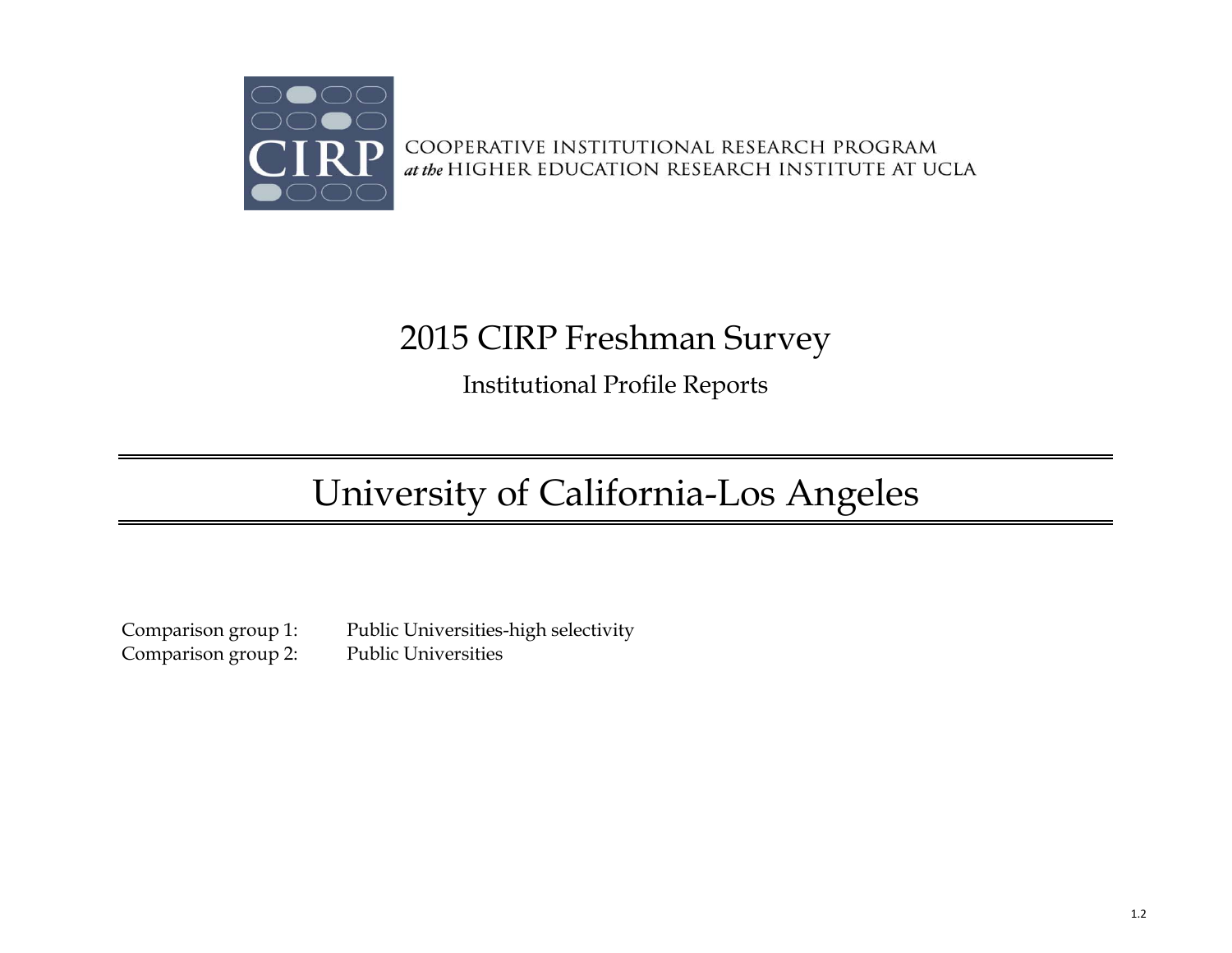

The Institutional Profile provides comprehensive information on your incoming first-year students as well as national normative data for similar types of schools. Topics covered include: secondary school achievement and activities; educational and career plans; parental income and education, ethnicity, and other demographic items; financial aid; and values, attitudes, beliefs, and self-concept. This report provides information that can be used for student assessment activities, accreditation and self-study reports, campus planning, and policy analysis. Separate profile reports are generated for first-time full-time freshmen, first-time part-time freshmen, transfers, and all respondents. Comparison groups in the first-time, full-time freshmen and all respondent reports are nationally-normed to reflect the American first-time full-time freshman population. Comparison groups in the first-time part-time freshmen and transfer reports are aggregated responses from the 2015 survey.

|                                                                     |           | Total   |         |                          | Men     |         |                          | Women   |         | <b>CIRP</b> |
|---------------------------------------------------------------------|-----------|---------|---------|--------------------------|---------|---------|--------------------------|---------|---------|-------------|
|                                                                     | Your Inst | Comp 1  | Comp 2  | Your Inst                | Comp 1  | Comp 2  | Your Inst                | Comp 1  | Comp 2  | Construct   |
| Indicate the importance to you personally of each of the following: |           |         |         |                          |         |         |                          |         |         |             |
| Becoming a community leader                                         |           |         |         |                          |         |         |                          |         |         |             |
| Essential                                                           | 8.5%      | 14.4%   | 13.0%   | 11.2%                    | 16.2%   | 14.3%   | 6.9%                     | 13.0%   | 12.2%   |             |
| Very important                                                      | 26.2%     | 32.5%   | 30.1%   | 30.9%                    | 33.0%   | 31.4%   | 23.5%                    | 32.1%   | 29.3%   |             |
| Somewhat important                                                  | 38.1%     | 37.3%   | 37.9%   | 32.9%                    | 36.2%   | 36.4%   | 41.2%                    | 38.1%   | 38.8%   | Social      |
| Not important                                                       | 27.2%     | 15.9%   | 18.9%   | 25.0%                    | 14.6%   | 17.9%   | 28.5%                    | 16.9%   | 19.6%   | Agency      |
| Total (n)                                                           | 412       | 5,149   | 9,740   | 152                      | 2,185   | 3,788   | 260                      | 2,964   | 5,952   |             |
| Mean                                                                | 2.16      | 2.45    | 2.37    | 2.28                     | 2.51    | 2.42    | 2.09                     | 2.41    | 2.34    |             |
| <b>Standard Deviation</b>                                           | 0.92      | 0.92    | 0.93    | 0.97                     | 0.93    | 0.94    | 0.89                     | 0.92    | 0.93    |             |
| Significance                                                        |           | ***     | ***     | $\overline{\phantom{0}}$ | $**$    |         | $\overline{\phantom{0}}$ | ***     | ***     |             |
| <b>Effect Size</b>                                                  |           | $-0.32$ | $-0.23$ | $\overline{\phantom{a}}$ | $-0.25$ | $-0.15$ |                          | $-0.35$ | $-0.27$ |             |

**Comp 1** – The first comparison group is based on your institution's type, control, and selectivity.

**Comp 2** – The second comparison group is based on your institution's type and control.

**CIRP Construct** – Items that are included in the measurement of a construct are indicated here.

**Mean** – The arithmetic mean is computed for each survey item based on the response options. Response options are given numeric values and are listed in descending order (i.e., 4=Essential, 3=Very Important, 2=Somewhat Important, 1=Not Important).

**Statistical Significance** – Uses t-test to examine the difference between the mean score for your institution and the comparison group. Items with mean differences that are larger than would be expected by chance are noted with one, two, or three stars, which correspond to the three standard levels of significance (\*p< .05, \*\*p< .01, and \*\*\*p< .001). Statistical significance measures the extent to which a difference is occurring by chance, not the extent to which a difference is practically important. Large sample sizes (like those in the comparison groups) tend to generate statistical significance even though the magnitude of the difference may be small and not practically significant. In order to provide additional context to statistical significance, effect sizes are provided.

**Effect Size** – Determines the practical significance of the mean difference between your institution and the comparison group. It is calculated by dividing the mean difference by the standard deviation of the comparison group. Generally, an effect size of .2 is considered small, .5 medium, and .8 large. A positive sign indicates that your institution's mean is greater than the mean of the comparison group; a negative sign indicates your mean is smaller than the mean of the comparison group. Note that a negative effect size is sometimes preferred (e.g. a negative effect size on "How often during the past year did you come late to class" suggests fewer students at your institution reported this was the case).

**Standard Deviation** – Measures the variability around the mean. A small standard deviation indicates that the responses to the item tend to be very close to the mean, whereas a large standard deviation indicates that the responses are spread over a larger range of response options.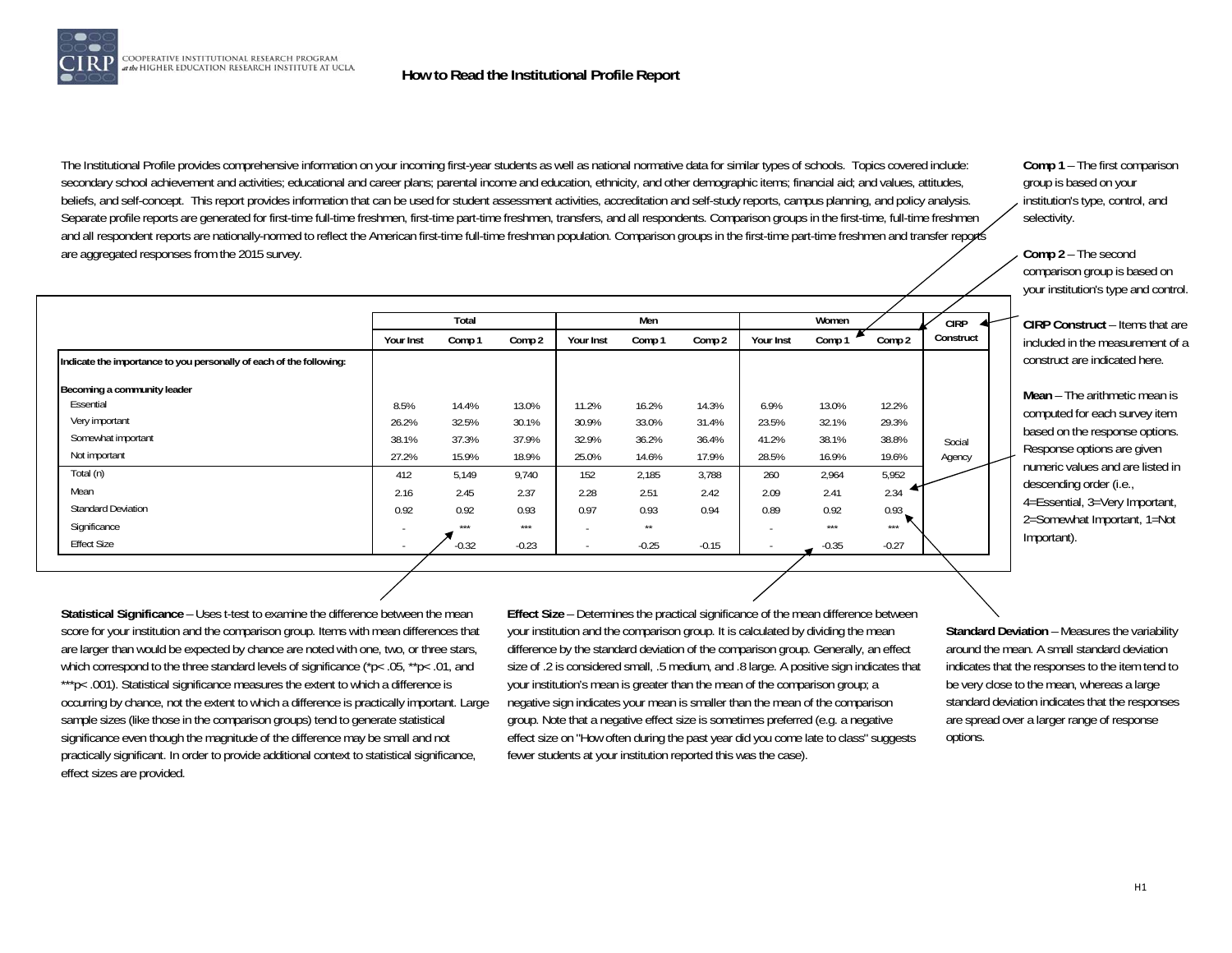

|                                                          |           | Total  |        |           | Men    |        |           | Women  |        |           |
|----------------------------------------------------------|-----------|--------|--------|-----------|--------|--------|-----------|--------|--------|-----------|
| University of California-Los Angeles                     | Your Inst | Comp 1 | Comp 2 | Your Inst | Comp 1 | Comp 2 | Your Inst | Comp 1 | Comp 2 | Construct |
| <b>All Respondents</b>                                   | 4,066     | 16,980 | 40,430 | 1,701     | 8,003  | 18,535 | 2,365     | 8,977  | 21,895 |           |
| How old will you be on December 31 of this year?         |           |        |        |           |        |        |           |        |        |           |
| 16 or younger                                            | 0.1%      | 0.1%   | 0.0%   | 0.1%      | 0.1%   | 0.1%   | 0.1%      | 0.1%   | 0.0%   |           |
| 17                                                       | 2.7%      | 2.2%   | 1.8%   | 2.4%      | 1.9%   | 1.5%   | 3.0%      | 2.5%   | 2.1%   |           |
| 18                                                       | 76.9%     | 72.7%  | 70.4%  | 73.9%     | 69.5%  | 67.3%  | 79.0%     | 75.7%  | 73.1%  |           |
| 19                                                       | 18.9%     | 24.2%  | 26.8%  | 21.8%     | 27.6%  | 29.8%  | 16.8%     | 21.1%  | 24.1%  |           |
| 20                                                       | 0.8%      | 0.6%   | 0.7%   | 0.8%      | 0.7%   | 0.9%   | 0.8%      | 0.5%   | 0.5%   |           |
| 21 to 24                                                 | 0.5%      | 0.1%   | 0.3%   | 0.8%      | 0.2%   | 0.4%   | 0.3%      | 0.1%   | 0.1%   |           |
| 25 to 29                                                 | 0.1%      | 0.0%   | 0.0%   | 0.1%      | 0.0%   | 0.0%   | 0.1%      | 0.0%   | 0.0%   |           |
| 30 to 39                                                 | 0.0%      | 0.0%   | 0.0%   | 0.0%      | 0.0%   | 0.0%   | 0.0%      | 0.0%   | 0.0%   |           |
| 40 to 54                                                 | 0.0%      | 0.0%   | 0.0%   | 0.0%      | 0.0%   | 0.0%   | 0.0%      | 0.0%   | 0.0%   |           |
| 55 or older                                              | 0.0%      | 0.0%   | 0.0%   | 0.0%      | 0.0%   | 0.0%   | 0.0%      | 0.0%   | 0.0%   |           |
| Total (n)                                                | 4,062     | 16,951 | 40,269 | 1,698     | 7,990  | 18,471 | 2,364     | 8,961  | 21,798 |           |
| Is English your native language?                         |           |        |        |           |        |        |           |        |        |           |
| Yes                                                      | 76.2%     | 86.1%  | 89.8%  | 78.2%     | 86.5%  | 89.5%  | 74.9%     | 85.8%  | 90.0%  |           |
| No                                                       | 23.8%     | 13.9%  | 10.2%  | 21.8%     | 13.5%  | 10.5%  | 25.1%     | 14.2%  | 10.0%  |           |
| Total (n)                                                | 4,014     | 16,816 | 40,019 | 1,680     | 7,929  | 18,361 | 2,334     | 8,887  | 21,658 |           |
| In what year did you graduate from high school?          |           |        |        |           |        |        |           |        |        |           |
| 2015                                                     | 97.9%     | 98.8%  | 98.5%  | 97.3%     | 98.7%  | 98.2%  | 98.3%     | 98.9%  | 98.7%  |           |
| 2014                                                     | 1.5%      | 0.9%   | 1.1%   | 1.6%      | 1.0%   | 1.2%   | 1.4%      | 0.9%   | 1.0%   |           |
| 2013                                                     | 0.2%      | 0.1%   | 0.1%   | 0.2%      | 0.1%   | 0.2%   | 0.2%      | 0.1%   | 0.1%   |           |
| 2012 or earlier                                          | 0.4%      | 0.1%   | 0.2%   | 0.8%      | 0.2%   | 0.4%   | 0.1%      | 0.1%   | 0.1%   |           |
| Did not graduate but passed G.E.D. test                  | 0.0%      | 0.0%   | 0.0%   | 0.1%      | 0.0%   | 0.1%   | 0.0%      | 0.0%   | 0.0%   |           |
| Never completed high school                              | 0.0%      | 0.0%   | 0.0%   | 0.0%      | 0.0%   | 0.0%   | 0.0%      | 0.0%   | 0.0%   |           |
| Total (n)                                                | 4,056     | 16,942 | 40,233 | 1,694     | 7,982  | 18,446 | 2,362     | 8,960  | 21,787 |           |
| Are you enrolled (or enrolling) as a:                    |           |        |        |           |        |        |           |        |        |           |
| Full-time student                                        | 100.0%    | 100.0% | 100.0% | 100.0%    | 100.0% | 100.0% | 100.0%    | 100.0% | 100.0% |           |
| Part-time student                                        | 0.0%      | 0.0%   | 0.0%   | 0.0%      | 0.0%   | 0.0%   | 0.0%      | 0.0%   | 0.0%   |           |
| Total (n)                                                | 4,034     | 16,890 | 40,050 | 1,683     | 7,960  | 18,361 | 2,351     | 8,930  | 21,689 |           |
| How many miles is this college from your permanent home? |           |        |        |           |        |        |           |        |        |           |
| 5 or less                                                | 1.3%      | 2.6%   | 3.9%   | 1.0%      | 2.7%   | 3.9%   | 1.5%      | 2.4%   | 3.8%   |           |
| 6 to 10                                                  | 3.0%      | 2.7%   | 4.9%   | 2.8%      | 2.5%   | 4.8%   | 3.2%      | 2.8%   | 5.0%   |           |
| 11 to 50                                                 | 26.6%     | 25.5%  | 24.2%  | 24.8%     | 25.3%  | 24.7%  | 27.9%     | 25.8%  | 23.8%  |           |
| 51 to 100                                                | 10.6%     | 14.0%  | 14.2%  | 10.1%     | 13.0%  | 13.9%  | 11.0%     | 15.0%  | 14.5%  |           |
| 101 to 500                                               | 29.5%     | 30.9%  | 36.4%  | 30.5%     | 30.9%  | 36.6%  | 28.9%     | 31.0%  | 36.1%  |           |
| Over 500                                                 | 28.9%     | 24.3%  | 16.5%  | 30.8%     | 25.6%  | 16.1%  | 27.5%     | 23.0%  | 16.9%  |           |
| Total (n)                                                | 3,936     | 16,525 | 39,349 | 1,650     | 7,833  | 18,150 | 2,286     | 8,692  | 21,199 |           |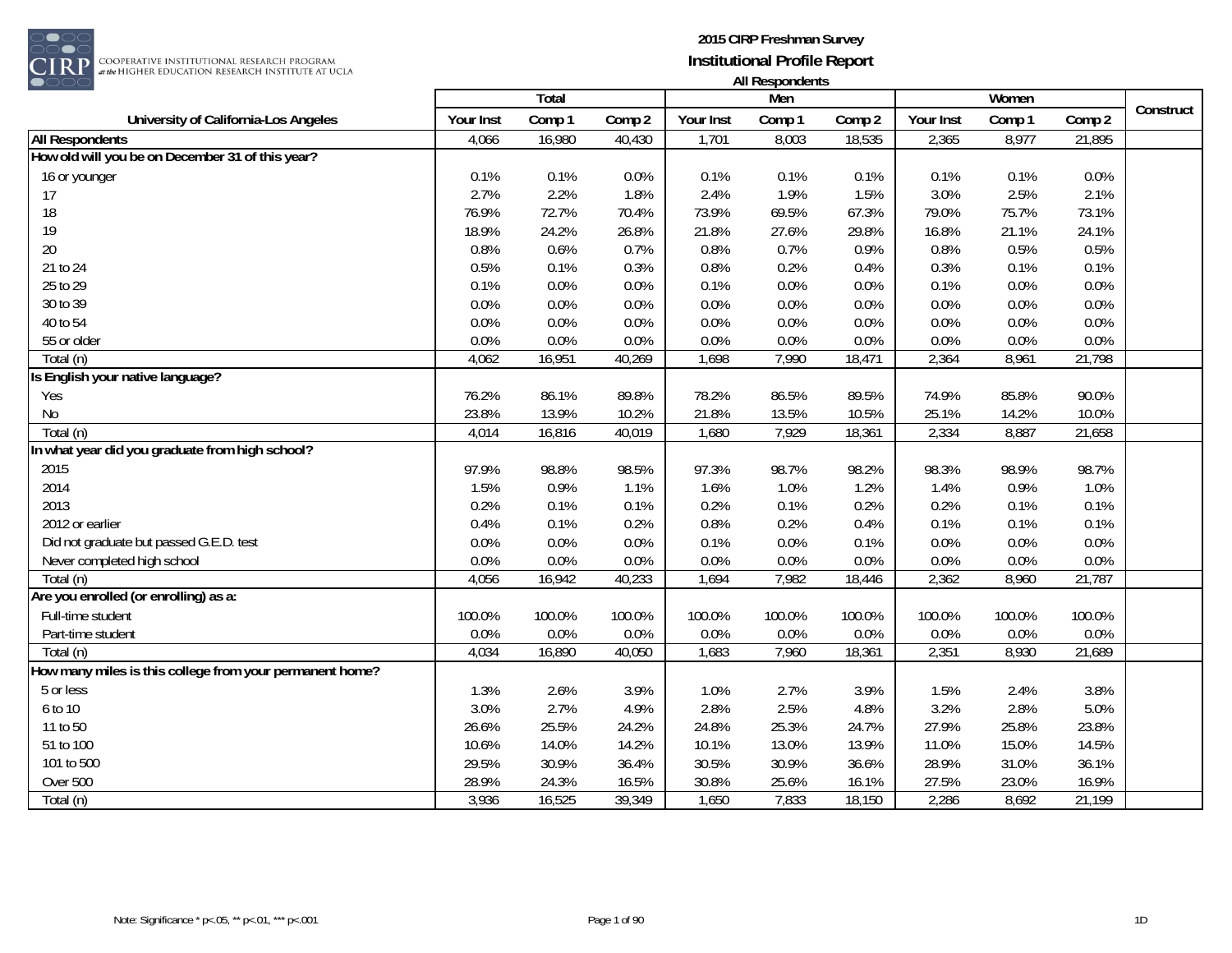

|                                                                    |           | Total  |        |           | Men    |        |           | Women  |        |           |
|--------------------------------------------------------------------|-----------|--------|--------|-----------|--------|--------|-----------|--------|--------|-----------|
| University of California-Los Angeles                               | Your Inst | Comp 1 | Comp 2 | Your Inst | Comp 1 | Comp 2 | Your Inst | Comp 1 | Comp 2 | Construct |
| What was your average grade in high school?                        |           |        |        |           |        |        |           |        |        |           |
| A or A+                                                            | 63.6%     | 64.1%  | 39.8%  | 64.6%     | 63.8%  | 37.3%  | 63.0%     | 64.4%  | 42.1%  |           |
| А-                                                                 | 30.0%     | 30.4%  | 30.3%  | 29.1%     | 30.4%  | 29.2%  | 30.7%     | 30.3%  | 31.3%  |           |
| $B+$                                                               | 4.2%      | 4.0%   | 15.0%  | 4.4%      | 4.2%   | 16.3%  | 4.0%      | 3.9%   | 13.8%  |           |
| B                                                                  | 1.9%      | 1.3%   | 10.7%  | 1.5%      | 1.4%   | 12.0%  | 2.2%      | 1.3%   | 9.5%   |           |
| B-                                                                 | 0.2%      | 0.1%   | 2.8%   | 0.3%      | 0.1%   | 3.5%   | 0.1%      | 0.1%   | 2.1%   |           |
| $C +$                                                              | 0.0%      | 0.0%   | 1.1%   | 0.1%      | 0.0%   | 1.2%   | 0.0%      | 0.0%   | 0.9%   |           |
| $\mathsf C$                                                        | 0.0%      | 0.0%   | 0.3%   | 0.1%      | 0.0%   | 0.4%   | 0.0%      | 0.0%   | 0.2%   |           |
| D                                                                  | 0.0%      | 0.0%   | 0.0%   | 0.0%      | 0.0%   | 0.0%   | 0.0%      | 0.0%   | 0.0%   |           |
| Total (n)                                                          | 3,975     | 16,742 | 39,873 | 1,659     | 7,901  | 18,285 | 2,316     | 8,841  | 21,588 |           |
| <b>SAT Critical Reading</b>                                        |           |        |        |           |        |        |           |        |        |           |
| Mean                                                               | 655       | 658    | 625    | 672       | 670    | 632    | 642       | 647    | 619    |           |
| Median                                                             | 670       | 670    | 630    | 680       | 680    | 630    | 650       | 650    | 620    |           |
| Total (n)                                                          | 2,853     | 9,336  | 18,960 | 1,226     | 4,543  | 9,283  | 1,627     | 4,793  | 9,677  |           |
| <b>SAT Mathematics</b>                                             |           |        |        |           |        |        |           |        |        |           |
| Mean                                                               | 686       | 687    | 647    | 715       | 711    | 668    | 665       | 663    | 625    |           |
| Median                                                             | 700       | 690    | 650    | 740       | 720    | 670    | 670       | 670    | 620    |           |
| Total (n)                                                          | 2,891     | 9,484  | 19,265 | 1,244     | 4,619  | 9,424  | 1,647     | 4,865  | 9,841  |           |
| <b>SAT Writing</b>                                                 |           |        |        |           |        |        |           |        |        |           |
| Mean                                                               | 670       | 663    | 625    | 683       | 668    | 625    | 661       | 659    | 625    |           |
| Median                                                             | 690       | 670    | 630    | 700       | 680    | 630    | 670       | 670    | 620    |           |
| Total $(n)$                                                        | 2,868     | 9,306  | 18,790 | 1,229     | 4,516  | 9,201  | 1,639     | 4,790  | 9,589  |           |
| <b>ACT Composite</b>                                               |           |        |        |           |        |        |           |        |        |           |
| Mean                                                               | 29        | 30     | 27     | 30        | 31     | 28     | 29        | 29     | 27     |           |
| Median                                                             | 31        | 31     | 28     | 32        | 32     | 28     | 30        | 30     | 27     |           |
| Total (n)                                                          | 2,110     | 10,866 | 25,045 | 835       | 5,077  | 11,238 | 1,275     | 5,789  | 13,807 |           |
| From what kind of high school did you graduate?                    |           |        |        |           |        |        |           |        |        |           |
| Public school (not charter or magnet)                              | 69.3%     | 71.5%  | 77.4%  | 71.1%     | 71.1%  | 76.4%  | 68.1%     | 71.9%  | 78.4%  |           |
| Public charter school                                              | 5.5%      | 4.1%   | 3.2%   | 4.1%      | 3.7%   | 3.0%   | 6.6%      | 4.5%   | 3.4%   |           |
| Public magnet school                                               | 4.4%      | 4.6%   | 3.9%   | 4.0%      | 4.7%   | 4.0%   | 4.7%      | 4.6%   | 3.8%   |           |
| Private religious/parochial school                                 | 9.1%      | 9.5%   | 8.6%   | 8.5%      | 9.3%   | 9.2%   | 9.5%      | 9.6%   | 8.1%   |           |
| Private independent college-prep school                            | 11.4%     | 9.9%   | 6.5%   | 11.9%     | 10.8%  | 7.1%   | 11.0%     | 9.1%   | 5.9%   |           |
| Home school                                                        | 0.2%      | 0.4%   | 0.4%   | 0.4%      | 0.4%   | 0.4%   | 0.1%      | 0.4%   | 0.3%   |           |
| Total $(n)$                                                        | 3,983     | 16,804 | 39,991 | 1,666     | 7,920  | 18,334 | 2,317     | 8,884  | 21,657 |           |
| Prior to this term, have you ever taken courses for credit at this |           |        |        |           |        |        |           |        |        |           |
| institution?                                                       |           |        |        |           |        |        |           |        |        |           |
| Yes                                                                | 3.9%      | 4.1%   | 4.9%   | 3.9%      | 4.8%   | 5.7%   | 4.0%      | 3.5%   | 4.2%   |           |
| N <sub>0</sub>                                                     | 96.1%     | 95.9%  | 95.1%  | 96.1%     | 95.2%  | 94.3%  | 96.0%     | 96.5%  | 95.8%  |           |
| Total (n)                                                          | 3,955     | 16,782 | 39,903 | 1,657     | 7,920  | 18,306 | 2,298     | 8,862  | 21,597 |           |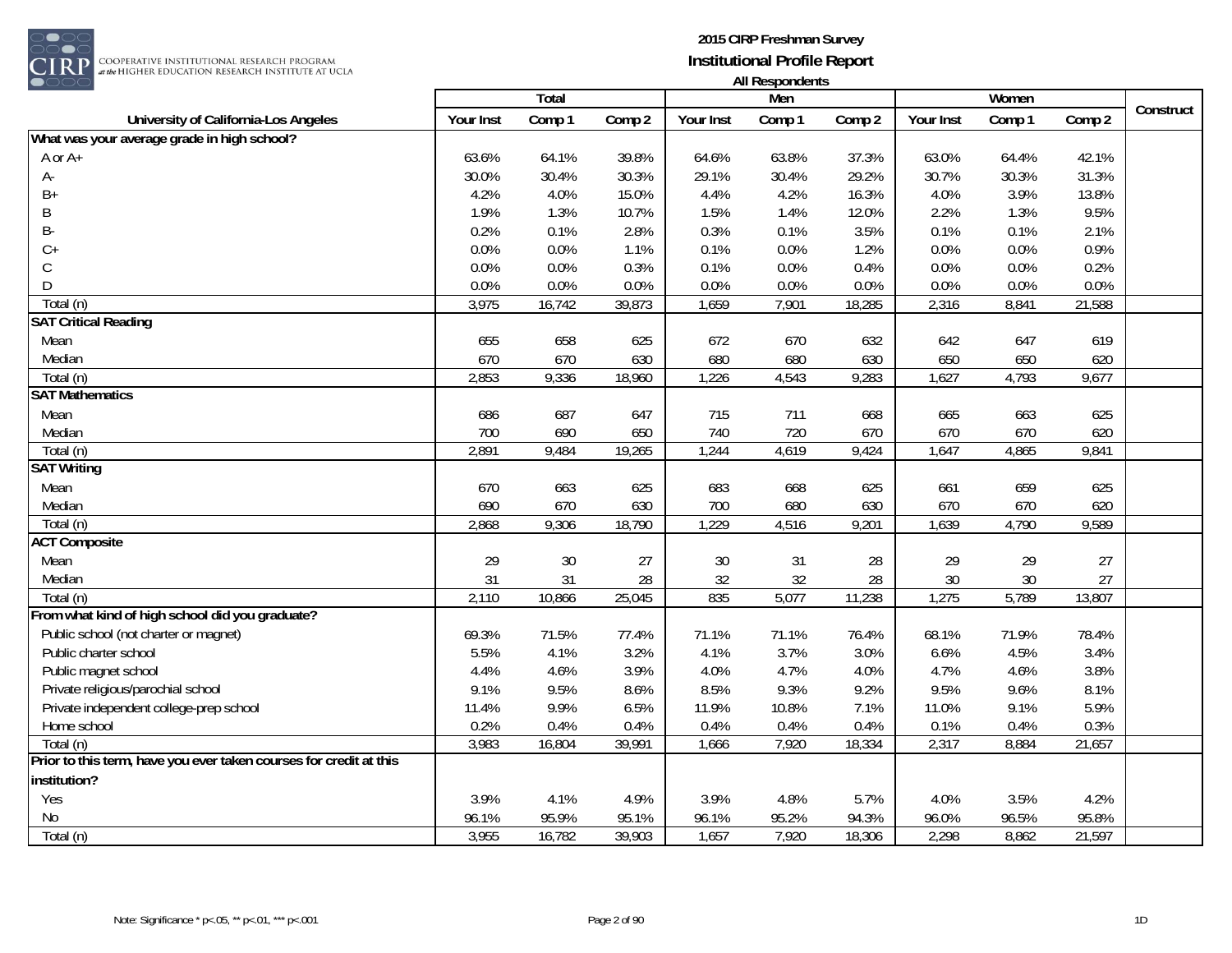

|                                                                |           | Total  |        |           |               |        |           | Women  |        |           |
|----------------------------------------------------------------|-----------|--------|--------|-----------|---------------|--------|-----------|--------|--------|-----------|
| University of California-Los Angeles                           | Your Inst | Comp 1 | Comp 2 | Your Inst | Men<br>Comp 1 | Comp 2 | Your Inst | Comp 1 | Comp 2 | Construct |
| Since leaving high school, have you ever taken courses,        |           |        |        |           |               |        |           |        |        |           |
| whether for credit or not for credit, at any other institution |           |        |        |           |               |        |           |        |        |           |
| (university, 4- or 2-year college, technical, vocational, or   |           |        |        |           |               |        |           |        |        |           |
| business school)?                                              |           |        |        |           |               |        |           |        |        |           |
| Yes                                                            | 13.3%     | 10.7%  | 10.9%  | 13.1%     | 10.9%         | 10.1%  | 13.5%     | 10.6%  | 11.7%  |           |
| No                                                             | 86.7%     | 89.3%  | 89.1%  | 86.9%     | 89.1%         | 89.9%  | 86.5%     | 89.4%  | 88.3%  |           |
| Total (n)                                                      | 3,921     | 16,632 | 39,573 | 1,642     | 7,845         | 18,168 | 2,279     | 8,787  | 21,405 |           |
| Where do you plan to live during the fall term?                |           |        |        |           |               |        |           |        |        |           |
| With my family or other relatives                              | 1.9%      | 1.8%   | 10.4%  | 1.4%      | 1.7%          | 10.6%  | 2.3%      | 1.9%   | 10.2%  |           |
| Other private home, apartment, or room                         | 0.9%      | 1.5%   | 2.6%   | 0.6%      | 1.5%          | 2.7%   | 1.1%      | 1.5%   | 2.6%   |           |
| College residence hall                                         | 95.1%     | 92.2%  | 82.9%  | 96.3%     | 92.4%         | 82.6%  | 94.2%     | 92.0%  | 83.2%  |           |
| Fraternity or sorority house                                   | 0.1%      | 0.1%   | 1.2%   | 0.1%      | 0.1%          | 1.3%   | 0.0%      | 0.1%   | 1.1%   |           |
| Other campus student housing                                   | 1.9%      | 4.2%   | 2.7%   | 1.6%      | 4.0%          | 2.5%   | 2.2%      | 4.4%   | 2.8%   |           |
| Other                                                          | 0.1%      | 0.2%   | 0.2%   | 0.0%      | 0.2%          | 0.2%   | 0.2%      | 0.2%   | 0.2%   |           |
| Total (n)                                                      | 3,961     | 16,795 | 39,915 | 1,658     | 7,920         | 18,301 | 2,303     | 8,875  | 21,614 |           |
| To how many colleges other than this one did you apply for     |           |        |        |           |               |        |           |        |        |           |
| admission this year?                                           |           |        |        |           |               |        |           |        |        |           |
| None                                                           | 1.4%      | 2.6%   | 8.9%   | 1.0%      | 2.8%          | 9.6%   | 1.7%      | 2.5%   | 8.2%   |           |
| 1                                                              | 0.4%      | 4.1%   | 8.1%   | 0.5%      | 4.9%          | 8.8%   | 0.4%      | 3.3%   | 7.4%   |           |
| $\overline{2}$                                                 | 0.7%      | 6.4%   | 11.0%  | 0.8%      | 7.3%          | 11.7%  | 0.7%      | 5.7%   | 10.3%  |           |
| 3                                                              | 2.0%      | 9.2%   | 13.2%  | 2.2%      | 9.2%          | 13.2%  | 1.9%      | 9.1%   | 13.3%  |           |
| 4                                                              | 4.1%      | 10.4%  | 11.8%  | 4.2%      | 10.3%         | 11.5%  | 3.9%      | 10.5%  | 12.1%  |           |
| 5                                                              | 5.8%      | 9.7%   | 9.5%   | 6.4%      | 9.7%          | 9.5%   | 5.4%      | 9.7%   | 9.5%   |           |
| 6                                                              | 7.1%      | 9.0%   | 7.9%   | 7.7%      | 8.7%          | 7.4%   | 6.6%      | 9.2%   | 8.3%   |           |
| 7 to 8                                                         | 24.9%     | 18.9%  | 13.1%  | 25.2%     | 18.6%         | 12.7%  | 24.6%     | 19.1%  | 13.5%  |           |
| 9 to 10                                                        | 24.4%     | 13.8%  | 8.3%   | 22.5%     | 13.1%         | 7.8%   | 25.8%     | 14.5%  | 8.7%   |           |
| 11 or more                                                     | 29.2%     | 15.9%  | 8.3%   | 29.5%     | 15.3%         | 7.8%   | 29.1%     | 16.4%  | 8.7%   |           |
| Total (n)                                                      | 3,950     | 16,751 | 39,900 | 1,652     | 7,900         | 18,298 | 2,298     | 8,851  | 21,602 |           |
| Were you accepted by your first choice college?                |           |        |        |           |               |        |           |        |        |           |
| Yes                                                            | 58.2%     | 63.1%  | 73.8%  | 50.4%     | 57.6%         | 69.8%  | 63.9%     | 68.3%  | 77.4%  |           |
| No                                                             | 41.8%     | 36.9%  | 26.2%  | 49.6%     | 42.4%         | 30.2%  | 36.1%     | 31.7%  | 22.6%  |           |
| Total (n)                                                      | 3,878     | 16,490 | 39,323 | 1,634     | 7,794         | 18,076 | 2,244     | 8,696  | 21,247 |           |
| Is this college your:                                          |           |        |        |           |               |        |           |        |        |           |
| First choice                                                   | 50.5%     | 56.1%  | 59.3%  | 44.8%     | 53.0%         | 58.0%  | 54.7%     | 58.8%  | 60.5%  |           |
| Second choice                                                  | 29.8%     | 25.2%  | 25.4%  | 31.4%     | 25.2%         | 25.5%  | 28.6%     | 25.3%  | 25.3%  |           |
| Third choice                                                   | 12.4%     | 11.5%  | 9.3%   | 15.0%     | 12.9%         | 10.0%  | 10.6%     | 10.2%  | 8.6%   |           |
| Less than third choice                                         | 7.3%      | 7.2%   | 6.0%   | 8.9%      | 8.8%          | 6.4%   | 6.1%      | 5.7%   | 5.5%   |           |
| Total (n)                                                      | 3,929     | 16,704 | 39,800 | 1,644     | 7,885         | 18,254 | 2,285     | 8,819  | 21,546 |           |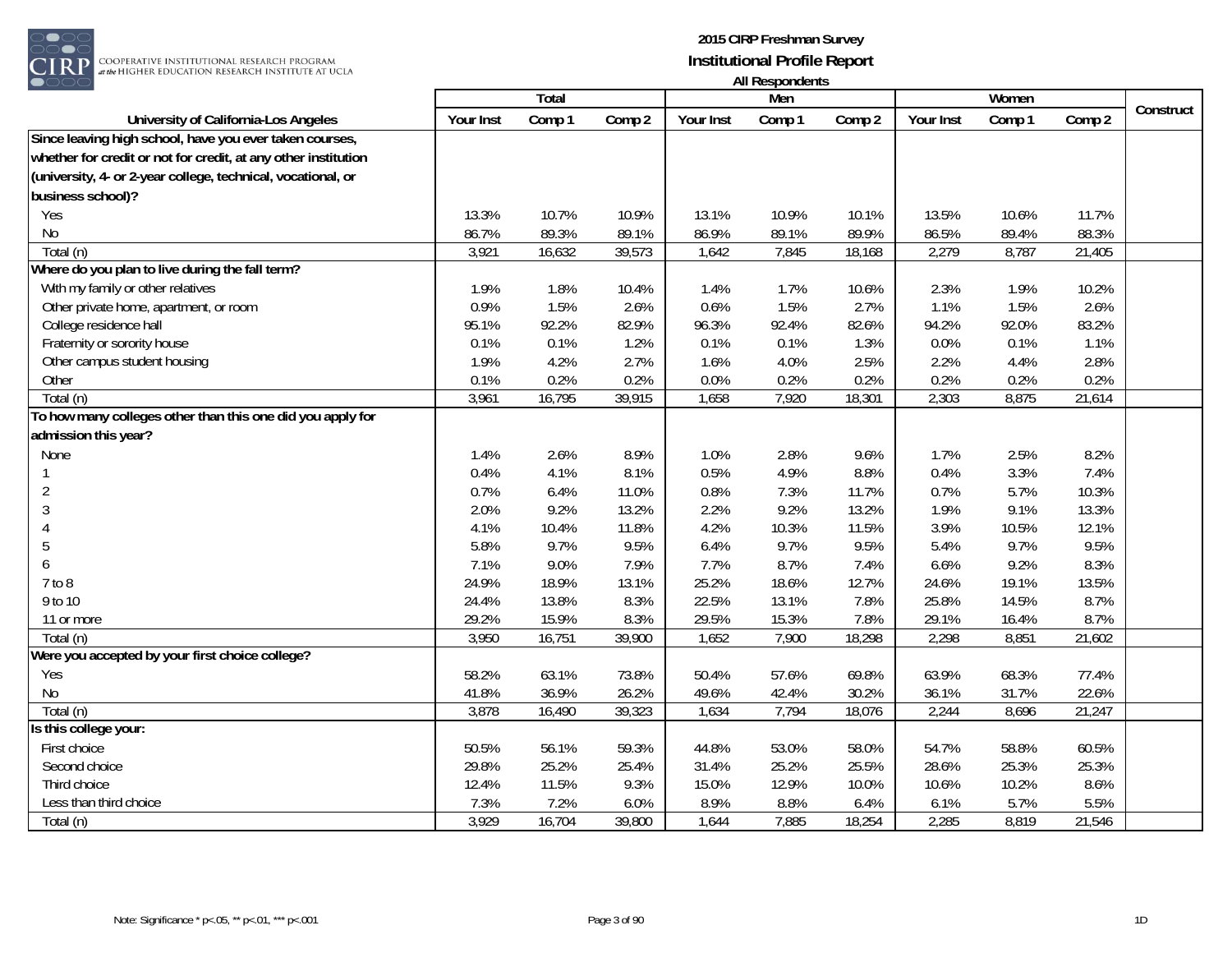

COOPERATIVE INSTITUTIONAL RESEARCH PROGRAM at the HIGHER EDUCATION RESEARCH INSTITUTE AT UCLA

|                                                       |           | Total  |        |           | Men    |        |           | Women  |        |           |
|-------------------------------------------------------|-----------|--------|--------|-----------|--------|--------|-----------|--------|--------|-----------|
| University of California-Los Angeles                  | Your Inst | Comp 1 | Comp 2 | Your Inst | Comp 1 | Comp 2 | Your Inst | Comp 1 | Comp 2 | Construct |
| Citizenship status:                                   |           |        |        |           |        |        |           |        |        |           |
| U.S. citizen                                          | 84.1%     | 92.1%  | 94.9%  | 82.7%     | 91.6%  | 94.4%  | 85.1%     | 92.5%  | 95.4%  |           |
| Permanent resident (green card)                       | 3.1%      | 2.4%   | 2.1%   | 3.3%      | 2.5%   | 2.3%   | 3.1%      | 2.3%   | 1.8%   |           |
| International student (F-1 or M-1 visa)               | 11.0%     | 4.8%   | 2.4%   | 12.8%     | 5.2%   | 2.8%   | 9.7%      | 4.3%   | 2.1%   |           |
| None of the above                                     | 1.7%      | 0.8%   | 0.6%   | 1.2%      | 0.6%   | 0.5%   | 2.1%      | 0.9%   | 0.6%   |           |
| Total (n)                                             | 3,945     | 16,789 | 39,961 | 1,651     | 7,919  | 18,331 | 2,294     | 8,870  | 21,630 |           |
| Are your parents:                                     |           |        |        |           |        |        |           |        |        |           |
| Both alive and living with each other                 | 79.8%     | 80.4%  | 75.0%  | 82.9%     | 82.1%  | 77.3%  | 77.6%     | 78.8%  | 73.0%  |           |
| Both alive, divorced or living apart                  | 17.4%     | 17.1%  | 22.1%  | 14.8%     | 15.5%  | 20.0%  | 19.3%     | 18.6%  | 24.0%  |           |
| One or both deceased                                  | 2.8%      | 2.6%   | 2.9%   | 2.3%      | 2.5%   | 2.7%   | 3.1%      | 2.6%   | 3.1%   |           |
| Total (n)                                             | 3,841     | 16,654 | 39,736 | 1,602     | 7,852  | 18,219 | 2,239     | 8,802  | 21,517 |           |
| Please mark the sex of your parent(s) or guardian(s). |           |        |        |           |        |        |           |        |        |           |
| Parent/Guardian 1                                     |           |        |        |           |        |        |           |        |        |           |
| Female                                                | 23.0%     | 22.9%  | 26.1%  | 10.4%     | 11.2%  | 13.6%  | 32.1%     | 33.6%  | 37.3%  |           |
| Male                                                  | 77.0%     | 77.1%  | 73.9%  | 89.6%     | 88.8%  | 86.4%  | 67.9%     | 66.4%  | 62.7%  |           |
| Total (n)                                             | 3,868     | 16,735 | 39,895 | 1,613     | 7,890  | 18,289 | 2,255     | 8,845  | 21,606 |           |
| Please mark the sex of your parent(s) or guardian(s). |           |        |        |           |        |        |           |        |        |           |
|                                                       |           |        |        |           |        |        |           |        |        |           |
| Parent/Guardian 2                                     |           |        |        |           |        |        |           |        |        |           |
| Female                                                | 79.1%     | 78.8%  | 75.9%  | 91.2%     | 90.0%  | 88.0%  | 70.3%     | 68.4%  | 64.8%  |           |
| Male                                                  | 20.9%     | 21.2%  | 24.1%  | 8.8%      | 10.0%  | 12.0%  | 29.7%     | 31.6%  | 35.2%  |           |
| Total (n)                                             | 3,751     | 16,327 | 38,761 | 1,576     | 7,737  | 17,893 | 2,175     | 8,590  | 20,868 |           |
| Please mark which of the following courses you have   |           |        |        |           |        |        |           |        |        |           |
| completed:                                            |           |        |        |           |        |        |           |        |        |           |
| Algebra II                                            |           |        |        |           |        |        |           |        |        |           |
| Yes                                                   | 98.3%     | 98.5%  | 98.6%  | 98.3%     | 98.5%  | 98.6%  | 98.3%     | 98.5%  | 98.5%  |           |
| No                                                    | 1.7%      | 1.5%   | 1.4%   | 1.7%      | 1.5%   | 1.4%   | 1.7%      | 1.5%   | 1.5%   |           |
| Total (n)                                             | 3,814     | 16,436 | 39,299 | 1,592     | 7,745  | 18,000 | 2,222     | 8,691  | 21,299 |           |
| Pre-calculus/Trigonometry                             |           |        |        |           |        |        |           |        |        |           |
| Yes                                                   | 97.1%     | 97.3%  | 90.4%  | 97.5%     | 97.8%  | 91.8%  | 96.9%     | 97.0%  | 89.2%  |           |
| No                                                    | 2.9%      | 2.7%   | 9.6%   | 2.5%      | 2.2%   | 8.2%   | 3.1%      | 3.0%   | 10.8%  |           |
| $\overline{\text{Total}}(n)$                          | 3,783     | 16,362 | 38,251 | 1,579     | 7,716  | 17,588 | 2,204     | 8,646  | 20,663 |           |
| <b>Probability &amp; Statistics</b>                   |           |        |        |           |        |        |           |        |        |           |
| Yes                                                   | 40.6%     | 40.6%  | 37.6%  | 48.2%     | 45.6%  | 40.7%  | 35.1%     | 36.0%  | 34.8%  |           |
| No                                                    | 59.4%     | 59.4%  | 62.4%  | 51.8%     | 54.4%  | 59.3%  | 64.9%     | 64.0%  | 65.2%  |           |
| Total (n)                                             | 2,984     | 13,086 | 31,074 | 1,252     | 6,212  | 14,279 | 1,732     | 6,874  | 16,795 |           |
| Calculus                                              |           |        |        |           |        |        |           |        |        |           |
| Yes                                                   | 63.9%     | 63.6%  | 49.2%  | 70.9%     | 70.0%  | 54.9%  | 58.8%     | 57.6%  | 44.0%  |           |
| No                                                    | 36.1%     | 36.4%  | 50.8%  | 29.1%     | 30.0%  | 45.1%  | 41.2%     | 42.4%  | 56.0%  |           |
| Total (n)                                             | 3,188     | 14,074 | 32,497 | 1,335     | 6,680  | 15,011 | 1,853     | 7,394  | 17,486 |           |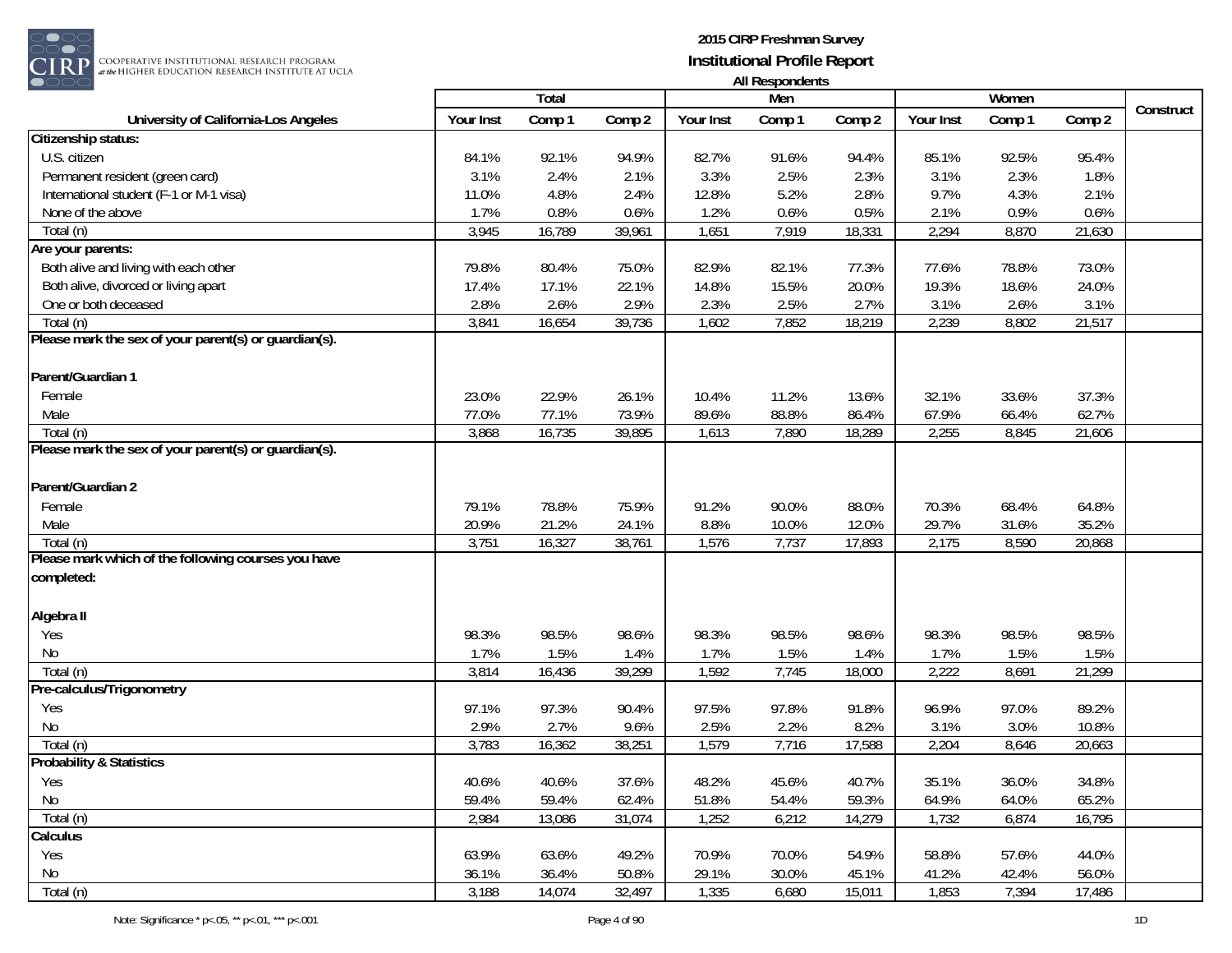

|                                                                  |               | Total           |        |                | r in nooponuchio<br>Men |                 |                | Women          |                 |           |
|------------------------------------------------------------------|---------------|-----------------|--------|----------------|-------------------------|-----------------|----------------|----------------|-----------------|-----------|
| University of California-Los Angeles                             | Your Inst     | Comp 1          | Comp 2 | Your Inst      | Comp 1                  | Comp 2          | Your Inst      | Comp 1         | Comp 2          | Construct |
| Please mark which of the following courses you have              |               |                 |        |                |                         |                 |                |                |                 |           |
| completed:                                                       |               |                 |        |                |                         |                 |                |                |                 |           |
|                                                                  |               |                 |        |                |                         |                 |                |                |                 |           |
| <b>AP Probability &amp; Statistics</b>                           |               |                 |        |                |                         |                 |                |                |                 |           |
| Yes                                                              | 42.0%         | 43.1%           | 31.0%  | 48.3%          | 46.7%                   | 33.7%           | 37.3%          | 39.7%          | 28.6%           |           |
| No                                                               | 58.0%         | 56.9%           | 69.0%  | 51.7%          | 53.3%                   | 66.3%           | 62.7%          | 60.3%          | 71.4%           |           |
| Total (n)                                                        | 2,874         | 12,899          | 30,006 | 1,223          | 6,142                   | 13,795          | 1,651          | 6,757          | 16,211          |           |
| <b>AP Calculus</b>                                               |               |                 |        |                |                         |                 |                |                |                 |           |
| Yes                                                              | 83.1%         | 80.4%           | 54.2%  | 85.6%          | 84.5%                   | 59.1%           | 81.3%          | 76.6%          | 49.6%           |           |
| No                                                               | 16.9%         | 19.6%           | 45.8%  | 14.4%          | 15.5%                   | 40.9%           | 18.7%          | 23.4%          | 50.4%           |           |
| Total (n)                                                        | 3,445         | 15,064          | 32,973 | 1,462          | 7,221                   | 15,373          | 1,983          | 7,843          | 17,600          |           |
| How many weeks this summer did you participate in a bridge       |               |                 |        |                |                         |                 |                |                |                 |           |
| program at this institution?                                     |               |                 |        |                |                         |                 |                |                |                 |           |
| 7 or more                                                        | 0.9%          | 0.2%            | 0.6%   | 1.0%           | 0.2%                    | 0.5%            | 0.8%           | 0.2%           | 0.8%            |           |
| $5-6$                                                            | 4.0%          | 2.0%            | 1.4%   | 3.6%           | 1.7%                    | 1.4%            | 4.3%           | 2.2%           | 1.4%            |           |
| $3-4$                                                            | 0.2%          | 0.5%            | 0.4%   | 0.2%           | 0.4%                    | 0.4%            | 0.2%           | 0.5%           | 0.3%            |           |
| $1 - 2$                                                          | 0.9%          | 1.0%            | 1.0%   | 1.0%           | 1.2%                    | 1.3%            | 0.8%           | 0.9%           | 0.8%            |           |
| $\overline{0}$                                                   | 94.0%         | 96.3%           | 96.6%  | 94.1%          | 96.5%                   | 96.5%           | 93.9%          | 96.2%          | 96.7%           |           |
| Total (n)                                                        | 3,879         | 16,660          | 39,334 | 1,622          | 7,873                   | 18,109          | 2,257          | 8,787          | 21,225          |           |
| Mean                                                             | 1.17          | 1.09            | 1.08   | 1.17           | 1.08                    | 1.08            | 1.17           | 1.09           | 1.09            |           |
| Standard deviation                                               | 0.70          | 0.49            | 0.50   | 0.70           | 0.46                    | 0.47            | 0.71           | 0.51           | 0.52            |           |
| Significance                                                     |               | $***$           | $***$  |                | $***$                   | $***$           |                | $***$          | $***$           |           |
| Effect size                                                      |               | 0.16            | 0.18   | $\blacksquare$ | 0.20                    | 0.19            |                | 0.16           | 0.15            |           |
|                                                                  |               |                 |        |                |                         |                 |                |                |                 |           |
| Have you had any remedial work in any of the following subjects? |               |                 |        |                |                         |                 |                |                |                 |           |
|                                                                  |               |                 |        |                |                         |                 |                |                |                 |           |
| English                                                          | 7.2%          | 5.9%            | 6.5%   | 7.6%           | 6.3%                    | 7.0%            | 6.9%           | 5.6%           | 6.0%            |           |
| No                                                               | 92.8%         | 94.1%           | 93.5%  | 92.4%          | 93.7%                   | 93.0%           | 93.1%          | 94.4%          | 94.0%           |           |
| Total (n)                                                        | 4,066         | 16,980          | 40,430 | 1,701          | 8,003                   | 18,535          | 2,365          | 8,977          | 21,895          |           |
| Reading                                                          | 5.1%          | 4.2%            | 5.2%   | 5.5%           | 4.4%                    | 5.5%            | 4.9%           | 4.0%           | 4.9%            |           |
| No                                                               | 94.9%         | 95.8%           | 94.8%  | 94.5%          | 95.6%                   | 94.5%           | 95.1%          | 96.0%          | 95.1%           |           |
| Total (n)                                                        | 4,066         | 16,980          | 40,430 | 1,701          | 8,003                   | 18,535          | 2,365          | 8,977          | 21,895          |           |
| <b>Mathematics</b>                                               | 12.0%         | 11.5%           | 13.0%  | 9.5%           | 8.5%                    | 10.6%           | 13.8%          | 14.3%          | 15.2%           |           |
| No                                                               | 88.0%         | 88.5%           | 87.0%  | 90.5%          | 91.5%                   | 89.4%           | 86.2%          | 85.7%          | 84.8%           |           |
| Total (n)<br><b>Social Studies</b>                               | 4,066         | 16,980          | 40,430 | 1,701<br>3.8%  | 8,003<br>3.1%           | 18,535          | 2,365          | 8,977          | 21,895          |           |
|                                                                  | 3.9%<br>96.1% | 3.0%            | 3.5%   |                |                         | 3.7%            | 4.0%           | 2.9%           | 3.4%            |           |
| No<br>Total (n)                                                  | 4,066         | 97.0%<br>16,980 | 96.5%  | 96.2%<br>1,701 | 96.9%<br>8,003          | 96.3%<br>18,535 | 96.0%<br>2,365 | 97.1%<br>8,977 | 96.6%<br>21,895 |           |
|                                                                  |               |                 | 40,430 |                |                         |                 |                |                |                 |           |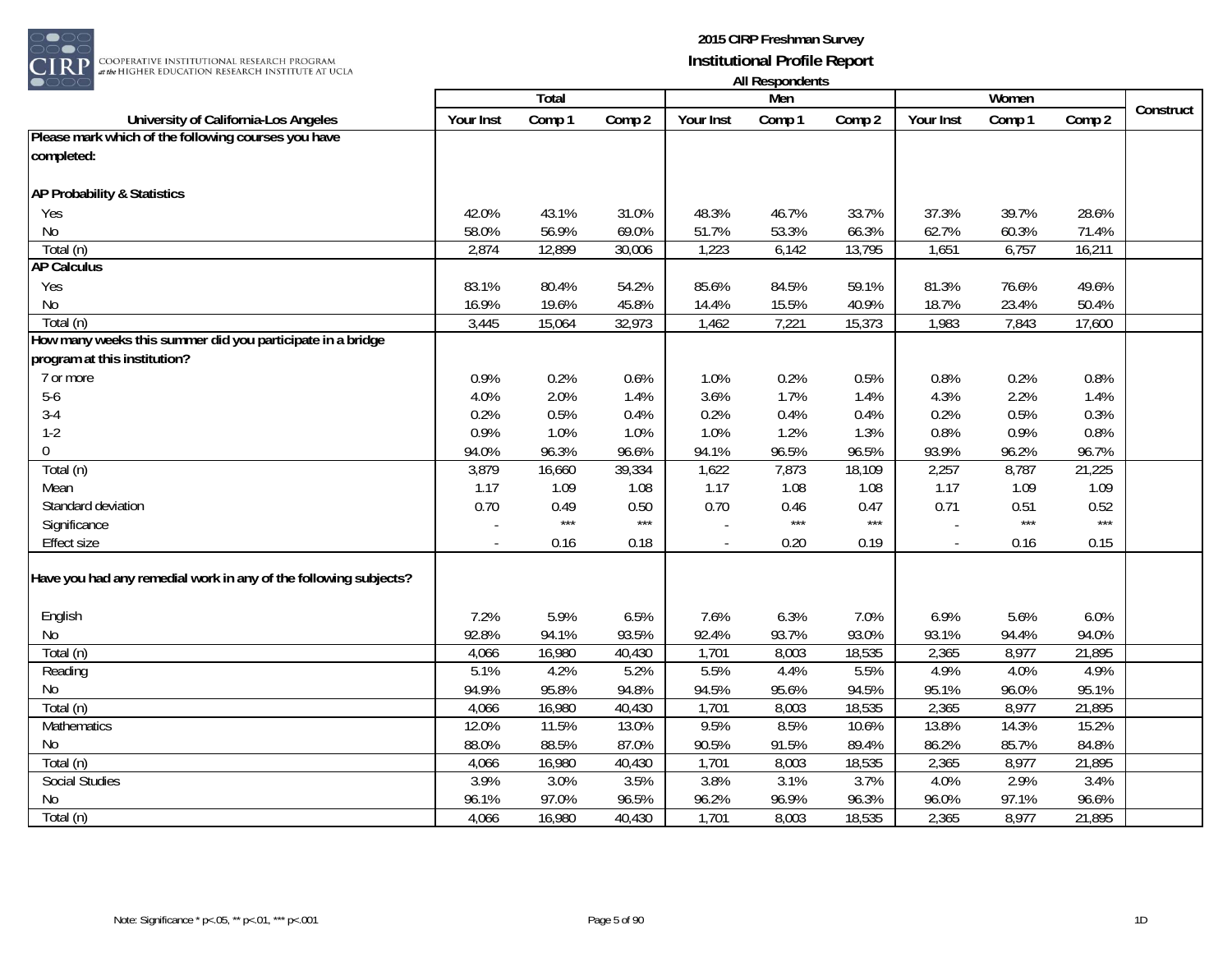

COOPERATIVE INSTITUTIONAL RESEARCH PROGRAM at the HIGHER EDUCATION RESEARCH INSTITUTE AT UCLA

|                                                                     |           | Total  |        |           | 1.00<br>Men |        |           | Women  |        |           |
|---------------------------------------------------------------------|-----------|--------|--------|-----------|-------------|--------|-----------|--------|--------|-----------|
| University of California-Los Angeles                                | Your Inst | Comp 1 | Comp 2 | Your Inst | Comp 1      | Comp 2 | Your Inst | Comp 1 | Comp 2 | Construct |
| Have you had any remedial work in any of the following subjects?    |           |        |        |           |             |        |           |        |        |           |
| (continued)                                                         |           |        |        |           |             |        |           |        |        |           |
|                                                                     |           |        |        |           |             |        |           |        |        |           |
| Science                                                             | 6.5%      | 5.8%   | 6.0%   | 6.1%      | 4.8%        | 5.2%   | 6.7%      | 6.8%   | 6.6%   |           |
| No                                                                  | 93.5%     | 94.2%  | 94.0%  | 93.9%     | 95.2%       | 94.8%  | 93.3%     | 93.2%  | 93.4%  |           |
| Total (n)                                                           | 4,066     | 16,980 | 40,430 | 1,701     | 8,003       | 18,535 | 2,365     | 8,977  | 21,895 |           |
| Foreign Language                                                    | 5.7%      | 4.4%   | 4.7%   | 5.6%      | 4.2%        | 4.8%   | 5.8%      | 4.5%   | 4.6%   |           |
| No                                                                  | 94.3%     | 95.6%  | 95.3%  | 94.4%     | 95.8%       | 95.2%  | 94.2%     | 95.5%  | 95.4%  |           |
| Total (n)                                                           | 4,066     | 16,980 | 40,430 | 1,701     | 8,003       | 18,535 | 2,365     | 8,977  | 21,895 |           |
| Writing                                                             | 5.1%      | 4.5%   | 5.1%   | 5.5%      | 4.7%        | 5.6%   | 4.9%      | 4.4%   | 4.6%   |           |
| No                                                                  | 94.9%     | 95.5%  | 94.9%  | 94.5%     | 95.3%       | 94.4%  | 95.1%     | 95.6%  | 95.4%  |           |
| Total (n)                                                           | 4,066     | 16,980 | 40,430 | 1,701     | 8,003       | 18,535 | 2,365     | 8,977  | 21,895 |           |
| Do you feel you will need any remedial work in any of the following |           |        |        |           |             |        |           |        |        |           |
| subjects?                                                           |           |        |        |           |             |        |           |        |        |           |
|                                                                     |           |        |        |           |             |        |           |        |        |           |
| English                                                             | 11.3%     | 9.1%   | 8.8%   | 9.3%      | 8.8%        | 8.9%   | 12.7%     | 9.4%   | 8.7%   |           |
| No                                                                  | 88.7%     | 90.9%  | 91.2%  | 90.7%     | 91.2%       | 91.1%  | 87.3%     | 90.6%  | 91.3%  |           |
| Total (n)                                                           | 4,066     | 16,980 | 40,430 | 1,701     | 8,003       | 18,535 | 2,365     | 8,977  | 21,895 |           |
| Reading                                                             | 7.3%      | 5.4%   | 4.9%   | 6.3%      | 5.6%        | 5.2%   | 8.0%      | 5.3%   | 4.6%   |           |
| No                                                                  | 92.7%     | 94.6%  | 95.1%  | 93.7%     | 94.4%       | 94.8%  | 92.0%     | 94.7%  | 95.4%  |           |
| Total (n)                                                           | 4,066     | 16,980 | 40,430 | 1,701     | 8,003       | 18,535 | 2,365     | 8,977  | 21,895 |           |
| Mathematics                                                         | 18.7%     | 18.5%  | 22.8%  | 11.5%     | 12.0%       | 16.5%  | 23.8%     | 24.6%  | 28.5%  |           |
| No                                                                  | 81.3%     | 81.5%  | 77.2%  | 88.5%     | 88.0%       | 83.5%  | 76.2%     | 75.4%  | 71.5%  |           |
| Total (n)                                                           | 4,066     | 16,980 | 40,430 | 1,701     | 8,003       | 18,535 | 2,365     | 8,977  | 21,895 |           |
| Social Studies                                                      | 5.7%      | 4.3%   | 4.0%   | 4.6%      | 3.9%        | 3.3%   | 6.5%      | 4.8%   | 4.6%   |           |
| No                                                                  | 94.3%     | 95.7%  | 96.0%  | 95.4%     | 96.1%       | 96.7%  | 93.5%     | 95.2%  | 95.4%  |           |
| Total (n)                                                           | 4,066     | 16,980 | 40,430 | 1,701     | 8,003       | 18,535 | 2,365     | 8,977  | 21,895 |           |
| Science                                                             | 13.7%     | 13.6%  | 14.1%  | 8.3%      | 8.9%        | 9.7%   | 17.6%     | 17.9%  | 18.0%  |           |
| $\rm No$                                                            | 86.3%     | 86.4%  | 85.9%  | 91.7%     | 91.1%       | 90.3%  | 82.4%     | 82.1%  | 82.0%  |           |
| Total (n)                                                           | 4,066     | 16,980 | 40,430 | 1,701     | 8,003       | 18,535 | 2,365     | 8,977  | 21,895 |           |
| Foreign Language                                                    | 10.6%     | 11.6%  | 10.2%  | 8.8%      | 10.0%       | 8.8%   | 12.0%     | 13.1%  | 11.4%  |           |
| No                                                                  | 89.4%     | 88.4%  | 89.8%  | 91.2%     | 90.0%       | 91.2%  | 88.0%     | 86.9%  | 88.6%  |           |
| Total (n)                                                           | 4,066     | 16,980 | 40,430 | 1,701     | 8,003       | 18,535 | 2,365     | 8,977  | 21,895 |           |
| Writing                                                             | 14.9%     | 12.8%  | 11.8%  | 11.9%     | 11.4%       | 11.0%  | 17.0%     | 14.1%  | 12.4%  |           |
| No                                                                  | 85.1%     | 87.2%  | 88.2%  | 88.1%     | 88.6%       | 89.0%  | 83.0%     | 85.9%  | 87.6%  |           |
| Total (n)                                                           | 4,066     | 16,980 | 40,430 | 1,701     | 8,003       | 18,535 | 2,365     | 8,977  | 21,895 |           |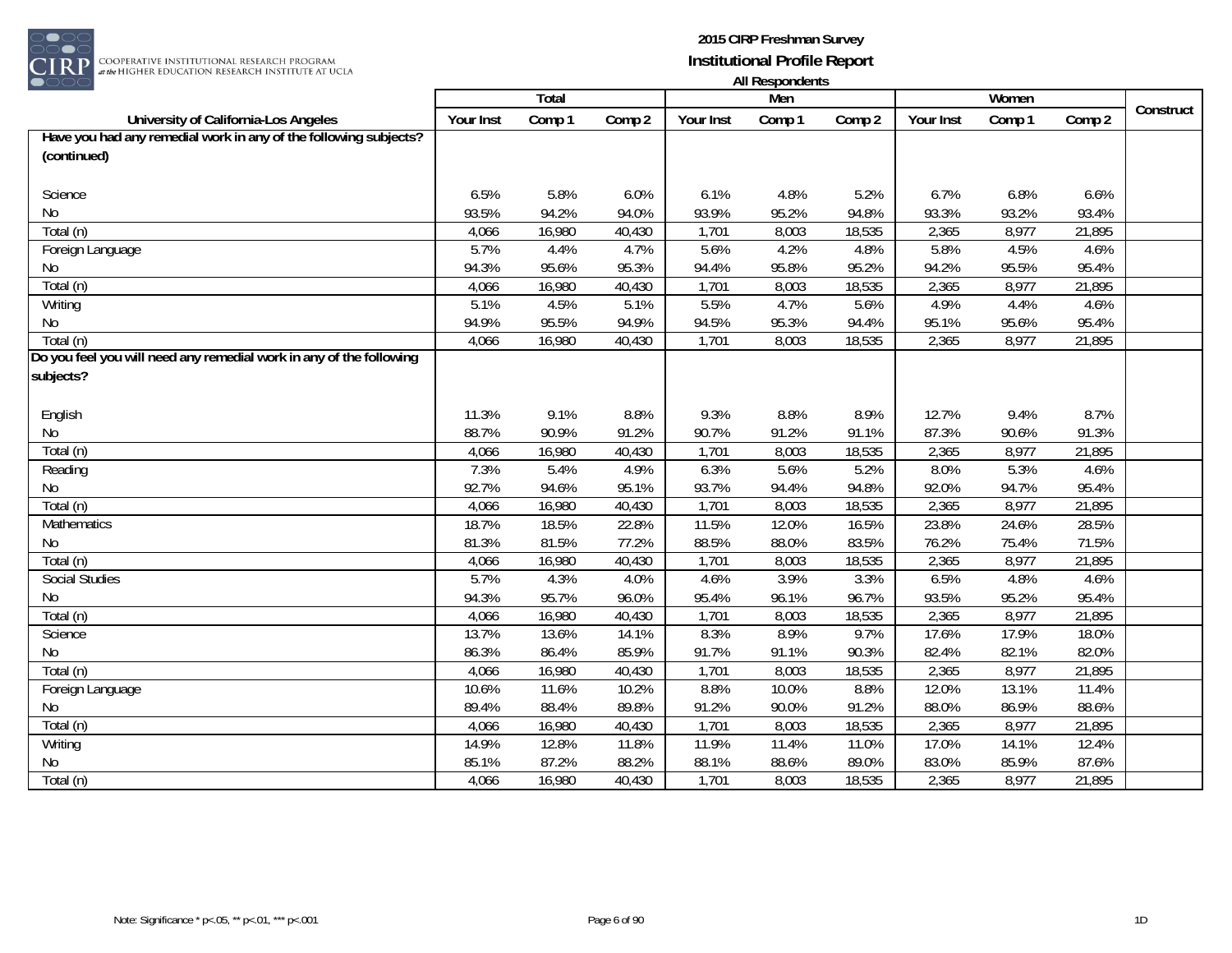

| $\smash{\smash{\cup}}\smash{\smash{\cup}}$                                                          |                     | Total             |              |                | AII KUJUULIUU<br>Men |              |               | Women          |                       |           |
|-----------------------------------------------------------------------------------------------------|---------------------|-------------------|--------------|----------------|----------------------|--------------|---------------|----------------|-----------------------|-----------|
| University of California-Los Angeles                                                                | Your Inst           | Comp 1            | Comp 2       | Your Inst      | Comp 1               | Comp 2       | Your Inst     | Comp 1         | Comp 2                | Construct |
| At this institution, which course placement tests have you taken in<br>the following subject areas: |                     |                   |              |                |                      |              |               |                |                       |           |
| English                                                                                             | 9.1%                | 12.5%             | 13.5%        | 7.3%           | 11.3%                | 14.3%        | 10.4%         | 13.5%          | 12.9%                 |           |
| No                                                                                                  | 90.9%               | 87.5%             | 86.5%        | 92.7%          | 88.7%                | 85.7%        | 89.6%         | 86.5%          | 87.1%                 |           |
| Total (n)                                                                                           | 2,984               | 13,426            | 31,870       | 1,237          | 6,321                | 14,570       | 1,747         | 7,105          | 17,300                |           |
| Reading                                                                                             | 2.6%                | 4.2%              | 6.5%         | 2.2%           | 4.0%                 | 7.3%         | 2.9%          | 4.4%           | 5.7%                  |           |
| No                                                                                                  | 97.4%               | 95.8%             | 93.5%        | 97.8%          | 96.0%                | 92.7%        | 97.1%         | 95.6%          | 94.3%                 |           |
| Total (n)                                                                                           | 2,890               | 12,868            | 30,763       | 1,209          | 6,084                | 14,072       | 1,681         | 6,784          | 16,691                |           |
| Mathematics                                                                                         | 52.0%               | 48.0%             | 50.8%        | 48.7%          | 47.4%                | 52.0%        | 54.5%         | 48.6%          | 49.7%                 |           |
| No                                                                                                  | 48.0%               | 52.0%             | 49.2%        | 51.3%          | 52.6%                | 48.0%        | 45.5%         | 51.4%          | 50.3%                 |           |
| Total (n)                                                                                           | 3,362               | 14,729            | 35,388       | 1,412          | 6,996                | 16,352       | 1,950         | 7,733          | 19,036                |           |
| Writing                                                                                             | $16.\overline{1\%}$ | 29.2%             | 22.6%        | 13.3%          | 27.0%                | 23.3%        | 18.1%         | 31.3%          | 21.9%                 |           |
| No                                                                                                  | 83.9%               | 70.8%             | 77.4%        | 86.7%          | 73.0%                | 76.7%        | 81.9%         | 68.7%          | 78.1%                 |           |
| Total (n)<br>How many Advanced Placement/International Baccalaureate courses                        | 3,008               | 13,794            | 32,444       | 1,259          | 6,511                | 14,899       | 1,749         | 7,283          | 17,545                |           |
| or exams did you take in high school?                                                               |                     |                   |              |                |                      |              |               |                |                       |           |
| <b>AP Courses</b>                                                                                   |                     |                   |              |                |                      |              |               |                |                       |           |
| Not offered at my high school                                                                       | 6.5%                | 5.0%              | 4.8%         | 7.0%           | 5.1%                 | 4.7%         | 6.1%          | 4.9%           | 4.9%                  |           |
| None                                                                                                | 1.9%                | 1.6%              | 9.6%         | 1.8%           | 1.4%                 | 9.8%         | 2.1%          | 1.8%           | 9.4%                  |           |
| 1 to 4                                                                                              | 16.6%               | 21.8%             | 41.5%        | 14.3%          | 19.8%                | 40.1%        | 18.1%         | 23.5%          | 42.7%                 |           |
| 5 to 9                                                                                              | 55.1%               | 56.0%             | 36.2%        | 53.5%          | 55.1%                | 36.2%        | 56.3%         | 56.7%          | 36.2%                 |           |
| 10 to 14                                                                                            | 19.0%               | 14.9%             | 7.5%         | 22.2%          | 17.5%                | 8.7%         | 16.8%         | 12.5%          | 6.5%                  |           |
| $15+$                                                                                               | 0.9%                | 0.8%              | 0.5%         | 1.3%           | 1.0%                 | 0.6%         | 0.6%          | 0.6%           | 0.4%                  |           |
| Total (n)                                                                                           | 3,700               | 16,152            | 38,348       | 1,534          | 7,582                | 17,503       | 2,166         | 8,570          | 20,845                |           |
| Mean                                                                                                | 3.81                | 3.77              | 3.34         | 3.86           | 3.82                 | 3.36         | 3.77          | 3.72           | 3.31                  |           |
| Standard deviation                                                                                  | 1.01                | 0.93              | 0.94         | 1.05           | 0.95                 | 0.96         | 0.98          | 0.90           | 0.92                  |           |
| Significance                                                                                        |                     |                   | $***$        |                |                      | $***$        |               |                | $\star\!\star\!\star$ |           |
| Effect size                                                                                         |                     | 0.04              | 0.50         | $\blacksquare$ | 0.04                 | 0.52         |               | 0.06           | 0.50                  |           |
| <b>AP Exams</b>                                                                                     |                     |                   |              |                |                      |              |               |                |                       |           |
| Not offered at my high school                                                                       | 5.5%                | 4.4%              | 5.0%         | 5.9%           | 4.5%                 | 4.9%         | 5.1%          | 4.3%           | 5.0%                  |           |
| None                                                                                                | 2.6%                | 2.4%              | 13.6%        | 2.6%           | 2.1%                 | 13.6%        | 2.7%          | 2.7%           | 13.5%                 |           |
| 1 to 4                                                                                              | 19.5%               | 26.2%             | 41.8%        | 17.4%          | 23.3%                | 40.2%        | 20.9%         | 28.9%          | 43.3%                 |           |
| 5 to 9                                                                                              | 54.4%               | 53.4%             | 32.8%        | 52.2%          | 53.2%                | 33.0%        | 55.9%         | 53.6%<br>10.2% | 32.5%<br>5.3%         |           |
| 10 to 14<br>$15+$                                                                                   | 17.4%<br>0.7%       | 13.0%<br>0.6%     | 6.5%<br>0.4% | 20.9%<br>0.9%  | 16.0%<br>0.8%        | 7.8%<br>0.5% | 14.9%<br>0.5% | 0.4%           | 0.3%                  |           |
| Total (n)                                                                                           | 3,494               | 15,340            | 36,352       | 1,463          | 7,227                | 16,662       | 2,031         | 8,113          | 19,690                |           |
| Mean                                                                                                | 3.78                | 3.70              | 3.23         | 3.82           | 3.76                 | 3.27         | 3.74          | 3.64           | 3.20                  |           |
| Standard deviation                                                                                  | 0.97                | 0.90              | 0.95         | 1.01           | 0.93                 | 0.97         | 0.94          | 0.88           | 0.93                  |           |
| Significance                                                                                        |                     | $\star\star\star$ | $***$        | $\blacksquare$ |                      | $***$        |               | $***$          | $***$                 |           |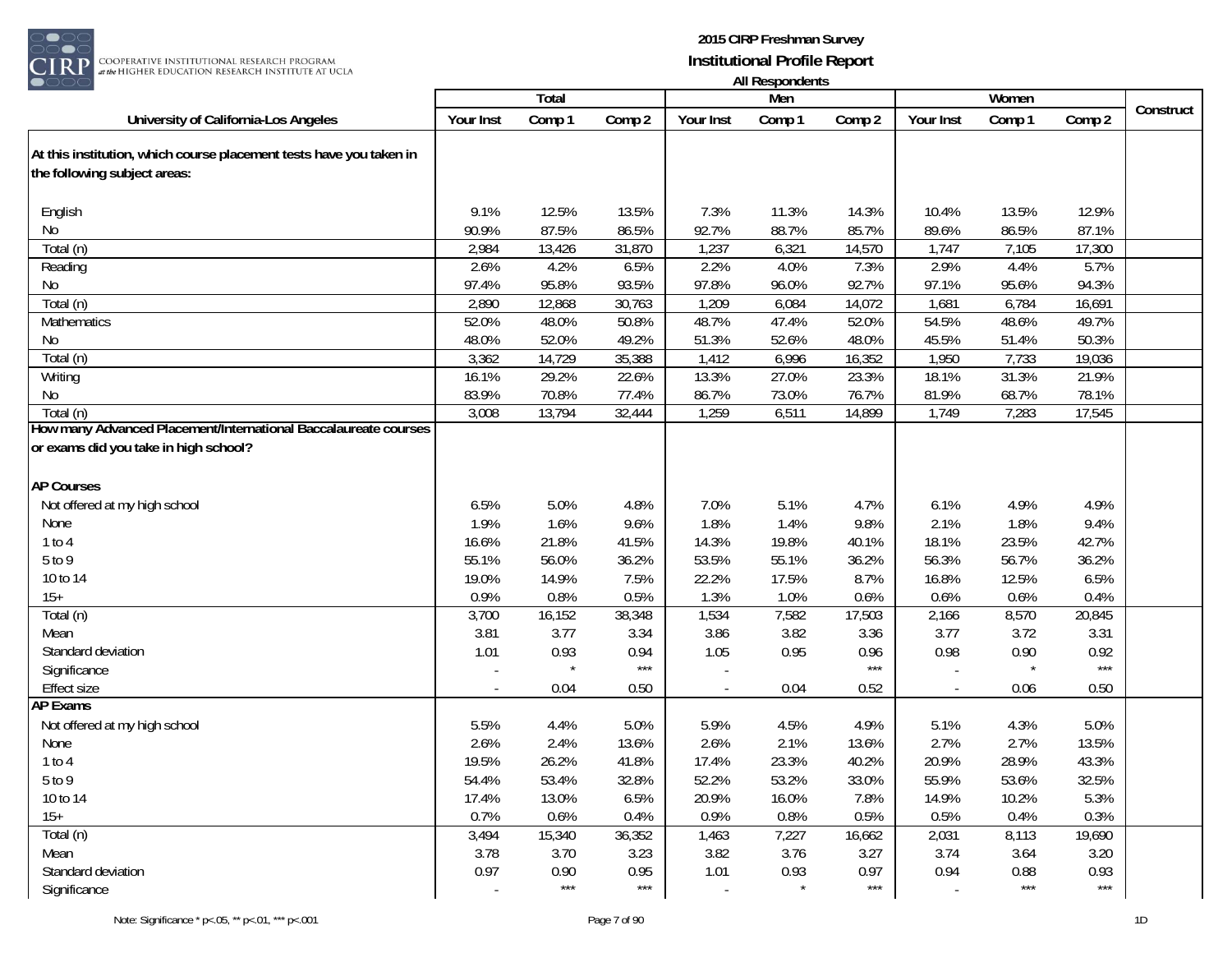

COOPERATIVE INSTITUTIONAL RESEARCH PROGRAM<br>#the HIGHER EDUCATION RESEARCH INSTITUTE AT UCLA

|                                      |                             | <b>Total</b> |        |                | Men    |        |           | Women  |                     | Construct |
|--------------------------------------|-----------------------------|--------------|--------|----------------|--------|--------|-----------|--------|---------------------|-----------|
| University of California-Los Angeles | Your Inst                   | Comp 1       | Comp 2 | Your Inst      | Comp 1 | Comp 2 | Your Inst | Comp 1 | Comp 2              |           |
| <b>Effect size</b>                   | $\mathcal{L}_{\mathcal{A}}$ | 0.09         | 0.58   | $\blacksquare$ | 0.06   | 0.57   |           | 0.11   | 0.58                |           |
| <b>IB Courses</b>                    |                             |              |        |                |        |        |           |        |                     |           |
| Not offered at my high school        | 74.1%                       | 75.3%        | 64.6%  | 73.4%          | 74.7%  | 63.9%  | 74.7%     | 75.9%  | 65.2%               |           |
| None                                 | 10.4%                       | 10.2%        | 24.6%  | 9.8%           | 10.3%  | 25.6%  | 10.8%     | 10.1%  | 23.8%               |           |
| 1 to 4                               | 3.2%                        | 3.5%         | 3.2%   | 3.3%           | 3.6%   | 3.1%   | 3.1%      | 3.5%   | 3.3%                |           |
| 5 to 9                               | 10.9%                       | 9.1%         | 6.2%   | 12.1%          | 9.8%   | 6.4%   | 10.1%     | 8.4%   | 6.1%                |           |
| 10 to 14                             | 1.1%                        | 1.4%         | 0.9%   | 1.2%           | 1.1%   | 0.7%   | 1.0%      | 1.6%   | 1.1%                |           |
| $15+$                                | 0.3%                        | 0.5%         | 0.4%   | 0.2%           | 0.4%   | 0.3%   | 0.3%      | 0.6%   | 0.4%                |           |
| Total (n)                            | 2,375                       | 10,644       | 25,824 | 973            | 4,921  | 11,600 | 1,402     | 5,723  | 14,224              |           |
| Mean                                 | 1.55                        | 1.52         | 1.55   | 1.59           | 1.54   | 1.56   | 1.53      | 1.51   | 1.55                |           |
| Standard deviation                   | 1.07                        | 1.06         | 0.94   | 1.11           | 1.06   | 0.92   | 1.05      | 1.06   | 0.95                |           |
| Significance                         |                             |              |        |                |        |        |           |        |                     |           |
| <b>Effect size</b>                   |                             | 0.03         | 0.00   | $\sim$         | 0.05   | 0.03   |           | 0.02   | $-0.02$             |           |
| <b>IB Exams</b>                      |                             |              |        |                |        |        |           |        |                     |           |
| Not offered at my high school        | 73.7%                       | 75.5%        | 64.9%  | 72.6%          | 74.9%  | 64.2%  | 74.4%     | 76.0%  | 65.5%               |           |
| None                                 | 12.1%                       | 11.9%        | 26.1%  | 12.1%          | 12.2%  | 27.0%  | 12.1%     | 11.5%  | 25.3%               |           |
| 1 to 4                               | 2.1%                        | 2.4%         | 2.1%   | 1.8%           | 2.3%   | 2.0%   | 2.2%      | 2.4%   | 2.2%                |           |
| 5 to 9                               | 11.2%                       | 8.8%         | 5.6%   | 12.3%          | 9.2%   | 5.6%   | 10.4%     | 8.4%   | 5.6%                |           |
| 10 to 14                             | 0.6%                        | 0.9%         | 0.7%   | 0.7%           | 0.6%   | 0.5%   | 0.6%      | 1.1%   | 0.8%                |           |
| $15+$                                | 0.3%                        | 0.6%         | 0.6%   | 0.5%           | 0.7%   | 0.6%   | 0.2%      | 0.5%   | 0.6%                |           |
| Total (n)                            | 2,388                       | 10,647       | 25,795 | 979            | 4,922  | 11,583 | 1,409     | 5,725  | 14,212              |           |
| Mean                                 | 1.54                        | 1.50         | 1.53   | 1.58           | 1.51   | 1.53   | 1.51      | 1.48   | 1.53                |           |
| Standard deviation                   | 1.05                        | 1.03         | 0.91   | 1.10           | 1.04   | 0.90   | 1.02      | 1.02   | 0.92                |           |
| Significance                         |                             |              |        |                |        |        |           |        |                     |           |
| <b>Effect size</b>                   |                             | 0.04         | 0.01   | $\blacksquare$ | 0.07   | 0.06   |           | 0.03   | $-0.02$             |           |
| Do you consider yourself Pre-Med     |                             |              |        |                |        |        |           |        |                     |           |
| Yes                                  | 31.3%                       | 25.9%        | 23.4%  | 27.1%          | 19.8%  | 18.2%  | 34.3%     | 31.5%  | 28.0%               |           |
| No                                   | 68.7%                       | 74.1%        | 76.6%  | 72.9%          | 80.2%  | 81.8%  | 65.7%     | 68.5%  | 72.0%               |           |
| Total (n)                            | 3,648                       | 16,006       | 38,120 | 1,523          | 7,554  | 17,459 | 2,125     | 8,452  | $\overline{20,661}$ |           |
| Do you consider yourself Pre-Law     |                             |              |        |                |        |        |           |        |                     |           |
| Yes                                  | 7.8%                        | 6.1%         | 5.7%   | 5.6%           | 4.7%   | 5.1%   | 9.3%      | 7.4%   | 6.1%                |           |
| No                                   | 92.2%                       | 93.9%        | 94.3%  | 94.4%          | 95.3%  | 94.9%  | 90.7%     | 92.6%  | 93.9%               |           |
| Total (n)                            | 3,393                       | 15,134       | 36,237 | 1,433          | 7,198  | 16,730 | 1,960     | 7,936  | 19,507              |           |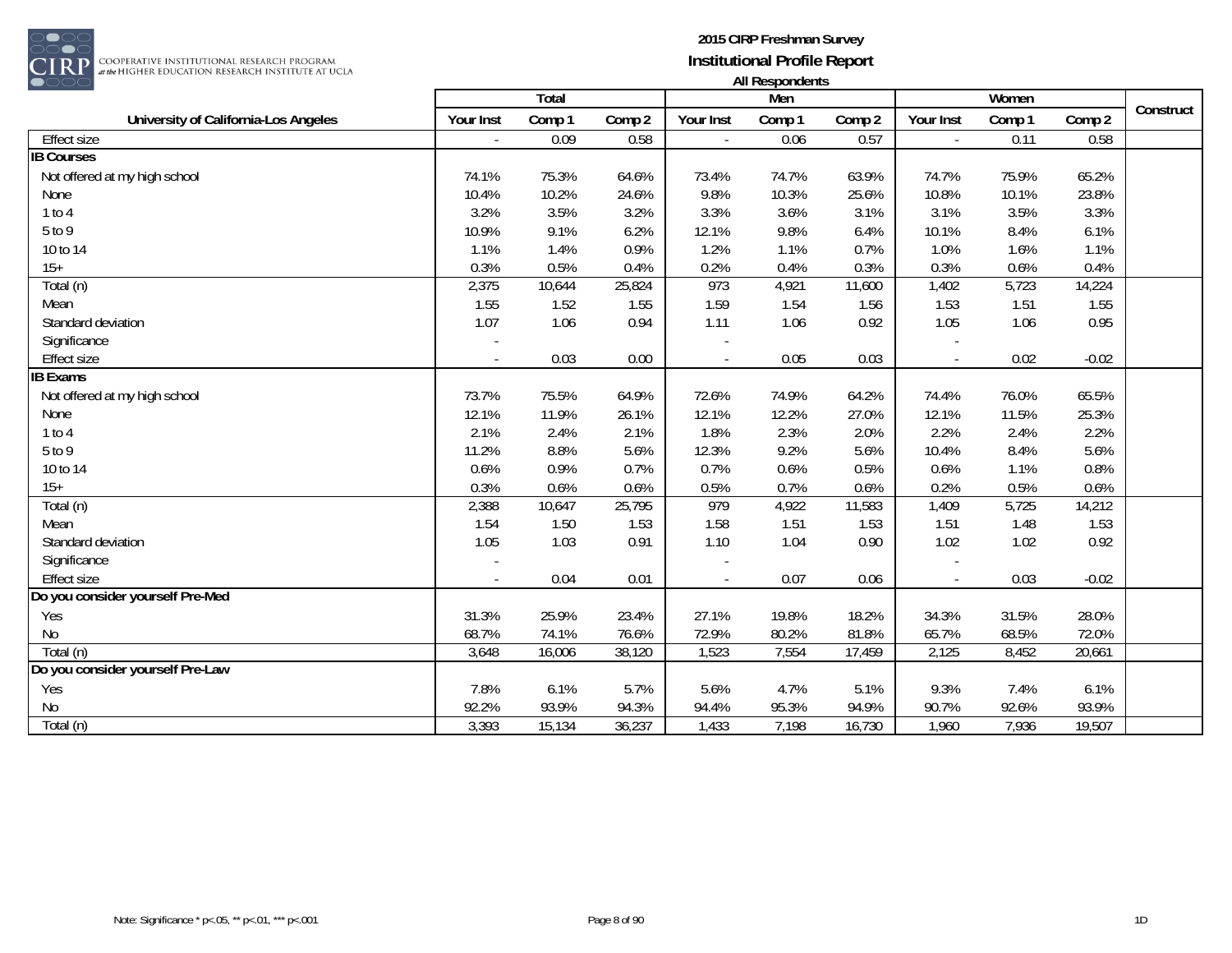

 $\begin{array}{|l|} \hline \texttt{COOPERATIVE INSTITUTIONAL RESEARCH PROGRAM} \hline \texttt{at the HIGHER EDUCATION RESEARCH INSTITUTE AT UCLA} \end{array}$ 

|                                                                |           | Total  |        |           | Men    |        |           | Women  |        |           |
|----------------------------------------------------------------|-----------|--------|--------|-----------|--------|--------|-----------|--------|--------|-----------|
| University of California-Los Angeles                           | Your Inst | Comp 1 | Comp 2 | Your Inst | Comp 1 | Comp 2 | Your Inst | Comp 1 | Comp 2 | Construct |
| Your intended major (disaggregated)                            |           |        |        |           |        |        |           |        |        |           |
| Art, fine and applied                                          | 1.3%      | 0.9%   | 0.9%   | 0.8%      | 0.4%   | 0.5%   | 1.7%      | 1.3%   | 1.3%   |           |
| English (language and literature)                              | 1.7%      | 1.3%   | 1.2%   | 0.9%      | 0.8%   | 0.7%   | 2.2%      | 1.7%   | 1.6%   |           |
| History                                                        | 0.7%      | 0.7%   | 0.7%   | 0.5%      | 0.5%   | 0.8%   | 0.9%      | 0.9%   | 0.6%   |           |
| Journalism/Communication                                       | 1.1%      | 1.8%   | 1.8%   | 0.5%      | 0.9%   | 1.1%   | 1.6%      | 2.6%   | 2.4%   |           |
| Classical and Modern Languages and Literature (except English) | 0.2%      | 0.2%   | 0.3%   | 0.2%      | 0.2%   | 0.2%   | 0.3%      | 0.3%   | 0.3%   |           |
| Media/Film Studies                                             | 0.6%      | 0.5%   | 0.6%   | 0.5%      | 0.4%   | 0.5%   | 0.7%      | 0.6%   | 0.6%   |           |
| Music                                                          | 0.6%      | 0.9%   | 1.1%   | 0.9%      | 1.2%   | 1.4%   | 0.4%      | 0.5%   | 0.8%   |           |
| Philosophy                                                     | 0.4%      | 0.2%   | 0.2%   | 0.4%      | 0.2%   | 0.2%   | 0.4%      | 0.2%   | 0.2%   |           |
| Theatre/Drama                                                  | 1.1%      | 0.7%   | 0.9%   | 0.9%      | 0.5%   | 0.6%   | 1.2%      | 0.9%   | 1.1%   |           |
| Theology/Religion                                              | 0.2%      | 0.1%   | 0.1%   | 0.3%      | 0.1%   | 0.2%   | 0.2%      | 0.2%   | 0.1%   |           |
| Other Arts and Humanities                                      | 1.3%      | 0.6%   | 0.6%   | 0.7%      | 0.3%   | 0.5%   | 1.8%      | 0.8%   | 0.8%   |           |
| Biology (general)                                              | 10.2%     | 8.5%   | 8.4%   | 7.5%      | 6.1%   | 6.2%   | 12.1%     | 10.8%  | 10.4%  |           |
| Animal Biology (zoology)                                       | 0.2%      | 0.2%   | 0.6%   | 0.0%      | 0.1%   | 0.3%   | 0.3%      | 0.3%   | 0.9%   |           |
| Ecology & Evolutionary Biology                                 | 0.4%      | 0.3%   | 0.2%   | 0.2%      | 0.3%   | 0.2%   | 0.6%      | 0.4%   | 0.2%   |           |
| Marine Biology                                                 | 0.4%      | 0.4%   | 0.6%   | 0.3%      | 0.3%   | 0.6%   | 0.5%      | 0.5%   | 0.7%   |           |
| Microbiology                                                   | 1.5%      | 0.6%   | 0.5%   | 1.2%      | 0.6%   | 0.4%   | 1.7%      | 0.7%   | 0.5%   |           |
| Molecular, Cellular, & Developmental Biology                   | 3.2%      | 1.9%   | 1.0%   | 3.0%      | 1.3%   | 0.8%   | 3.3%      | 2.4%   | 1.3%   |           |
| Your intended major (disaggregated)                            |           |        |        |           |        |        |           |        |        |           |
| Neurobiology/Neuroscience                                      | 4.7%      | 3.3%   | 2.1%   | 4.0%      | 2.2%   | 1.5%   | 5.3%      | 4.4%   | 2.6%   |           |
| Plant Biology (botany)                                         | 0.1%      | 0.1%   | 0.1%   | 0.0%      | 0.0%   | 0.1%   | 0.1%      | 0.1%   | 0.1%   |           |
| Agriculture/Natural Resources                                  | 0.0%      | 0.0%   | 0.5%   | 0.1%      | 0.0%   | 0.4%   | 0.0%      | 0.1%   | 0.6%   |           |
| Biochemistry/Biophysics                                        | 3.9%      | 2.9%   | 2.1%   | 3.7%      | 2.7%   | 2.1%   | 4.1%      | 3.1%   | 2.1%   |           |
| <b>Environmental Science</b>                                   | 0.9%      | 0.8%   | 0.9%   | 0.6%      | 0.6%   | 0.7%   | 1.2%      | 1.1%   | 1.1%   |           |
| Other Biological Science                                       | 3.8%      | 2.0%   | 1.2%   | 2.9%      | 1.2%   | 0.8%   | 4.4%      | 2.7%   | 1.6%   |           |
| Accounting                                                     | 0.4%      | 0.5%   | 1.3%   | 0.2%      | 0.5%   | 1.6%   | 0.5%      | 0.5%   | 1.1%   |           |
| Business Admin. (general)                                      | 1.9%      | 2.5%   | 1.9%   | 1.2%      | 2.5%   | 2.2%   | 2.5%      | 2.4%   | 1.7%   |           |
| Entrepreneurship                                               | 0.3%      | 0.4%   | 0.6%   | 0.4%      | 0.6%   | 0.9%   | 0.3%      | 0.3%   | 0.4%   |           |
| Finance                                                        | 1.0%      | 2.5%   | 2.5%   | 1.4%      | 4.1%   | 4.1%   | 0.8%      | 1.0%   | 1.0%   |           |
| Hospitality/Tourism                                            | 0.1%      | 0.1%   | 0.3%   | 0.1%      | 0.1%   | 0.2%   | 0.0%      | 0.0%   | 0.4%   |           |
| Human Resources Management                                     | 0.1%      | 0.1%   | 0.3%   | 0.0%      | 0.1%   | 0.3%   | 0.2%      | 0.2%   | 0.3%   |           |
| <b>International Business</b>                                  | 0.4%      | 0.7%   | 0.6%   | 0.2%      | 0.5%   | 0.4%   | 0.6%      | 0.9%   | 0.8%   |           |
| Marketing                                                      | 0.4%      | 0.9%   | 1.9%   | 0.3%      | 0.9%   | 1.9%   | 0.5%      | 1.0%   | 2.0%   |           |
| Management                                                     | 0.3%      | 0.6%   | 1.2%   | 0.3%      | 0.6%   | 1.5%   | 0.3%      | 0.7%   | 0.9%   |           |
| <b>Computer/Management Information Systems</b>                 | 0.1%      | 0.1%   | 0.2%   | 0.0%      | 0.1%   | 0.4%   | 0.1%      | 0.1%   | 0.1%   |           |
| Real Estate                                                    | 0.1%      | 0.0%   | 0.1%   | 0.1%      | 0.1%   | 0.1%   | 0.0%      | 0.0%   | 0.0%   |           |
| <b>Other Business</b>                                          | 1.4%      | 0.5%   | 0.7%   | 1.4%      | 0.5%   | 0.7%   | 1.4%      | 0.5%   | 0.6%   |           |
| <b>Elementary Education</b>                                    | 0.0%      | 0.1%   | 1.0%   | 0.0%      | 0.0%   | 0.1%   | 0.0%      | 0.2%   | 1.9%   |           |
| Music/Art Education                                            | 0.1%      | 0.1%   | 0.4%   | 0.1%      | 0.1%   | 0.4%   | 0.1%      | 0.1%   | 0.4%   |           |
| <b>Physical Education/Recreation</b>                           | 0.0%      | 0.0%   | 0.2%   | 0.0%      | 0.0%   | 0.2%   | 0.0%      | 0.0%   | 0.2%   |           |
| Secondary Education                                            | 0.1%      | 0.2%   | 0.7%   | 0.0%      | 0.1%   | 0.4%   | 0.1%      | 0.2%   | 0.9%   |           |
| <b>Special Education</b>                                       | 0.3%      | 0.3%   | 0.5%   | 0.4%      | 0.5%   | 0.5%   | 0.3%      | 0.2%   | 0.5%   |           |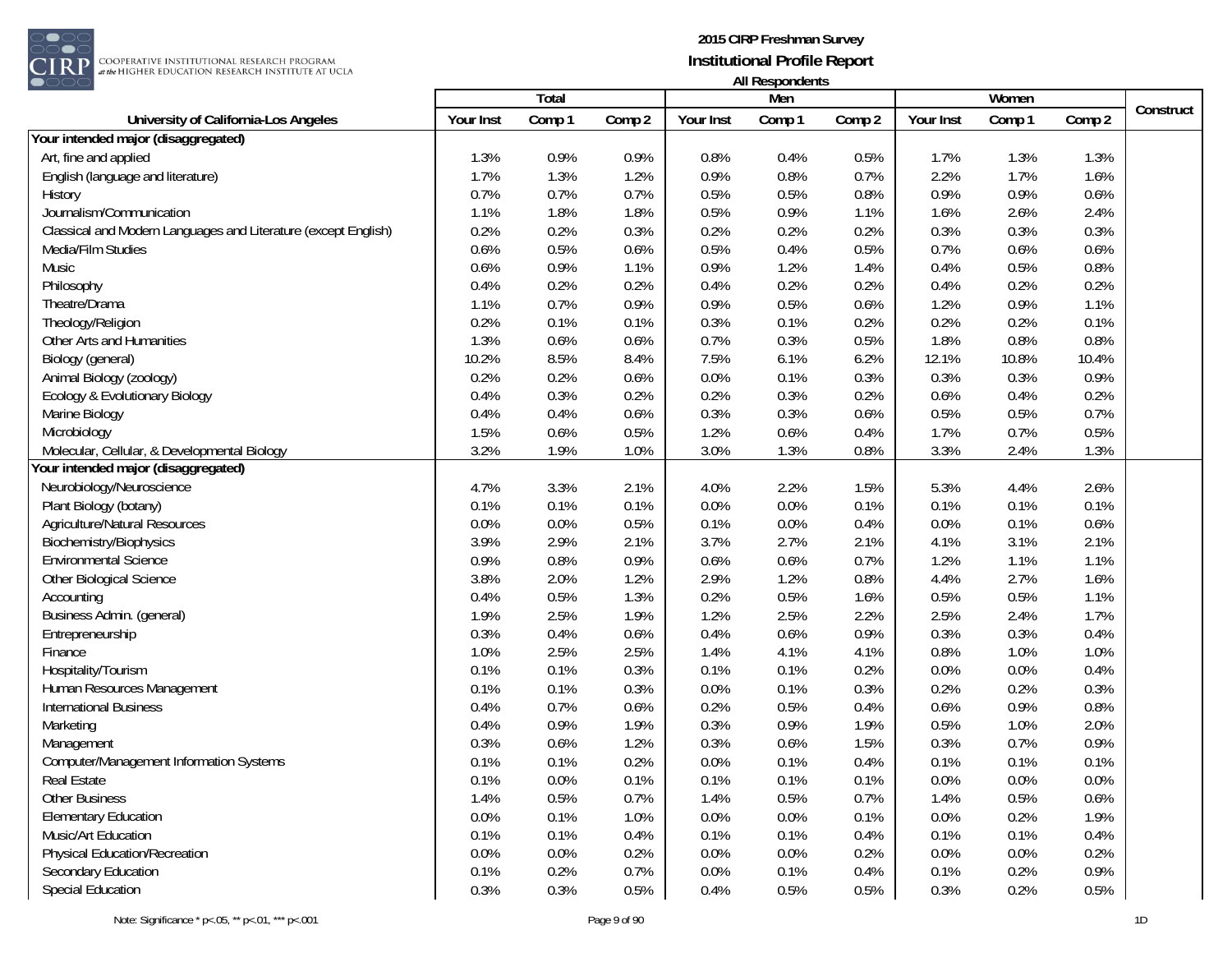

| ---                                  |                          |       |        |           |         |        |           |                        |                |           |
|--------------------------------------|--------------------------|-------|--------|-----------|---------|--------|-----------|------------------------|----------------|-----------|
|                                      |                          | Total |        |           | Mer     |        |           | Women                  |                |           |
| University of California-Los Angeles | Your Inst                | Comp  | Comp 2 | Your Inst | Comp    | Comp 2 | Your Inst | Comp                   | Comp 2         | Construct |
| Other Education                      | $\overline{\phantom{a}}$ | 0.0%  | 0.2%   | 0.1%      | $0.0\%$ | 0.1%   | $0.1\%$   | $\gamma$ 10/<br>U. 170 | 0.20<br>U.J /0 |           |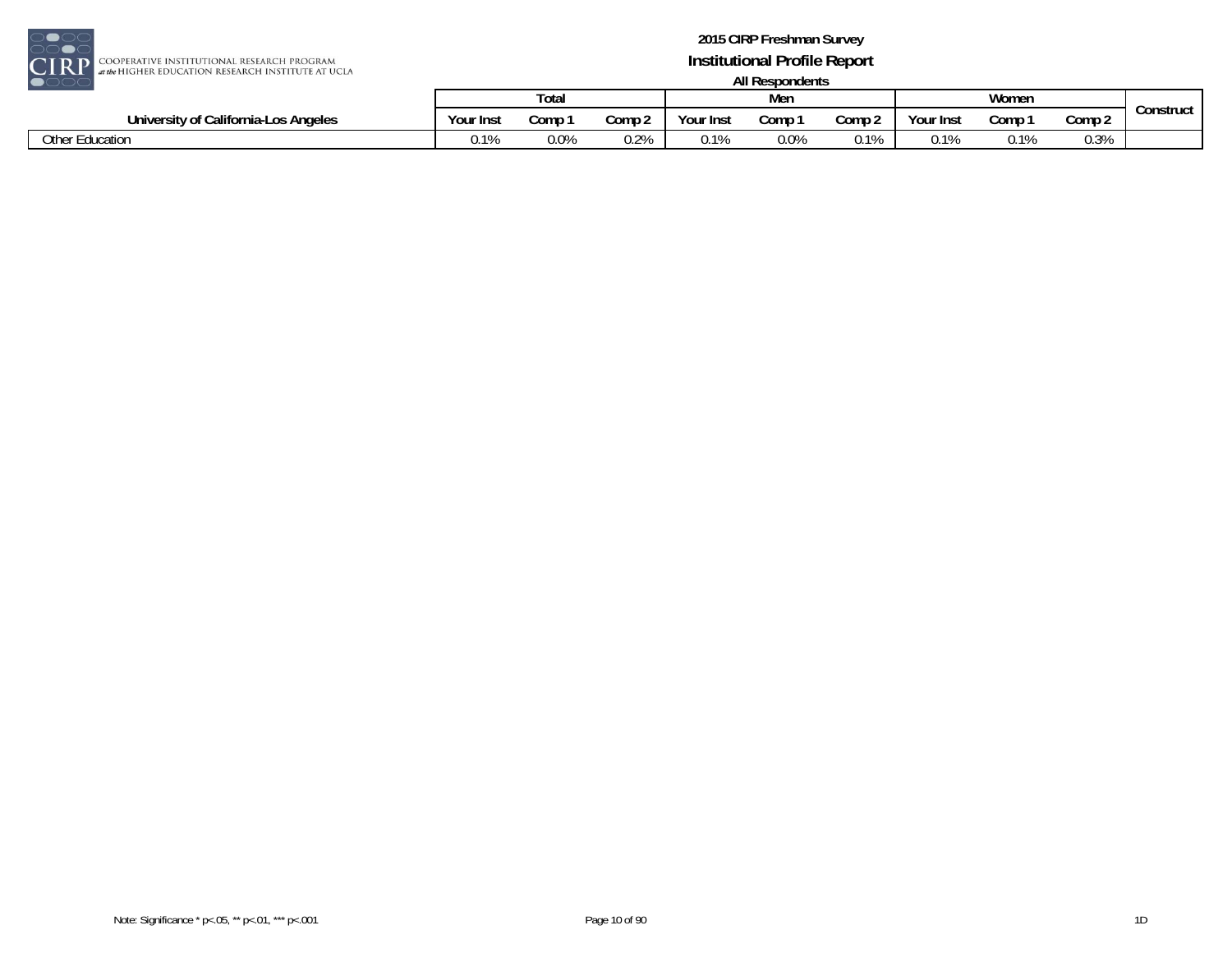

COOPERATIVE INSTITUTIONAL RESEARCH PROGRAM<br>at the HIGHER EDUCATION RESEARCH INSTITUTE AT UCLA

|                                                     |           | Total  |        |           | Men    |        |           | Women  |        |           |
|-----------------------------------------------------|-----------|--------|--------|-----------|--------|--------|-----------|--------|--------|-----------|
| University of California-Los Angeles                | Your Inst | Comp 1 | Comp 2 | Your Inst | Comp 1 | Comp 2 | Your Inst | Comp 1 | Comp 2 | Construct |
| Your intended major (disaggregated)                 |           |        |        |           |        |        |           |        |        |           |
| Aerospace/Aeronautical/Astronautical Engineering    | 0.7%      | 2.2%   | 1.1%   | 1.3%      | 3.9%   | 2.0%   | 0.2%      | 0.7%   | 0.4%   |           |
| Biological/Agricultural Engineering                 | 0.2%      | 0.3%   | 0.2%   | 0.3%      | 0.3%   | 0.3%   | 0.2%      | 0.2%   | 0.2%   |           |
| <b>Biomedical Engineering</b>                       | 1.5%      | 3.9%   | 2.2%   | 2.0%      | 3.9%   | 2.4%   | 1.1%      | 4.0%   | 2.1%   |           |
| Chemical Engineering                                | 1.5%      | 2.1%   | 1.9%   | 2.1%      | 2.6%   | 2.6%   | 1.0%      | 1.6%   | 1.2%   |           |
| Civil Engineering                                   | 1.3%      | 0.9%   | 1.2%   | 1.8%      | 1.0%   | 1.7%   | 1.0%      | 0.7%   | 0.6%   |           |
| <b>Computer Engineering</b>                         | 1.7%      | 2.4%   | 1.9%   | 2.8%      | 4.2%   | 3.3%   | 0.9%      | 0.8%   | 0.7%   |           |
| Electrical/Electronic Communications Engineering    | 1.9%      | 1.8%   | 1.4%   | 3.8%      | 2.9%   | 2.4%   | 0.6%      | 0.7%   | 0.5%   |           |
| <b>Engineering Science/Engineering Physics</b>      | 0.1%      | 0.2%   | 0.2%   | 0.1%      | 0.3%   | 0.3%   | 0.1%      | 0.1%   | 0.1%   |           |
| Environmental/Environmental Health Engineering      | 0.1%      | 0.7%   | 0.6%   | 0.0%      | 0.6%   | 0.5%   | 0.1%      | 0.8%   | 0.6%   |           |
| Industrial/Manufacturing Engineering                | 0.2%      | 1.3%   | 0.8%   | 0.5%      | 1.6%   | 1.2%   | 0.0%      | 1.1%   | 0.6%   |           |
| Materials Engineering                               | 0.5%      | 0.6%   | 0.3%   | 1.0%      | 0.9%   | 0.5%   | 0.2%      | 0.3%   | 0.2%   |           |
| Mechanical Engineering                              | 2.5%      | 4.0%   | 4.2%   | 5.1%      | 6.7%   | 7.5%   | 0.7%      | 1.6%   | 1.2%   |           |
| Other Engineering                                   | 0.7%      | 1.1%   | 0.8%   | 0.9%      | 1.7%   | 1.2%   | 0.5%      | 0.6%   | 0.4%   |           |
| <b>Clinical Laboratory Science</b>                  | 0.0%      | 0.1%   | 0.2%   | 0.0%      | 0.0%   | 0.1%   | 0.0%      | 0.1%   | 0.3%   |           |
| Health Care Administration/Studies                  | 0.1%      | 0.2%   | 0.2%   | 0.1%      | 0.1%   | 0.1%   | 0.1%      | 0.2%   | 0.3%   |           |
| <b>Health Technology</b>                            | 0.0%      | 0.0%   | 0.1%   | 0.0%      | 0.1%   | 0.1%   | 0.0%      | 0.0%   | 0.1%   |           |
| Kinesiology                                         | 0.1%      | 0.6%   | 0.9%   | 0.3%      | 0.5%   | 0.9%   | 0.0%      | 0.7%   | 0.9%   |           |
| Nursing                                             | 0.6%      | 1.5%   | 3.9%   | 0.1%      | 0.3%   | 0.9%   | 1.0%      | 2.5%   | 6.6%   |           |
| Pharmacy                                            | 0.1%      | 0.7%   | 1.0%   | 0.2%      | 0.5%   | 0.8%   | 0.1%      | 1.0%   | 1.1%   |           |
| Therapy (occupational, physical, speech)            | 0.1%      | 0.5%   | 1.7%   | 0.1%      | 0.1%   | 1.0%   | 0.1%      | 0.8%   | 2.4%   |           |
| Other Health Profession                             | 0.3%      | 0.9%   | 1.9%   | 0.3%      | 0.5%   | 1.2%   | 0.3%      | 1.2%   | 2.4%   |           |
| Your intended major (disaggregated)                 |           |        |        |           |        |        |           |        |        |           |
| <b>Computer Science</b>                             | 3.6%      | 5.4%   | 4.7%   | 6.6%      | 8.9%   | 7.8%   | 1.5%      | 2.2%   | 1.8%   |           |
| Mathematics/Statistics                              | 3.0%      | 2.2%   | 1.3%   | 4.1%      | 2.5%   | 1.5%   | 2.3%      | 1.9%   | 1.1%   |           |
| Other Math and Computer Science                     | 2.0%      | 1.0%   | 0.6%   | 2.5%      | 1.1%   | 0.7%   | 1.6%      | 0.8%   | 0.4%   |           |
| Astronomy & Astrophysics                            | 0.4%      | 0.4%   | 0.3%   | 0.4%      | 0.4%   | 0.4%   | 0.4%      | 0.4%   | 0.3%   |           |
| Atmospheric Sciences                                | 0.1%      | 0.1%   | 0.1%   | 0.0%      | 0.1%   | 0.1%   | 0.1%      | 0.1%   | 0.1%   |           |
| Chemistry                                           | 1.7%      | 1.7%   | 1.3%   | 1.8%      | 1.6%   | 1.2%   | 1.6%      | 1.8%   | 1.3%   |           |
| Earth & Planetary Sciences                          | 0.0%      | 0.2%   | 0.2%   | 0.1%      | 0.2%   | 0.2%   | 0.0%      | 0.1%   | 0.1%   |           |
| Marine Sciences                                     | 0.2%      | 0.1%   | 0.1%   | 0.1%      | 0.1%   | 0.1%   | 0.3%      | 0.2%   | 0.2%   |           |
| Physics                                             | 1.6%      | 1.2%   | 0.8%   | 2.9%      | 1.9%   | 1.4%   | 0.7%      | 0.6%   | 0.3%   |           |
| Other Physical Science                              | 0.6%      | 0.3%   | 0.2%   | 0.6%      | 0.3%   | 0.2%   | 0.6%      | 0.3%   | 0.2%   |           |
| Anthropology                                        | 0.2%      | 0.3%   | 0.3%   | 0.2%      | 0.2%   | 0.2%   | 0.2%      | 0.4%   | 0.5%   |           |
| Economics                                           | 5.5%      | 2.7%   | 1.5%   | 6.6%      | 3.4%   | 2.1%   | 4.8%      | 2.1%   | 1.1%   |           |
| Ethnic/Cultural Studies                             | 0.1%      | 0.1%   | 0.1%   | 0.1%      | 0.1%   | 0.1%   | 0.0%      | 0.1%   | 0.1%   |           |
| Geography                                           | 0.1%      | 0.1%   | 0.1%   | 0.1%      | 0.0%   | 0.1%   | 0.1%      | 0.1%   | 0.1%   |           |
| Political Science (gov't., international relations) | 3.8%      | 3.2%   | 2.6%   | 3.3%      | 2.5%   | 2.3%   | 4.2%      | 3.8%   | 2.8%   |           |
| Psychology                                          | 4.0%      | 2.9%   | 3.6%   | 2.3%      | 1.3%   | 1.8%   | 5.3%      | 4.4%   | 5.2%   |           |
| Public Policy                                       | 0.2%      | 0.5%   | 0.2%   | 0.3%      | 0.6%   | 0.2%   | 0.0%      | 0.4%   | 0.2%   |           |
| Social Work                                         | 0.0%      | 0.0%   | 0.3%   | 0.0%      | 0.0%   | 0.1%   | 0.0%      | 0.1%   | 0.5%   |           |
| Sociology                                           | 0.6%      | 0.3%   | 0.4%   | 0.4%      | 0.2%   | 0.2%   | 0.8%      | 0.5%   | 0.5%   |           |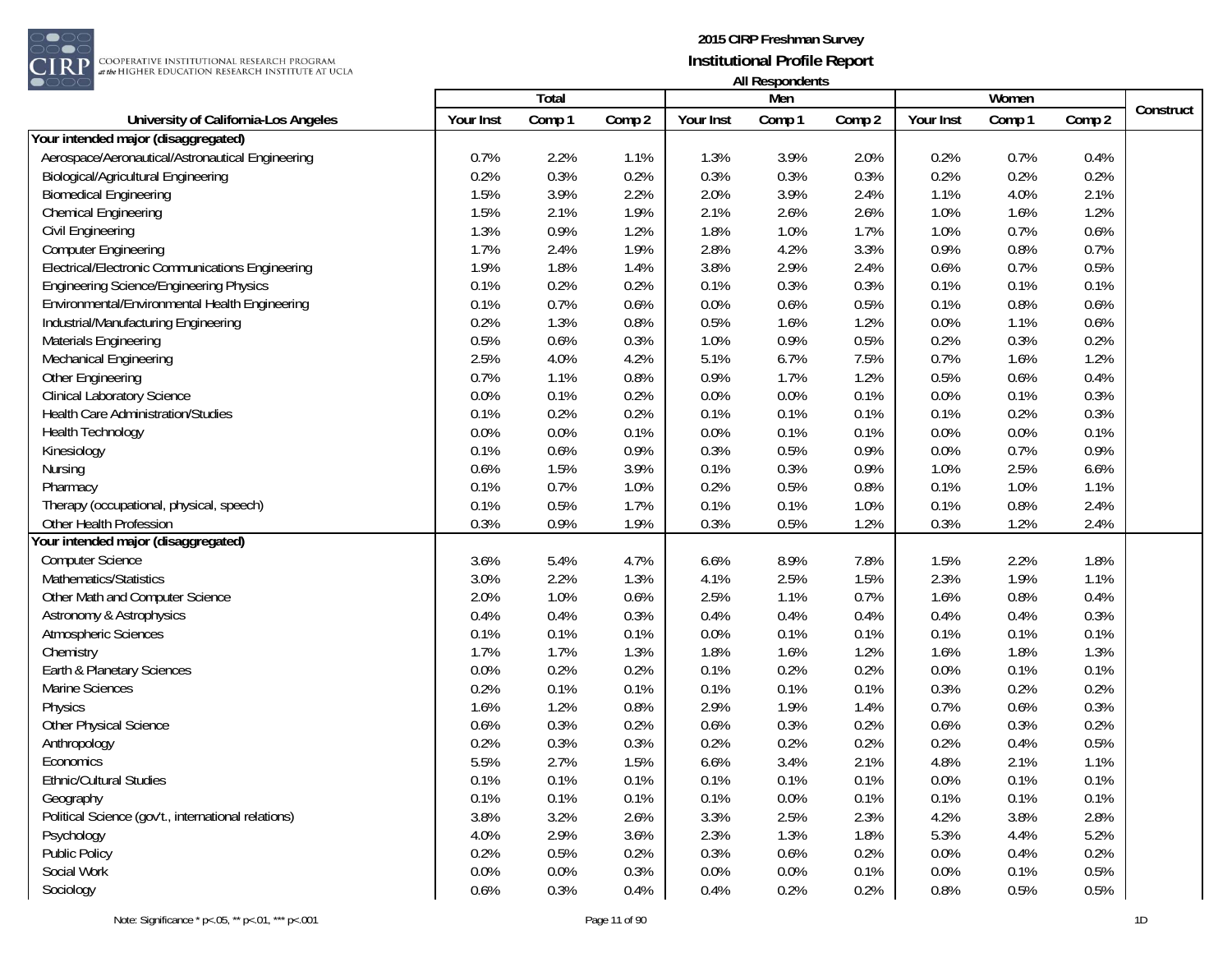

| ----                                  |           |       |        |                 |      |                   |                |       |               |           |
|---------------------------------------|-----------|-------|--------|-----------------|------|-------------------|----------------|-------|---------------|-----------|
|                                       |           | Tota. |        |                 | Men  |                   |                | Women |               |           |
| University of California-Los Angeles  | Your Inst | Comp  | Comp 2 | Your Inst       | Comp | Comp <sub>2</sub> | Your Inst      | Comp  | Comp 2        | Construct |
| Women's/G<br>., s/Gender '<br>Studies | 0.1%      | 10    | 0.1%   | n 10<br>U.1 / G | 0.0% | $0.0\%$           | ገ ገ0<br>V.Z /0 | ∪. ∣  | 110/<br>V.I/0 |           |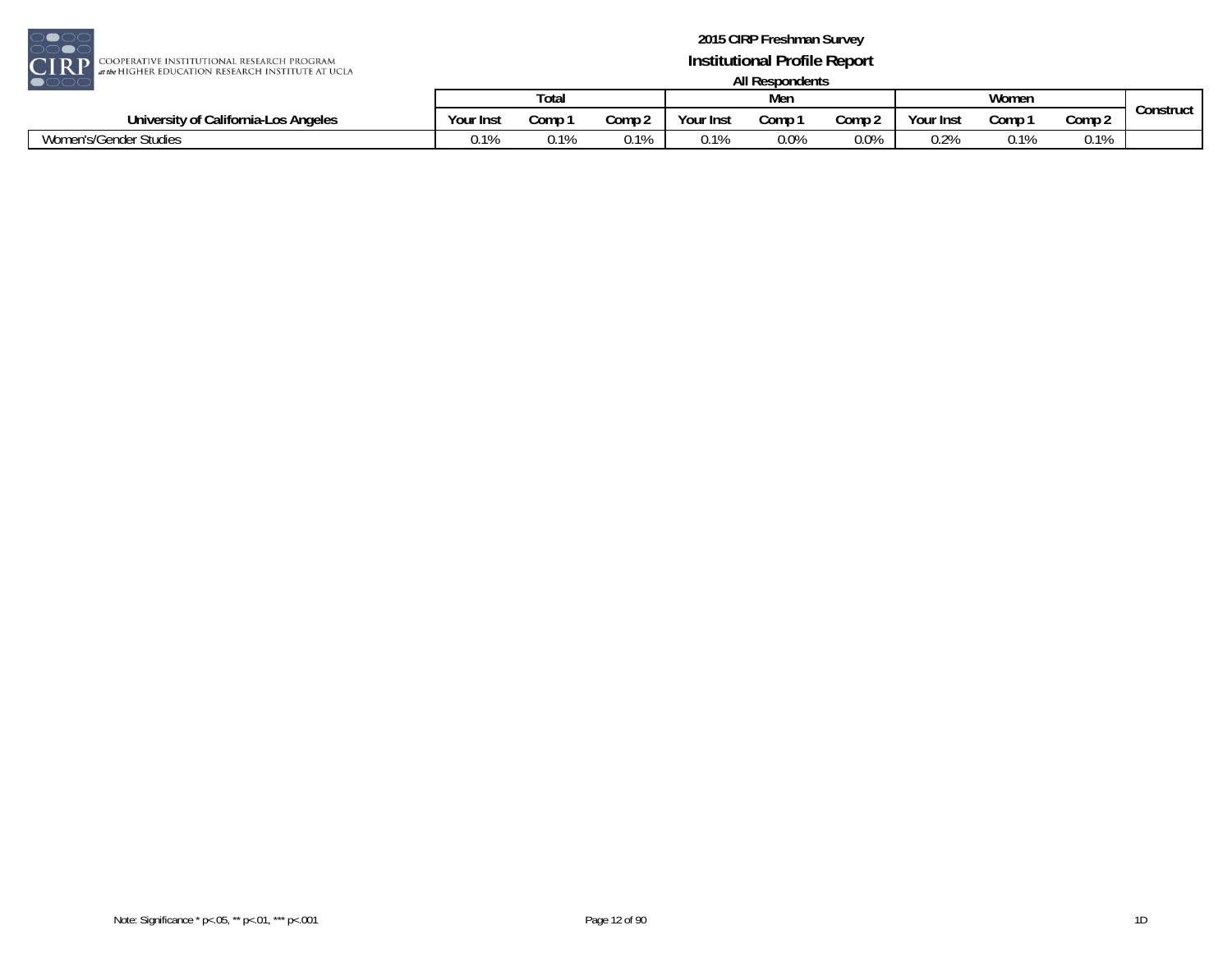

COOPERATIVE INSTITUTIONAL RESEARCH PROGRAM<br>#the HIGHER EDUCATION RESEARCH INSTITUTE AT UCLA

|                                           |           | Total  |        |           | Men    |        |           | Women  |        |           |
|-------------------------------------------|-----------|--------|--------|-----------|--------|--------|-----------|--------|--------|-----------|
| University of California-Los Angeles      | Your Inst | Comp 1 | Comp 2 | Your Inst | Comp 1 | Comp 2 | Your Inst | Comp 1 | Comp 2 | Construct |
| Your intended major (disaggregated)       |           |        |        |           |        |        |           |        |        |           |
| <b>Other Social Science</b>               | 0.7%      | 0.5%   | 0.4%   | 0.4%      | 0.3%   | 0.2%   | 0.9%      | 0.7%   | 0.6%   |           |
| Architecture/Urban Planning               | 0.1%      | 0.3%   | 0.4%   | 0.1%      | 0.4%   | 0.5%   | 0.0%      | 0.2%   | 0.4%   |           |
| <b>Criminal Justice</b>                   | 0.0%      | 0.1%   | 0.9%   | 0.0%      | 0.1%   | 0.8%   | 0.0%      | 0.1%   | 1.0%   |           |
| <b>Library Science</b>                    | 0.0%      | 0.0%   | 0.0%   | 0.0%      | 0.0%   | 0.0%   | 0.0%      | 0.0%   | 0.0%   |           |
| <b>Security &amp; Protective Services</b> | 0.0%      | 0.0%   | 0.0%   | 0.0%      | 0.0%   | 0.0%   | 0.0%      | 0.0%   | 0.0%   |           |
| Military Sciences/Technology/Operations   | 0.1%      | 0.0%   | 0.0%   | 0.1%      | 0.0%   | 0.0%   | 0.1%      | 0.0%   | 0.0%   |           |
| Other                                     | 2.2%      | 1.3%   | 1.9%   | 1.1%      | 0.8%   | 1.5%   | 3.0%      | 1.7%   | 2.3%   |           |
| Undecided                                 | 8.8%      | 10.3%  | 9.4%   | 7.2%      | 8.3%   | 8.2%   | 9.9%      | 12.1%  | 10.5%  |           |
| Total (n)                                 | 3,649     | 16,221 | 38,727 | 1,537     | 7,658  | 17,769 | 2,112     | 8,563  | 20,958 |           |
| our intended major (aggregated)           |           |        |        |           |        |        |           |        |        |           |
| Agriculture                               | 0.0%      | 0.0%   | 0.5%   | 0.1%      | 0.0%   | 0.4%   | 0.0%      | 0.1%   | 0.6%   |           |
| <b>Biological &amp; Life Sciences</b>     | 29.3%     | 21.1%  | 17.8%  | 23.4%     | 15.4%  | 13.6%  | 33.5%     | 26.4%  | 21.5%  |           |
| <b>Business</b>                           | 6.6%      | 9.0%   | 11.7%  | 5.6%      | 10.5%  | 14.3%  | 7.3%      | 7.7%   | 9.3%   |           |
| Education                                 | 0.6%      | 0.8%   | 3.1%   | 0.5%      | 0.7%   | 1.9%   | 0.7%      | 0.8%   | 4.2%   |           |
| Engineering                               | 12.9%     | 21.6%  | 16.8%  | 21.6%     | 30.6%  | 25.8%  | 6.5%      | 13.3%  | 8.7%   |           |
| English                                   | 1.7%      | 1.3%   | 1.2%   | 0.9%      | 0.8%   | 0.7%   | 2.2%      | 1.7%   | 1.6%   |           |
| <b>Health Professions</b>                 | 1.4%      | 4.5%   | 9.9%   | 1.0%      | 2.1%   | 5.1%   | 1.8%      | 6.6%   | 14.2%  |           |
| <b>History or Political Science</b>       | 4.5%      | 3.9%   | 3.3%   | 3.8%      | 3.0%   | 3.1%   | 5.1%      | 4.7%   | 3.4%   |           |
| Arts & Humanities                         | 3.4%      | 3.3%   | 3.5%   | 2.1%      | 2.2%   | 2.7%   | 4.4%      | 4.3%   | 4.3%   |           |
| Fine Arts                                 | 3.6%      | 2.9%   | 3.5%   | 3.1%      | 2.6%   | 3.0%   | 4.0%      | 3.3%   | 3.8%   |           |
| Mathematics or Computer Science           | 8.6%      | 8.6%   | 6.5%   | 13.2%     | 12.5%  | 10.1%  | 5.3%      | 5.0%   | 3.4%   |           |
| <b>Physical Science</b>                   | 4.7%      | 4.0%   | 3.1%   | 5.9%      | 4.6%   | 3.7%   | 3.7%      | 3.4%   | 2.5%   |           |
| Social Science                            | 11.6%     | 7.5%   | 7.0%   | 10.4%     | 5.9%   | 5.0%   | 12.5%     | 8.9%   | 8.7%   |           |
| Justice and Security                      | 0.1%      | 0.1%   | 0.9%   | 0.1%      | 0.1%   | 0.8%   | 0.1%      | 0.1%   | 1.1%   |           |
| <b>Library Science</b>                    | 0.0%      | 0.0%   | 0.0%   | 0.0%      | 0.0%   | 0.0%   | 0.0%      | 0.0%   | 0.0%   |           |
| Other Non-technical                       | 2.2%      | 1.3%   | 1.9%   | 1.1%      | 0.8%   | 1.5%   | 3.0%      | 1.7%   | 2.3%   |           |
| Undecided                                 | 8.8%      | 10.3%  | 9.4%   | 7.2%      | 8.3%   | 8.2%   | 9.9%      | 12.1%  | 10.5%  |           |
| Total (n)                                 | 3,649     | 16,221 | 38,727 | 1,537     | 7,658  | 17,769 | 2,112     | 8,563  | 20,958 |           |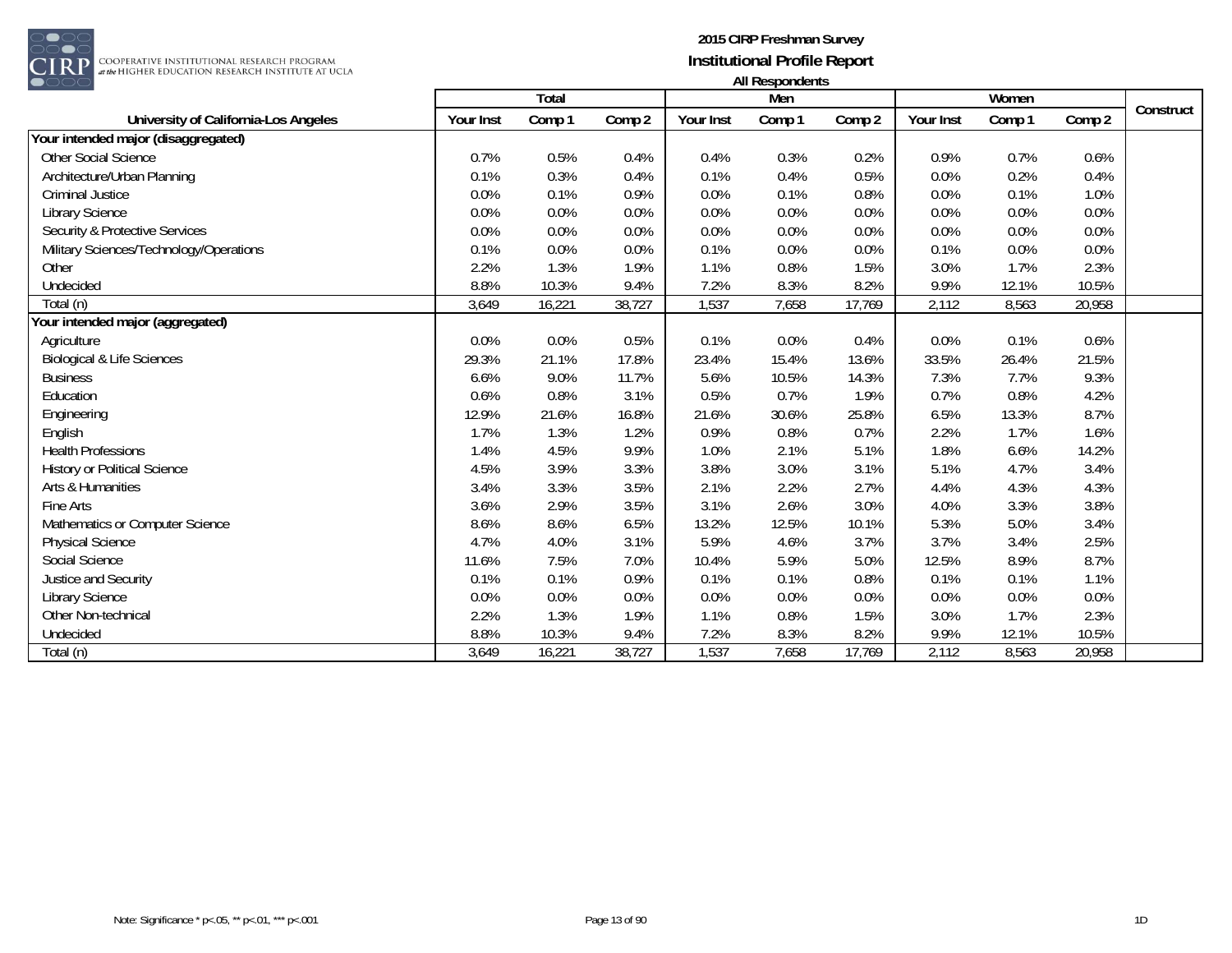

**EXECUTE AND RESEARCH PROGRAM**<br>The Higher education research institute at ucla

|                                                                     |           | Total  |        |           | Men    |        |           | Women  |        |           |
|---------------------------------------------------------------------|-----------|--------|--------|-----------|--------|--------|-----------|--------|--------|-----------|
| University of California-Los Angeles                                | Your Inst | Comp 1 | Comp 2 | Your Inst | Comp 1 | Comp 2 | Your Inst | Comp 1 | Comp 2 | Construct |
| Your intended career (disaggregated)                                |           |        |        |           |        |        |           |        |        |           |
| <b>Actor or Entertainer</b>                                         | 0.9%      | 0.6%   | 1.0%   | 0.7%      | 0.6%   | 0.9%   | 0.9%      | 0.7%   | 1.1%   |           |
| Artist                                                              | 1.1%      | 0.6%   | 0.7%   | 0.7%      | 0.3%   | 0.4%   | 1.4%      | 0.9%   | 1.0%   |           |
| Graphic Designer                                                    | 0.9%      | 0.6%   | 0.6%   | 0.5%      | 0.4%   | 0.4%   | 1.3%      | 0.8%   | 0.8%   |           |
| Musician                                                            | 0.7%      | 0.7%   | 1.1%   | 0.9%      | 0.8%   | 1.3%   | 0.6%      | 0.5%   | 0.8%   |           |
| Writer/Producer/Director                                            | 1.7%      | 1.3%   | 1.3%   | 1.2%      | 0.9%   | 1.1%   | 2.0%      | 1.7%   | 1.5%   |           |
| Farmer or Forester                                                  | 0.1%      | 0.1%   | 0.2%   | 0.0%      | 0.1%   | 0.3%   | 0.1%      | 0.1%   | 0.2%   |           |
| Natural Resources Specialist/Environmentalist                       | 0.3%      | 0.4%   | 0.7%   | 0.3%      | 0.3%   | 0.7%   | 0.3%      | 0.5%   | 0.8%   |           |
| Accountant                                                          | 0.8%      | 0.7%   | 1.2%   | 0.7%      | 0.7%   | 1.3%   | 0.8%      | 0.6%   | 1.1%   |           |
| <b>Administrative Assistant</b>                                     | 0.1%      | 0.1%   | 0.2%   | 0.1%      | 0.1%   | 0.1%   | 0.0%      | 0.2%   | 0.2%   |           |
| <b>Business Manager/Executive</b>                                   | 3.4%      | 3.5%   | 2.8%   | 3.4%      | 4.0%   | 3.5%   | 3.3%      | 3.0%   | 2.2%   |           |
| <b>Business Owner/Entrepreneur</b>                                  | 2.9%      | 2.4%   | 2.3%   | 4.3%      | 3.4%   | 3.2%   | 1.8%      | 1.4%   | 1.4%   |           |
| <b>Retail Sales</b>                                                 | 0.2%      | 0.2%   | 0.3%   | 0.2%      | 0.2%   | 0.3%   | 0.2%      | 0.2%   | 0.4%   |           |
| Sales/Marketing                                                     | 1.2%      | 1.2%   | 1.8%   | 0.7%      | 1.0%   | 1.7%   | 1.5%      | 1.3%   | 1.8%   |           |
| Human Resources                                                     | 0.1%      | 0.2%   | 0.3%   | 0.1%      | 0.1%   | 0.2%   | 0.2%      | 0.2%   | 0.3%   |           |
| Finance (e.g., Actuary, Banking, Loan Officer, Planner)             | 3.6%      | 3.3%   | 2.7%   | 4.5%      | 4.5%   | 4.0%   | 3.0%      | 2.1%   | 1.5%   |           |
| Management Consultant                                               | 0.4%      | 0.5%   | 0.4%   | 0.6%      | 0.5%   | 0.5%   | 0.2%      | 0.4%   | 0.4%   |           |
| Real Estate Agent/Realtor/Appraiser/Developer                       | 0.1%      | 0.1%   | 0.2%   | 0.1%      | 0.2%   | 0.2%   | 0.1%      | 0.1%   | 0.1%   |           |
| Sports Management                                                   | 0.6%      | 0.6%   | 0.8%   | 0.9%      | 0.8%   | 1.3%   | 0.3%      | 0.5%   | 0.4%   |           |
| Journalist                                                          | 0.4%      | 0.8%   | 0.8%   | 0.1%      | 0.5%   | 0.5%   | 0.7%      | 1.1%   | 1.0%   |           |
| Public/Media Relations                                              | 0.9%      | 0.8%   | 1.0%   | 0.3%      | 0.2%   | 0.4%   | 1.4%      | 1.3%   | 1.5%   |           |
| Advertising                                                         | 0.3%      | 0.4%   | 0.3%   | 0.1%      | 0.2%   | 0.2%   | 0.4%      | 0.6%   | 0.4%   |           |
| College Administrator/Staff                                         | 0.3%      | 0.3%   | 0.2%   | 0.3%      | 0.2%   | 0.3%   | 0.2%      | 0.3%   | 0.2%   |           |
| <b>College Faculty</b>                                              | 0.8%      | 0.6%   | 0.4%   | 0.7%      | 0.7%   | 0.5%   | 0.8%      | 0.6%   | 0.4%   |           |
| Early Childcare Provider                                            | 0.1%      | 0.1%   | 0.4%   | 0.1%      | 0.1%   | 0.3%   | 0.1%      | 0.1%   | 0.5%   |           |
| <b>Elementary School Teacher</b>                                    | 0.4%      | 0.4%   | 1.4%   | 0.1%      | 0.3%   | 0.5%   | 0.6%      | 0.6%   | 2.2%   |           |
| Secondary School Teacher                                            | 0.7%      | 0.6%   | 1.5%   | 0.5%      | 0.5%   | 1.3%   | 0.9%      | 0.8%   | 1.7%   |           |
| Librarian                                                           | 0.2%      | 0.5%   | 0.5%   | 0.1%      | 0.8%   | 0.7%   | 0.2%      | 0.2%   | 0.2%   |           |
| Teacher's Assistant/Paraprofessional                                | 0.0%      | 0.0%   | 0.1%   | 0.0%      | 0.0%   | 0.0%   | 0.0%      | 0.0%   | 0.1%   |           |
| K-12 Administrator                                                  | 0.1%      | 0.1%   | 0.1%   | 0.0%      | 0.1%   | 0.1%   | 0.1%      | 0.1%   | 0.1%   |           |
| Other K-12 Professional                                             | 0.2%      | 0.2%   | 0.3%   | 0.1%      | 0.1%   | 0.2%   | 0.3%      | 0.3%   | 0.4%   |           |
| Military                                                            | 0.7%      | 0.7%   | 0.9%   | 1.1%      | 1.0%   | 1.2%   | 0.4%      | 0.3%   | 0.5%   |           |
| Federal/State/Local Government Official                             | 1.3%      | 1.4%   | 1.3%   | 1.5%      | 1.3%   | 1.4%   | 1.1%      | 1.4%   | 1.2%   |           |
| Protective Services (e.g., Homeland Security, Law Enforcement,      |           |        |        |           |        |        |           |        |        |           |
| Firefighter)                                                        | 0.5%      | 0.3%   | 0.7%   | 0.4%      | 0.3%   | 0.9%   | 0.6%      | 0.4%   | 0.6%   |           |
| Postal Worker                                                       | 0.0%      | 0.0%   | 0.1%   | 0.0%      | 0.0%   | 0.0%   | 0.0%      | 0.0%   | 0.1%   |           |
| Dietician/Nutritionist                                              | 0.1%      | 0.2%   | 0.5%   | 0.1%      | 0.1%   | 0.2%   | 0.0%      | 0.3%   | 0.8%   |           |
| Home Health Worker                                                  | 0.0%      | 0.0%   | 0.1%   | 0.0%      | 0.0%   | 0.0%   | 0.0%      | 0.1%   | 0.3%   |           |
| Medical/Dental Assistant (e.g., Hygienist, Lab Tech, Nursing Asst.) | 0.7%      | 0.4%   | 0.7%   | 0.5%      | 0.3%   | 0.4%   | 0.8%      | 0.6%   | 1.0%   |           |
| <b>Registered Nurse</b>                                             | 0.7%      | 1.2%   | 2.9%   | 0.1%      | 0.2%   | 0.6%   | 1.1%      | 2.2%   | 5.0%   |           |
| Therapist (e.g., Physical, Occupational, Speech)                    | 1.3%      | 1.4%   | 3.0%   | 0.7%      | 0.4%   | 1.6%   | 1.7%      | 2.3%   | 4.3%   |           |
| Computer Programmer/Developer                                       | 3.1%      | 4.5%   | 3.5%   | 5.7%      | 7.6%   | 6.3%   | 1.1%      | 1.6%   | 1.1%   |           |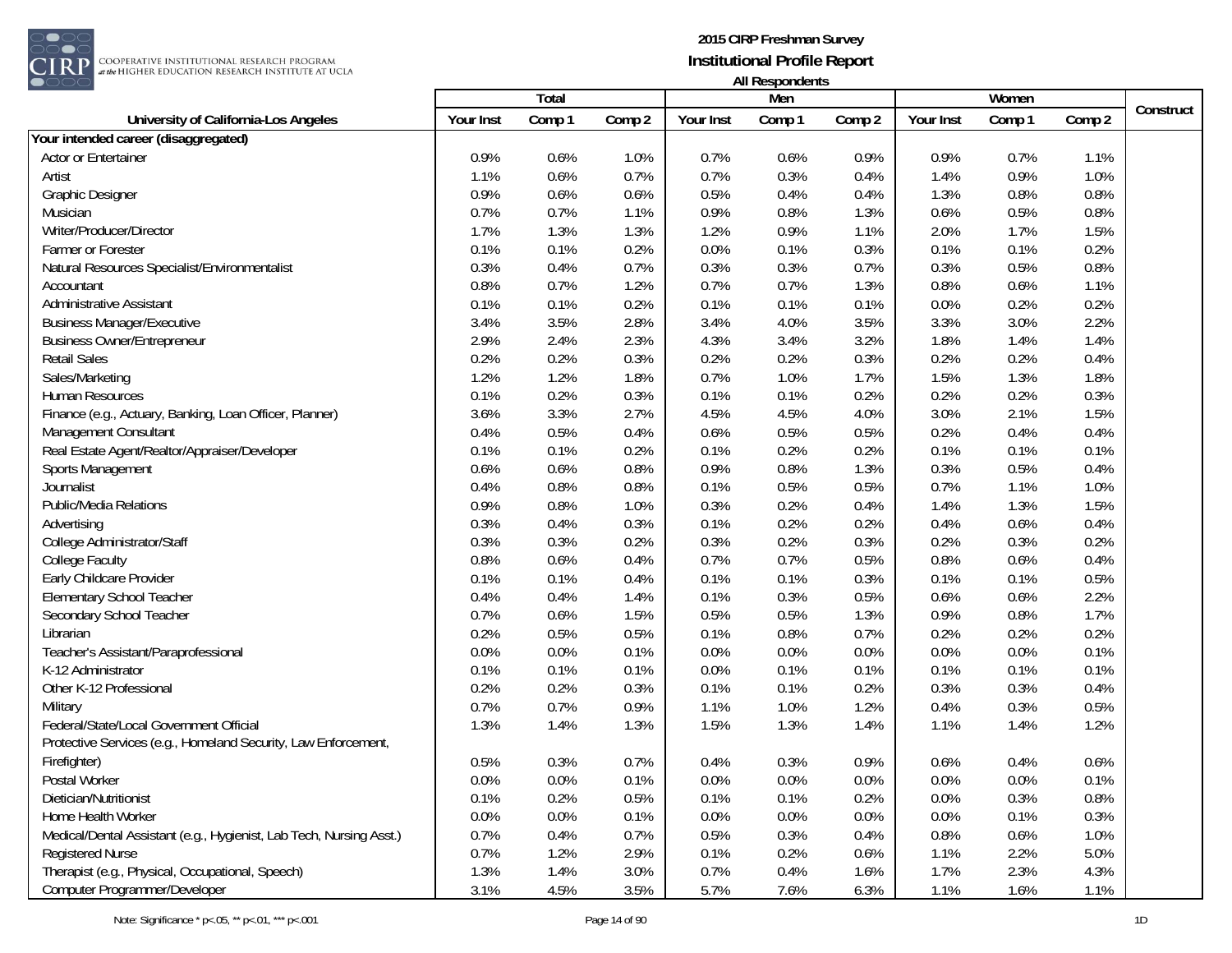

|                                                           |           | Total  |        |           | $1.011100$ pointed in $2.01$<br>Men |         |           | Women  |        |           |
|-----------------------------------------------------------|-----------|--------|--------|-----------|-------------------------------------|---------|-----------|--------|--------|-----------|
| University of California-Los Angeles                      | Your Inst | Comp 1 | Comp 2 | Your Inst | Comp 1                              | Comp 2  | Your Inst | Comp 1 | Comp 2 | Construct |
| Your intended career (disaggregated)                      |           |        |        |           |                                     |         |           |        |        |           |
| Computer/Systems Analyst                                  | 0.5%      | 0.6%   | 0.6%   | 0.5%      | 0.8%                                | 1.0%    | 0.4%      | 0.4%   | 0.3%   |           |
| Web Designer                                              | 0.3%      | 0.5%   | 0.4%   | 0.5%      | 0.7%                                | 0.6%    | 0.1%      | 0.3%   | 0.2%   |           |
| Lawyer/Judge                                              | 4.4%      | 3.6%   | 3.3%   | 3.1%      | 2.8%                                | 2.8%    | 5.4%      | 4.5%   | 3.7%   |           |
| Paralegal                                                 | 0.4%      | 0.5%   | 0.4%   | 0.4%      | 0.5%                                | 0.4%    | 0.4%      | 0.6%   | 0.4%   |           |
| Clinical Psychologist                                     | 1.6%      | 1.4%   | 1.7%   | 1.1%      | 0.7%                                | 1.1%    | 1.9%      | 2.1%   | 2.2%   |           |
| Dentist/Orthodontist                                      | 1.0%      | 1.1%   | 1.4%   | 0.8%      | 1.0%                                | 1.4%    | 1.1%      | 1.3%   | 1.4%   |           |
| Medical Doctor/Surgeon                                    | 22.5%     | 17.3%  | 13.7%  | 20.3%     | 13.9%                               | 11.2%   | 24.2%     | 20.4%  | 16.0%  |           |
| Optometrist                                               | 0.6%      | 0.4%   | 0.5%   | 0.6%      | 0.5%                                | 0.6%    | 0.5%      | 0.4%   | 0.5%   |           |
| Pharmacist                                                | 1.7%      | 1.4%   | 1.4%   | 1.2%      | 0.9%                                | 1.0%    | 2.0%      | 1.9%   | 1.8%   |           |
| Veterinarian                                              | 0.6%      | 0.5%   | 1.0%   | 0.1%      | 0.2%                                | 0.4%    | 0.9%      | 0.8%   | 1.6%   |           |
| Engineer                                                  | 8.8%      | 15.4%  | 11.5%  | 14.8%     | 22.1%                               | 18.0%   | 4.3%      | 9.1%   | 5.6%   |           |
| Research Scientist (e.g., Biologist, Chemist, Physicist)  | 6.0%      | 5.9%   | 4.7%   | 5.9%      | 5.4%                                | 4.6%    | 6.0%      | 6.4%   | 4.9%   |           |
| Urban Planner/Architect                                   | 0.4%      | 1.0%   | 1.2%   | 0.7%      | 1.6%                                | 1.8%    | 0.2%      | 0.5%   | 0.6%   |           |
| Custodian/Janitor/Housekeeper                             | 0.1%      | 0.2%   | 0.2%   | 0.1%      | 0.3%                                | 0.2%    | 0.0%      | 0.1%   | 0.1%   |           |
| Food Service (e.g., Chef/Cook, Server)                    | 0.1%      | 0.0%   | 0.0%   | 0.1%      | 0.0%                                | $0.0\%$ | 0.0%      | 0.0%   | 0.1%   |           |
| Hair Stylist/Aesthetician/Manicurist                      | 0.0%      | 0.0%   | 0.1%   | 0.0%      | 0.0%                                | 0.0%    | 0.0%      | 0.0%   | 0.1%   |           |
| <b>Interior Designer</b>                                  | 0.1%      | 0.1%   | 0.2%   | 0.1%      | 0.2%                                | 0.1%    | 0.0%      | 0.0%   | 0.2%   |           |
| Skilled Trades (e.g., Plumber, Electrician, Construction) | 0.1%      | 0.1%   | 0.1%   | 0.1%      | 0.0%                                | 0.2%    | 0.0%      | 0.1%   | 0.1%   |           |
| Social/Non-Profit Services                                | 0.6%      | 0.6%   | 1.4%   | 0.1%      | 0.2%                                | 0.4%    | 0.9%      | 1.0%   | 2.3%   |           |
| Clergy                                                    | 0.1%      | 0.3%   | 0.3%   | 0.2%      | 0.3%                                | 0.3%    | 0.1%      | 0.3%   | 0.3%   |           |
| Homemaker/Stay at Home Parent                             | 0.0%      | 0.1%   | 0.5%   | 0.0%      | 0.1%                                | 0.3%    | 0.0%      | 0.2%   | 0.6%   |           |
| Other                                                     | 2.1%      | 2.5%   | 3.9%   | 1.7%      | 1.9%                                | 3.1%    | 2.5%      | 3.0%   | 4.6%   |           |
| Undecided                                                 | 16.5%     | 14.4%  | 12.2%  | 15.2%     | 12.4%                               | 11.3%   | 17.4%     | 16.3%  | 13.0%  |           |
| Total (n)                                                 | 3,492     | 15,637 | 37,070 | 1,483     | 7,406                               | 17,076  | 2,009     | 8,231  | 19,994 |           |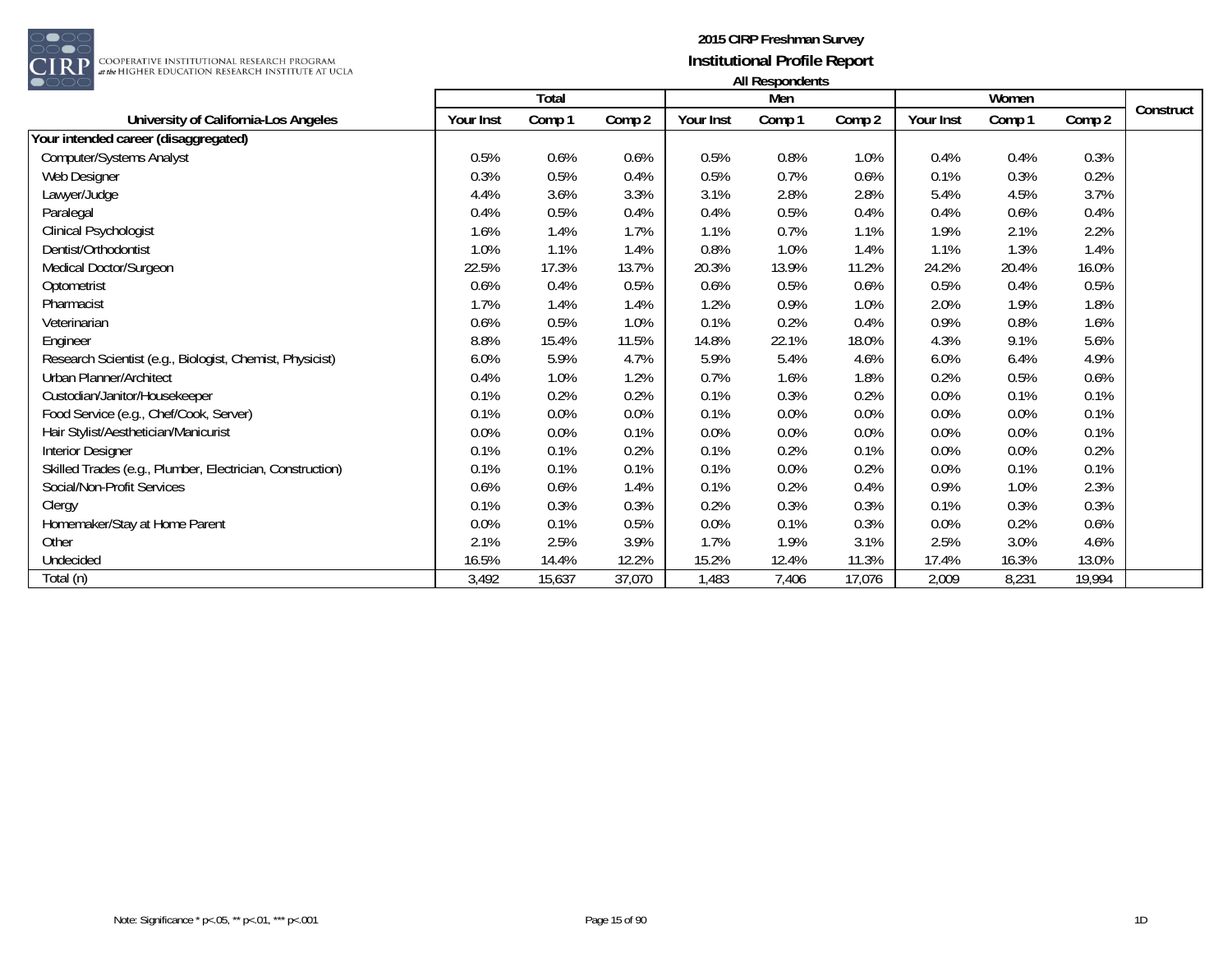

|                                                                     |           | Total  |        |           | Men    |        |           | Women  |        |           |
|---------------------------------------------------------------------|-----------|--------|--------|-----------|--------|--------|-----------|--------|--------|-----------|
| University of California-Los Angeles                                | Your Inst | Comp 1 | Comp 2 | Your Inst | Comp 1 | Comp 2 | Your Inst | Comp 1 | Comp 2 | Construct |
| Parent/Guardian 1 career (disaggregated)                            |           |        |        |           |        |        |           |        |        |           |
| Actor or Entertainer                                                | 0.1%      | 0.2%   | 0.2%   | 0.0%      | 0.2%   | 0.2%   | 0.1%      | 0.1%   | 0.2%   |           |
| Artist                                                              | 0.5%      | 0.3%   | 0.4%   | 0.1%      | 0.2%   | 0.3%   | 0.8%      | 0.4%   | 0.5%   |           |
| Graphic Designer                                                    | 0.1%      | 0.3%   | 0.3%   | 0.1%      | 0.2%   | 0.3%   | 0.1%      | 0.3%   | 0.3%   |           |
| Musician                                                            | 0.2%      | 0.2%   | 0.3%   | 0.1%      | 0.2%   | 0.3%   | 0.2%      | 0.2%   | 0.2%   |           |
| Writer/Producer/Director                                            | 0.3%      | 0.2%   | 0.2%   | 0.3%      | 0.2%   | 0.2%   | 0.3%      | 0.2%   | 0.2%   |           |
| Farmer or Forester                                                  | 0.4%      | 0.4%   | 0.7%   | 0.3%      | 0.4%   | 0.7%   | 0.5%      | 0.4%   | 0.6%   |           |
| Natural Resources Specialist/Environmentalist                       | 0.1%      | 0.3%   | 0.3%   | 0.3%      | 0.3%   | 0.3%   | 0.0%      | 0.3%   | 0.2%   |           |
| Accountant                                                          | 3.0%      | 3.0%   | 3.3%   | 2.5%      | 2.8%   | 3.2%   | 3.4%      | 3.3%   | 3.3%   |           |
| <b>Administrative Assistant</b>                                     | 0.7%      | 0.9%   | 1.1%   | 0.7%      | 0.8%   | 0.9%   | 0.6%      | 1.1%   | 1.3%   |           |
| <b>Business Manager/Executive</b>                                   | 8.2%      | 9.1%   | 7.3%   | 9.9%      | 10.1%  | 8.1%   | 6.9%      | 8.1%   | 6.6%   |           |
| <b>Business Owner/Entrepreneur</b>                                  | 6.5%      | 5.9%   | 5.6%   | 7.4%      | 6.0%   | 5.7%   | 5.9%      | 5.8%   | 5.4%   |           |
| <b>Retail Sales</b>                                                 | 0.7%      | 0.8%   | 1.1%   | 0.6%      | 0.8%   | 1.1%   | 0.7%      | 0.8%   | 1.0%   |           |
| Sales/Marketing                                                     | 2.7%      | 4.1%   | 4.6%   | 2.9%      | 4.5%   | 5.1%   | 2.6%      | 3.8%   | 4.2%   |           |
| Human Resources                                                     | 0.5%      | 0.8%   | 1.0%   | 0.3%      | 0.7%   | 0.8%   | 0.6%      | 0.9%   | 1.2%   |           |
| Finance (e.g., Actuary, Banking, Loan Officer, Planner)             | 2.6%      | 3.6%   | 3.4%   | 3.2%      | 3.9%   | 3.5%   | 2.2%      | 3.3%   | 3.3%   |           |
| Management Consultant                                               | 1.1%      | 1.2%   | 1.1%   | 1.1%      | 1.3%   | 1.2%   | 1.0%      | 1.1%   | 1.1%   |           |
| Real Estate Agent/Realtor/Appraiser/Developer                       | 1.2%      | 1.3%   | 1.3%   | 0.9%      | 1.3%   | 1.2%   | 1.4%      | 1.3%   | 1.3%   |           |
| Sports Management                                                   | 0.0%      | 0.0%   | 0.1%   | 0.1%      | 0.0%   | 0.0%   | 0.0%      | 0.0%   | 0.1%   |           |
| Journalist                                                          | 0.3%      | 0.4%   | 0.3%   | 0.1%      | 0.3%   | 0.3%   | 0.4%      | 0.4%   | 0.3%   |           |
| <b>Public/Media Relations</b>                                       | 0.3%      | 0.3%   | 0.4%   | 0.2%      | 0.2%   | 0.3%   | 0.3%      | 0.4%   | 0.4%   |           |
| Advertising                                                         | 0.1%      | 0.2%   | 0.2%   | 0.1%      | 0.2%   | 0.2%   | 0.2%      | 0.2%   | 0.2%   |           |
| College Administrator/Staff                                         | 0.6%      | 0.7%   | 0.6%   | 0.7%      | 0.7%   | 0.6%   | 0.5%      | 0.7%   | 0.5%   |           |
| College Faculty                                                     | 1.2%      | 1.4%   | 1.0%   | 0.9%      | 1.4%   | 1.1%   | 1.4%      | 1.3%   | 0.9%   |           |
| Early Childcare Provider                                            | 0.2%      | 0.3%   | 0.6%   | 0.2%      | 0.2%   | 0.4%   | 0.2%      | 0.4%   | 0.7%   |           |
| <b>Elementary School Teacher</b>                                    | 1.3%      | 1.5%   | 1.7%   | 1.4%      | 1.2%   | 1.4%   | 1.3%      | 1.7%   | 2.0%   |           |
| Secondary School Teacher                                            | 1.3%      | 1.6%   | 1.7%   | 1.4%      | 1.5%   | 1.6%   | 1.3%      | 1.7%   | 1.9%   |           |
| Librarian                                                           | 0.0%      | 0.3%   | 0.3%   | 0.1%      | 0.3%   | 0.3%   | 0.0%      | 0.2%   | 0.3%   |           |
| Teacher's Assistant/Paraprofessional                                | 0.5%      | 0.3%   | 0.5%   | 0.7%      | 0.3%   | 0.4%   | 0.3%      | 0.4%   | 0.6%   |           |
| K-12 Administrator                                                  | 0.4%      | 0.5%   | 0.7%   | 0.3%      | 0.4%   | 0.6%   | 0.5%      | 0.5%   | 0.7%   |           |
| Other K-12 Professional                                             | 0.5%      | 0.5%   | 0.6%   | 0.3%      | 0.3%   | 0.5%   | 0.6%      | 0.7%   | 0.7%   |           |
| Military                                                            | 0.5%      | 0.7%   | 1.1%   | 0.3%      | 0.7%   | 1.1%   | 0.7%      | 0.6%   | 1.1%   |           |
| Federal/State/Local Government Official                             | 1.5%      | 1.0%   | 1.4%   | 1.4%      | 0.9%   | 1.4%   | 1.5%      | 1.1%   | 1.4%   |           |
| Protective Services (e.g., Homeland Security, Law Enforcement,      |           |        |        |           |        |        |           |        |        |           |
| Firefighter)                                                        | 1.1%      | 1.0%   | 1.6%   | 1.2%      | 1.1%   | 1.6%   | 0.9%      | 0.9%   | 1.6%   |           |
| Postal Worker                                                       | 0.5%      | 0.4%   | 0.4%   | 0.1%      | 0.4%   | 0.4%   | 0.7%      | 0.4%   | 0.4%   |           |
| Dietician/Nutritionist                                              | 0.1%      | 0.1%   | 0.2%   | 0.1%      | 0.1%   | 0.2%   | 0.1%      | 0.2%   | 0.2%   |           |
| Home Health Worker                                                  | 0.2%      | 0.2%   | 0.4%   | 0.2%      | 0.1%   | 0.3%   | 0.2%      | 0.2%   | 0.5%   |           |
| Medical/Dental Assistant (e.g., Hygienist, Lab Tech, Nursing Asst.) | 0.7%      | 0.6%   | 1.0%   | 0.6%      | 0.4%   | 0.7%   | 0.8%      | 0.8%   | 1.2%   |           |
| <b>Registered Nurse</b>                                             | 1.7%      | 1.5%   | 2.2%   | 1.4%      | 1.1%   | 1.6%   | 1.9%      | 1.8%   | 2.8%   |           |
| Therapist (e.g., Physical, Occupational, Speech)                    | 0.4%      | 0.7%   | 0.9%   | 0.4%      | 0.6%   | 0.8%   | 0.4%      | 0.8%   | 1.0%   |           |
| Computer Programmer/Developer                                       | 3.9%      | 3.0%   | 2.5%   | 5.1%      | 3.5%   | 2.6%   | 3.0%      | 2.6%   | 2.4%   |           |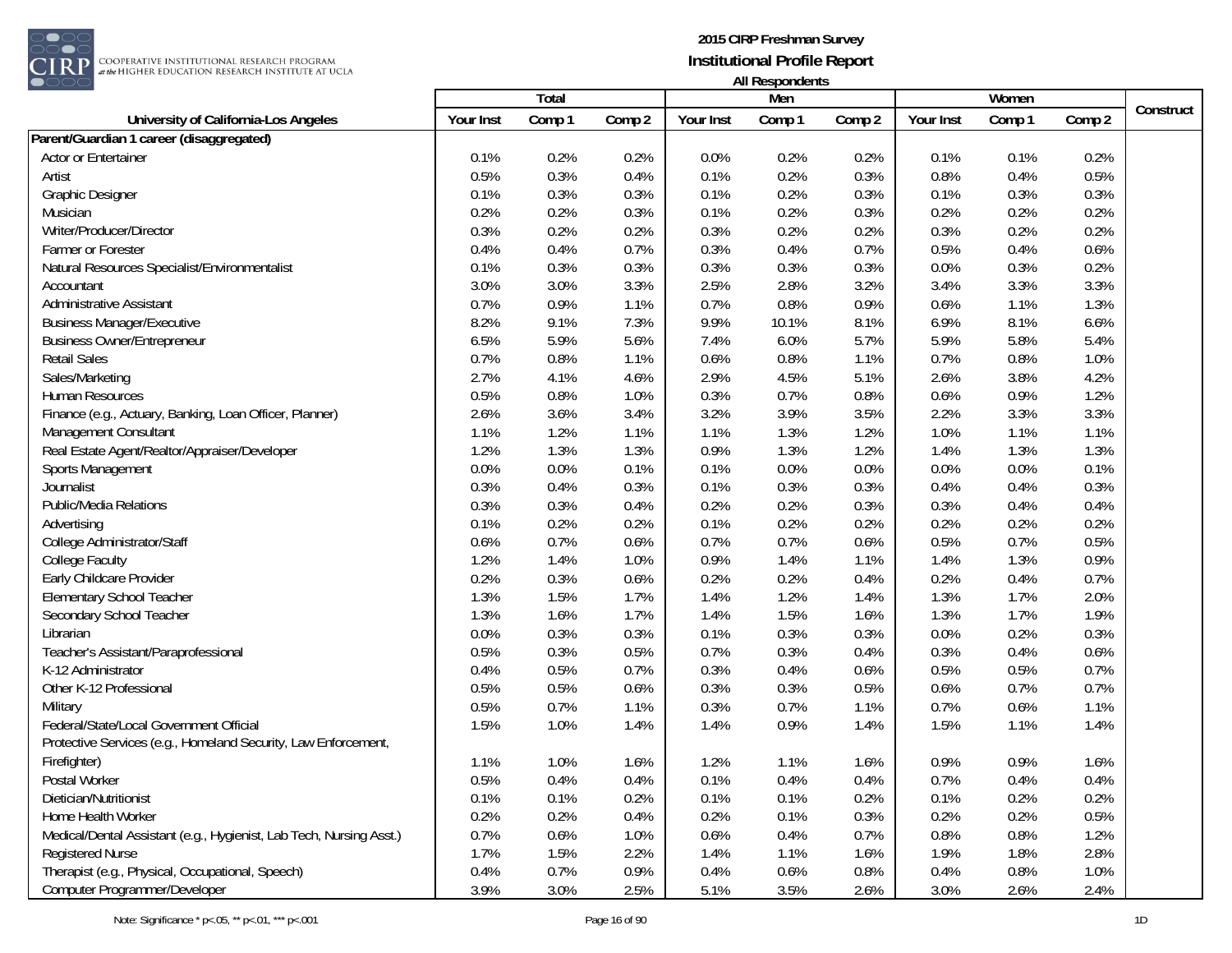

|                                                           |                  | Total  |        |           | $1.011100$ pointed in $2.01$<br>Men |        |           | Women  |        |           |
|-----------------------------------------------------------|------------------|--------|--------|-----------|-------------------------------------|--------|-----------|--------|--------|-----------|
| University of California-Los Angeles                      | <b>Your Inst</b> | Comp 1 | Comp 2 | Your Inst | Comp 1                              | Comp 2 | Your Inst | Comp 1 | Comp 2 | Construct |
| Parent/Guardian 1 career (disaggregated)                  |                  |        |        |           |                                     |        |           |        |        |           |
| Computer/Systems Analyst                                  | 1.9%             | 2.3%   | 2.4%   | 2.6%      | 2.8%                                | 2.6%   | 1.4%      | 1.9%   | 2.2%   |           |
| Web Designer                                              | 0.2%             | 0.2%   | 0.2%   | 0.3%      | 0.3%                                | 0.3%   | 0.1%      | 0.2%   | 0.2%   |           |
| Lawyer/Judge                                              | 3.2%             | 4.1%   | 2.9%   | 3.4%      | 4.2%                                | 3.2%   | 3.0%      | 4.0%   | 2.7%   |           |
| Paralegal                                                 | 0.1%             | 0.3%   | 0.4%   | 0.1%      | 0.2%                                | 0.3%   | 0.1%      | 0.3%   | 0.4%   |           |
| Clinical Psychologist                                     | 0.6%             | 0.5%   | 0.4%   | 0.8%      | 0.5%                                | 0.4%   | 0.4%      | 0.4%   | 0.3%   |           |
| Dentist/Orthodontist                                      | 1.3%             | 0.9%   | 0.7%   | 1.4%      | 1.0%                                | 0.8%   | 1.2%      | 0.9%   | 0.6%   |           |
| Medical Doctor/Surgeon                                    | 5.0%             | 5.3%   | 3.6%   | 5.7%      | 6.1%                                | 4.1%   | 4.4%      | 4.7%   | 3.2%   |           |
| Optometrist                                               | 0.3%             | 0.3%   | 0.3%   | 0.3%      | 0.3%                                | 0.4%   | 0.2%      | 0.2%   | 0.2%   |           |
| Pharmacist                                                | 0.5%             | 0.7%   | 0.7%   | 0.3%      | 0.7%                                | 0.7%   | 0.5%      | 0.7%   | 0.7%   |           |
| Veterinarian                                              | 0.2%             | 0.2%   | 0.2%   | 0.1%      | 0.2%                                | 0.2%   | 0.2%      | 0.1%   | 0.1%   |           |
| Engineer                                                  | 10.4%            | 10.0%  | 8.2%   | 11.4%     | 10.3%                               | 8.8%   | 9.7%      | 9.7%   | 7.6%   |           |
| Research Scientist (e.g., Biologist, Chemist, Physicist)  | 1.8%             | 1.7%   | 1.4%   | 2.2%      | 1.9%                                | 1.6%   | 1.6%      | 1.6%   | 1.2%   |           |
| Urban Planner/Architect                                   | 0.8%             | 0.8%   | 0.8%   | 0.8%      | 1.1%                                | 1.0%   | 0.7%      | 0.5%   | 0.5%   |           |
| Custodian/Janitor/Housekeeper                             | 0.6%             | 0.5%   | 0.6%   | 0.5%      | 0.4%                                | 0.5%   | 0.7%      | 0.6%   | 0.6%   |           |
| Food Service (e.g., Chef/Cook, Server)                    | 1.5%             | 1.0%   | 1.2%   | 1.6%      | 1.0%                                | 1.2%   | 1.3%      | 1.1%   | 1.1%   |           |
| Hair Stylist/Aesthetician/Manicurist                      | 0.5%             | 0.4%   | 0.5%   | 0.3%      | 0.4%                                | 0.3%   | 0.5%      | 0.4%   | 0.6%   |           |
| Interior Designer                                         | 0.1%             | 0.2%   | 0.2%   | 0.2%      | 0.2%                                | 0.1%   | 0.1%      | 0.2%   | 0.2%   |           |
| Skilled Trades (e.g., Plumber, Electrician, Construction) | 3.9%             | 3.7%   | 4.7%   | 4.3%      | 4.1%                                | 5.3%   | 3.7%      | 3.4%   | 4.1%   |           |
| Social/Non-Profit Services                                | 0.4%             | 0.4%   | 0.5%   | 0.3%      | 0.4%                                | 0.4%   | 0.4%      | 0.4%   | 0.6%   |           |
| Clergy                                                    | 0.7%             | 0.6%   | 0.5%   | 0.7%      | 0.5%                                | 0.5%   | 0.6%      | 0.7%   | 0.5%   |           |
| Homemaker/Stay at Home Parent                             | 5.7%             | 4.1%   | 3.7%   | 2.8%      | 2.7%                                | 2.6%   | 7.7%      | 5.4%   | 4.8%   |           |
| Other                                                     | 13.6%            | 11.4%  | 13.1%  | 10.9%     | 10.1%                               | 12.2%  | 15.5%     | 12.5%  | 14.0%  |           |
| Undecided                                                 | 0.8%             | 0.5%   | 0.7%   | 0.7%      | 0.5%                                | 0.7%   | 0.8%      | 0.6%   | 0.6%   |           |
| Total (n)                                                 | 3,504            | 15,681 | 36,657 | 1,481     | 7,388                               | 16,752 | 2,023     | 8,293  | 19,905 |           |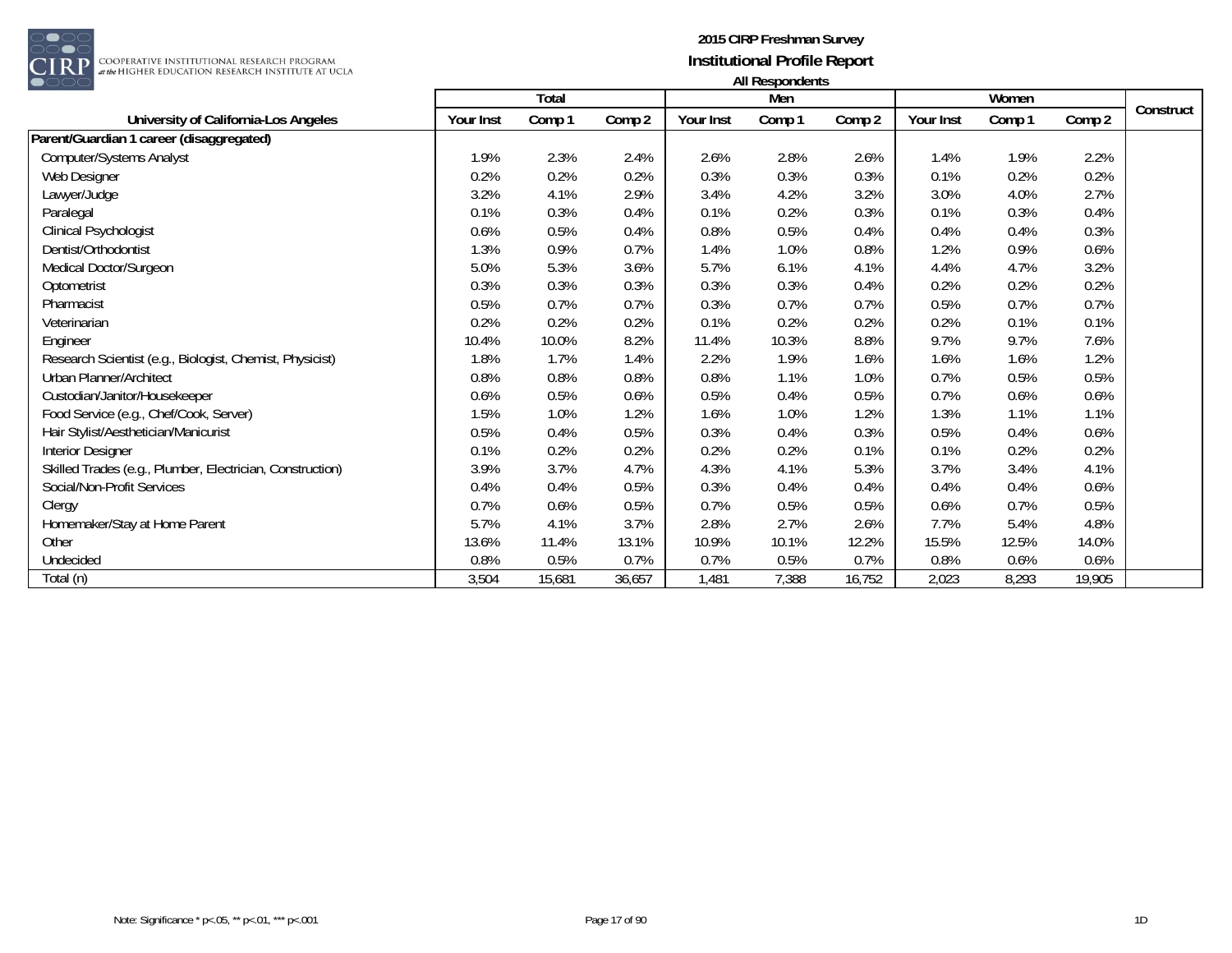

|                                                                     |           | Total  |        |           | Men    |        |           | Women  |        |           |
|---------------------------------------------------------------------|-----------|--------|--------|-----------|--------|--------|-----------|--------|--------|-----------|
| University of California-Los Angeles                                | Your Inst | Comp 1 | Comp 2 | Your Inst | Comp 1 | Comp 2 | Your Inst | Comp 1 | Comp 2 | Construct |
| Parent/Guardian 2 career (disaggregated)                            |           |        |        |           |        |        |           |        |        |           |
| Actor or Entertainer                                                | 0.4%      | 0.4%   | 0.4%   | 0.3%      | 0.4%   | 0.3%   | 0.4%      | 0.4%   | 0.4%   |           |
| Artist                                                              | 0.7%      | 0.7%   | 0.6%   | 0.8%      | 0.7%   | 0.5%   | 0.6%      | 0.7%   | 0.6%   |           |
| Graphic Designer                                                    | 0.4%      | 0.5%   | 0.4%   | 0.4%      | 0.6%   | 0.5%   | 0.4%      | 0.4%   | 0.4%   |           |
| Musician                                                            | 0.4%      | 0.4%   | 0.3%   | 0.3%      | 0.4%   | 0.4%   | 0.4%      | 0.4%   | 0.3%   |           |
| Writer/Producer/Director                                            | 0.1%      | 0.2%   | 0.2%   | 0.1%      | 0.2%   | 0.2%   | 0.2%      | 0.2%   | 0.2%   |           |
| Farmer or Forester                                                  | 0.3%      | 0.2%   | 0.4%   | 0.3%      | 0.3%   | 0.4%   | 0.3%      | 0.2%   | 0.4%   |           |
| Natural Resources Specialist/Environmentalist                       | 0.1%      | 0.2%   | 0.2%   | 0.1%      | 0.2%   | 0.2%   | 0.2%      | 0.2%   | 0.2%   |           |
| Accountant                                                          | 3.8%      | 3.7%   | 3.5%   | 4.5%      | 4.2%   | 3.8%   | 3.3%      | 3.2%   | 3.1%   |           |
| <b>Administrative Assistant</b>                                     | 1.6%      | 1.4%   | 1.6%   | 1.4%      | 1.2%   | 1.7%   | 1.8%      | 1.7%   | 1.6%   |           |
| <b>Business Manager/Executive</b>                                   | 4.3%      | 4.1%   | 3.7%   | 3.5%      | 3.5%   | 3.3%   | 4.9%      | 4.7%   | 4.1%   |           |
| <b>Business Owner/Entrepreneur</b>                                  | 3.8%      | 3.6%   | 3.6%   | 3.7%      | 3.3%   | 3.2%   | 4.0%      | 3.9%   | 4.0%   |           |
| <b>Retail Sales</b>                                                 | 0.5%      | 0.8%   | 1.1%   | 0.3%      | 0.8%   | 1.2%   | 0.7%      | 0.9%   | 1.0%   |           |
| Sales/Marketing                                                     | 2.7%      | 3.3%   | 3.5%   | 2.0%      | 3.0%   | 3.1%   | 3.2%      | 3.6%   | 3.8%   |           |
| Human Resources                                                     | 0.8%      | 1.0%   | 1.2%   | 1.3%      | 1.2%   | 1.4%   | 0.5%      | 0.8%   | 1.0%   |           |
| Finance (e.g., Actuary, Banking, Loan Officer, Planner)             | 2.2%      | 2.5%   | 2.5%   | 1.9%      | 2.3%   | 2.2%   | 2.4%      | 2.7%   | 2.7%   |           |
| Management Consultant                                               | 0.8%      | 1.1%   | 0.9%   | 1.0%      | 1.0%   | 0.9%   | 0.7%      | 1.1%   | 0.9%   |           |
| Real Estate Agent/Realtor/Appraiser/Developer                       | 1.1%      | 1.4%   | 1.3%   | 1.5%      | 1.4%   | 1.3%   | 0.9%      | 1.3%   | 1.3%   |           |
| Sports Management                                                   | 0.0%      | 0.1%   | 0.1%   | 0.1%      | 0.1%   | 0.1%   | 0.0%      | 0.1%   | 0.0%   |           |
| Journalist                                                          | 0.3%      | 0.4%   | 0.3%   | 0.2%      | 0.4%   | 0.3%   | 0.3%      | 0.3%   | 0.2%   |           |
| <b>Public/Media Relations</b>                                       | 0.4%      | 0.3%   | 0.5%   | 0.2%      | 0.2%   | 0.5%   | 0.6%      | 0.4%   | 0.4%   |           |
| Advertising                                                         | 0.2%      | 0.2%   | 0.2%   | 0.1%      | 0.2%   | 0.2%   | 0.3%      | 0.2%   | 0.2%   |           |
| College Administrator/Staff                                         | 0.6%      | 0.7%   | 0.5%   | 1.0%      | 0.9%   | 0.7%   | 0.3%      | 0.6%   | 0.5%   |           |
| College Faculty                                                     | 1.4%      | 1.3%   | 1.0%   | 1.3%      | 1.3%   | 1.0%   | 1.4%      | 1.3%   | 0.9%   |           |
| Early Childcare Provider                                            | 0.6%      | 0.9%   | 1.0%   | 0.8%      | 0.9%   | 1.1%   | 0.4%      | 0.8%   | 0.9%   |           |
| <b>Elementary School Teacher</b>                                    | 2.6%      | 3.2%   | 3.4%   | 3.5%      | 3.6%   | 3.7%   | 1.9%      | 2.7%   | 3.0%   |           |
| Secondary School Teacher                                            | 1.4%      | 2.1%   | 2.1%   | 2.1%      | 2.3%   | 2.3%   | 0.8%      | 1.9%   | 1.9%   |           |
| Librarian                                                           | 0.2%      | 0.4%   | 0.4%   | 0.3%      | 0.5%   | 0.5%   | 0.2%      | 0.3%   | 0.3%   |           |
| Teacher's Assistant/Paraprofessional                                | 0.7%      | 0.9%   | 1.2%   | 0.8%      | 1.1%   | 1.4%   | 0.5%      | 0.8%   | 1.0%   |           |
| K-12 Administrator                                                  | 0.5%      | 0.6%   | 0.7%   | 0.8%      | 0.7%   | 0.8%   | 0.2%      | 0.5%   | 0.6%   |           |
| Other K-12 Professional                                             | 0.9%      | 1.0%   | 1.1%   | 1.0%      | 1.1%   | 1.3%   | 0.9%      | 0.9%   | 1.0%   |           |
| Military                                                            | 0.3%      | 0.4%   | 0.7%   | 0.1%      | 0.3%   | 0.5%   | 0.5%      | 0.5%   | 0.9%   |           |
| Federal/State/Local Government Official                             | 1.2%      | 0.9%   | 1.1%   | 1.3%      | 0.8%   | 1.1%   | 1.1%      | 0.9%   | 1.1%   |           |
| Protective Services (e.g., Homeland Security, Law Enforcement,      |           |        |        |           |        |        |           |        |        |           |
| Firefighter)                                                        | 0.5%      | 0.5%   | 0.8%   | 0.6%      | 0.4%   | 0.6%   | 0.5%      | 0.5%   | 1.0%   |           |
| Postal Worker                                                       | 0.3%      | 0.3%   | 0.4%   | 0.2%      | 0.2%   | 0.3%   | 0.4%      | 0.3%   | 0.4%   |           |
| Dietician/Nutritionist                                              | 0.4%      | 0.4%   | 0.4%   | 0.3%      | 0.5%   | 0.5%   | 0.5%      | 0.2%   | 0.3%   |           |
| Home Health Worker                                                  | 0.3%      | 0.4%   | 0.6%   | 0.3%      | 0.5%   | 0.6%   | 0.3%      | 0.4%   | 0.5%   |           |
| Medical/Dental Assistant (e.g., Hygienist, Lab Tech, Nursing Asst.) | 0.9%      | 1.3%   | 1.6%   | 1.1%      | 1.3%   | 1.8%   | 0.7%      | 1.2%   | 1.5%   |           |
| <b>Registered Nurse</b>                                             | 2.5%      | 3.1%   | 3.9%   | 3.1%      | 3.4%   | 4.3%   | 2.1%      | 2.8%   | 3.5%   |           |
| Therapist (e.g., Physical, Occupational, Speech)                    | 0.7%      | 1.5%   | 1.6%   | 1.0%      | 1.7%   | 1.8%   | 0.5%      | 1.2%   | 1.4%   |           |
| Computer Programmer/Developer                                       | 1.8%      | 1.4%   | 1.2%   | 2.0%      | 1.3%   | 1.1%   | 1.7%      | 1.5%   | 1.4%   |           |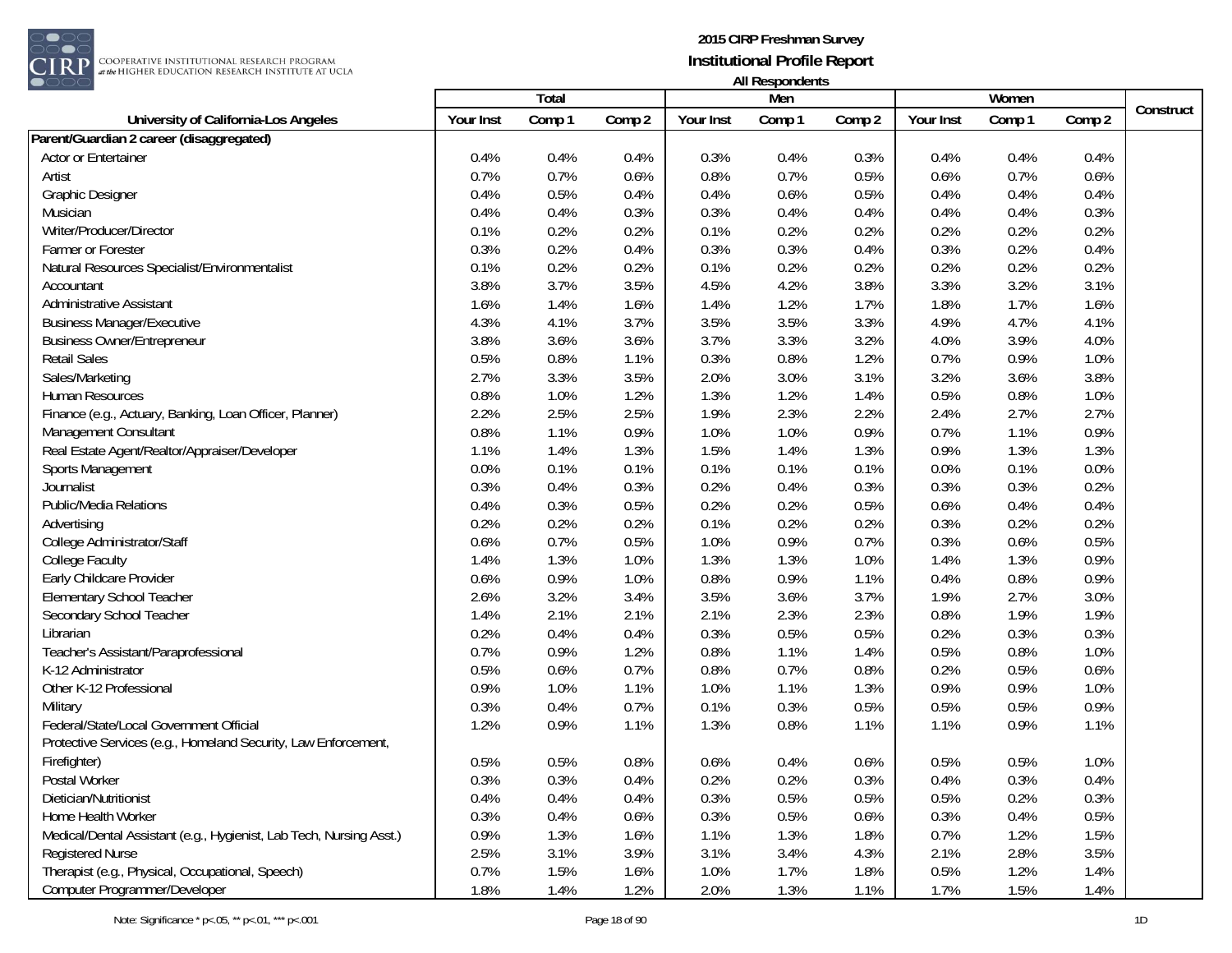

|                                                           |                  | Total  |        |           | $1.011100$ pointed in $2.01$<br>Men |        |           | Women  |        |           |
|-----------------------------------------------------------|------------------|--------|--------|-----------|-------------------------------------|--------|-----------|--------|--------|-----------|
| University of California-Los Angeles                      | <b>Your Inst</b> | Comp 1 | Comp 2 | Your Inst | Comp 1                              | Comp 2 | Your Inst | Comp 1 | Comp 2 | Construct |
| Parent/Guardian 2 career (disaggregated)                  |                  |        |        |           |                                     |        |           |        |        |           |
| Computer/Systems Analyst                                  | 2.0%             | 1.6%   | 1.5%   | 2.2%      | 1.4%                                | 1.3%   | 2.0%      | 1.7%   | 1.7%   |           |
| Web Designer                                              | 0.1%             | 0.2%   | 0.2%   | 0.1%      | 0.2%                                | 0.2%   | 0.2%      | 0.2%   | 0.2%   |           |
| Lawyer/Judge                                              | 1.6%             | 2.6%   | 1.8%   | 1.5%      | 2.4%                                | 1.6%   | 1.6%      | 2.7%   | 1.9%   |           |
| Paralegal                                                 | 0.3%             | 0.3%   | 0.5%   | 0.5%      | 0.4%                                | 0.5%   | 0.1%      | 0.3%   | 0.4%   |           |
| Clinical Psychologist                                     | 0.4%             | 0.5%   | 0.4%   | 0.5%      | 0.6%                                | 0.5%   | 0.4%      | 0.4%   | 0.3%   |           |
| Dentist/Orthodontist                                      | 0.8%             | 0.6%   | 0.5%   | 0.8%      | 0.7%                                | 0.5%   | 0.9%      | 0.6%   | 0.5%   |           |
| Medical Doctor/Surgeon                                    | 3.1%             | 3.0%   | 2.2%   | 3.6%      | 3.1%                                | 2.3%   | 2.7%      | 2.9%   | 2.2%   |           |
| Optometrist                                               | 0.2%             | 0.2%   | 0.2%   | 0.2%      | 0.2%                                | 0.2%   | 0.2%      | 0.2%   | 0.1%   |           |
| Pharmacist                                                | 0.9%             | 0.8%   | 0.7%   | 1.0%      | 0.9%                                | 0.8%   | 0.8%      | 0.8%   | 0.6%   |           |
| Veterinarian                                              | 0.2%             | 0.2%   | 0.2%   | 0.1%      | 0.2%                                | 0.2%   | 0.3%      | 0.2%   | 0.2%   |           |
| Engineer                                                  | 4.6%             | 4.4%   | 3.7%   | 3.4%      | 3.7%                                | 2.9%   | 5.4%      | 5.1%   | 4.4%   |           |
| Research Scientist (e.g., Biologist, Chemist, Physicist)  | 1.9%             | 1.4%   | 1.0%   | 2.0%      | 1.3%                                | 1.0%   | 1.9%      | 1.4%   | 1.0%   |           |
| Urban Planner/Architect                                   | 0.5%             | 0.5%   | 0.4%   | 0.5%      | 0.5%                                | 0.5%   | 0.5%      | 0.5%   | 0.4%   |           |
| Custodian/Janitor/Housekeeper                             | 0.9%             | 0.6%   | 0.6%   | 0.9%      | 0.5%                                | 0.5%   | 0.9%      | 0.6%   | 0.6%   |           |
| Food Service (e.g., Chef/Cook, Server)                    | 1.7%             | 1.3%   | 1.5%   | 1.5%      | 1.2%                                | 1.5%   | 1.9%      | 1.5%   | 1.6%   |           |
| Hair Stylist/Aesthetician/Manicurist                      | 0.7%             | 0.6%   | 0.8%   | 0.8%      | 0.8%                                | 0.9%   | 0.5%      | 0.5%   | 0.7%   |           |
| Interior Designer                                         | 0.2%             | 0.2%   | 0.3%   | 0.3%      | 0.3%                                | 0.3%   | 0.1%      | 0.2%   | 0.2%   |           |
| Skilled Trades (e.g., Plumber, Electrician, Construction) | 2.0%             | 2.1%   | 2.9%   | 1.3%      | 1.4%                                | 2.0%   | 2.5%      | 2.6%   | 3.6%   |           |
| Social/Non-Profit Services                                | 0.4%             | 0.6%   | 0.8%   | 0.3%      | 0.7%                                | 0.9%   | 0.5%      | 0.5%   | 0.8%   |           |
| Clergy                                                    | 0.4%             | 0.3%   | 0.3%   | 0.3%      | 0.4%                                | 0.3%   | 0.5%      | 0.3%   | 0.3%   |           |
| Homemaker/Stay at Home Parent                             | 20.4%            | 17.6%  | 13.7%  | 20.7%     | 18.7%                               | 14.7%  | 20.2%     | 16.6%  | 12.8%  |           |
| Other                                                     | 12.9%            | 12.0%  | 15.0%  | 10.8%     | 11.3%                               | 14.2%  | 14.5%     | 12.7%  | 15.8%  |           |
| Undecided                                                 | 1.1%             | 0.8%   | 1.0%   | 1.3%      | 0.8%                                | 1.1%   | 0.9%      | 0.9%   | 0.9%   |           |
| Total (n)                                                 | 3,380            | 15,121 | 35,100 | 1,440     | 7,150                               | 16,110 | 1,940     | 7,971  | 18,990 |           |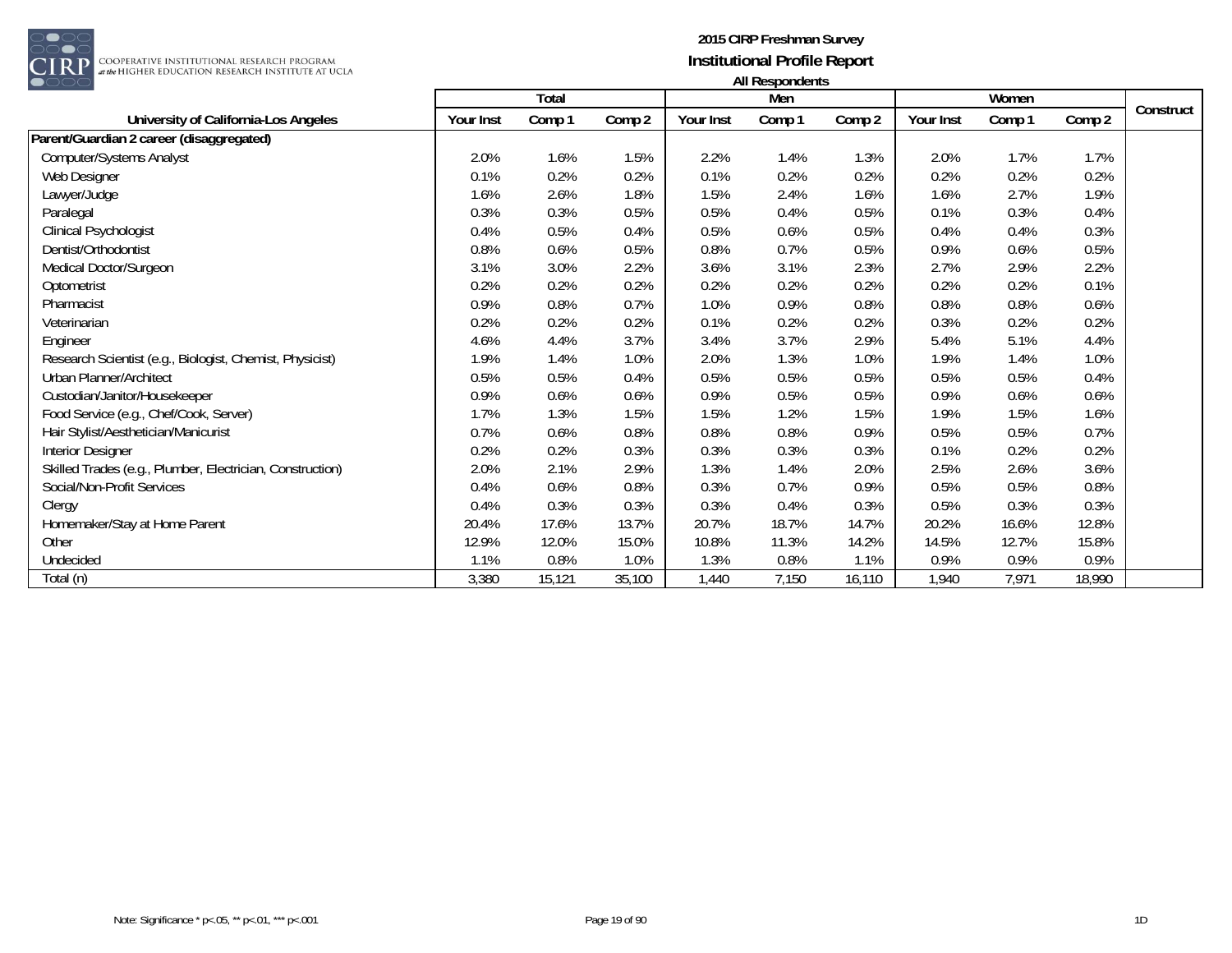

| $\sim$ $\sim$ $\sim$                       |           | Total  |        |           | $1.00$ and $1.00$<br>Men |        |           | Women  |        |           |
|--------------------------------------------|-----------|--------|--------|-----------|--------------------------|--------|-----------|--------|--------|-----------|
| University of California-Los Angeles       | Your Inst | Comp 1 | Comp 2 | Your Inst | Comp 1                   | Comp 2 | Your Inst | Comp 1 | Comp 2 | Construct |
| Your intended career (aggregated)          |           |        |        |           |                          |        |           |        |        |           |
| Agriculture/Natural Resources              | 0.4%      | 0.5%   | 1.0%   | 0.3%      | 0.4%                     | 1.0%   | 0.4%      | 0.6%   | 1.0%   |           |
| Artist                                     | 5.4%      | 3.9%   | 4.9%   | 4.1%      | 3.3%                     | 4.3%   | 6.4%      | 4.6%   | 5.4%   |           |
| <b>Business</b>                            | 13.3%     | 12.6%  | 12.8%  | 15.5%     | 15.4%                    | 16.2%  | 11.6%     | 9.9%   | 9.7%   |           |
| <b>Business (Administrative Assistant)</b> | 0.1%      | 0.1%   | 0.2%   | 0.1%      | 0.1%                     | 0.1%   | 0.0%      | 0.2%   | 0.2%   |           |
| Clergy                                     | 0.1%      | 0.3%   | 0.3%   | 0.2%      | 0.3%                     | 0.3%   | 0.1%      | 0.3%   | 0.3%   |           |
| College Faculty                            | 0.8%      | 0.6%   | 0.4%   | 0.7%      | 0.7%                     | 0.5%   | 0.8%      | 0.6%   | 0.4%   |           |
| Communications                             | 1.6%      | 2.0%   | 2.1%   | 0.5%      | 0.9%                     | 1.1%   | 2.5%      | 2.9%   | 2.9%   |           |
| Doctor (MD or DDS)                         | 23.5%     | 18.4%  | 15.1%  | 21.1%     | 14.8%                    | 12.6%  | 25.3%     | 21.7%  | 17.3%  |           |
| Education (elementary/secondary)           | 1.5%      | 1.4%   | 3.4%   | 0.7%      | 1.0%                     | 2.1%   | 2.0%      | 1.8%   | 4.5%   |           |
| Engineer                                   | 8.8%      | 15.4%  | 11.5%  | 14.8%     | 22.1%                    | 18.0%  | 4.3%      | 9.1%   | 5.6%   |           |
| Government                                 | 1.8%      | 1.7%   | 2.1%   | 1.9%      | 1.6%                     | 2.3%   | 1.7%      | 1.8%   | 2.0%   |           |
| Health Professional                        | 4.8%      | 4.4%   | 7.4%   | 3.2%      | 2.3%                     | 4.2%   | 6.1%      | 6.5%   | 10.2%  |           |
| Homemaker/Stay at Home Parent              | 0.0%      | 0.1%   | 0.5%   | 0.0%      | 0.1%                     | 0.3%   | 0.0%      | 0.2%   | 0.6%   |           |
| Information Technology Professional        | 3.8%      | 5.6%   | 4.5%   | 6.7%      | 9.1%                     | 7.8%   | 1.6%      | 2.3%   | 1.6%   |           |
| Lawyer                                     | 4.4%      | 3.6%   | 3.3%   | 3.1%      | 2.8%                     | 2.8%   | 5.4%      | 4.5%   | 3.7%   |           |
| Military                                   | 0.7%      | 0.7%   | 0.9%   | 1.1%      | 1.0%                     | 1.2%   | 0.4%      | 0.3%   | 0.5%   |           |
| <b>Nurse</b>                               | 0.7%      | 1.2%   | 2.9%   | 0.1%      | 0.2%                     | 0.6%   | 1.1%      | 2.2%   | 5.0%   |           |
| Research Scientist                         | 6.0%      | 5.9%   | 4.7%   | 5.9%      | 5.4%                     | 4.6%   | 6.0%      | 6.4%   | 4.9%   |           |
| Service Industry                           | 0.1%      | 0.2%   | 0.2%   | 0.1%      | 0.3%                     | 0.3%   | 0.1%      | 0.2%   | 0.2%   |           |
| Skilled Worker                             | 0.1%      | 0.1%   | 0.1%   | 0.1%      | 0.0%                     | 0.2%   | 0.0%      | 0.1%   | 0.1%   |           |
| Social/Non-Profit Services                 | 0.6%      | 0.6%   | 1.4%   | 0.1%      | 0.2%                     | 0.4%   | 0.9%      | 1.0%   | 2.3%   |           |
| Other                                      | 5.1%      | 6.2%   | 8.2%   | 4.4%      | 5.7%                     | 7.8%   | 5.6%      | 6.7%   | 8.6%   |           |
| Undecided                                  | 16.5%     | 14.4%  | 12.2%  | 15.2%     | 12.4%                    | 11.3%  | 17.4%     | 16.3%  | 13.0%  |           |
| Total (n)                                  | 3,492     | 15,637 | 37,070 | 1,483     | 7,406                    | 17,076 | 2,009     | 8,231  | 19,994 |           |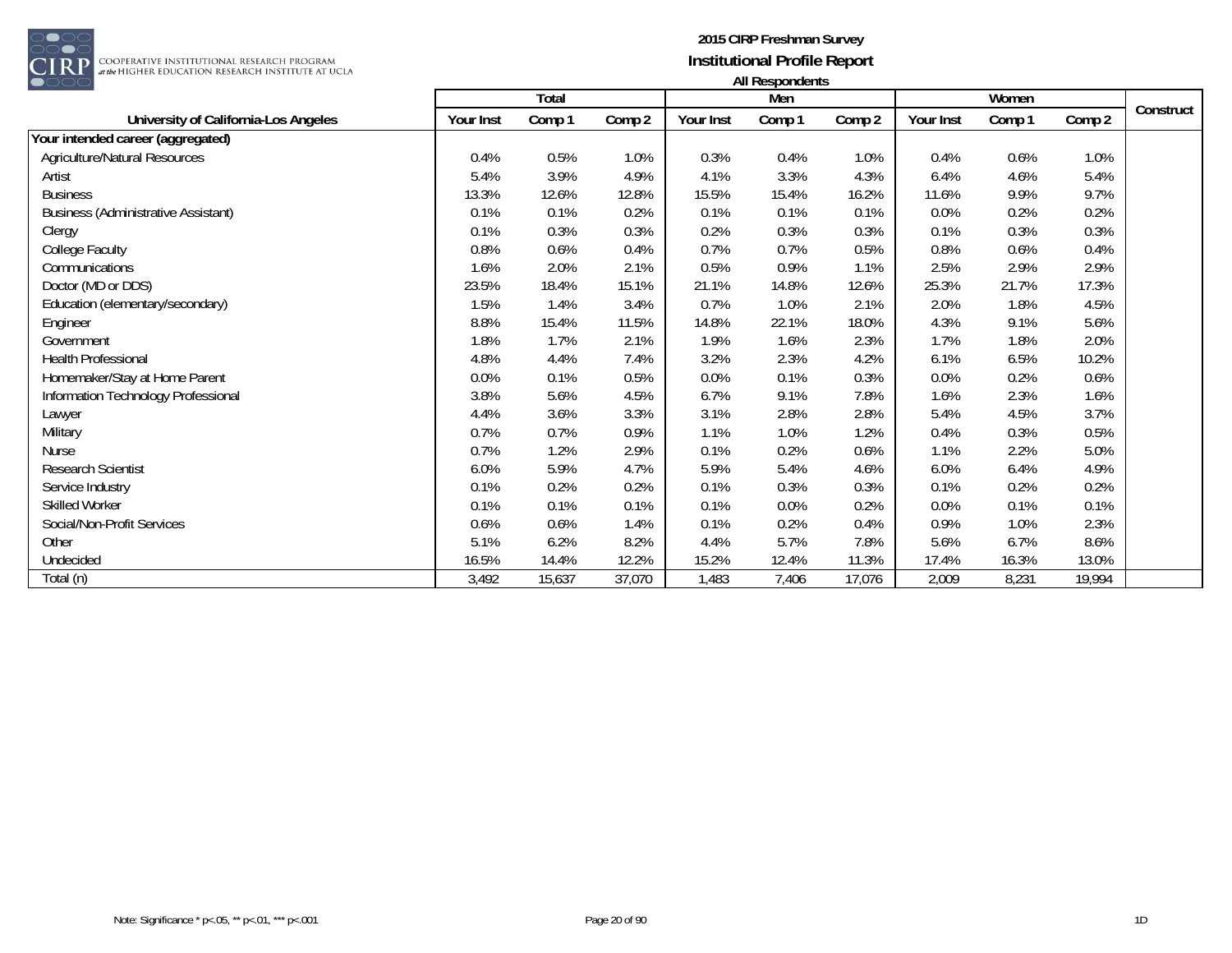

| $\sim$ $\sim$ $\sim$                       |           | Total  |        |           | $1.00$ and $1.00$<br>Men |        |           | Women  |        |           |
|--------------------------------------------|-----------|--------|--------|-----------|--------------------------|--------|-----------|--------|--------|-----------|
| University of California-Los Angeles       | Your Inst | Comp 1 | Comp 2 | Your Inst | Comp 1                   | Comp 2 | Your Inst | Comp 1 | Comp 2 | Construct |
| Parent/Guardian 1 career (aggregated)      |           |        |        |           |                          |        |           |        |        |           |
| Agriculture/Natural Resources              | 0.6%      | 0.7%   | 1.0%   | 0.7%      | 0.7%                     | 1.0%   | 0.5%      | 0.7%   | 0.9%   |           |
| Artist                                     | 1.3%      | 1.4%   | 1.5%   | 0.9%      | 1.2%                     | 1.4%   | 1.7%      | 1.5%   | 1.6%   |           |
| <b>Business</b>                            | 26.5%     | 29.8%  | 28.6%  | 28.8%     | 31.3%                    | 30.0%  | 24.8%     | 28.3%  | 27.4%  |           |
| <b>Business (Administrative Assistant)</b> | 0.7%      | 0.9%   | 1.1%   | 0.7%      | 0.8%                     | 0.9%   | 0.6%      | 1.1%   | 1.3%   |           |
| Clergy                                     | 0.7%      | 0.6%   | 0.5%   | 0.7%      | 0.5%                     | 0.5%   | 0.6%      | 0.7%   | 0.5%   |           |
| College Faculty                            | 1.2%      | 1.4%   | 1.0%   | 0.9%      | 1.4%                     | 1.1%   | 1.4%      | 1.3%   | 0.9%   |           |
| Communications                             | 0.7%      | 0.9%   | 0.9%   | 0.4%      | 0.7%                     | 0.9%   | 0.9%      | 1.0%   | 0.9%   |           |
| Doctor (MD or DDS)                         | 6.3%      | 6.3%   | 4.3%   | 7.1%      | 7.0%                     | 4.9%   | 5.6%      | 5.6%   | 3.8%   |           |
| Education (elementary/secondary)           | 4.0%      | 4.5%   | 5.2%   | 4.0%      | 3.8%                     | 4.4%   | 4.1%      | 5.0%   | 5.8%   |           |
| Engineer                                   | 10.4%     | 10.0%  | 8.2%   | 11.4%     | 10.3%                    | 8.8%   | 9.7%      | 9.7%   | 7.6%   |           |
| Government                                 | 3.0%      | 2.4%   | 3.4%   | 2.8%      | 2.4%                     | 3.3%   | 3.2%      | 2.4%   | 3.5%   |           |
| Health Professional                        | 2.4%      | 2.7%   | 3.6%   | 2.1%      | 2.5%                     | 3.2%   | 2.6%      | 3.0%   | 4.0%   |           |
| Homemaker/Stay at Home Parent              | 5.7%      | 4.1%   | 3.7%   | 2.8%      | 2.7%                     | 2.6%   | 7.7%      | 5.4%   | 4.8%   |           |
| Information Technology Professional        | 5.9%      | 5.6%   | 5.1%   | 8.0%      | 6.5%                     | 5.5%   | 4.4%      | 4.8%   | 4.7%   |           |
| Lawyer                                     | 3.2%      | 4.1%   | 2.9%   | 3.4%      | 4.2%                     | 3.2%   | 3.0%      | 4.0%   | 2.7%   |           |
| Military                                   | 0.5%      | 0.7%   | 1.1%   | 0.3%      | 0.7%                     | 1.1%   | 0.7%      | 0.6%   | 1.1%   |           |
| <b>Nurse</b>                               | 1.7%      | 1.5%   | 2.2%   | 1.4%      | 1.1%                     | 1.6%   | 1.9%      | 1.8%   | 2.8%   |           |
| Research Scientist                         | 1.8%      | 1.7%   | 1.4%   | 2.2%      | 1.9%                     | 1.6%   | 1.6%      | 1.6%   | 1.2%   |           |
| Service Industry                           | 2.5%      | 1.9%   | 2.2%   | 2.4%      | 1.7%                     | 2.1%   | 2.6%      | 2.0%   | 2.4%   |           |
| <b>Skilled Worker</b>                      | 3.9%      | 3.7%   | 4.7%   | 4.3%      | 4.1%                     | 5.3%   | 3.7%      | 3.4%   | 4.1%   |           |
| Social/Non-Profit Services                 | 0.4%      | 0.4%   | 0.5%   | 0.3%      | 0.4%                     | 0.4%   | 0.4%      | 0.4%   | 0.6%   |           |
| Other                                      | 15.9%     | 14.2%  | 16.1%  | 13.7%     | 13.2%                    | 15.3%  | 17.4%     | 15.1%  | 16.8%  |           |
| Undecided                                  | 0.8%      | 0.5%   | 0.7%   | 0.7%      | 0.5%                     | 0.7%   | 0.8%      | 0.6%   | 0.6%   |           |
| Total (n)                                  | 3,504     | 15,681 | 36,657 | 1,481     | 7,388                    | 16,752 | 2,023     | 8,293  | 19,905 |           |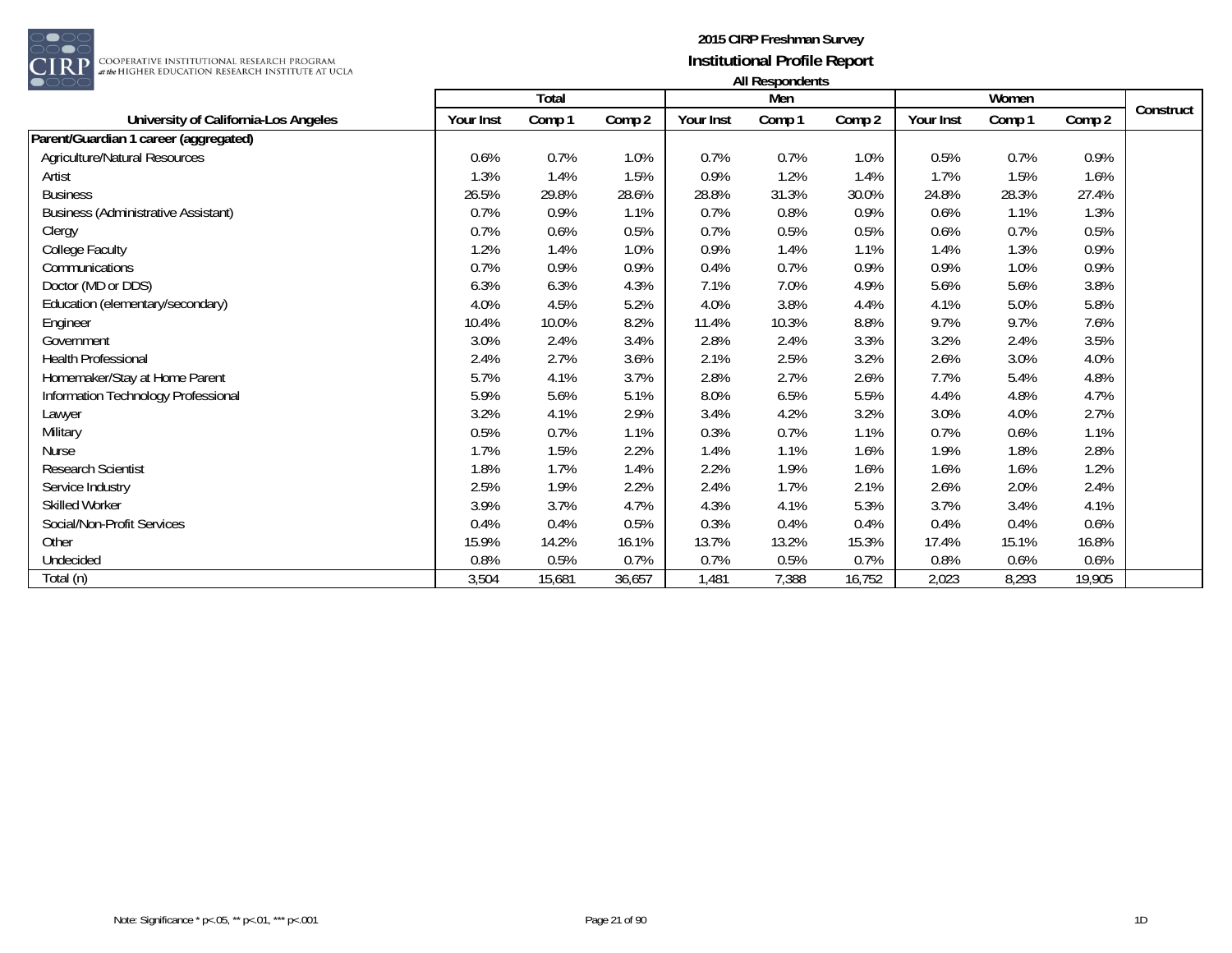

 $\begin{array}{|l|} \hline \texttt{COOPERATIVE INSTITUTIONAL RESEARCH PROGRAM} \hline \texttt{at the HIGHER EDUCATION RESEARCH INSTITUTE AT UCLA} \end{array}$ 

|                                            |           | <b>Total</b> |        |           | Men    |        |           | Women  |        |           |
|--------------------------------------------|-----------|--------------|--------|-----------|--------|--------|-----------|--------|--------|-----------|
| University of California-Los Angeles       | Your Inst | Comp 1       | Comp 2 | Your Inst | Comp 1 | Comp 2 | Your Inst | Comp 1 | Comp 2 | Construct |
| Parent/Guardian 2 career (aggregated)      |           |              |        |           |        |        |           |        |        |           |
| <b>Agriculture/Natural Resources</b>       | 0.4%      | 0.4%         | 0.6%   | 0.3%      | 0.5%   | 0.6%   | 0.4%      | 0.4%   | 0.6%   |           |
| Artist                                     | 2.1%      | 2.3%         | 2.2%   | 2.3%      | 2.5%   | 2.3%   | 2.0%      | 2.1%   | 2.1%   |           |
| <b>Business</b>                            | 20.2%     | 21.6%        | 21.2%  | 19.7%     | 20.9%  | 20.4%  | 20.6%     | 22.3%  | 21.9%  |           |
| <b>Business (Administrative Assistant)</b> | 1.6%      | 1.4%         | 1.6%   | 1.4%      | 1.2%   | 1.7%   | 1.8%      | 1.7%   | 1.6%   |           |
| Clergy                                     | 0.4%      | 0.3%         | 0.3%   | 0.3%      | 0.4%   | 0.3%   | 0.5%      | 0.3%   | 0.3%   |           |
| College Faculty                            | 1.4%      | 1.3%         | 1.0%   | 1.3%      | 1.3%   | 1.0%   | 1.4%      | 1.3%   | 0.9%   |           |
| Communications                             | 0.9%      | 0.8%         | 0.9%   | 0.5%      | 0.8%   | 1.0%   | 1.2%      | 0.9%   | 0.8%   |           |
| Doctor (MD or DDS)                         | 3.9%      | 3.7%         | 2.7%   | 4.4%      | 3.8%   | 2.8%   | 3.6%      | 3.6%   | 2.6%   |           |
| Education (elementary/secondary)           | 6.0%      | 7.8%         | 8.4%   | 8.3%      | 8.7%   | 9.5%   | 4.3%      | 6.9%   | 7.4%   |           |
| Engineer                                   | 4.6%      | 4.4%         | 3.7%   | 3.4%      | 3.7%   | 2.9%   | 5.4%      | 5.1%   | 4.4%   |           |
| Government                                 | 2.0%      | 1.6%         | 2.3%   | 2.0%      | 1.4%   | 2.1%   | 2.0%      | 1.8%   | 2.5%   |           |
| <b>Health Professional</b>                 | 3.5%      | 4.8%         | 5.2%   | 4.0%      | 5.3%   | 5.9%   | 3.1%      | 4.3%   | 4.6%   |           |
| Homemaker/Stay at Home Parent              | 20.4%     | 17.6%        | 13.7%  | 20.7%     | 18.7%  | 14.7%  | 20.2%     | 16.6%  | 12.8%  |           |
| Information Technology Professional        | 4.0%      | 3.2%         | 3.0%   | 4.3%      | 2.9%   | 2.6%   | 3.8%      | 3.5%   | 3.3%   |           |
| Lawyer                                     | 1.6%      | 2.6%         | 1.8%   | 1.5%      | 2.4%   | 1.6%   | 1.6%      | 2.7%   | 1.9%   |           |
| Military                                   | 0.3%      | 0.4%         | 0.7%   | 0.1%      | 0.3%   | 0.5%   | 0.5%      | 0.5%   | 0.9%   |           |
| <b>Nurse</b>                               | 2.5%      | 3.1%         | 3.9%   | 3.1%      | 3.4%   | 4.3%   | 2.1%      | 2.8%   | 3.5%   |           |
| <b>Research Scientist</b>                  | 1.9%      | 1.4%         | 1.0%   | 2.0%      | 1.3%   | 1.0%   | 1.9%      | 1.4%   | 1.0%   |           |
| Service Industry                           | 3.3%      | 2.5%         | 2.9%   | 3.3%      | 2.5%   | 2.9%   | 3.3%      | 2.6%   | 2.9%   |           |
| <b>Skilled Worker</b>                      | 2.0%      | 2.1%         | 2.9%   | 1.3%      | 1.4%   | 2.0%   | 2.5%      | 2.6%   | 3.6%   |           |
| Social/Non-Profit Services                 | 0.4%      | 0.6%         | 0.8%   | 0.3%      | 0.7%   | 0.9%   | 0.5%      | 0.5%   | 0.8%   |           |
| Other                                      | 15.5%     | 15.4%        | 18.3%  | 14.2%     | 15.2%  | 17.9%  | 16.4%     | 15.5%  | 18.5%  |           |
| Undecided                                  | 1.1%      | 0.8%         | 1.0%   | 1.3%      | 0.8%   | 1.1%   | 0.9%      | 0.9%   | 0.9%   |           |
| Total (n)                                  | 3,380     | 15,121       | 35,100 | 1,440     | 7,150  | 16,110 | 1,940     | 7,971  | 18,990 |           |
| Current employment status:                 |           |              |        |           |        |        |           |        |        |           |
|                                            |           |              |        |           |        |        |           |        |        |           |
| Parent/Guardian 1                          |           |              |        |           |        |        |           |        |        |           |
| Employed                                   | 88.3%     | 89.8%        | 90.3%  | 91.1%     | 90.9%  | 91.4%  | 86.2%     | 88.8%  | 89.3%  |           |
| Unemployed                                 | 8.4%      | 6.6%         | 6.4%   | 5.6%      | 5.1%   | 5.2%   | 10.4%     | 7.9%   | 7.5%   |           |
| Retired                                    | 3.4%      | 3.6%         | 3.3%   | 3.4%      | 4.0%   | 3.4%   | 3.4%      | 3.3%   | 3.1%   |           |
| Total (n)                                  | 3,612     | 16,174       | 38,826 | 1,531     | 7,647  | 17,826 | 2,081     | 8,527  | 21,000 |           |
| Parent/Guardian 2                          |           |              |        |           |        |        |           |        |        |           |
| Employed                                   | 68.7%     | 71.5%        | 76.2%  | 69.9%     | 70.7%  | 75.5%  | 67.8%     | 72.3%  | 76.9%  |           |
| Unemployed                                 | 24.9%     | 21.2%        | 18.6%  | 22.9%     | 21.3%  | 18.9%  | 26.3%     | 21.1%  | 18.4%  |           |
| Retired                                    | 6.5%      | 7.3%         | 5.2%   | 7.2%      | 8.0%   | 5.6%   | 5.9%      | 6.6%   | 4.7%   |           |
| Total (n)                                  | 3,471     | 15,600       | 37,337 | 1,486     | 7,422  | 17,289 | 1,985     | 8,178  | 20,048 |           |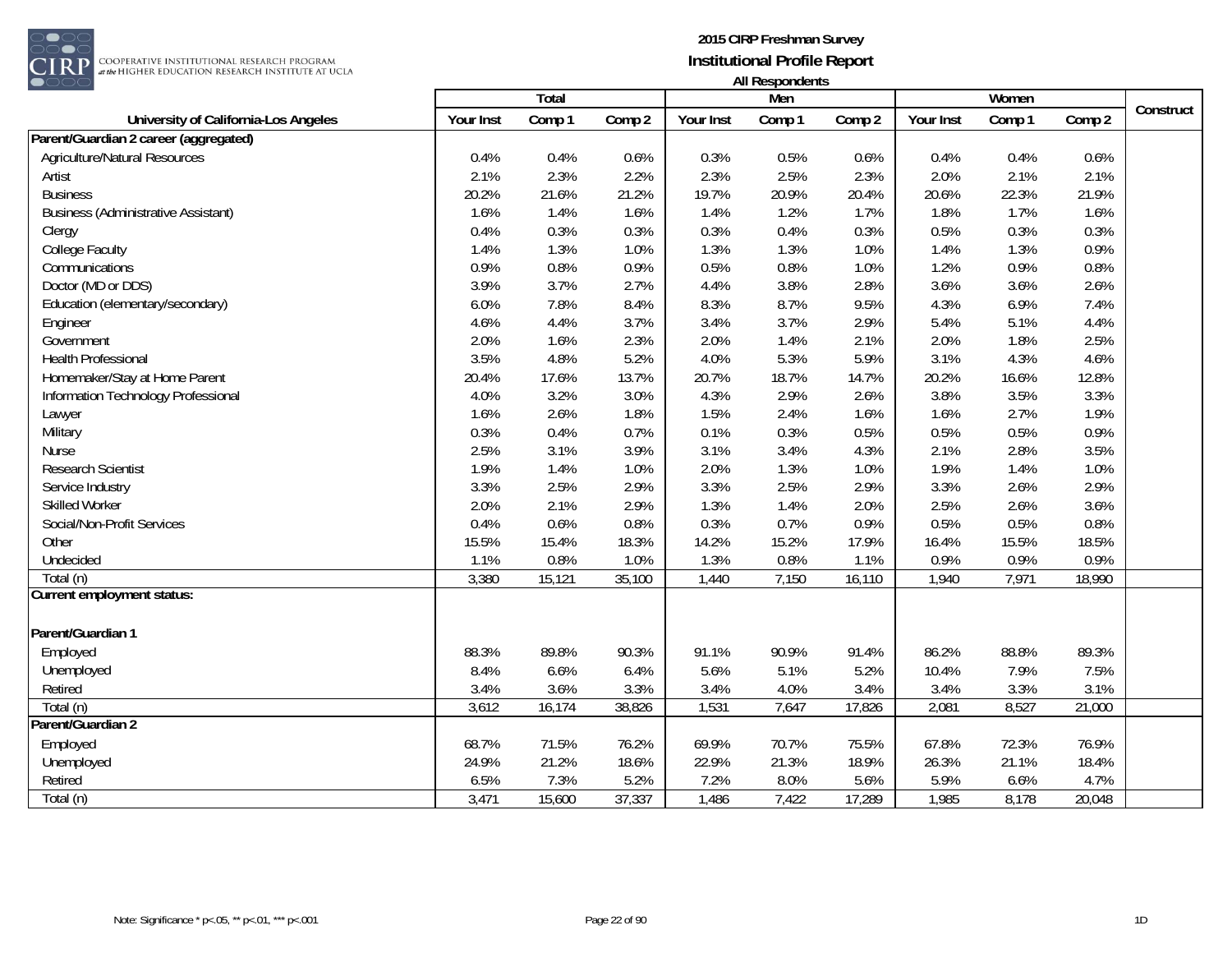

|                                                                       |           | Total  |        |           | r in nooponuchio<br>Men |        |           | Women  |        |           |
|-----------------------------------------------------------------------|-----------|--------|--------|-----------|-------------------------|--------|-----------|--------|--------|-----------|
| University of California-Los Angeles                                  | Your Inst | Comp 1 | Comp 2 | Your Inst | Comp 1                  | Comp 2 | Your Inst | Comp 1 | Comp 2 | Construct |
| [How much of your first year's educational expenses (room, board,     |           |        |        |           |                         |        |           |        |        |           |
| tuition, and fees) do you expect to cover from each of the sources    |           |        |        |           |                         |        |           |        |        |           |
| listed below?                                                         |           |        |        |           |                         |        |           |        |        |           |
|                                                                       |           |        |        |           |                         |        |           |        |        |           |
| Family resources (parents, relatives, spouse, etc.)                   |           |        |        |           |                         |        |           |        |        |           |
| None                                                                  | 25.6%     | 19.1%  | 22.8%  | 23.3%     | 18.0%                   | 21.8%  | 27.2%     | 20.2%  | 23.7%  |           |
| \$1 to \$2,999                                                        | 8.7%      | 9.9%   | 14.3%  | 6.4%      | 8.9%                    | 13.4%  | 10.4%     | 10.8%  | 15.1%  |           |
| \$3,000 to \$5,999                                                    | 6.1%      | 7.4%   | 10.7%  | 6.3%      | 7.4%                    | 10.9%  | 5.9%      | 7.4%   | 10.6%  |           |
| \$6,000 to \$9,999                                                    | 4.6%      | 6.7%   | 8.7%   | 4.4%      | 6.8%                    | 8.8%   | 4.8%      | 6.7%   | 8.6%   |           |
| \$10,000 to \$14,999                                                  | 7.5%      | 9.2%   | 10.3%  | 7.1%      | 9.2%                    | 10.5%  | 7.8%      | 9.1%   | 10.1%  |           |
| \$15,000 or more                                                      | 47.5%     | 47.7%  | 33.2%  | 52.5%     | 49.6%                   | 34.6%  | 44.0%     | 45.8%  | 31.8%  |           |
| Total (n)                                                             | 4,066     | 16,980 | 40,430 | 1,701     | 8,003                   | 18,535 | 2,365     | 8,977  | 21,895 |           |
| My own resources (savings from work, work-study, other                |           |        |        |           |                         |        |           |        |        |           |
| income)                                                               |           |        |        |           |                         |        |           |        |        |           |
| <b>None</b>                                                           | 52.6%     | 48.9%  | 43.6%  | 54.7%     | 49.4%                   | 44.2%  | 51.2%     | 48.5%  | 43.1%  |           |
| \$1 to \$2,999                                                        | 36.0%     | 36.9%  | 38.7%  | 33.4%     | 35.7%                   | 37.4%  | 37.9%     | 38.0%  | 39.9%  |           |
| \$3,000 to \$5,999                                                    | 7.2%      | 9.1%   | 11.2%  | 7.6%      | 9.4%                    | 11.5%  | 7.0%      | 8.9%   | 10.9%  |           |
| \$6,000 to \$9,999                                                    | 1.9%      | 2.5%   | 3.3%   | 1.7%      | 2.7%                    | 3.6%   | 2.0%      | 2.3%   | 3.1%   |           |
| \$10,000 to \$14,999                                                  | 1.1%      | 1.3%   | 1.6%   | 1.5%      | 1.5%                    | 1.6%   | 0.8%      | 1.1%   | 1.5%   |           |
| \$15,000 or more                                                      | 1.1%      | 1.2%   | 1.6%   | 1.1%      | 1.3%                    | 1.6%   | 1.1%      | 1.2%   | 1.5%   |           |
| Total (n)                                                             | 4,066     | 16,980 | 40,430 | 1,701     | 8,003                   | 18,535 | 2,365     | 8,977  | 21,895 |           |
| Aid which need not be repaid (grants, scholarships, military funding, |           |        |        |           |                         |        |           |        |        |           |
| etc.)                                                                 |           |        |        |           |                         |        |           |        |        |           |
| None                                                                  | 50.5%     | 45.6%  | 36.9%  | 53.4%     | 46.9%                   | 38.6%  | 48.3%     | 44.4%  | 35.4%  |           |
| \$1 to \$2,999                                                        | 9.3%      | 12.5%  | 16.0%  | 9.8%      | 12.2%                   | 15.8%  | 9.0%      | 12.7%  | 16.2%  |           |
| \$3,000 to \$5,999                                                    | 5.3%      | 6.8%   | 12.8%  | 4.6%      | 6.6%                    | 12.7%  | 5.8%      | 7.0%   | 13.0%  |           |
| \$6,000 to \$9,999                                                    | 3.3%      | 6.2%   | 9.9%   | 3.0%      | 6.7%                    | 9.8%   | 3.5%      | 5.6%   | 10.0%  |           |
| \$10,000 to \$14,999                                                  | 7.6%      | 8.9%   | 9.9%   | 6.9%      | 8.9%                    | 9.6%   | 8.0%      | 9.0%   | 10.1%  |           |
| \$15,000 or more                                                      | 24.1%     | 20.0%  | 14.5%  | 22.2%     | 18.7%                   | 13.6%  | 25.4%     | 21.2%  | 15.2%  |           |
| Total (n)                                                             | 4,066     | 16,980 | 40,430 | 1,701     | 8,003                   | 18,535 | 2,365     | 8,977  | 21,895 |           |
| Aid which must be repaid (loans, etc.)                                |           |        |        |           |                         |        |           |        |        |           |
| None                                                                  | 70.6%     | 67.1%  | 57.5%  | 72.3%     | 68.2%                   | 58.7%  | 69.4%     | 66.0%  | 56.4%  |           |
| \$1 to \$2,999                                                        | 3.6%      | 5.6%   | 8.0%   | 3.1%      | 4.7%                    | 7.2%   | 4.0%      | 6.3%   | 8.7%   |           |
| \$3,000 to \$5,999                                                    | 9.3%      | 11.1%  | 14.8%  | 9.3%      | 11.1%                   | 14.8%  | 9.3%      | 11.1%  | 14.8%  |           |
| \$6,000 to \$9,999                                                    | 6.6%      | 6.4%   | 7.7%   | 6.2%      | 6.2%                    | 7.6%   | 6.9%      | 6.5%   | 7.8%   |           |
| \$10,000 to \$14,999                                                  | 3.5%      | 3.9%   | 5.1%   | 3.7%      | 3.9%                    | 5.1%   | 3.4%      | 3.9%   | 5.2%   |           |
| \$15,000 or more                                                      | 6.2%      | 6.0%   | 6.8%   | 5.3%      | 5.8%                    | 6.6%   | 6.9%      | 6.1%   | 7.0%   |           |
| Total (n)                                                             | 4,066     | 16,980 | 40,430 | 1,701     | 8,003                   | 18,535 | 2,365     | 8,977  | 21,895 |           |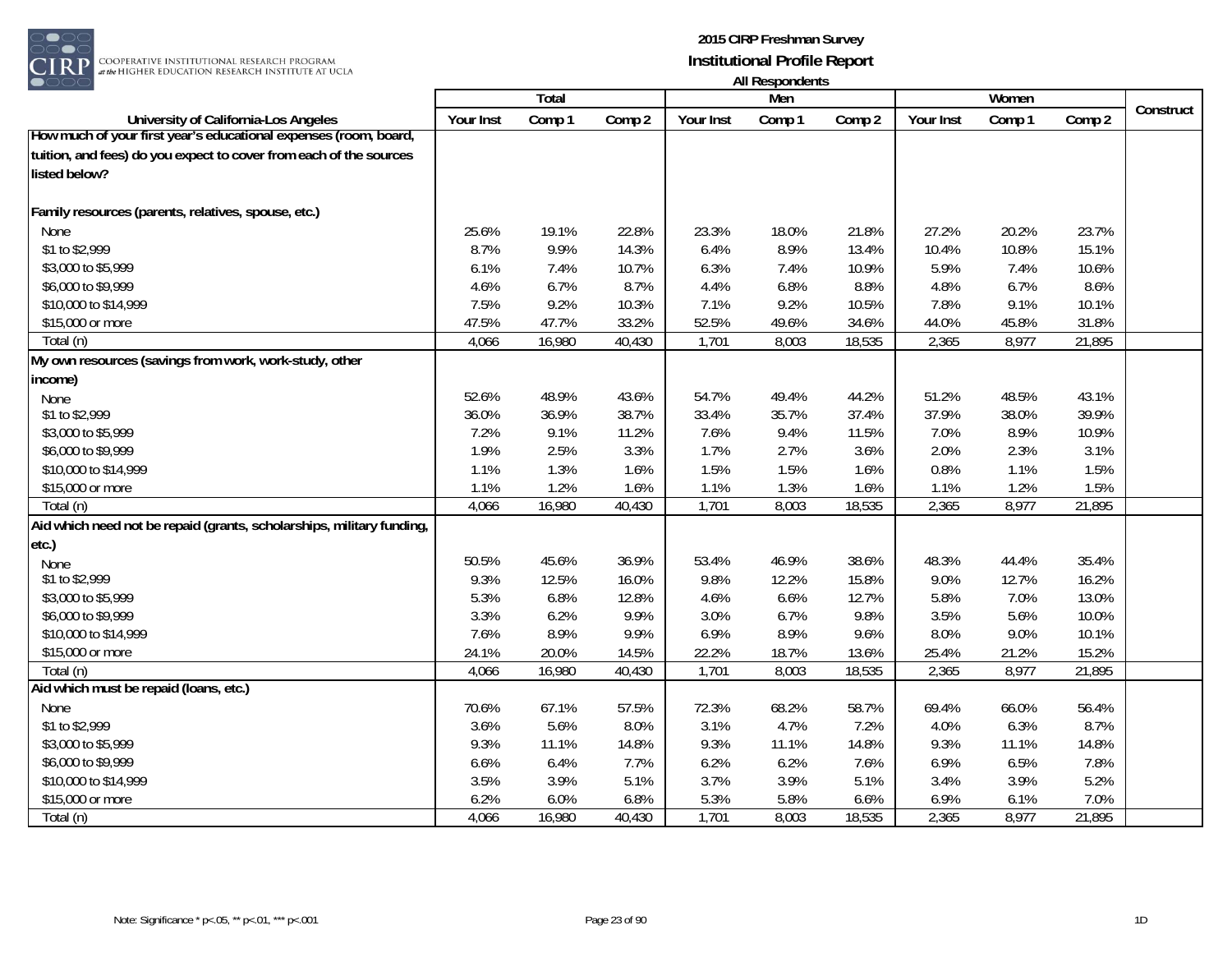

|                                                                           |           |              |        |           | <b>THE INCOPOLITIES</b> |        |           |        |        |           |
|---------------------------------------------------------------------------|-----------|--------------|--------|-----------|-------------------------|--------|-----------|--------|--------|-----------|
|                                                                           |           | <b>Total</b> |        |           | Men                     |        |           | Women  |        | Construct |
| University of California-Los Angeles                                      | Your Inst | Comp 1       | Comp 2 | Your Inst | Comp 1                  | Comp 2 | Your Inst | Comp 1 | Comp 2 |           |
| How much of your first year's educational expenses (room, board,          |           |              |        |           |                         |        |           |        |        |           |
| tuition, and fees) do you expect to cover from each of the sources        |           |              |        |           |                         |        |           |        |        |           |
| listed below?                                                             |           |              |        |           |                         |        |           |        |        |           |
| Other than above                                                          |           |              |        |           |                         |        |           |        |        |           |
| None                                                                      | 96.7%     | 96.4%        | 95.1%  | 97.1%     | 96.6%                   | 95.2%  | 96.4%     | 96.3%  | 95.0%  |           |
| \$1 to \$2,999                                                            | 1.5%      | 1.8%         | 2.3%   | 1.1%      | 1.8%                    | 2.4%   | 1.9%      | 1.7%   | 2.2%   |           |
| \$3,000 to \$5,999                                                        | 0.8%      | 0.7%         | 1.0%   | 0.6%      | 0.5%                    | 0.9%   | 0.9%      | 0.8%   | 1.0%   |           |
| \$6,000 to \$9,999                                                        | 0.4%      | 0.4%         | 0.5%   | 0.5%      | 0.5%                    | 0.6%   | 0.3%      | 0.3%   | 0.5%   |           |
| \$10,000 to \$14,999                                                      | 0.2%      | 0.2%         | 0.4%   | 0.2%      | 0.2%                    | 0.3%   | 0.2%      | 0.3%   | 0.4%   |           |
|                                                                           |           |              |        |           |                         |        |           |        |        |           |
| \$15,000 or more                                                          | 0.4%      | 0.5%         | 0.7%   | 0.4%      | 0.4%                    | 0.6%   | 0.4%      | 0.6%   | 0.8%   |           |
| Total (n)<br>Did you receive any of the following forms of financial aid? | 4,066     | 16,980       | 40,430 | 1,701     | 8,003                   | 18,535 | 2,365     | 8,977  | 21,895 |           |
|                                                                           |           |              |        |           |                         |        |           |        |        |           |
|                                                                           |           |              |        |           |                         |        |           |        |        |           |
| Military grants                                                           |           |              |        |           |                         |        |           |        |        |           |
| Yes                                                                       | 2.1%      | 1.7%         | 1.8%   | 2.4%      | 1.9%                    | 2.0%   | 1.8%      | 1.5%   | 1.7%   |           |
| No                                                                        | 97.9%     | 98.3%        | 98.2%  | 97.6%     | 98.1%                   | 98.0%  | 98.2%     | 98.5%  | 98.3%  |           |
| Total (n)                                                                 | 3,406     | 15,347       | 35,888 | 1,429     | 7,237                   | 16,417 | 1,977     | 8,110  | 19,471 |           |
| Work-study                                                                |           |              |        |           |                         |        |           |        |        |           |
| Yes                                                                       | 24.4%     | 22.2%        | 18.4%  | 18.9%     | 19.5%                   | 16.3%  | 28.4%     | 24.7%  | 20.3%  |           |
| No                                                                        | 75.6%     | 77.8%        | 81.6%  | 81.1%     | 80.5%                   | 83.7%  | 71.6%     | 75.3%  | 79.7%  |           |
| Total (n)                                                                 | 3,440     | 15,564       | 36,260 | 1,442     | 7,339                   | 16,568 | 1,998     | 8,225  | 19,692 |           |
| <b>Pell Grant</b>                                                         |           |              |        |           |                         |        |           |        |        |           |
| Yes                                                                       | 26.0%     | 20.8%        | 22.7%  | 21.8%     | 18.2%                   | 20.5%  | 29.1%     | 23.2%  | 24.7%  |           |
| No                                                                        | 74.0%     | 79.2%        | 77.3%  | 78.2%     | 81.8%                   | 79.5%  | 70.9%     | 76.8%  | 75.3%  |           |
| Total (n)                                                                 | 3,435     | 15,425       | 36,123 | 1,440     | 7,277                   | 16,566 | 1,995     | 8,148  | 19,557 |           |
| Need-based grants or scholarships                                         |           |              |        |           |                         |        |           |        |        |           |
| Yes                                                                       | 39.5%     | 33.3%        | 33.5%  | 34.3%     | 29.8%                   | 30.4%  | 43.2%     | 36.5%  | 36.2%  |           |
| No                                                                        | 60.5%     | 66.7%        | 66.5%  | 65.7%     | 70.2%                   | 69.6%  | 56.8%     | 63.5%  | 63.8%  |           |
| Total (n)                                                                 | 3,466     | 15,593       | 36,539 | 1,449     | 7,353                   | 16,735 | 2,017     | 8,240  | 19,804 |           |
| Merit-based grants or scholarships                                        |           |              |        |           |                         |        |           |        |        |           |
| Yes                                                                       | 39.3%     | 41.7%        | 49.6%  | 36.9%     | 41.6%                   | 48.3%  | 41.0%     | 41.8%  | 50.8%  |           |
| No                                                                        | 60.7%     | 58.3%        | 50.4%  | 63.1%     | 58.4%                   | 51.7%  | 59.0%     | 58.2%  | 49.2%  |           |
| Total (n)                                                                 | 3,447     | 15,563       | 36,824 | 1,451     | 7,355                   | 16,881 | 1,996     | 8,208  | 19,943 |           |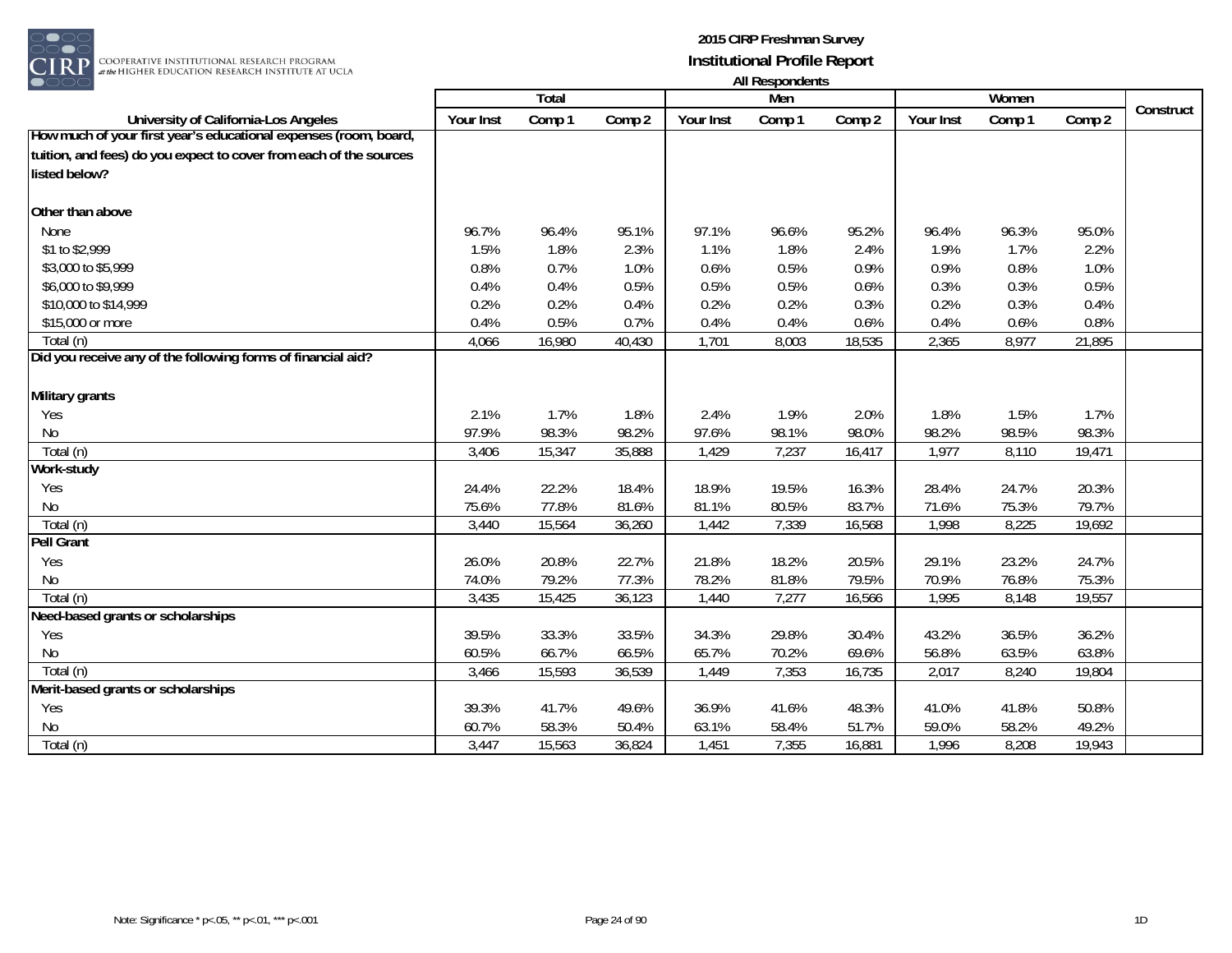

COOPERATIVE INSTITUTIONAL RESEARCH PROGRAM<br>#the HIGHER EDUCATION RESEARCH INSTITUTE AT UCLA

|                                                                     |           | Total  |         |                          | Men                  |         |           | Women  |         |           |
|---------------------------------------------------------------------|-----------|--------|---------|--------------------------|----------------------|---------|-----------|--------|---------|-----------|
| University of California-Los Angeles                                | Your Inst | Comp 1 | Comp 2  | Your Inst                | Comp 1               | Comp 2  | Your Inst | Comp 1 | Comp 2  | Construct |
| What is your best estimate of your parents'/guardians' total income |           |        |         |                          |                      |         |           |        |         |           |
| last year?                                                          |           |        |         |                          |                      |         |           |        |         |           |
| Less than \$10,000                                                  | 3.0%      | 1.8%   | 2.2%    | 1.7%                     | 1.2%                 | 1.6%    | 3.9%      | 2.3%   | 2.8%    |           |
| \$10,000 to \$14,999                                                | 3.0%      | 1.7%   | 2.0%    | 2.1%                     | 1.3%                 | 1.5%    | 3.7%      | 2.0%   | 2.4%    |           |
| \$15,000 to \$19,999                                                | 2.5%      | 1.7%   | 1.7%    | 2.1%                     | 1.4%                 | 1.4%    | 2.8%      | 1.9%   | 2.1%    |           |
| \$20,000 to \$24,999                                                | 3.9%      | 2.6%   | 2.9%    | 3.9%                     | 2.3%                 | 2.6%    | 3.9%      | 2.9%   | 3.1%    |           |
| \$25,000 to \$29,999                                                | 2.6%      | 1.9%   | 2.2%    | 2.0%                     | 1.5%                 | 1.9%    | 3.1%      | 2.2%   | 2.4%    |           |
| \$30,000 to \$39,999                                                | 5.5%      | 4.1%   | 4.4%    | 4.4%                     | 3.6%                 | 3.7%    | 6.4%      | 4.5%   | 5.0%    |           |
| \$40,000 to \$49,999                                                | 4.8%      | 4.2%   | 5.4%    | 4.0%                     | 3.7%                 | 4.7%    | 5.4%      | 4.6%   | 6.1%    |           |
| \$50,000 to \$59,999                                                | 5.6%      | 5.1%   | 6.7%    | 5.8%                     | 4.6%                 | 6.1%    | 5.4%      | 5.5%   | 7.2%    |           |
| \$60,000 to \$74,999                                                | 6.7%      | 6.8%   | 8.5%    | 6.1%                     | 6.3%                 | 7.9%    | 7.1%      | 7.2%   | 9.1%    |           |
| \$75,000 to \$99,999                                                | 9.4%      | 10.0%  | 12.4%   | 9.8%                     | 10.0%                | 12.7%   | 9.1%      | 10.1%  | 12.1%   |           |
| \$100,000 to \$149,999                                              | 16.8%     | 20.0%  | 20.9%   | 17.1%                    | 20.4%                | 22.0%   | 16.6%     | 19.5%  | 19.9%   |           |
| \$150,000 to \$199,999                                              | 11.3%     | 11.8%  | 11.2%   | 12.7%                    | 12.5%                | 12.2%   | 10.3%     | 11.1%  | 10.4%   |           |
| \$200,000 to \$249,999                                              | 8.4%      | 9.1%   | 7.1%    | 10.1%                    | 10.1%                | 7.8%    | 7.1%      | 8.1%   | 6.5%    |           |
| \$250,000 or more                                                   | 16.5%     | 19.4%  | 12.4%   | 18.2%                    | 20.9%                | 13.8%   | 15.3%     | 18.0%  | 11.1%   |           |
| $\overline{T}$ otal (n)                                             | 3,416     | 15,273 | 36,116  | 1,450                    | 7,278                | 16,830  | 1,966     | 7,995  | 19,286  |           |
| Do you have any concern about your ability to finance your college  |           |        |         |                          |                      |         |           |        |         |           |
| education?                                                          |           |        |         |                          |                      |         |           |        |         |           |
| None (I am confident that I will have sufficient funds)             | 35.8%     | 40.9%  | 34.1%   | 42.4%                    | 45.8%                | 39.6%   | 31.0%     | 36.4%  | 29.2%   |           |
| Some (but I probably will have enough funds)                        | 54.3%     | 50.6%  | 54.6%   | 50.3%                    | 47.3%                | 51.3%   | 57.2%     | 53.5%  | 57.4%   |           |
| Major (not sure I will have enough funds to complete college)       | 9.9%      | 8.5%   | 11.3%   | 7.3%                     | 6.8%                 | 9.0%    | 11.8%     | 10.0%  | 13.4%   |           |
| Total (n)                                                           | 3,543     | 16,100 | 38,654  | 1,489                    | 7,606                | 17,730  | 2,054     | 8,494  | 20,924  |           |
| Mean                                                                | 1.74      | 1.68   | 1.77    | 1.65                     | 1.61                 | 1.69    | 1.81      | 1.74   | 1.84    |           |
| Standard deviation                                                  | 0.62      | 0.62   | 0.63    | 0.61                     | 0.61                 | 0.63    | 0.63      | 0.63   | 0.63    |           |
| Significance                                                        |           | $***$  | $**$    |                          | $\ddot{\phantom{a}}$ | $\star$ |           | $***$  | $\star$ |           |
| <b>Effect size</b>                                                  |           | 0.10   | $-0.05$ | $\overline{\phantom{a}}$ | 0.07                 | $-0.06$ |           | 0.11   | $-0.05$ |           |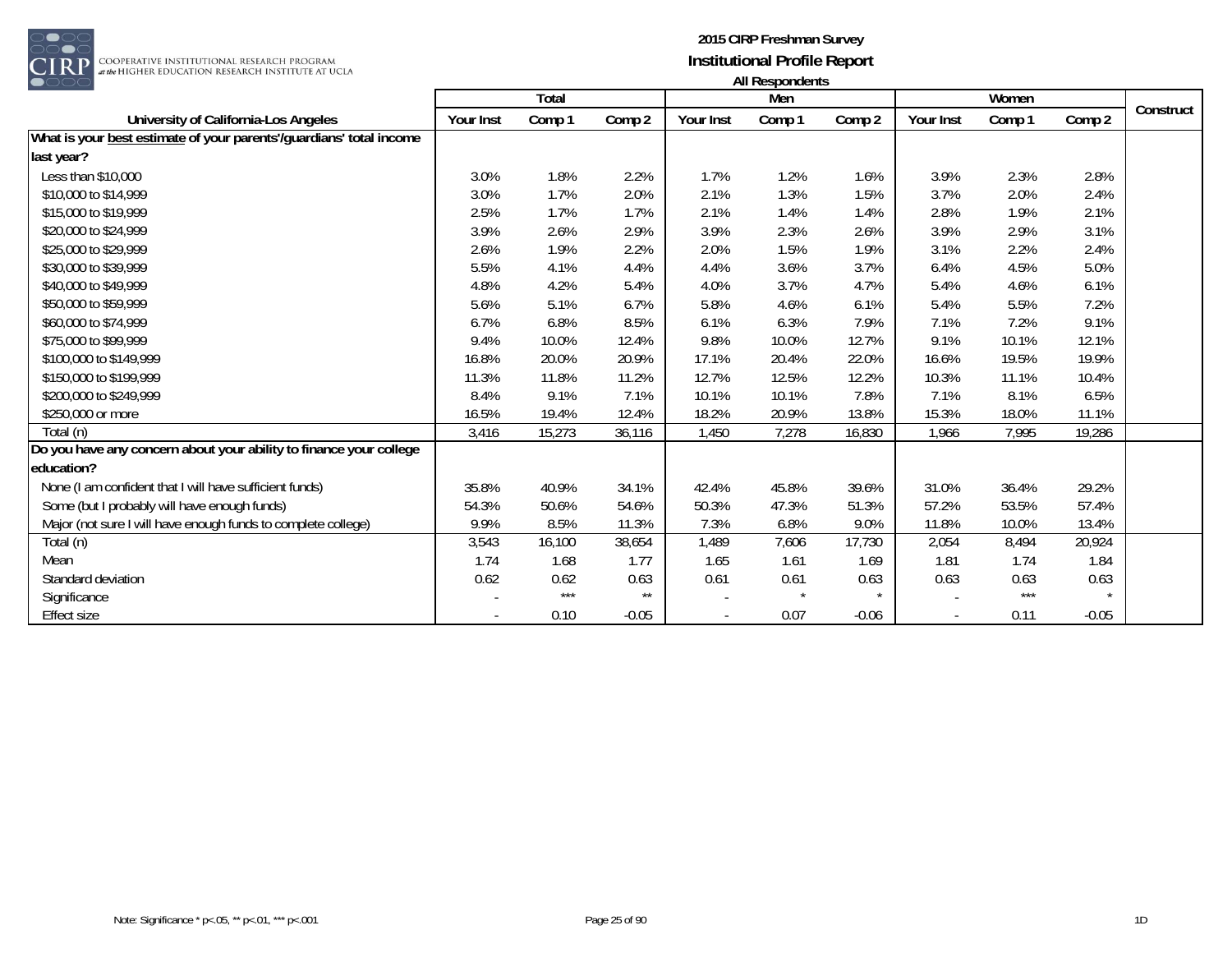

|                                        |           | Total  |        |           | Men    |        |           | Women  |        |           |
|----------------------------------------|-----------|--------|--------|-----------|--------|--------|-----------|--------|--------|-----------|
| University of California-Los Angeles   | Your Inst | Comp 1 | Comp 2 | Your Inst | Comp 1 | Comp 2 | Your Inst | Comp 1 | Comp 2 | Construct |
| Your current religious preference      |           |        |        |           |        |        |           |        |        |           |
| Agnostic                               | 12.7%     | 11.6%  | 10.3%  | 13.6%     | 12.7%  | 11.6%  | 12.1%     | 10.6%  | 9.1%   |           |
| Atheist                                | 9.2%      | 8.8%   | 7.9%   | 12.7%     | 11.5%  | 10.3%  | 6.7%      | 6.3%   | 5.7%   |           |
| <b>Baptist</b>                         | 2.3%      | 5.2%   | 4.6%   | 2.2%      | 4.6%   | 4.1%   | 2.5%      | 5.8%   | 5.1%   |           |
| <b>Buddhist</b>                        | 3.2%      | 1.5%   | 1.4%   | 2.9%      | 1.4%   | 1.3%   | 3.5%      | 1.6%   | 1.4%   |           |
| Church of Christ                       | 3.2%      | 2.4%   | 4.4%   | 3.1%      | 2.3%   | 4.5%   | 3.3%      | 2.5%   | 4.3%   |           |
| Eastern Orthodox                       | 1.1%      | 1.0%   | 0.9%   | 1.0%      | 1.0%   | 1.0%   | 1.1%      | 1.0%   | 0.8%   |           |
| Episcopalian                           | 0.6%      | 1.8%   | 1.3%   | 0.4%      | 1.7%   | 1.2%   | 0.7%      | 1.8%   | 1.3%   |           |
| Hindu                                  | 3.7%      | 2.5%   | 1.7%   | 4.6%      | 2.8%   | 1.8%   | 3.0%      | 2.2%   | 1.6%   |           |
| Jewish                                 | 3.7%      | 5.3%   | 4.0%   | 3.7%      | 5.6%   | 4.1%   | 3.7%      | 5.0%   | 3.9%   |           |
| LDS (Mormon)                           | 0.3%      | 0.2%   | 0.3%   | 0.3%      | 0.3%   | 0.4%   | 0.2%      | 0.1%   | 0.3%   |           |
| Lutheran                               | 1.0%      | 1.8%   | 3.5%   | 1.1%      | 1.8%   | 3.3%   | 1.0%      | 1.9%   | 3.7%   |           |
| Methodist                              | 1.1%      | 4.1%   | 3.1%   | 1.0%      | 3.8%   | 2.8%   | 1.1%      | 4.4%   | 3.3%   |           |
| Muslim                                 | 2.0%      | 1.6%   | 2.1%   | 2.4%      | 1.7%   | 2.3%   | 1.7%      | 1.5%   | 1.9%   |           |
| Presbyterian                           | 2.9%      | 3.8%   | 2.6%   | 2.8%      | 3.6%   | 2.5%   | 3.0%      | 4.0%   | 2.7%   |           |
| Quaker                                 | 0.0%      | 0.1%   | 0.1%   | 0.1%      | 0.2%   | 0.1%   | 0.0%      | 0.1%   | 0.1%   |           |
| Roman Catholic                         | 19.1%     | 19.6%  | 21.9%  | 15.6%     | 18.4%  | 20.9%  | 21.6%     | 20.6%  | 22.9%  |           |
| Seventh-day Adventist                  | 0.3%      | 0.2%   | 0.3%   | 0.4%      | 0.2%   | 0.2%   | 0.3%      | 0.2%   | 0.3%   |           |
| United Church of Christ/Congregational | 0.2%      | 0.4%   | 0.6%   | 0.2%      | 0.4%   | 0.5%   | 0.1%      | 0.4%   | 0.6%   |           |
| Other Christian                        | 8.8%      | 9.7%   | 10.2%  | 7.7%      | 8.4%   | 8.7%   | 9.6%      | 10.9%  | 11.5%  |           |
| Other Religion                         | 2.1%      | 1.6%   | 1.9%   | 1.8%      | 1.4%   | 1.7%   | 2.3%      | 1.8%   | 2.0%   |           |
| None                                   | 22.5%     | 16.8%  | 17.1%  | 22.4%     | 16.2%  | 16.6%  | 22.5%     | 17.5%  | 17.5%  |           |
| Total (n)                              | 3,511     | 15,943 | 38,167 | 1,471     | 7,521  | 17,516 | 2,040     | 8,422  | 20,651 |           |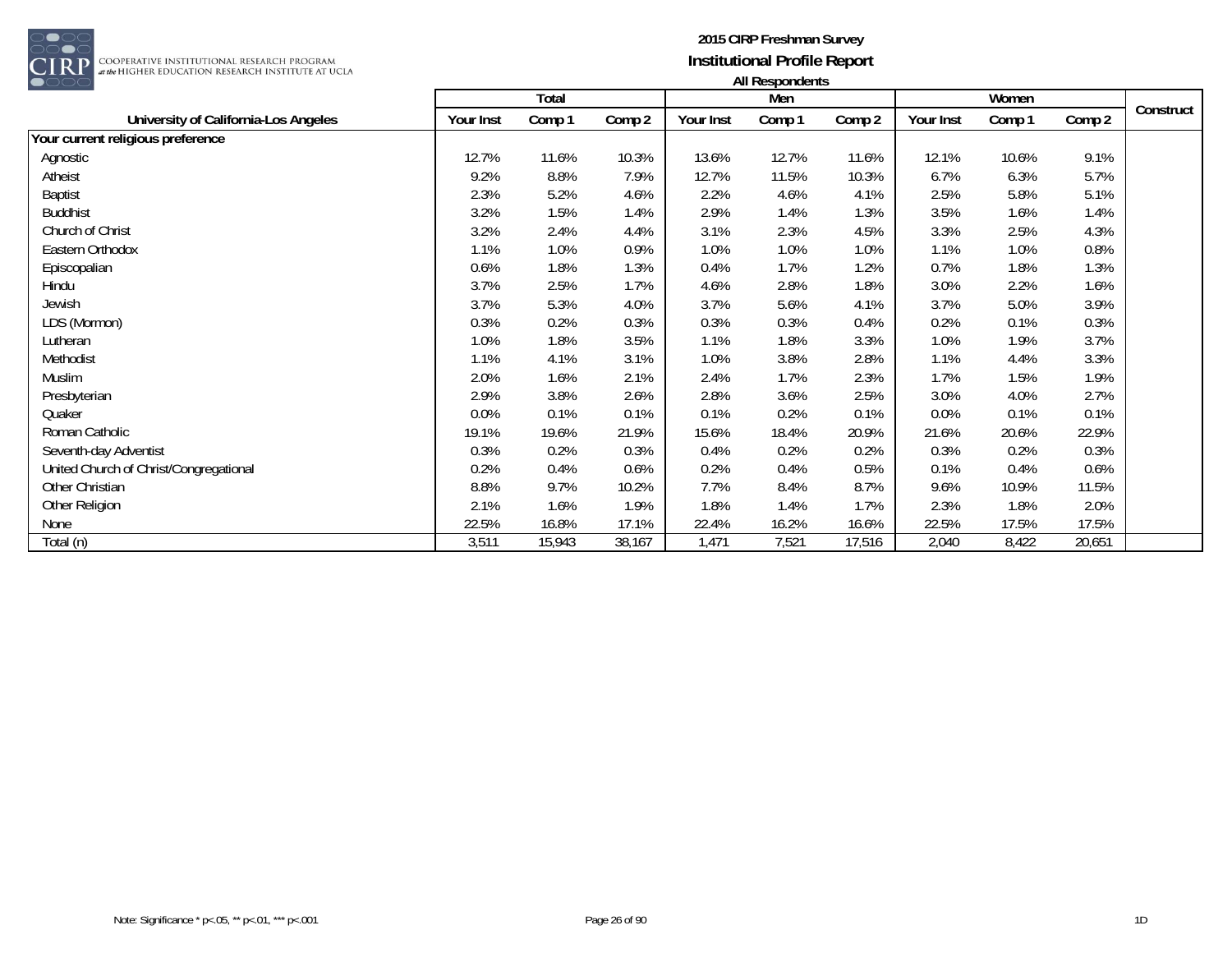

|                                                |           | Total  |        |           | Men    |        |           | Women  |        |           |
|------------------------------------------------|-----------|--------|--------|-----------|--------|--------|-----------|--------|--------|-----------|
| University of California-Los Angeles           | Your Inst | Comp 1 | Comp 2 | Your Inst | Comp 1 | Comp 2 | Your Inst | Comp 1 | Comp 2 | Construct |
| Parent/Guardian 1 current religious preference |           |        |        |           |        |        |           |        |        |           |
| Agnostic                                       | 5.7%      | 4.8%   | 4.0%   | 6.4%      | 5.3%   | 4.5%   | 5.2%      | 4.4%   | 3.5%   |           |
| Atheist                                        | 6.0%      | 4.5%   | 3.6%   | 7.3%      | 5.2%   | 4.2%   | 5.1%      | 3.9%   | 3.1%   |           |
| <b>Baptist</b>                                 | 2.8%      | 6.4%   | 5.7%   | 2.6%      | 5.8%   | 5.3%   | 2.9%      | 6.9%   | 6.0%   |           |
| <b>Buddhist</b>                                | 6.5%      | 2.8%   | 2.3%   | 6.3%      | 2.7%   | 2.3%   | 6.6%      | 3.0%   | 2.3%   |           |
| Church of Christ                               | 3.9%      | 3.2%   | 5.7%   | 4.2%      | 3.5%   | 6.0%   | 3.7%      | 3.0%   | 5.4%   |           |
| Eastern Orthodox                               | 1.6%      | 1.3%   | 1.2%   | 1.2%      | 1.2%   | 1.2%   | 1.8%      | 1.4%   | 1.1%   |           |
| Episcopalian                                   | 0.9%      | 2.4%   | 1.8%   | 0.8%      | 2.6%   | 1.9%   | 1.0%      | 2.2%   | 1.7%   |           |
| Hindu                                          | 5.3%      | 3.3%   | 2.2%   | 7.1%      | 3.9%   | 2.4%   | 3.9%      | 2.8%   | 1.9%   |           |
| Jewish                                         | 4.7%      | 6.2%   | 4.8%   | 4.8%      | 6.7%   | 5.2%   | 4.5%      | 5.7%   | 4.5%   |           |
| LDS (Mormon)                                   | 0.4%      | 0.3%   | 0.5%   | 0.5%      | 0.3%   | 0.5%   | 0.3%      | 0.2%   | 0.4%   |           |
| Lutheran                                       | 1.4%      | 2.6%   | 4.4%   | 1.4%      | 2.7%   | 4.4%   | 1.3%      | 2.5%   | 4.4%   |           |
| Methodist                                      | 1.3%      | 5.1%   | 4.0%   | 1.1%      | 5.0%   | 3.8%   | 1.4%      | 5.3%   | 4.2%   |           |
| Muslim                                         | 2.4%      | 2.0%   | 2.4%   | 2.8%      | 2.2%   | 2.6%   | 2.1%      | 1.9%   | 2.2%   |           |
| Presbyterian                                   | 3.5%      | 4.7%   | 3.4%   | 3.4%      | 4.6%   | 3.4%   | 3.6%      | 4.9%   | 3.5%   |           |
| Quaker                                         | 0.1%      | 0.2%   | 0.2%   | 0.1%      | 0.1%   | 0.2%   | 0.2%      | 0.3%   | 0.2%   |           |
| Roman Catholic                                 | 23.1%     | 24.3%  | 27.5%  | 20.2%     | 23.8%  | 27.2%  | 25.2%     | 24.8%  | 27.7%  |           |
| Seventh-day Adventist                          | 0.4%      | 0.3%   | 0.3%   | 0.3%      | 0.3%   | 0.3%   | 0.4%      | 0.3%   | 0.4%   |           |
| United Church of Christ/Congregational         | 0.2%      | 0.5%   | 0.8%   | 0.3%      | 0.6%   | 0.7%   | 0.1%      | 0.4%   | 0.8%   |           |
| Other Christian                                | 9.6%      | 10.8%  | 11.7%  | 8.7%      | 10.2%  | 10.9%  | 10.2%     | 11.4%  | 12.5%  |           |
| Other Religion                                 | 2.2%      | 1.8%   | 1.7%   | 2.1%      | 1.5%   | 1.6%   | 2.2%      | 1.9%   | 1.8%   |           |
| None                                           | 18.1%     | 12.4%  | 12.0%  | 18.5%     | 11.7%  | 11.4%  | 17.9%     | 13.0%  | 12.4%  |           |
| Total (n)                                      | 3,461     | 15,673 | 37,227 | 1,451     | 7,385  | 17,055 | 2,010     | 8,288  | 20,172 |           |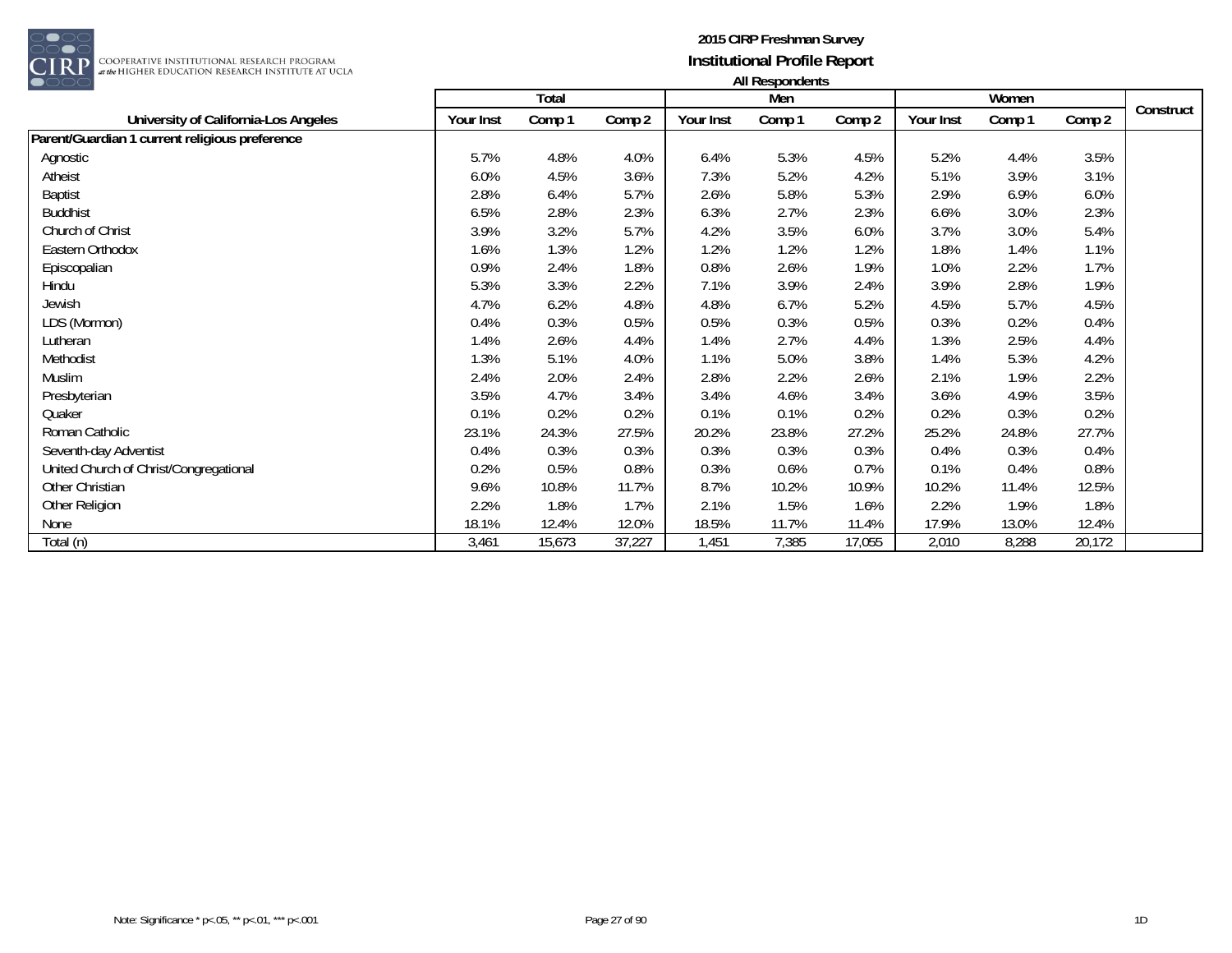

|                                                |           | Total  |        |           | Men    |        |           | Women  |        |           |
|------------------------------------------------|-----------|--------|--------|-----------|--------|--------|-----------|--------|--------|-----------|
| University of California-Los Angeles           | Your Inst | Comp 1 | Comp 2 | Your Inst | Comp 1 | Comp 2 | Your Inst | Comp 1 | Comp 2 | Construct |
| Parent/Guardian 2 current religious preference |           |        |        |           |        |        |           |        |        |           |
| Agnostic                                       | 5.3%      | 4.4%   | 3.6%   | 6.4%      | 4.6%   | 3.9%   | 4.5%      | 4.2%   | 3.3%   |           |
| Atheist                                        | 4.5%      | 3.6%   | 2.9%   | 5.6%      | 4.1%   | 3.2%   | 3.7%      | 3.2%   | 2.6%   |           |
| <b>Baptist</b>                                 | 2.5%      | 6.3%   | 5.5%   | 2.4%      | 5.7%   | 5.3%   | 2.6%      | 6.8%   | 5.8%   |           |
| <b>Buddhist</b>                                | 6.4%      | 3.1%   | 2.4%   | 6.8%      | 3.2%   | 2.5%   | 6.1%      | 3.1%   | 2.3%   |           |
| Church of Christ                               | 4.1%      | 3.3%   | 5.9%   | 4.6%      | 3.6%   | 6.3%   | 3.7%      | 3.0%   | 5.5%   |           |
| Eastern Orthodox                               | 1.6%      | 1.4%   | 1.2%   | 1.3%      | 1.3%   | 1.3%   | 1.9%      | 1.5%   | 1.2%   |           |
| Episcopalian                                   | 1.2%      | 2.5%   | 1.8%   | 0.8%      | 2.6%   | 1.8%   | 1.5%      | 2.4%   | 1.8%   |           |
| Hindu                                          | 5.5%      | 3.4%   | 2.2%   | 7.4%      | 3.9%   | 2.5%   | 4.1%      | 2.9%   | 2.0%   |           |
| Jewish                                         | 4.1%      | 6.0%   | 4.5%   | 4.7%      | 6.5%   | 4.9%   | 3.7%      | 5.5%   | 4.2%   |           |
| LDS (Mormon)                                   | 0.4%      | 0.3%   | 0.5%   | 0.5%      | 0.5%   | 0.5%   | 0.3%      | 0.2%   | 0.5%   |           |
| Lutheran                                       | 1.5%      | 2.6%   | 4.5%   | 1.5%      | 2.9%   | 4.6%   | 1.5%      | 2.3%   | 4.4%   |           |
| Methodist                                      | 1.3%      | 5.0%   | 4.0%   | 1.2%      | 4.9%   | 3.8%   | 1.3%      | 5.1%   | 4.1%   |           |
| Muslim                                         | 2.5%      | 2.0%   | 2.4%   | 2.7%      | 2.1%   | 2.6%   | 2.3%      | 2.0%   | 2.3%   |           |
| Presbyterian                                   | 3.7%      | 4.7%   | 3.5%   | 3.8%      | 4.7%   | 3.5%   | 3.6%      | 4.8%   | 3.4%   |           |
| Quaker                                         | 0.1%      | 0.2%   | 0.2%   | 0.0%      | 0.2%   | 0.2%   | 0.2%      | 0.2%   | 0.2%   |           |
| Roman Catholic                                 | 23.5%     | 24.7%  | 27.8%  | 19.8%     | 24.2%  | 27.8%  | 26.2%     | 25.1%  | 27.7%  |           |
| Seventh-day Adventist                          | 0.4%      | 0.2%   | 0.3%   | 0.4%      | 0.3%   | 0.2%   | 0.3%      | 0.2%   | 0.4%   |           |
| United Church of Christ/Congregational         | 0.2%      | 0.5%   | 0.8%   | 0.2%      | 0.6%   | 0.7%   | 0.2%      | 0.4%   | 0.8%   |           |
| Other Christian                                | 10.2%     | 11.2%  | 12.1%  | 9.8%      | 10.8%  | 11.5%  | 10.4%     | 11.6%  | 12.7%  |           |
| Other Religion                                 | 2.3%      | 1.9%   | 1.7%   | 2.5%      | 1.8%   | 1.8%   | 2.1%      | 1.9%   | 1.7%   |           |
| None                                           | 18.9%     | 12.5%  | 12.3%  | 17.6%     | 11.6%  | 11.2%  | 19.9%     | 13.4%  | 13.2%  |           |
| Total (n)                                      | 3,355     | 15,257 | 36,137 | 1,417     | 7,231  | 16,694 | 1,938     | 8,026  | 19,443 |           |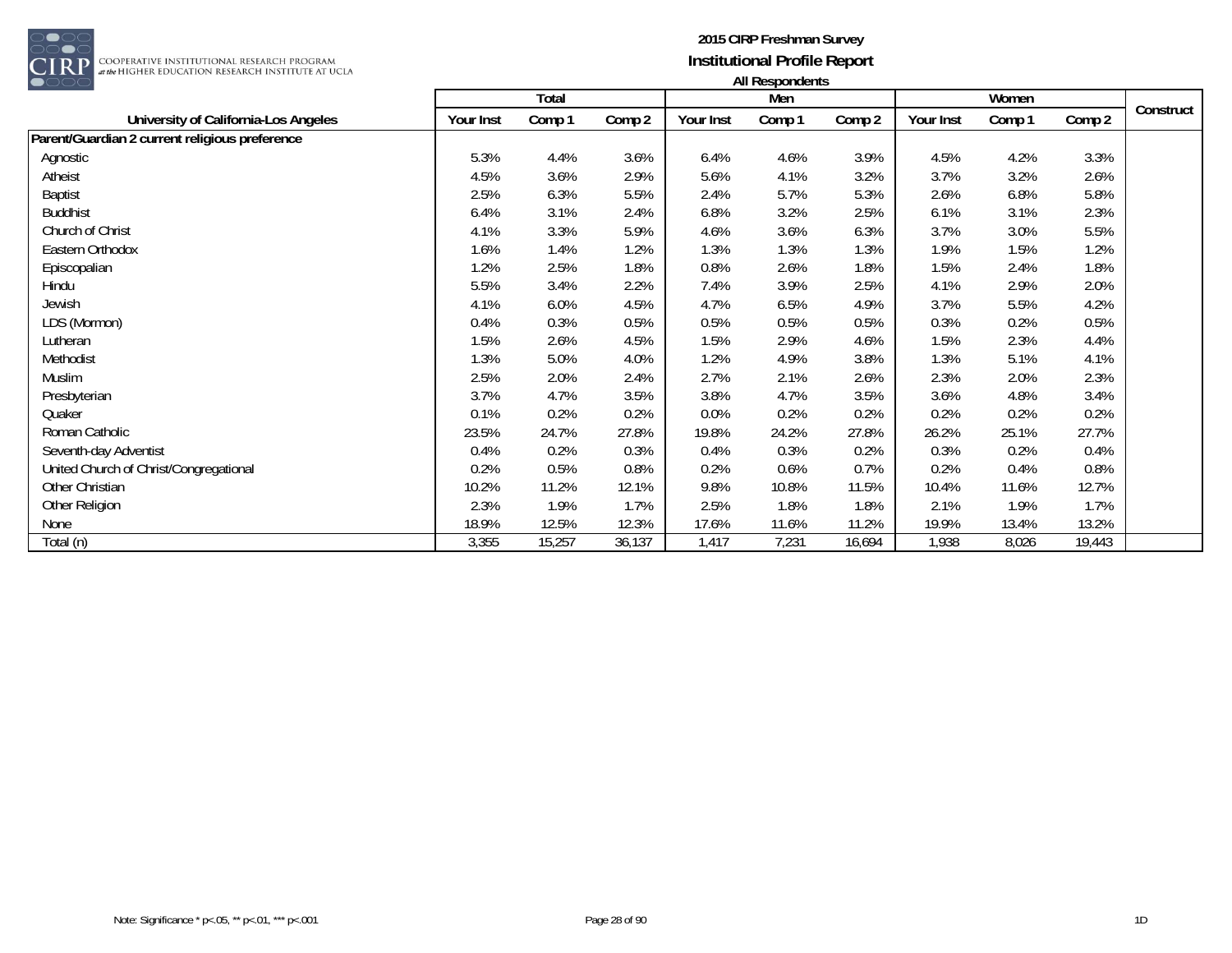

|                                                        |           |              |        |           | .      |        |           |        |        |           |
|--------------------------------------------------------|-----------|--------------|--------|-----------|--------|--------|-----------|--------|--------|-----------|
|                                                        |           | <b>Total</b> |        |           | Men    |        |           | Women  |        | Construct |
| University of California-Los Angeles                   | Your Inst | Comp 1       | Comp 2 | Your Inst | Comp 1 | Comp 2 | Your Inst | Comp 1 | Comp 2 |           |
| What is the highest academic degree that you intend to |           |              |        |           |        |        |           |        |        |           |
| lobtain?                                               |           |              |        |           |        |        |           |        |        |           |
|                                                        |           |              |        |           |        |        |           |        |        |           |
| Highest academic degree planned                        |           |              |        |           |        |        |           |        |        |           |
| None                                                   | 0.2%      | 0.2%         | 0.2%   | 0.1%      | 0.2%   | 0.3%   | 0.3%      | 0.2%   | 0.2%   |           |
| Vocational certificate                                 | 0.0%      | 0.0%         | 0.0%   | 0.0%      | 0.0%   | 0.0%   | 0.0%      | 0.0%   | 0.0%   |           |
| Associate (A.A. or equivalent)                         | 0.1%      | 0.1%         | 0.3%   | 0.0%      | 0.1%   | 0.3%   | 0.2%      | 0.1%   | 0.3%   |           |
| Bachelor's degree (B.A., B.S., etc.)                   | 9.9%      | 12.9%        | 19.1%  | 10.0%     | 14.3%  | 21.7%  | 9.8%      | 11.5%  | 16.8%  |           |
| Master's degree (M.A., M.S., etc.)                     | 37.8%     | 40.3%        | 41.1%  | 40.6%     | 43.6%  | 42.4%  | 35.9%     | 37.3%  | 39.9%  |           |
| Ph.D. or Ed.D.                                         | 23.4%     | 23.1%        | 19.8%  | 24.2%     | 23.8%  | 19.7%  | 22.8%     | 22.5%  | 19.9%  |           |
| M.D., D.O., D.D.S., D.V.M.                             | 22.3%     | 18.1%        | 14.7%  | 20.8%     | 13.7%  | 11.5%  | 23.3%     | 22.2%  | 17.7%  |           |
| J.D. (Law)                                             | 5.6%      | 4.8%         | 4.0%   | 3.7%      | 3.8%   | 3.6%   | 6.9%      | 5.7%   | 4.4%   |           |
| B.D. or M.DIV. (Divinity)                              | 0.1%      | 0.1%         | 0.1%   | 0.1%      | 0.1%   | 0.1%   | 0.2%      | 0.1%   | 0.1%   |           |
| Other                                                  | 0.5%      | 0.4%         | 0.6%   | 0.3%      | 0.4%   | 0.6%   | 0.7%      | 0.5%   | 0.7%   |           |
| Total (n)                                              | 3,427     | 15,739       | 37,434 | 1,444     | 7,466  | 17,280 | 1,983     | 8,273  | 20,154 |           |
| Highest academic degree planned at this college        |           |              |        |           |        |        |           |        |        |           |
| None                                                   | 0.2%      | 0.4%         | 0.7%   | 0.3%      | 0.3%   | 0.8%   | 0.1%      | 0.4%   | 0.6%   |           |
| Vocational certificate                                 | 0.0%      | 0.0%         | 0.1%   | 0.0%      | 0.0%   | 0.1%   | 0.0%      | 0.0%   | 0.1%   |           |
| Associate (A.A. or equivalent)                         | 0.2%      | 0.2%         | 0.9%   | 0.1%      | 0.1%   | 0.9%   | 0.3%      | 0.2%   | 1.0%   |           |
| Bachelor's degree (B.A., B.S., etc.)                   | 68.1%     | 61.6%        | 63.7%  | 66.4%     | 59.1%  | 62.9%  | 69.3%     | 63.9%  | 64.4%  |           |
| Master's degree (M.A., M.S., etc.)                     | 18.2%     | 23.1%        | 22.8%  | 19.6%     | 26.4%  | 23.9%  | 17.1%     | 20.0%  | 21.7%  |           |
| Ph.D. or Ed.D.                                         | 5.7%      | 6.6%         | 5.5%   | 6.2%      | 6.9%   | 5.6%   | 5.3%      | 6.4%   | 5.4%   |           |
| M.D., D.O., D.D.S., D.V.M.                             | 6.4%      | 6.6%         | 4.6%   | 6.4%      | 5.6%   | 4.1%   | 6.3%      | 7.5%   | 5.2%   |           |
| J.D. (Law)                                             | 1.0%      | 1.1%         | 1.0%   | 0.6%      | 1.1%   | 1.1%   | 1.3%      | 1.1%   | 1.0%   |           |
| B.D. or M.DIV. (Divinity)                              | 0.1%      | 0.1%         | 0.1%   | 0.2%      | 0.1%   | 0.0%   | 0.1%      | 0.1%   | 0.1%   |           |
| Other                                                  | 0.2%      | 0.3%         | 0.6%   | 0.2%      | 0.2%   | 0.5%   | 0.3%      | 0.4%   | 0.6%   |           |
| Total (n)                                              | 3,019     | 14,160       | 32,749 | 1,280     | 6,763  | 15,215 | 1,739     | 7,397  | 17,534 |           |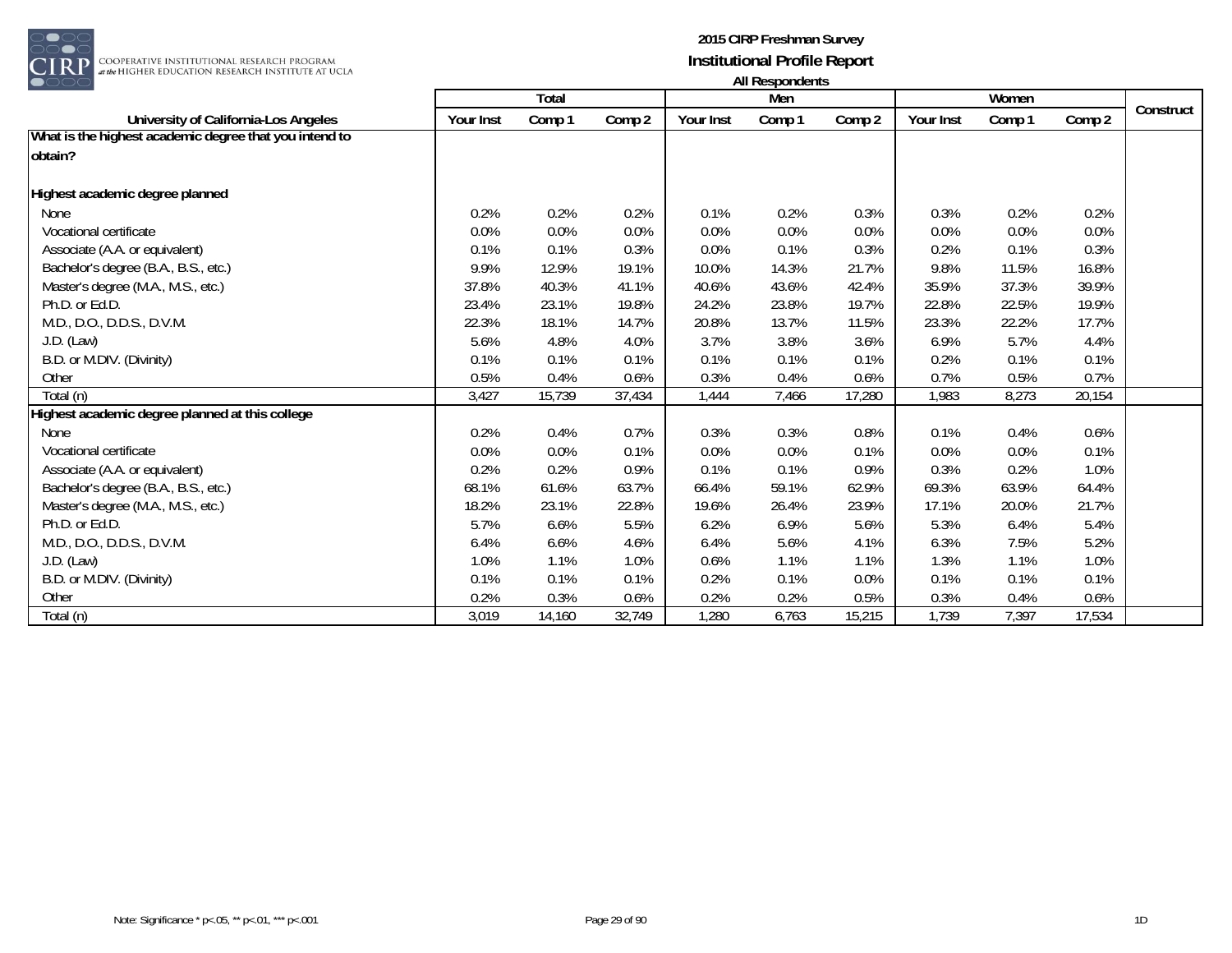

COOPERATIVE INSTITUTIONAL RESEARCH PROGRAM<br>#the HIGHER EDUCATION RESEARCH INSTITUTE AT UCLA

|                                                                       |                | Total         |                   |                | Men           |                |               | Women         |               |            |
|-----------------------------------------------------------------------|----------------|---------------|-------------------|----------------|---------------|----------------|---------------|---------------|---------------|------------|
| University of California-Los Angeles                                  | Your Inst      | Comp 1        | Comp 2            | Your Inst      | Comp 1        | Comp 2         | Your Inst     | Comp 1        | Comp 2        | Construct  |
| For the activities below, indicate which ones you did during the past |                |               |                   |                |               |                |               |               |               |            |
| year.                                                                 |                |               |                   |                |               |                |               |               |               |            |
|                                                                       |                |               |                   |                |               |                |               |               |               |            |
| Attended a religious service                                          |                |               |                   |                |               |                |               |               |               |            |
| Frequently                                                            | 24.5%          | 31.4%         | 28.7%             | 21.5%          | 28.9%         | 26.3%          | 26.7%         | 33.6%         | 30.7%         |            |
| Occasionally                                                          | 33.5%          | 35.6%         | 37.6%             | 32.8%          | 35.5%         | 37.4%          | 34.0%         | 35.8%         | 37.7%         |            |
| Not at All                                                            | 42.0%          | 33.0%         | 33.8%             | 45.7%          | 35.6%         | 36.2%          | 39.3%         | 30.6%         | 31.6%         |            |
| Total (n)                                                             | 3,463          | 16,057        | 38,626            | 1,458          | 7,573         | 17,653         | 2,005         | 8,484         | 20,973        |            |
| Mean                                                                  | 1.82           | 1.98          | 1.95              | 1.76           | 1.93          | 1.90           | 1.87          | 2.03          | 1.99          |            |
| Standard deviation                                                    | 0.80           | 0.80<br>$***$ | 0.79<br>$***$     | 0.78           | 0.80<br>$***$ | 0.78<br>$***$  | 0.80          | 0.80<br>$***$ | 0.79<br>$***$ |            |
| Significance                                                          |                |               |                   |                |               |                |               |               |               |            |
| <b>Effect size</b>                                                    | $\sim$         | $-0.20$       | $-0.16$           | $\blacksquare$ | $-0.21$       | $-0.18$        | ÷,            | $-0.20$       | $-0.15$       |            |
| Was bored in class                                                    |                |               |                   |                |               |                |               |               |               |            |
| Frequently                                                            | 27.3%          | 34.8%         | 35.6%             | 32.0%          | 36.7%         | 35.6%          | 23.9%         | 32.9%         | 35.6%         |            |
| Occasionally<br>Not at All                                            | 64.4%          | 59.8%<br>5.4% | 59.1%             | 59.6%          | 57.6%         | 58.4%          | 68.0%         | 61.9%         | 59.6%<br>4.8% |            |
| Total (n)                                                             | 8.3%<br>3,458  | 16,095        | 5.3%<br>38,733    | 8.4%<br>1,459  | 5.7%<br>7,601 | 6.0%<br>17,728 | 8.2%<br>1,999 | 5.2%<br>8,494 | 21,005        |            |
| Mean                                                                  | 2.19           | 2.29          | 2.30              | 2.24           | 2.31          | 2.30           | 2.16          | 2.28          | 2.31          |            |
| Standard deviation                                                    | 0.57           | 0.56          | 0.56              | 0.59           | 0.57          | 0.57           | 0.54          | 0.55          | 0.56          |            |
| Significance                                                          |                | $***$         | $***$             |                | $***$         | $***$          |               | $***$         | $***$         |            |
| <b>Effect size</b>                                                    | $\sim$         | $-0.18$       | $-0.20$           | $\blacksquare$ | $-0.12$       | $-0.11$        | $\sim$        | $-0.22$       | $-0.27$       |            |
| Demonstrated for a cause (e.g., boycott, rally, protest)              |                |               |                   |                |               |                |               |               |               |            |
| Frequently                                                            | 3.4%           | 3.1%          | 3.0%              | 2.2%           | 2.4%          | 2.3%           | 4.2%          | 3.7%          | 3.6%          |            |
| Occasionally                                                          | 20.9%          | 20.0%         | 18.2%             | 17.8%          | 17.8%         | 16.6%          | 23.2%         | 22.0%         | 19.7%         |            |
| Not at All                                                            | 75.7%          | 76.9%         | 78.8%             | 80.0%          | 79.8%         | 81.1%          | 72.5%         | 74.3%         | 76.7%         |            |
| Total (n)                                                             | 3,435          | 15,980        | 38,430            | 1,450          | 7,549         | 17,592         | 1,985         | 8,431         | 20,838        | Civic      |
| Mean                                                                  | 1.28           | 1.26          | 1.24              | 1.22           | 1.23          | 1.21           | 1.32          | 1.29          | 1.27          | Engagement |
| Standard deviation                                                    | 0.52           | 0.50          | 0.49              | 0.47           | 0.47          | 0.46           | 0.55          | 0.53          | 0.52          |            |
| Significance                                                          |                | $\star$       | $***$             | $\sim$         |               |                |               |               | $***$         |            |
| <b>Effect size</b>                                                    | $\overline{a}$ | 0.04          | 0.08              | $\mathcal{L}$  | $-0.02$       | 0.02           |               | 0.06          | 0.10          |            |
| <b>Tutored another student</b>                                        |                |               |                   |                |               |                |               |               |               |            |
| Frequently                                                            | 29.6%          | 26.8%         | 18.1%             | 28.7%          | 25.1%         | 16.3%          | 30.2%         | 28.3%         | 19.6%         |            |
| Occasionally                                                          | 52.1%          | 52.2%         | 48.0%             | 53.8%          | 53.4%         | 48.4%          | 50.8%         | 51.0%         | 47.7%         |            |
| Not at All                                                            | 18.3%          | 21.1%         | 33.9%             | 17.4%          | 21.5%         | 35.2%          | 19.0%         | 20.7%         | 32.7%         |            |
| Total (n)                                                             | 3,445          | 16,061        | 38,612            | 1,451          | 7,583         | 17,669         | 1,994         | 8,478         | 20,943        |            |
| Mean                                                                  | 2.11           | 2.06          | 1.84              | 2.11           | 2.04          | 1.81           | 2.11          | 2.08          | 1.87          |            |
| Standard deviation                                                    | 0.68           | 0.69          | 0.70              | 0.67           | 0.68          | 0.69           | 0.69          | 0.70          | 0.71          |            |
| Significance                                                          |                | $***$         | $\star\star\star$ |                | $***$         | $***$          |               |               | $***$         |            |
| Effect size                                                           |                | 0.07          | 0.39              | $\mathcal{L}$  | 0.10          | 0.43           |               | 0.04          | 0.34          |            |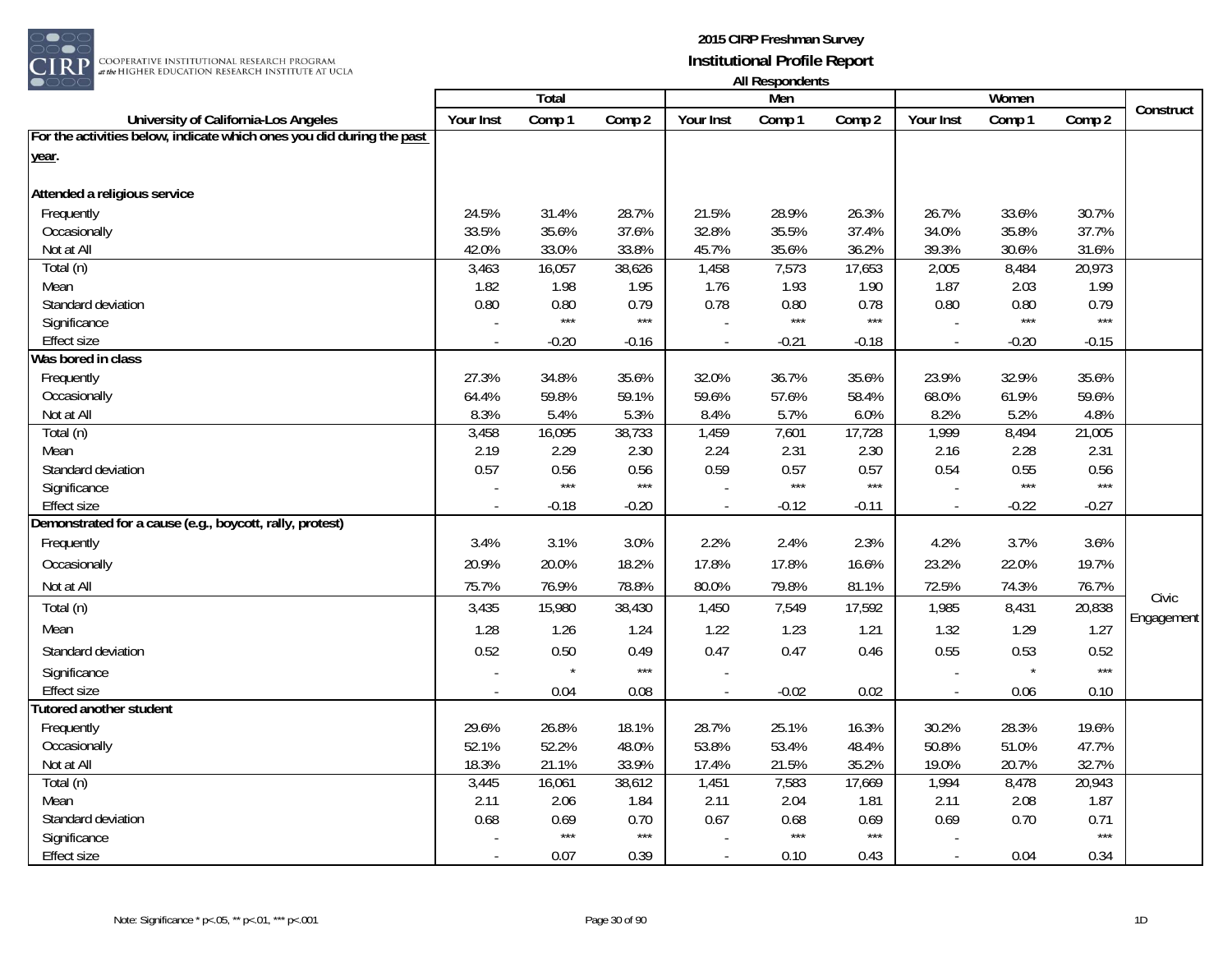

|                                                                       |           | Total  |         |                          | <u>museumacina</u><br>Men |         |           | Women  |         |           |
|-----------------------------------------------------------------------|-----------|--------|---------|--------------------------|---------------------------|---------|-----------|--------|---------|-----------|
| University of California-Los Angeles                                  | Your Inst | Comp 1 | Comp 2  | Your Inst                | Comp 1                    | Comp 2  | Your Inst | Comp 1 | Comp 2  | Construct |
| For the activities below, indicate which ones you did during the past |           |        |         |                          |                           |         |           |        |         |           |
| year.                                                                 |           |        |         |                          |                           |         |           |        |         |           |
|                                                                       |           |        |         |                          |                           |         |           |        |         |           |
| Studied with other students                                           |           |        |         |                          |                           |         |           |        |         |           |
| Frequently                                                            | 50.8%     | 46.1%  | 39.4%   | 48.8%                    | 42.1%                     | 35.0%   | 52.2%     | 49.8%  | 43.3%   |           |
| Occasionally                                                          | 43.3%     | 46.7%  | 50.7%   | 44.0%                    | 48.9%                     | 52.8%   | 42.9%     | 44.6%  | 48.7%   |           |
| Not at All                                                            | 5.9%      | 7.3%   | 9.9%    | 7.2%                     | 9.0%                      | 12.1%   | 4.9%      | 5.6%   | 7.9%    |           |
| Total (n)                                                             | 3,449     | 16,078 | 38,660  | 1,453                    | 7,585                     | 17,688  | 1,996     | 8,493  | 20,972  |           |
| Mean                                                                  | 2.45      | 2.39   | 2.29    | 2.42                     | 2.33                      | 2.23    | 2.47      | 2.44   | 2.35    |           |
| Standard deviation                                                    | 0.60      | 0.62   | 0.64    | 0.62                     | 0.63                      | 0.65    | 0.59      | 0.60   | 0.62    |           |
| Significance                                                          |           | $***$  | $***$   |                          | $***$                     | $***$   |           |        | $***$   |           |
| <b>Effect size</b>                                                    |           | 0.10   | 0.25    | $\blacksquare$           | 0.14                      | 0.29    |           | 0.05   | 0.19    |           |
| Smoked cigarettes                                                     |           |        |         |                          |                           |         |           |        |         |           |
| Frequently                                                            | 0.6%      | 0.6%   | 1.1%    | 0.9%                     | 0.7%                      | 1.3%    | 0.4%      | 0.5%   | 1.0%    |           |
| Occasionally                                                          | 4.2%      | 3.9%   | 5.4%    | 5.2%                     | 4.7%                      | 6.5%    | 3.6%      | 3.2%   | 4.5%    |           |
| Not at All                                                            | 95.2%     | 95.5%  | 93.4%   | 93.9%                    | 94.5%                     | 92.3%   | 96.1%     | 96.3%  | 94.5%   |           |
| $\overline{\text{Total}}$ (n)                                         | 3,439     | 16,052 | 38,589  | 1,447                    | 7,576                     | 17,656  | 1,992     | 8,476  | 20,933  |           |
| Mean                                                                  | 1.05      | 1.05   | 1.08    | 1.07                     | 1.06                      | 1.09    | 1.04      | 1.04   | 1.06    |           |
| Standard deviation                                                    | 0.25      | 0.25   | 0.31    | 0.29                     | 0.27                      | 0.33    | 0.22      | 0.22   | 0.28    |           |
| Significance                                                          |           |        | $***$   |                          |                           |         |           |        | $**$    |           |
| <b>Effect size</b>                                                    |           | 0.00   | $-0.10$ | $\sim$                   | 0.04                      | $-0.06$ |           | 0.00   | $-0.07$ |           |
| <b>Drank beer</b>                                                     |           |        |         |                          |                           |         |           |        |         |           |
| Frequently                                                            | 3.9%      | 3.7%   | 5.1%    | 5.6%                     | 5.1%                      | 6.6%    | 2.6%      | 2.3%   | 3.7%    |           |
| Occasionally                                                          | 27.9%     | 24.6%  | 26.9%   | 31.9%                    | 27.7%                     | 29.7%   | 24.9%     | 21.7%  | 24.4%   |           |
| Not at All                                                            | 68.3%     | 71.8%  | 68.0%   | 62.5%                    | 67.2%                     | 63.6%   | 72.5%     | 76.0%  | 71.9%   |           |
| Total (n)                                                             | 3,429     | 15,973 | 38,413  | 1,444                    | 7,531                     | 17,573  | 1,985     | 8,442  | 20,840  |           |
| Mean                                                                  | 1.36      | 1.32   | 1.37    | 1.43                     | 1.38                      | 1.43    | 1.30      | 1.26   | 1.32    |           |
| Standard deviation                                                    | 0.55      | 0.54   | 0.58    | 0.60                     | 0.58                      | 0.61    | 0.51      | 0.49   | 0.54    |           |
| Significance                                                          |           | $***$  |         |                          | $**$                      |         |           | $**$   |         |           |
| <b>Effect size</b>                                                    |           | 0.07   | $-0.02$ | $\overline{\phantom{a}}$ | 0.09                      | 0.00    |           | 0.08   | $-0.04$ |           |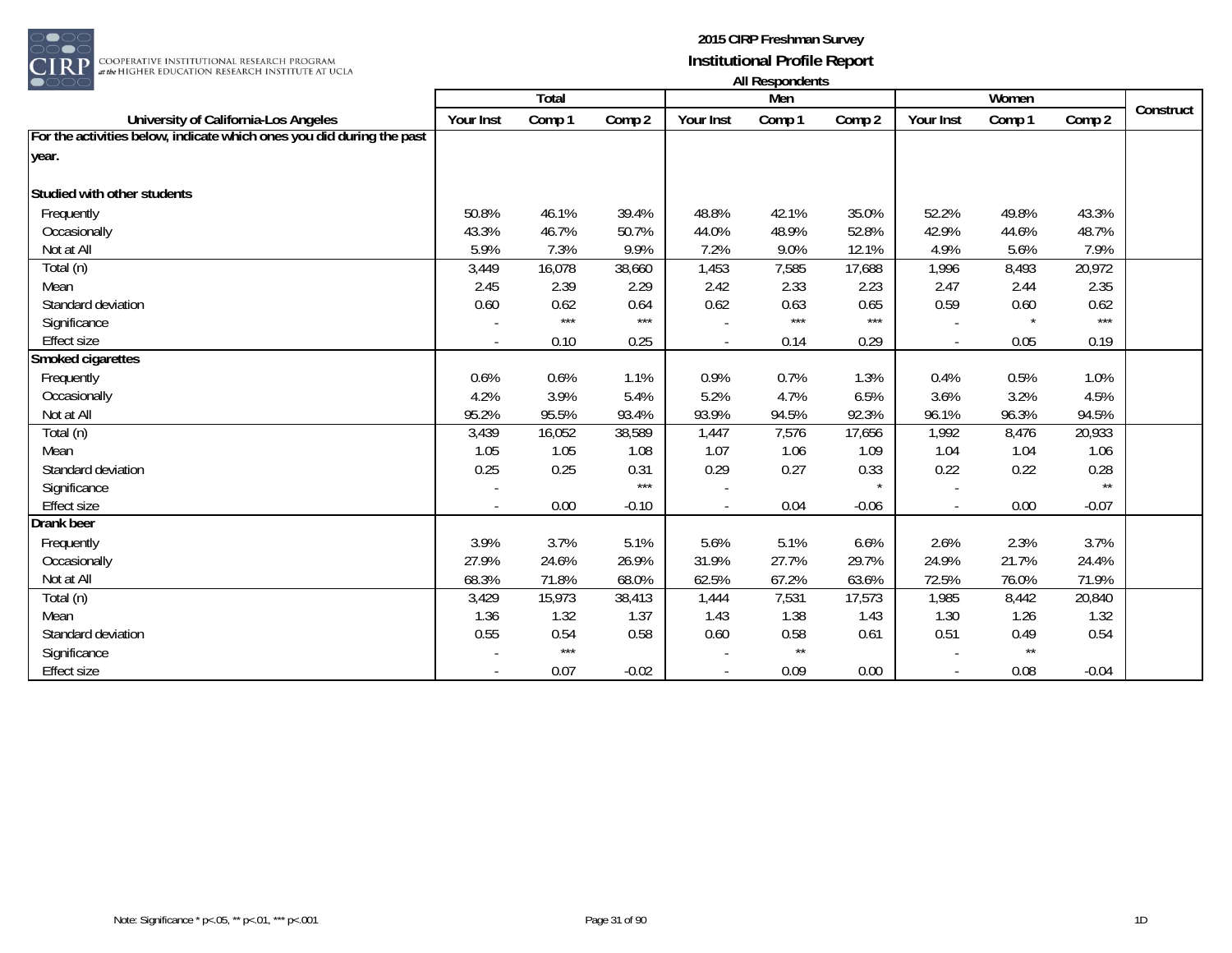

COOPERATIVE INSTITUTIONAL RESEARCH PROGRAM at the HIGHER EDUCATION RESEARCH INSTITUTE AT UCLA

|                                                                       |               | Total          |                |                | Men           |                |                | Women         |                           |            |
|-----------------------------------------------------------------------|---------------|----------------|----------------|----------------|---------------|----------------|----------------|---------------|---------------------------|------------|
| University of California-Los Angeles                                  | Your Inst     | Comp 1         | Comp 2         | Your Inst      | Comp 1        | Comp 2         | Your Inst      | Comp 1        | Comp 2                    | Construct  |
| For the activities below, indicate which ones you did during the past |               |                |                |                |               |                |                |               |                           |            |
| year.                                                                 |               |                |                |                |               |                |                |               |                           |            |
|                                                                       |               |                |                |                |               |                |                |               |                           |            |
| Drank wine or liquor                                                  |               |                |                |                |               |                |                |               |                           |            |
| Frequently                                                            | 4.3%          | 3.8%           | 5.5%           | 4.8%           | 4.2%          | 5.5%           | 3.9%           | 3.4%          | 5.4%                      |            |
| Occasionally                                                          | 31.1%         | 29.0%          | 31.5%          | 32.1%          | 29.3%         | 31.3%          | 30.4%          | 28.8%         | 31.6%                     |            |
| Not at All                                                            | 64.6%         | 67.2%          | 63.1%          | 63.2%          | 66.5%         | 63.1%          | 65.6%          | 67.8%         | 63.0%                     |            |
| Total (n)                                                             | 3,423         | 15,953         | 38,362         | 1,444          | 7,534         | 17,581         | 1,979          | 8,419         | 20,781                    |            |
| Mean                                                                  | 1.40          | 1.37           | 1.42           | 1.42           | 1.38          | 1.42           | 1.38           | 1.36          | 1.42                      |            |
| Standard deviation                                                    | 0.57          | 0.56           | 0.59           | 0.58           | 0.57          | 0.60           | 0.56           | 0.55          | 0.59                      |            |
| Significance                                                          |               | $\star\star$   |                |                | $\star$       |                |                |               | $\star\star$              |            |
| <b>Effect size</b>                                                    | $\sim$        | 0.05           | $-0.03$        | $\omega$       | 0.07          | 0.00           |                | 0.04          | $-0.07$                   |            |
| Felt overwhelmed by all I had to do                                   |               |                |                |                |               |                |                |               |                           |            |
| Frequently                                                            | 27.2%         | 30.9%          | 33.9%          | 16.9%          | 18.4%         | 20.1%          | 34.6%          | 42.4%         | 46.2%                     |            |
| Occasionally                                                          | 59.0%         | 56.7%          | 53.8%          | 60.2%          | 61.6%         | 60.0%          | 58.1%          | 52.3%         | 48.3%                     |            |
| Not at All                                                            | 13.9%         | 12.4%          | 12.3%          | 22.9%          | 20.0%         | 19.9%          | 7.3%           | 5.4%          | 5.4%                      |            |
| Total (n)                                                             | 3,428         | 16,032         | 38,574         | 1,439          | 7,559         | 17,631         | 1,989          | 8,473         | 20,943                    |            |
| Mean                                                                  | 2.13          | 2.18           | 2.22           | 1.94           | 1.98          | 2.00           | 2.27           | 2.37          | 2.41                      |            |
| Standard deviation                                                    | 0.63          | 0.63<br>$***$  | 0.64<br>$***$  | 0.63           | 0.62          | 0.63<br>$***$  | 0.59           | 0.58<br>$***$ | 0.59<br>$\star\star\star$ |            |
| Significance                                                          |               |                |                | $\blacksquare$ |               |                |                |               |                           |            |
| <b>Effect size</b>                                                    |               | $-0.08$        | $-0.14$        | $\sim$         | $-0.06$       | $-0.10$        | $\overline{a}$ | $-0.17$       | $-0.24$                   |            |
| Felt depressed                                                        |               |                |                |                |               |                |                |               |                           |            |
| Frequently                                                            | 5.5%          | 6.7%           | 8.7%           | 4.3%           | 5.1%          | 6.2%           | 6.4%           | 8.2%          | 11.0%                     |            |
| Occasionally                                                          | 35.2%         | 35.3%          | 36.6%          | 30.6%          | 31.1%         | 33.1%          | 38.6%          | 39.1%         | 39.8%<br>49.2%            |            |
| Not at All                                                            | 59.2%         | 58.0%          | 54.6%          | 65.1%          | 63.8%         | 60.7%          | 55.0%          | 52.6%         |                           |            |
| Total (n)<br>Mean                                                     | 3,413<br>1.46 | 15,991<br>1.49 | 38,451<br>1.54 | 1,436<br>1.39  | 7,550<br>1.41 | 17,593<br>1.46 | 1,977<br>1.51  | 8,441<br>1.56 | 20,858<br>1.62            |            |
| Standard deviation                                                    | 0.60          | 0.62           | 0.65           | 0.57           | 0.59          | 0.61           | 0.62           | 0.64          | 0.68                      |            |
| Significance                                                          |               | $\star\star$   | $***$          |                |               | $***$          |                | $**$          | $***$                     |            |
| <b>Effect size</b>                                                    |               | $-0.05$        | $-0.12$        | $\Box$         | $-0.03$       | $-0.11$        |                | $-0.08$       | $-0.16$                   |            |
| Performed volunteer work                                              |               |                |                |                |               |                |                |               |                           |            |
| Frequently                                                            | 50.0%         | 46.8%          | 40.0%          | 42.5%          | 37.8%         | 31.5%          | 55.4%          | 55.2%         | 47.5%                     |            |
|                                                                       | 45.9%         | 47.7%          | 50.1%          | 51.8%          | 54.7%         | 55.4%          | 41.7%          | 41.2%         | 45.3%                     |            |
| Occasionally                                                          |               |                |                |                |               |                |                |               |                           |            |
| Not at All                                                            | 4.1%          | 5.4%           | 10.0%          | 5.7%           | 7.5%          | 13.1%          | 2.9%           | 3.6%          | 7.1%                      | Civic      |
| Total (n)                                                             | 3,421         | 16,025         | 38,549         | 1,439          | 7,555         | 17,623         | 1,982          | 8,470         | 20,926                    | Engagement |
| Mean                                                                  | 2.46          | 2.41           | 2.30           | 2.37           | 2.30          | 2.18           | 2.53           | 2.52          | 2.40                      |            |
| Standard deviation                                                    | 0.57          | 0.59           | 0.64           | 0.59           | 0.60          | 0.64           | 0.55           | 0.57          | 0.62                      |            |
| Significance                                                          |               | $***$          | $***$          |                | $***$         | $***$          |                |               | $***$                     |            |
| <b>Effect size</b>                                                    |               | 0.08           | 0.25           | $\blacksquare$ | 0.12          | 0.30           |                | 0.02          | 0.21                      |            |
|                                                                       |               |                |                |                |               |                |                |               |                           |            |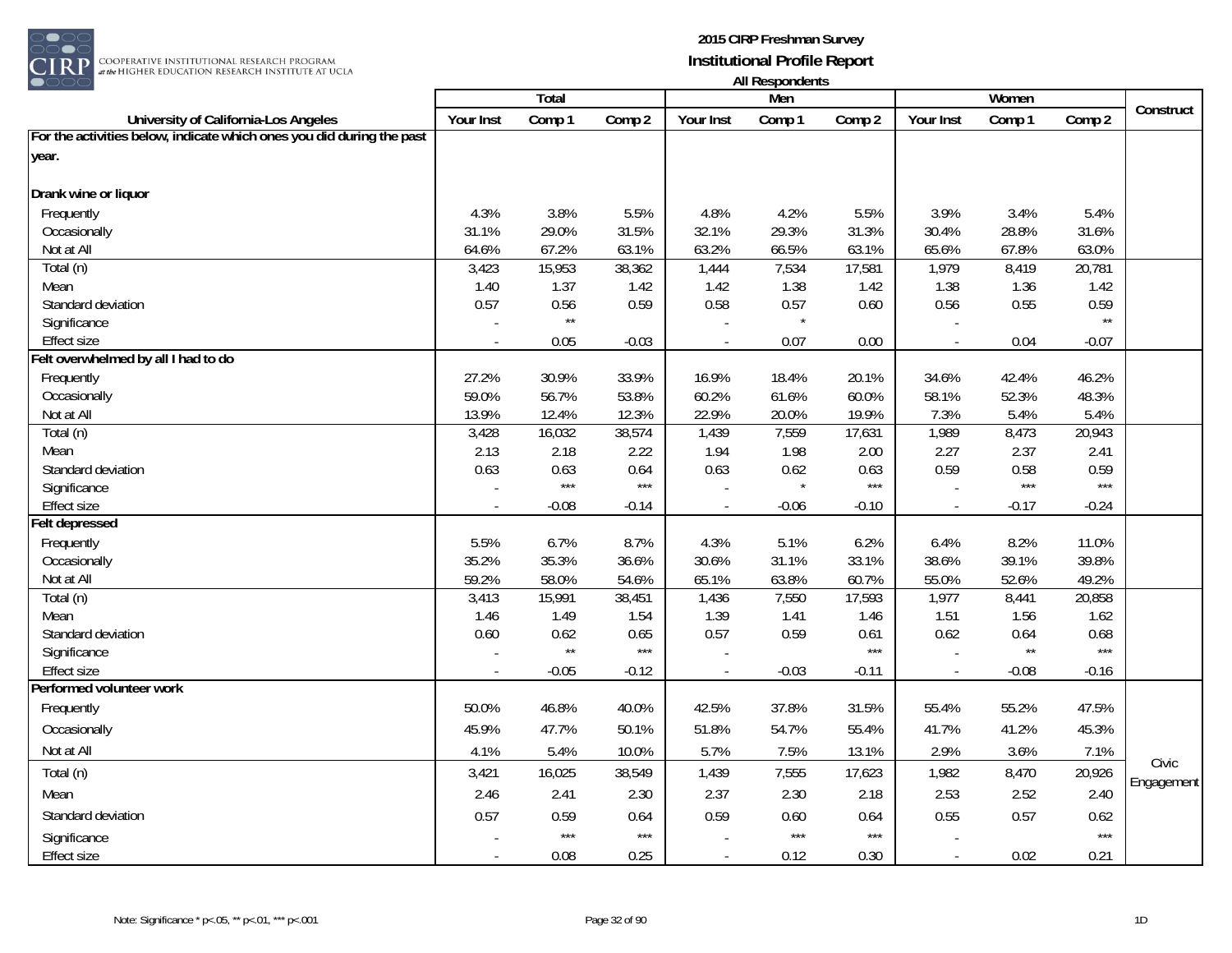

|                                                                       |           | <b>Total</b> |               |           | Men     |        |           | Women   |               |           |
|-----------------------------------------------------------------------|-----------|--------------|---------------|-----------|---------|--------|-----------|---------|---------------|-----------|
| University of California-Los Angeles                                  | Your Inst | Comp 1       | Comp 2        | Your Inst | Comp 1  | Comp 2 | Your Inst | Comp 1  | Comp 2        | Construct |
| For the activities below, indicate which ones you did during the past |           |              |               |           |         |        |           |         |               |           |
| year.                                                                 |           |              |               |           |         |        |           |         |               |           |
|                                                                       |           |              |               |           |         |        |           |         |               |           |
| Asked a teacher for advice after class                                |           |              |               |           |         |        |           |         |               |           |
| Frequently                                                            | 34.8%     | 33.1%        | 30.2%         | 31.1%     | 28.4%   | 26.3%  | 37.6%     | 37.4%   | 33.7%         |           |
| Occasionally                                                          | 54.5%     | 55.4%        | 55.4%         | 57.2%     | 58.5%   | 58.3%  | 52.5%     | 52.6%   | 52.8%         |           |
| Not at All                                                            | 10.7%     | 11.5%        | 14.4%         | 11.7%     | 13.1%   | 15.4%  | 9.9%      | 10.0%   | 13.5%         |           |
| Total (n)                                                             | 3,418     | 15,999       | 38,501        | 1,438     | 7,552   | 17,609 | 1,980     | 8,447   | 20,892        |           |
| Mean                                                                  | 2.24      | 2.22         | 2.16          | 2.19      | 2.15    | 2.11   | 2.28      | 2.27    | 2.20          |           |
| Standard deviation                                                    | 0.63      | 0.63         | 0.65          | 0.62      | 0.63    | 0.64   | 0.63      | 0.63    | 0.66          |           |
| Significance                                                          |           |              | $***$         |           | $\star$ | $***$  |           |         | $***$         |           |
| <b>Effect size</b>                                                    |           | 0.03         | 0.12          | $\sim$    | 0.06    | 0.13   |           | 0.02    | 0.12          |           |
| Voted in a student election                                           |           |              |               |           |         |        |           |         |               |           |
| Frequently                                                            | 22.2%     | 20.9%        | 19.5%         | 20.3%     | 20.4%   | 18.5%  | 23.6%     | 21.4%   | 20.3%         |           |
| Occasionally                                                          | 51.7%     | 53.3%        | 51.4%         | 51.2%     | 52.2%   | 51.3%  | 52.1%     | 54.3%   | 51.4%         |           |
| Not at All                                                            | 26.1%     | 25.8%        | 29.1%         | 28.5%     | 27.4%   | 30.1%  | 24.3%     | 24.3%   | 28.2%         |           |
| Total (n)                                                             | 3,377     | 15,930       | 38,342        | 1,419     | 7,519   | 17,537 | 1,958     | 8,411   | 20,805        |           |
| Mean                                                                  | 1.96      | 1.95         | 1.90          | 1.92      | 1.93    | 1.88   | 1.99      | 1.97    | 1.92          |           |
| Standard deviation                                                    | 0.69      | 0.68         | 0.69<br>$***$ | 0.69      | 0.69    | 0.69   | 0.69      | 0.68    | 0.69<br>$***$ |           |
| Significance                                                          |           |              |               |           |         |        |           |         |               |           |
| <b>Effect size</b>                                                    |           | 0.01         | 0.09          |           | $-0.01$ | 0.06   |           | 0.03    | 0.10          |           |
| Socialized with someone of another racial/ethnic group                |           |              |               |           |         |        |           |         |               |           |
| Frequently                                                            | 81.0%     | 81.1%        | 76.2%         | 81.9%     | 80.5%   | 75.6%  | 80.3%     | 81.6%   | 76.7%         |           |
| Occasionally                                                          | 15.6%     | 16.6%        | 20.7%         | 15.0%     | 17.1%   | 21.0%  | 16.1%     | 16.0%   | 20.5%         |           |
| Not at All                                                            | 3.4%      | 2.4%         | 3.1%          | 3.2%      | 2.4%    | 3.4%   | 3.5%      | 2.4%    | 2.8%          |           |
| Total (n)                                                             | 3,370     | 15,924       | 38,340        | 1,416     | 7,507   | 17,528 | 1,954     | 8,417   | 20,812        |           |
| Mean                                                                  | 2.78      | 2.79         | 2.73          | 2.79      | 2.78    | 2.72   | 2.77      | 2.79    | 2.74          |           |
| Standard deviation                                                    | 0.49      | 0.46         | 0.51          | 0.48      | 0.47    | 0.52   | 0.50      | 0.46    | 0.50          |           |
| Significance                                                          |           |              | $***$         |           |         | $***$  |           |         |               |           |
| <b>Effect size</b>                                                    |           | $-0.02$      | 0.10          |           | 0.02    | 0.13   |           | $-0.04$ | 0.06          |           |
| Came late to class                                                    |           |              |               |           |         |        |           |         |               |           |
| Frequently                                                            | 8.1%      | 7.1%         | 7.4%          | 9.0%      | 7.3%    | 7.2%   | 7.4%      | 6.8%    | 7.6%          |           |
| Occasionally                                                          | 46.8%     | 45.2%        | 45.8%         | 51.1%     | 47.9%   | 47.4%  | 43.6%     | 42.7%   | 44.2%         |           |
| Not at All                                                            | 45.1%     | 47.7%        | 46.8%         | 39.9%     | 44.8%   | 45.4%  | 48.9%     | 50.5%   | 48.2%         |           |
| Total (n)                                                             | 3,341     | 15,863       | 38,223        | 1,405     | 7,487   | 17,490 | 1,936     | 8,376   | 20,733        |           |
| Mean                                                                  | 1.63      | 1.59         | 1.61          | 1.69      | 1.63    | 1.62   | 1.59      | 1.56    | 1.59          |           |
| Standard deviation                                                    | 0.63      | 0.62         | 0.62          | 0.63      | 0.62    | 0.62   | 0.63      | 0.62    | 0.63          |           |
| Significance                                                          |           | $***$        |               |           | $***$   | $***$  |           |         |               |           |
| <b>Effect size</b>                                                    |           | 0.06         | 0.03          | $\sim$    | 0.10    | 0.11   |           | 0.05    | 0.00          |           |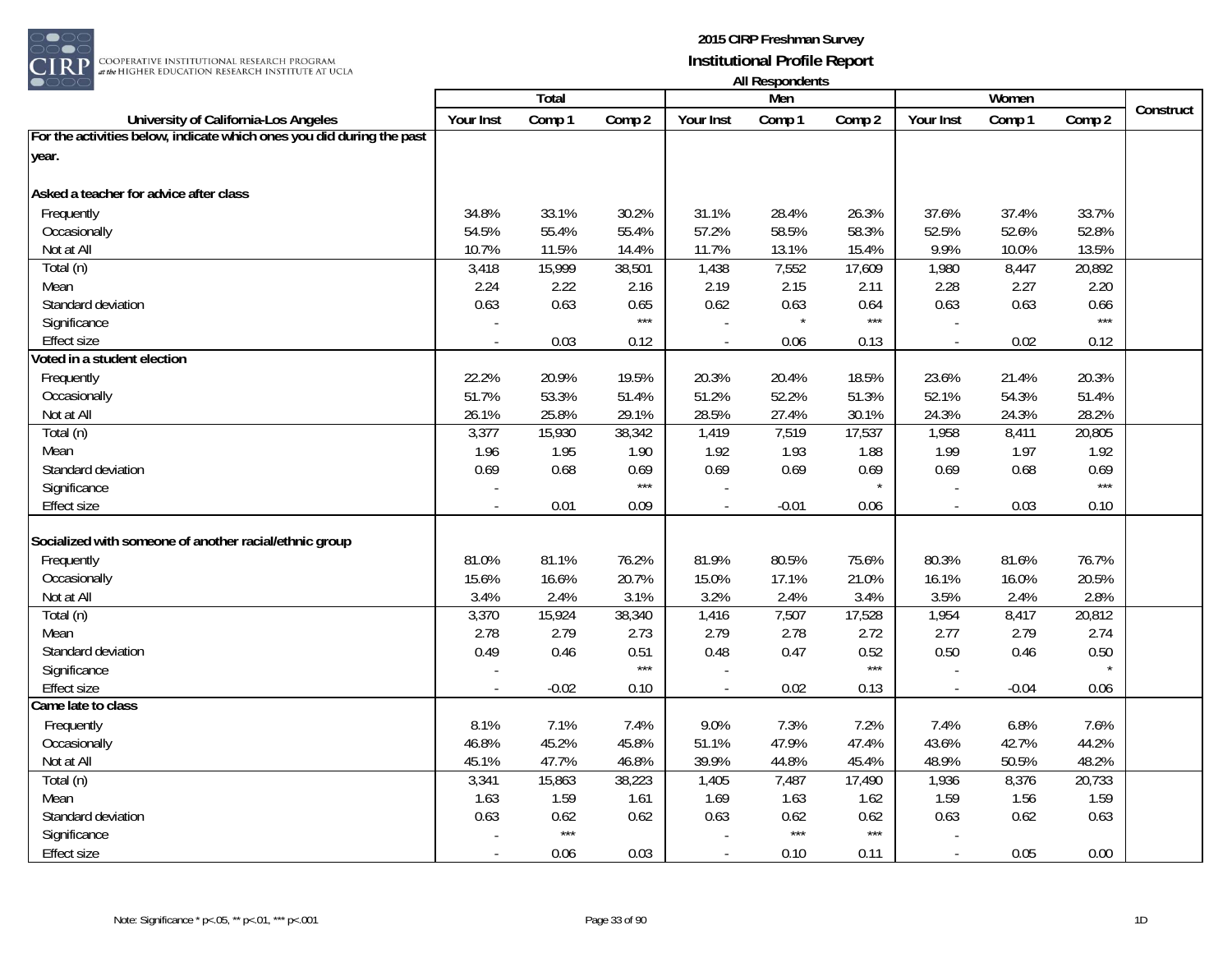

| $\overline{\phantom{a}}$                         |                  |              |        |                          | 1.0011  |         |           |         |        |           |
|--------------------------------------------------|------------------|--------------|--------|--------------------------|---------|---------|-----------|---------|--------|-----------|
|                                                  |                  | <b>Total</b> |        |                          | Men     |         |           | Women   |        | Construct |
| University of California-Los Angeles             | <b>Your Inst</b> | Comp 1       | Comp 2 | Your Inst                | Comp 1  | Comp 2  | Your Inst | Comp 1  | Comp 2 |           |
|                                                  |                  |              |        |                          |         |         |           |         |        |           |
| Performed community service as a part of a class |                  |              |        |                          |         |         |           |         |        |           |
| Frequently                                       | 17.7%            | 15.8%        | 15.7%  | 15.2%                    | 12.4%   | 12.0%   | 19.5%     | 18.9%   | 19.1%  |           |
| Occasionally                                     | 41.5%            | 41.2%        | 39.9%  | 40.6%                    | 41.1%   | 39.7%   | 42.1%     | 41.3%   | 40.1%  |           |
| Not at All                                       | 40.8%            | 43.0%        | 44.4%  | 44.2%                    | 46.5%   | 48.3%   | 38.4%     | 39.7%   | 40.8%  |           |
| Total (n)                                        | 3,348            | 15,852       | 38,190 | 1,411                    | 7,480   | 17,460  | 1,937     | 8,372   | 20,730 |           |
| Mean                                             | 1.77             | 1.73         | 1.71   | 1.71                     | 1.66    | 1.64    | 1.81      | 1.79    | 1.78   |           |
| Standard deviation                               | 0.73             | 0.72         | 0.72   | 0.71                     | 0.69    | 0.69    | 0.74      | 0.74    | 0.74   |           |
| Significance                                     |                  | $\star\star$ | $***$  |                          |         | $***$   |           |         |        |           |
| <b>Effect size</b>                               |                  | 0.06         | 0.08   | $\overline{\phantom{a}}$ | 0.07    | 0.10    |           | 0.03    | 0.04   |           |
| <b>Discussed religion</b>                        |                  |              |        |                          |         |         |           |         |        |           |
| Frequently                                       | 29.3%            | 33.3%        | 30.2%  | 26.8%                    | 31.1%   | 28.5%   | 31.1%     | 35.4%   | 31.7%  |           |
| Occasionally                                     | 52.2%            | 52.4%        | 51.0%  | 52.6%                    | 53.3%   | 51.9%   | 51.9%     | 51.5%   | 50.1%  |           |
| Not at All                                       | 18.5%            | 14.3%        | 18.9%  | 20.6%                    | 15.6%   | 19.5%   | 17.0%     | 13.1%   | 18.2%  |           |
| Total (n)                                        | 3,347            | 15,903       | 38,290 | 1,412                    | 7,507   | 17,511  | 1,935     | 8,396   | 20,779 |           |
| Mean                                             | 2.11             | 2.19         | 2.11   | 2.06                     | 2.15    | 2.09    | 2.14      | 2.22    | 2.13   |           |
| Standard deviation                               | 0.68             | 0.66         | 0.69   | 0.69                     | 0.67    | 0.69    | 0.68      | 0.66    | 0.69   |           |
| Significance                                     |                  | $***$        |        |                          | $***$   |         |           | $***$   |        |           |
| <b>Effect size</b>                               |                  | $-0.12$      | 0.00   | $\sim$                   | $-0.13$ | $-0.04$ |           | $-0.12$ | 0.01   |           |
| <b>Discussed politics</b>                        |                  |              |        |                          |         |         |           |         |        |           |
| Frequently                                       | 36.6%            | 39.0%        | 33.5%  | 38.4%                    | 40.4%   | 35.4%   | 35.3%     | 37.7%   | 31.8%  |           |
| Occasionally                                     | 52.1%            | 50.8%        | 50.5%  | 51.0%                    | 50.5%   | 50.8%   | 52.9%     | 51.1%   | 50.3%  |           |
| Not at All                                       | 11.3%            | 10.2%        | 16.0%  | 10.6%                    | 9.2%    | 13.8%   | 11.8%     | 11.2%   | 17.9%  |           |
| Total (n)                                        | 3,343            | 15,891       | 38,247 | 1,412                    | 7,508   | 17,511  | 1,931     | 8,383   | 20,736 |           |
| Mean                                             | 2.25             | 2.29         | 2.18   | 2.28                     | 2.31    | 2.22    | 2.24      | 2.27    | 2.14   |           |
| Standard deviation                               | 0.64             | 0.64         | 0.68   | 0.64                     | 0.63    | 0.67    | 0.64      | 0.65    | 0.69   |           |
| Significance                                     |                  | $**$         | $***$  |                          |         | $**$    |           |         | $***$  |           |
| <b>Effect size</b>                               |                  | $-0.06$      | 0.10   |                          | $-0.05$ | 0.09    |           | $-0.05$ | 0.14   |           |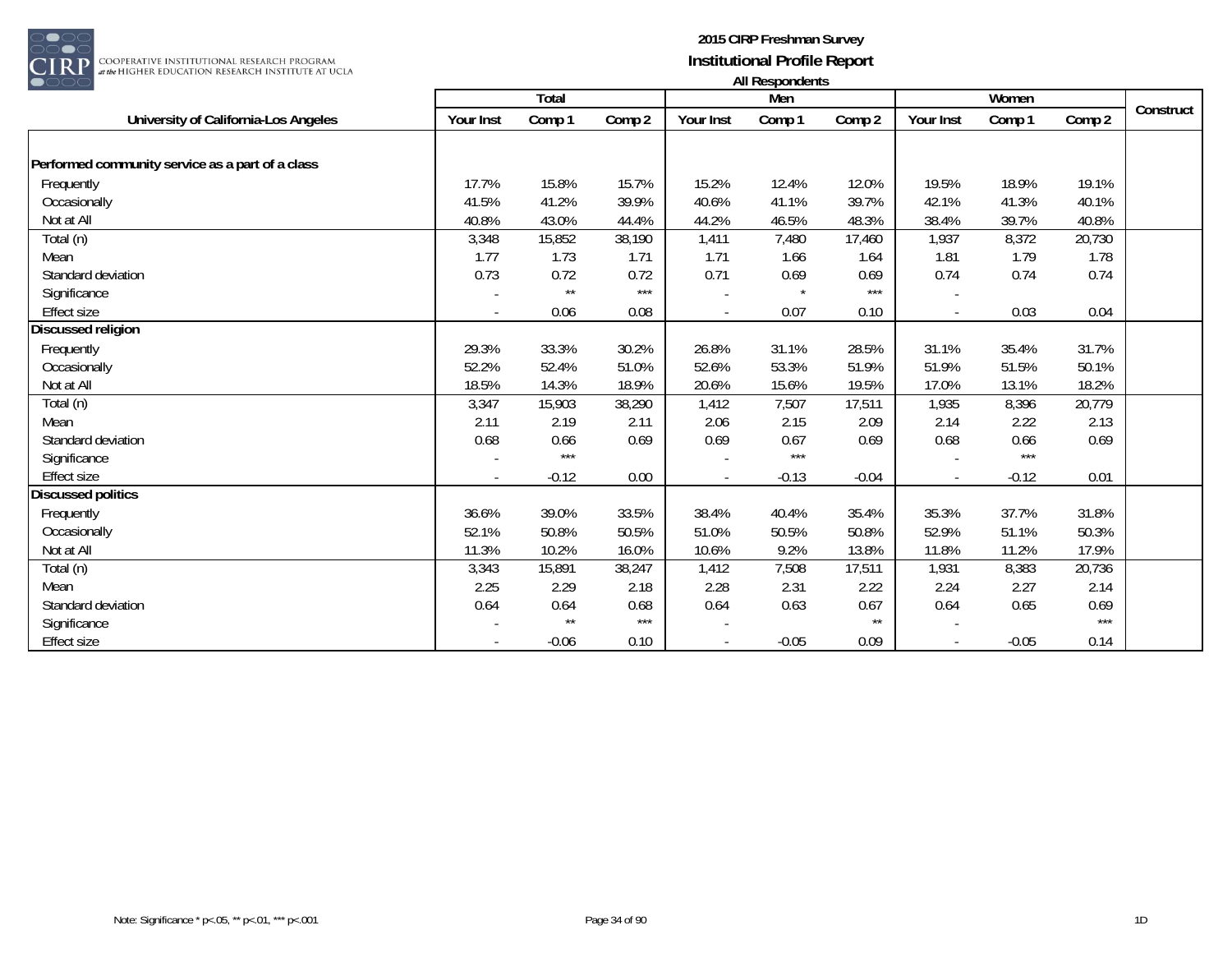

|                                                                       | Total     |              |         |                | <b>THE INVOIDUATION</b><br>Men |         |           |        |         |            |
|-----------------------------------------------------------------------|-----------|--------------|---------|----------------|--------------------------------|---------|-----------|--------|---------|------------|
|                                                                       |           |              |         |                |                                |         |           | Women  |         | Construct  |
| University of California-Los Angeles                                  | Your Inst | Comp 1       | Comp 2  | Your Inst      | Comp 1                         | Comp 2  | Your Inst | Comp 1 | Comp 2  |            |
| For the activities below, indicate which ones you did during the past |           |              |         |                |                                |         |           |        |         |            |
| year.                                                                 |           |              |         |                |                                |         |           |        |         |            |
|                                                                       |           |              |         |                |                                |         |           |        |         |            |
| Worked on a local, state, or national political campaign              |           |              |         |                |                                |         |           |        |         |            |
| Frequently                                                            | 2.2%      | 2.0%         | 1.8%    | 2.5%           | 2.0%                           | 1.8%    | 1.9%      | 2.1%   | 1.8%    |            |
| Occasionally                                                          | 8.3%      | 7.2%         | 6.4%    | 7.9%           | 7.6%                           | 6.7%    | 8.6%      | 6.9%   | 6.1%    | Civic      |
| Not at All                                                            | 89.6%     | 90.8%        | 91.8%   | 89.6%          | 90.5%                          | 91.5%   | 89.5%     | 91.0%  | 92.1%   | Engagement |
| Total (n)                                                             | 3,333     | 15,845       | 38,145  | 1,408          | 7,484                          | 17,458  | 1,925     | 8,361  | 20,687  |            |
| Mean                                                                  | 1.13      | 1.11         | 1.10    | 1.13           | 1.11                           | 1.10    | 1.12      | 1.11   | 1.10    |            |
| Standard deviation                                                    | 0.39      | 0.37         | 0.35    | 0.40           | 0.37                           | 0.36    | 0.38      | 0.37   | 0.35    |            |
| Significance                                                          |           | $\star\star$ | $***$   |                |                                | $**$    |           |        | $\star$ |            |
| <b>Effect size</b>                                                    |           | 0.05         | 0.09    | $\blacksquare$ | 0.05                           | 0.08    | $\sim$    | 0.03   | 0.06    |            |
| Skipped school/class                                                  |           |              |         |                |                                |         |           |        |         |            |
| Frequently                                                            | 1.8%      | 1.7%         | 2.2%    | 2.4%           | 1.8%                           | 2.1%    | 1.3%      | 1.5%   | 2.3%    |            |
| Occasionally                                                          | 24.2%     | 23.0%        | 25.9%   | 24.3%          | 23.0%                          | 24.7%   | 24.1%     | 23.1%  | 27.0%   |            |
| Not at All                                                            | 74.1%     | 75.3%        | 71.9%   | 73.4%          | 75.2%                          | 73.2%   | 74.6%     | 75.4%  | 70.7%   |            |
| Total (n)                                                             | 3,308     | 15,800       | 38,075  | 1,404          | 7,479                          | 17,452  | 1,904     | 8,321  | 20,623  |            |
| Mean                                                                  | 1.28      | 1.26         | 1.30    | 1.29           | 1.27                           | 1.29    | 1.27      | 1.26   | 1.32    |            |
| Standard deviation                                                    | 0.49      | 0.48         | 0.51    | 0.50           | 0.48                           | 0.50    | 0.47      | 0.47   | 0.51    |            |
| Significance                                                          |           |              |         |                |                                |         |           |        | $***$   |            |
| <b>Effect size</b>                                                    |           | 0.04         | $-0.04$ | $\blacksquare$ | 0.04                           | 0.00    |           | 0.02   | $-0.10$ |            |
| Publicly communicated my opinion about a cause (e.g., blog, email,    |           |              |         |                |                                |         |           |        |         |            |
| petition)                                                             |           |              |         |                |                                |         |           |        |         |            |
| Frequently                                                            | 15.1%     | 15.4%        | 14.9%   | 11.9%          | 12.7%                          | 12.4%   | 17.5%     | 18.0%  | 17.1%   |            |
| Occasionally                                                          | 32.4%     | 32.6%        | 31.1%   | 29.6%          | 31.3%                          | 30.0%   | 34.5%     | 33.8%  | 32.2%   |            |
| Not at All                                                            | 52.4%     | 51.9%        | 54.0%   | 58.6%          | 56.0%                          | 57.6%   | 48.0%     | 48.2%  | 50.8%   | Civic      |
| Total (n)                                                             | 3,318     | 15,825       | 38,087  | 1,400          | 7,472                          | 17,428  | 1,918     | 8,353  | 20,659  | Engagement |
| Mean                                                                  | 1.63      | 1.64         | 1.61    | 1.53           | 1.57                           | 1.55    | 1.70      | 1.70   | 1.66    |            |
| Standard deviation                                                    | 0.73      | 0.74         | 0.73    | 0.70           | 0.71                           | 0.70    | 0.75      | 0.76   | 0.75    |            |
| Significance                                                          |           |              |         |                |                                |         |           |        | $\star$ |            |
| <b>Effect size</b>                                                    |           | $-0.01$      | 0.03    | $\blacksquare$ | $-0.06$                        | $-0.03$ |           | 0.00   | 0.05    |            |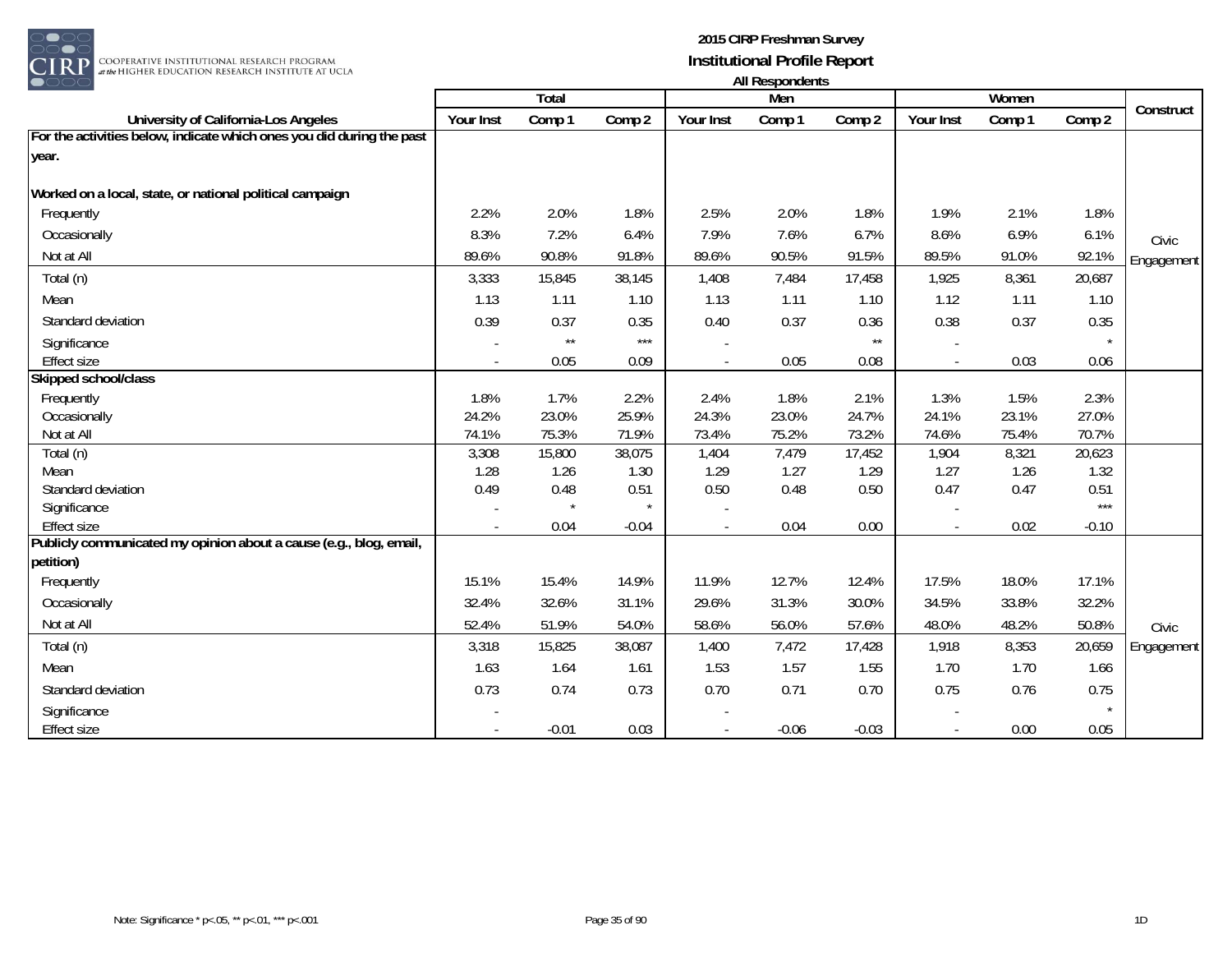

|                                                                       |           | <b>Total</b> |              |           | <b>THE HOSPOHNOHIS</b><br>Men |         |                          | Women   |         |            |
|-----------------------------------------------------------------------|-----------|--------------|--------------|-----------|-------------------------------|---------|--------------------------|---------|---------|------------|
| University of California-Los Angeles                                  | Your Inst | Comp 1       | Comp 2       | Your Inst | Comp 1                        | Comp 2  | Your Inst                | Comp 1  | Comp 2  | Construct  |
| For the activities below, indicate which ones you did during the past |           |              |              |           |                               |         |                          |         |         |            |
| year.                                                                 |           |              |              |           |                               |         |                          |         |         |            |
| Helped raise money for a cause or campaign                            |           |              |              |           |                               |         |                          |         |         |            |
| Frequently                                                            | 14.2%     | 13.9%        | 13.3%        | 10.4%     | 10.0%                         | 9.1%    | 17.0%                    | 17.5%   | 17.1%   |            |
| Occasionally                                                          | 40.7%     | 39.9%        | 38.7%        | 35.0%     | 35.5%                         | 34.3%   | 44.9%                    | 44.0%   | 42.7%   | Civic      |
| Not at All                                                            | 45.0%     | 46.2%        | 48.0%        | 54.7%     | 54.5%                         | 56.6%   | 38.0%                    | 38.5%   | 40.3%   | Engagement |
| Total (n)                                                             | 3,310     | 15,760       | 37,966       | 1,396     | 7,440                         | 17,354  | 1,914                    | 8,320   | 20,612  |            |
| Mean                                                                  | 1.69      | 1.68         | 1.65         | 1.56      | 1.55                          | 1.53    | 1.79                     | 1.79    | 1.77    |            |
| Standard deviation                                                    | 0.71      | 0.70         | 0.70         | 0.67      | 0.67                          | 0.66    | 0.71                     | 0.72    | 0.72    |            |
| Significance                                                          |           |              | $\star\star$ |           |                               |         |                          |         |         |            |
| <b>Effect size</b>                                                    |           | 0.01         | 0.06         |           | 0.01                          | 0.05    | $\overline{\phantom{a}}$ | 0.00    | 0.03    |            |
| Fell asleep in class                                                  |           |              |              |           |                               |         |                          |         |         |            |
| Frequently                                                            | 5.2%      | 5.7%         | 5.4%         | 6.8%      | 6.7%                          | 6.5%    | 4.1%                     | 4.7%    | 4.4%    |            |
| Occasionally                                                          | 33.8%     | 33.7%        | 33.9%        | 37.6%     | 36.7%                         | 36.5%   | 31.0%                    | 30.8%   | 31.5%   |            |
| Not at All                                                            | 61.0%     | 60.7%        | 60.7%        | 55.6%     | 56.6%                         | 56.9%   | 64.9%                    | 64.5%   | 64.0%   |            |
| Total (n)                                                             | 3,290     | 15,783       | 37,996       | 1,391     | 7,462                         | 17,395  | 1,899                    | 8,321   | 20,601  |            |
| Mean                                                                  | 1.44      | 1.45         | 1.45         | 1.51      | 1.50                          | 1.50    | 1.39                     | 1.40    | 1.40    |            |
| Standard deviation                                                    | 0.59      | 0.60         | 0.60         | 0.62      | 0.62                          | 0.62    | 0.57                     | 0.58    | 0.57    |            |
| Significance                                                          |           |              |              |           |                               |         |                          |         |         |            |
| <b>Effect size</b>                                                    |           | $-0.02$      | $-0.02$      | $\sim$    | 0.02                          | 0.02    |                          | $-0.02$ | $-0.02$ |            |
| Failed to complete homework on time                                   |           |              |              |           |                               |         |                          |         |         |            |
| Frequently                                                            | 2.2%      | 2.8%         | 4.5%         | 2.9%      | 3.8%                          | 5.7%    | 1.7%                     | 2.0%    | 3.4%    |            |
| Occasionally                                                          | 33.4%     | 38.1%        | 43.9%        | 37.6%     | 42.6%                         | 48.7%   | 30.4%                    | 33.9%   | 39.7%   |            |
| Not at All                                                            | 64.3%     | 59.1%        | 51.6%        | 59.5%     | 53.6%                         | 45.6%   | 67.9%                    | 64.2%   | 56.9%   |            |
| Total (n)                                                             | 3,289     | 15,753       | 37,988       | 1,390     | 7,443                         | 17,373  | 1,899                    | 8,310   | 20,615  |            |
| Mean                                                                  | 1.38      | 1.44         | 1.53         | 1.43      | 1.50                          | 1.60    | 1.34                     | 1.38    | 1.46    |            |
| Standard deviation                                                    | 0.53      | 0.55         | 0.58         | 0.55      | 0.57                          | 0.60    | 0.51                     | 0.52    | 0.56    |            |
| Significance                                                          |           | $***$        | $***$        |           | $***$                         | $***$   |                          | $**$    | $***$   |            |
| <b>Effect size</b>                                                    |           | $-0.11$      | $-0.26$      |           | $-0.12$                       | $-0.28$ |                          | $-0.08$ | $-0.21$ |            |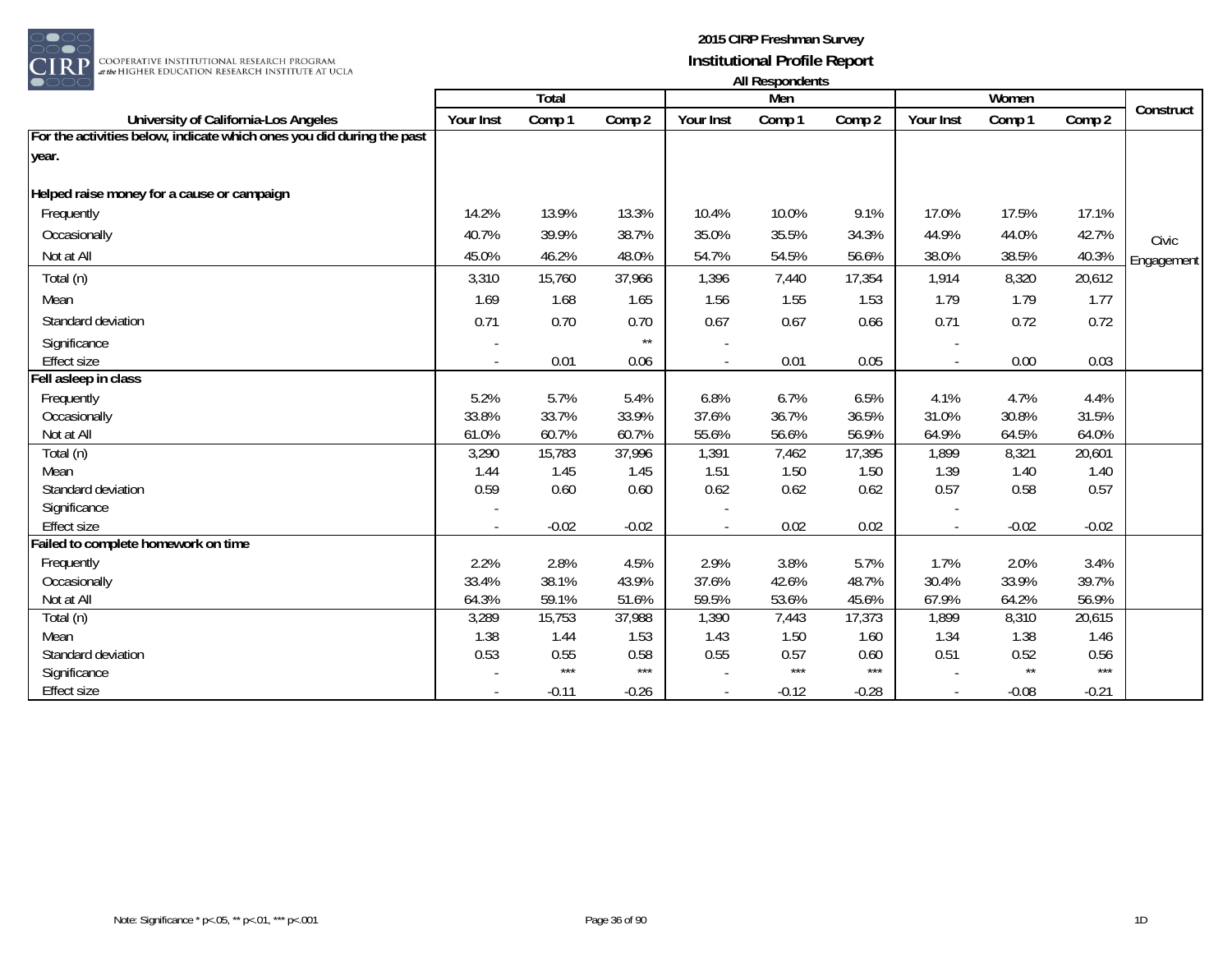

| ب ب                                                                   |           |         |              |                | AII RESPUNDENTS |              |           |         |         |             |
|-----------------------------------------------------------------------|-----------|---------|--------------|----------------|-----------------|--------------|-----------|---------|---------|-------------|
|                                                                       |           | Total   |              |                | Men             |              |           | Women   |         | Construct   |
| University of California-Los Angeles                                  | Your Inst | Comp 1  | Comp 2       | Your Inst      | Comp 1          | Comp 2       | Your Inst | Comp 1  | Comp 2  |             |
| For the activities below, indicate which ones you did during the past |           |         |              |                |                 |              |           |         |         |             |
| year.                                                                 |           |         |              |                |                 |              |           |         |         |             |
|                                                                       |           |         |              |                |                 |              |           |         |         |             |
| Used an online instructional website (e.g., Khan Academy, Coursera)   |           |         |              |                |                 |              |           |         |         |             |
| as assigned for a class                                               |           |         |              |                |                 |              |           |         |         |             |
| Frequently                                                            | 15.3%     | 17.4%   | 17.2%        | 14.2%          | 15.5%           | 15.8%        | 16.1%     | 19.1%   | 18.4%   |             |
| Occasionally                                                          | 41.0%     | 40.6%   | 38.8%        | 40.3%          | 41.1%           | 40.1%        | 41.5%     | 40.1%   | 37.7%   |             |
| Not at All                                                            | 43.7%     | 42.0%   | 44.0%        | 45.4%          | 43.4%           | 44.1%        | 42.4%     | 40.7%   | 43.9%   |             |
| Total (n)                                                             | 3,281     | 15,715  | 37,915       | 1,384          | 7,418           | 17,337       | 1,897     | 8,297   | 20,578  |             |
| Mean                                                                  | 1.72      | 1.75    | 1.73         | 1.69           | 1.72            | 1.72         | 1.74      | 1.78    | 1.75    |             |
| Standard deviation                                                    | 0.71      | 0.73    | 0.73         | 0.71           | 0.72            | 0.72         | 0.72      | 0.74    | 0.75    |             |
| Significance                                                          |           |         |              |                |                 |              |           |         |         |             |
| <b>Effect size</b>                                                    |           | $-0.04$ | $-0.01$      | $\blacksquare$ | $-0.04$         | $-0.04$      |           | $-0.05$ | $-0.01$ |             |
|                                                                       |           |         |              |                |                 |              |           |         |         |             |
| Used an online instructional website (e.g., Khan Academy, Coursera)   |           |         |              |                |                 |              |           |         |         |             |
| to learn something on your own                                        |           |         |              |                |                 |              |           |         |         |             |
| Frequently                                                            | 39.0%     | 39.8%   | 38.8%        | 42.5%          | 41.8%           | 40.9%        | 36.5%     | 37.9%   | 37.0%   |             |
| Occasionally                                                          | 47.3%     | 44.5%   | 43.3%        | 44.5%          | 43.5%           | 42.6%        | 49.3%     | 45.4%   | 43.9%   |             |
| Not at All                                                            | 13.7%     | 15.7%   | 17.9%        | 13.0%          | 14.7%           | 16.6%        | 14.2%     | 16.7%   | 19.1%   |             |
| Total (n)                                                             | 3,277     | 15,716  | 37,892       | 1,383          | 7,426           | 17,330       | 1,894     | 8,290   | 20,562  |             |
| Mean                                                                  | 2.25      | 2.24    | 2.21         | 2.30           | 2.27            | 2.24         | 2.22      | 2.21    | 2.18    |             |
| Standard deviation                                                    | 0.68      | 0.71    | 0.72         | 0.68           | 0.70            | 0.72         | 0.68      | 0.71    | 0.73    |             |
| Significance                                                          |           |         | $\star\star$ |                |                 | $\star\star$ |           |         |         |             |
| <b>Effect size</b>                                                    |           | 0.01    | 0.06         |                | 0.04            | 0.08         |           | 0.01    | 0.05    |             |
| How would you rate yourself in the following areas:                   |           |         |              |                |                 |              |           |         |         |             |
| Ability to see the world from someone else's perspective              |           |         |              |                |                 |              |           |         |         |             |
| A Major Strength                                                      | 31.7%     | 31.6%   | 33.0%        | 29.9%          | 28.9%           | 30.9%        | 33.1%     | 34.0%   | 34.9%   |             |
| Somewhat Strong                                                       | 50.4%     | 50.5%   | 47.1%        | 50.4%          | 51.3%           | 47.6%        | 50.4%     | 49.8%   | 46.6%   |             |
| Average                                                               | 16.7%     | 16.5%   | 18.1%        | 17.9%          | 18.1%           | 19.4%        | 15.8%     | 15.0%   | 17.0%   |             |
| Somewhat Weak                                                         | 1.1%      | 1.2%    | 1.6%         | 1.6%           | 1.5%            | 1.8%         | 0.7%      | 1.0%    | 1.4%    | Pluralistic |
| A Major Weakness                                                      | 0.1%      | 0.2%    | 0.2%         | 0.1%           | 0.2%            | 0.2%         | 0.1%      | 0.1%    | 0.1%    | Orientation |
| Total (n)                                                             | 3,260     | 15,830  | 38,250       | 1,376          | 7,487           | 17,516       | 1,884     | 8,343   | 20,734  |             |
| Mean                                                                  | 4.13      | 4.12    | 4.11         | 4.08           | 4.07            | 4.07         | 4.16      | 4.17    | 4.15    |             |
| Standard deviation                                                    | 0.72      | 0.73    | 0.76         | 0.74           | 0.74            | 0.77         | 0.70      | 0.72    | 0.75    |             |
| Significance                                                          |           |         |              |                |                 |              |           |         |         |             |
| <b>Effect size</b>                                                    |           | 0.01    | 0.03         | $\blacksquare$ | 0.01            | 0.01         |           | $-0.01$ | 0.01    |             |
|                                                                       |           |         |              |                |                 |              |           |         |         |             |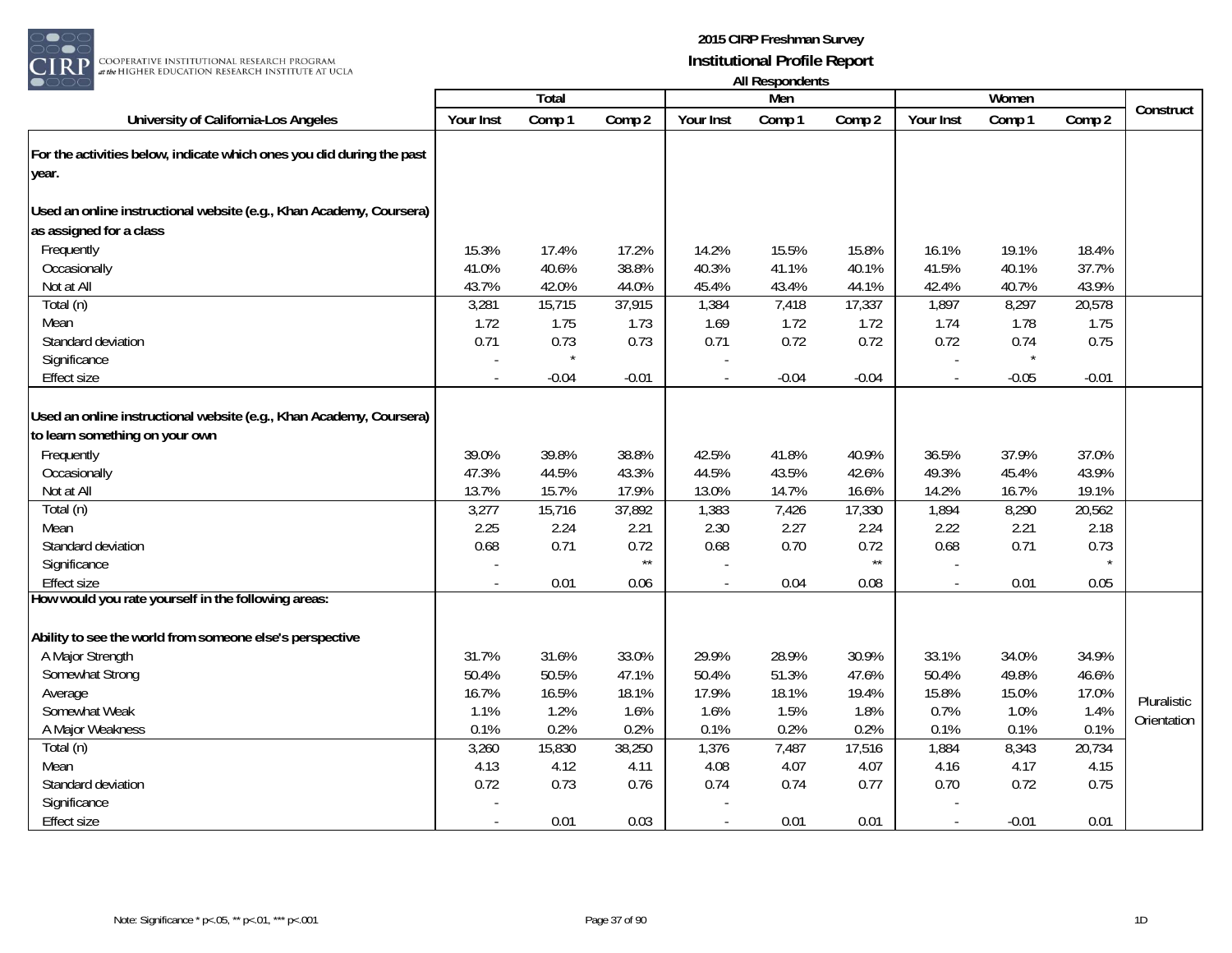

|                                                       |           | Total        |         |                          | Men          |              |           | Women   |         |             |
|-------------------------------------------------------|-----------|--------------|---------|--------------------------|--------------|--------------|-----------|---------|---------|-------------|
| University of California-Los Angeles                  | Your Inst | Comp 1       | Comp 2  | Your Inst                | Comp 1       | Comp 2       | Your Inst | Comp 1  | Comp 2  | Construct   |
| How would you rate yourself in the following areas:   |           |              |         |                          |              |              |           |         |         |             |
|                                                       |           |              |         |                          |              |              |           |         |         |             |
| Tolerance of others with different beliefs            |           |              |         |                          |              |              |           |         |         |             |
| A Major Strength                                      | 51.8%     | 51.2%        | 48.1%   | 48.7%                    | 48.5%        | 46.7%        | 54.1%     | 53.6%   | 49.4%   |             |
| Somewhat Strong                                       | 36.8%     | 36.0%        | 35.9%   | 38.1%                    | 37.3%        | 36.2%        | 35.9%     | 34.8%   | 35.6%   |             |
| Average                                               | 10.3%     | 11.5%        | 13.9%   | 11.8%                    | 12.6%        | 14.5%        | 9.1%      | 10.5%   | 13.3%   | Pluralistic |
| Somewhat Weak                                         | 1.0%      | 1.2%         | 1.9%    | 1.3%                     | 1.4%         | 2.3%         | 0.8%      | 1.0%    | 1.5%    | Orientation |
| A Major Weakness                                      | 0.1%      | 0.2%         | 0.2%    | 0.1%                     | 0.2%         | 0.3%         | 0.1%      | 0.1%    | 0.2%    |             |
| Total (n)                                             | 3,256     | 15,789       | 38,142  | 1,374                    | 7,468        | 17,461       | 1,882     | 8,321   | 20,681  |             |
| Mean                                                  | 4.39      | 4.37         | 4.30    | 4.34                     | 4.32         | 4.27         | 4.43      | 4.41    | 4.33    |             |
| Standard deviation                                    | 0.72      | 0.74         | 0.79    | 0.75                     | 0.76         | 0.81         | 0.69      | 0.72    | 0.77    |             |
| Significance                                          |           |              | $***$   |                          |              | $\star\star$ |           |         | $***$   |             |
| <b>Effect size</b>                                    |           | 0.03         | 0.11    | $\overline{\phantom{a}}$ | 0.03         | 0.09         |           | 0.03    | 0.13    |             |
| Openness to having my own views challenged            |           |              |         |                          |              |              |           |         |         |             |
| A Major Strength                                      | 26.4%     | 25.9%        | 26.8%   | 28.5%                    | 28.5%        | 29.2%        | 24.9%     | 23.5%   | 24.7%   |             |
| Somewhat Strong                                       | 43.1%     | 40.7%        | 38.2%   | 43.2%                    | 40.7%        | 38.3%        | 43.0%     | 40.7%   | 38.1%   |             |
| Average                                               | 25.8%     | 27.8%        | 28.1%   | 23.4%                    | 25.7%        | 26.1%        | 27.6%     | 29.6%   | 30.0%   |             |
| Somewhat Weak                                         | 4.3%      | 5.0%         | 6.0%    | 4.4%                     | 4.4%         | 5.6%         | 4.2%      | 5.5%    | 6.4%    | Pluralistic |
| A Major Weakness                                      | 0.4%      | 0.7%         | 0.8%    | 0.5%                     | 0.7%         | 0.8%         | 0.4%      | 0.6%    | 0.8%    |             |
| Total (n)                                             | 3,246     | 15,759       | 38,083  | 1,371                    | 7,453        | 17,426       | 1,875     | 8,306   | 20,657  | Orientation |
| Mean                                                  | 3.91      | 3.86         | 3.84    | 3.95                     | 3.92         | 3.90         | 3.88      | 3.81    | 3.79    |             |
| Standard deviation                                    | 0.85      | 0.88         | 0.92    | 0.86                     | 0.88         | 0.91         | 0.84      | 0.88    | 0.91    |             |
| Significance                                          |           | $\star\star$ | $***$   |                          |              |              |           | $**$    | $***$   |             |
| <b>Effect size</b>                                    |           | 0.06         | 0.08    | $\overline{a}$           | 0.03         | 0.05         |           | 0.08    | 0.10    |             |
| Ability to discuss and negotiate controversial issues |           |              |         |                          |              |              |           |         |         |             |
| A Major Strength                                      | 32.2%     | 35.9%        | 36.4%   | 34.3%                    | 38.8%        | 39.6%        | 30.6%     | 33.3%   | 33.5%   |             |
| Somewhat Strong                                       | 39.5%     | 38.4%        | 36.7%   | 41.0%                    | 38.9%        | 37.1%        | 38.4%     | 37.9%   | 36.3%   |             |
| Average                                               | 22.6%     | 21.1%        | 22.0%   | 20.4%                    | 18.7%        | 19.5%        | 24.3%     | 23.2%   | 24.1%   |             |
| Somewhat Weak                                         | 5.3%      | 4.2%         | 4.4%    | 4.2%                     | 3.4%         | 3.4%         | 6.2%      | 4.9%    | 5.3%    |             |
| A Major Weakness                                      | 0.3%      | 0.4%         | 0.6%    | 0.1%                     | 0.1%         | 0.4%         | 0.5%      | 0.7%    | 0.8%    | Pluralistic |
| Total (n)                                             | 3,234     | 15,737       | 38,024  | 1,367                    | 7,450        | 17,405       | 1,867     | 8,287   | 20,619  | Orientation |
| Mean                                                  | 3.98      | 4.05         | 4.04    | 4.05                     | 4.13         | 4.12         | 3.92      | 3.98    | 3.96    |             |
| Standard deviation                                    | 0.89      | 0.88         | 0.90    | 0.85                     | 0.84         | 0.86         | 0.92      | 0.91    | 0.93    |             |
| Significance                                          |           | $***$        | $***$   |                          | $\star\star$ | $**$         |           |         |         |             |
| <b>Effect size</b>                                    |           | $-0.08$      | $-0.07$ | $\overline{\phantom{a}}$ | $-0.10$      | $-0.08$      |           | $-0.07$ | $-0.04$ |             |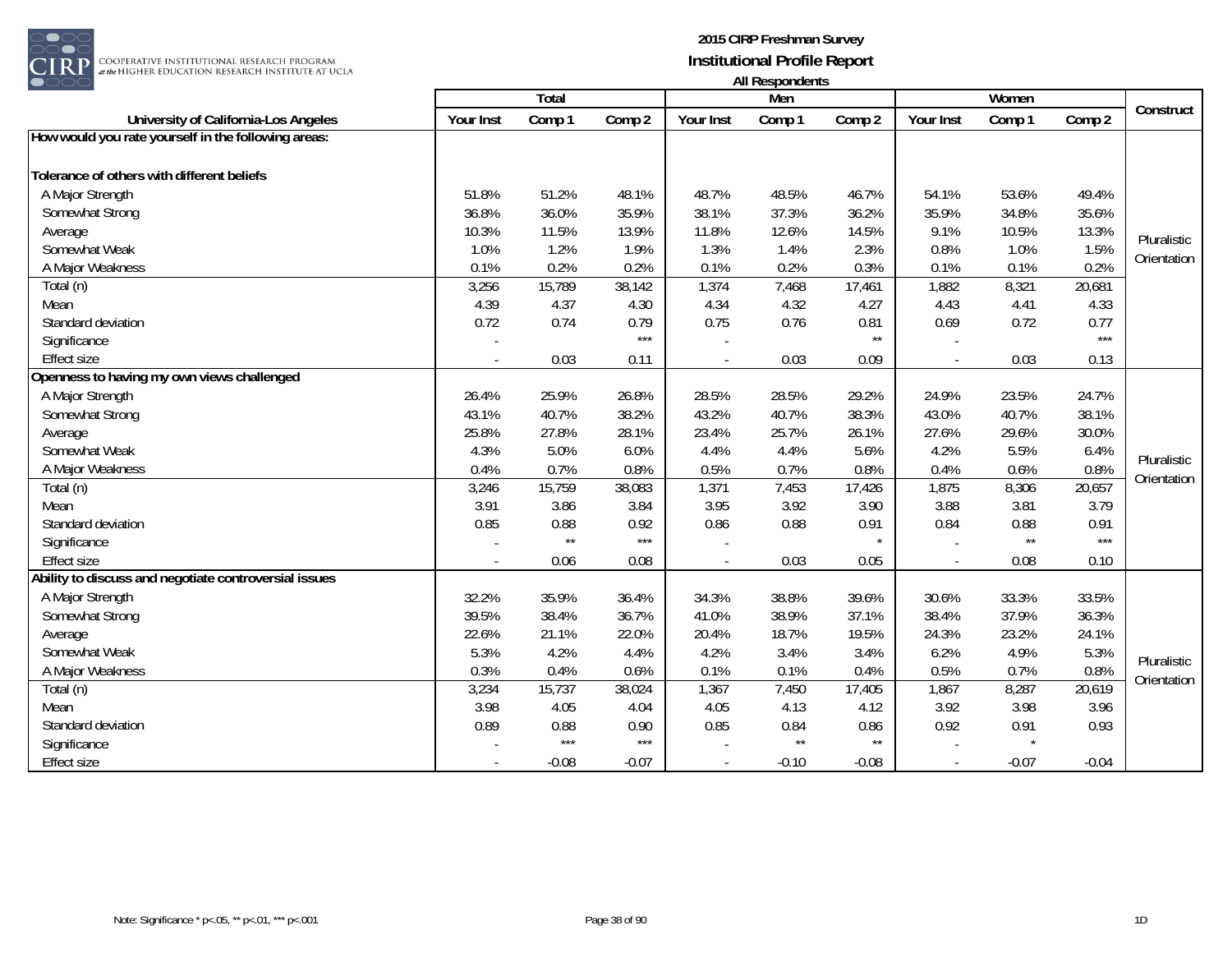

|                                                     |           | <b>Total</b> |         |                          | $\cdots$<br>Men |         |           | Women   |         |             |
|-----------------------------------------------------|-----------|--------------|---------|--------------------------|-----------------|---------|-----------|---------|---------|-------------|
| University of California-Los Angeles                | Your Inst | Comp 1       | Comp 2  | Your Inst                | Comp 1          | Comp 2  | Your Inst | Comp 1  | Comp 2  | Construct   |
| How would you rate yourself in the following areas: |           |              |         |                          |                 |         |           |         |         |             |
|                                                     |           |              |         |                          |                 |         |           |         |         |             |
| Ability to work cooperatively with diverse people   |           |              |         |                          |                 |         |           |         |         |             |
| A Major Strength                                    | 51.3%     | 53.2%        | 52.9%   | 46.8%                    | 49.8%           | 49.3%   | 54.6%     | 56.4%   | 56.2%   |             |
| Somewhat Strong                                     | 36.8%     | 35.3%        | 33.9%   | 39.7%                    | 37.1%           | 36.0%   | 34.6%     | 33.6%   | 32.0%   |             |
| Average                                             | 11.0%     | 10.4%        | 11.7%   | 12.4%                    | 11.8%           | 12.9%   | 10.0%     | 9.2%    | 10.7%   | Pluralistic |
| Somewhat Weak                                       | 0.8%      | 0.9%         | 1.2%    | 1.0%                     | 1.1%            | 1.5%    | 0.8%      | 0.8%    | 1.0%    | Orientation |
| A Major Weakness                                    | 0.1%      | 0.2%         | 0.2%    | 0.1%                     | 0.2%            | 0.2%    | 0.1%      | 0.1%    | 0.1%    |             |
| Total (n)                                           | 3,228     | 15,729       | 37,992  | 1,364                    | 7,442           | 17,401  | 1,864     | 8,287   | 20,591  |             |
| Mean                                                | 4.38      | 4.40         | 4.38    | 4.32                     | 4.35            | 4.33    | 4.43      | 4.45    | 4.43    |             |
| Standard deviation                                  | 0.72      | 0.72         | 0.75    | 0.74                     | 0.74            | 0.77    | 0.71      | 0.70    | 0.73    |             |
| Significance                                        |           |              |         |                          |                 |         |           |         |         |             |
| <b>Effect size</b>                                  |           | $-0.03$      | 0.00    | $\overline{\phantom{a}}$ | $-0.04$         | $-0.01$ |           | $-0.03$ | 0.00    |             |
| Critical thinking skills                            |           |              |         |                          |                 |         |           |         |         |             |
| A Major Strength                                    | 36.9%     | 43.2%        | 40.4%   | 42.8%                    | 49.6%           | 45.4%   | 32.6%     | 37.4%   | 35.9%   |             |
| Somewhat Strong                                     | 43.9%     | 40.7%        | 40.2%   | 43.6%                    | 38.5%           | 39.0%   | 44.0%     | 42.8%   | 41.4%   |             |
| Average                                             | 17.3%     | 14.6%        | 17.5%   | 11.8%                    | 10.9%           | 14.2%   | 21.3%     | 18.1%   | 20.6%   |             |
| Somewhat Weak                                       | 1.8%      | 1.2%         | 1.7%    | 1.5%                     | 0.9%            | 1.3%    | 2.0%      | 1.6%    | 2.0%    |             |
| A Major Weakness                                    | 0.1%      | 0.1%         | 0.2%    | 0.1%                     | 0.1%            | 0.2%    | 0.1%      | 0.1%    | 0.2%    |             |
| Total (n)                                           | 3,217     | 15,722       | 37,966  | 1,359                    | 7,439           | 17,392  | 1,858     | 8,283   | 20,574  |             |
| Mean                                                | 4.16      | 4.26         | 4.19    | 4.27                     | 4.37            | 4.28    | 4.07      | 4.16    | 4.11    |             |
| Standard deviation                                  | 0.77      | 0.76         | 0.79    | 0.74                     | 0.72            | 0.76    | 0.79      | 0.78    | 0.81    |             |
| Significance                                        |           | $***$        |         |                          | $***$           |         |           | $***$   | $\star$ |             |
| <b>Effect size</b>                                  |           | $-0.13$      | $-0.04$ | $\Box$                   | $-0.14$         | $-0.01$ |           | $-0.12$ | $-0.05$ |             |
| Ability to manage your time effectively             |           |              |         |                          |                 |         |           |         |         |             |
| A Major Strength                                    | 24.9%     | 25.0%        | 22.8%   | 23.2%                    | 22.6%           | 20.2%   | 26.1%     | 27.2%   | 25.3%   |             |
| Somewhat Strong                                     | 32.0%     | 31.1%        | 29.8%   | 30.2%                    | 29.2%           | 27.8%   | 33.3%     | 32.8%   | 31.6%   |             |
| Average                                             | 28.9%     | 28.7%        | 30.8%   | 29.7%                    | 30.3%           | 32.6%   | 28.2%     | 27.2%   | 29.1%   |             |
| Somewhat Weak                                       | 11.6%     | 12.4%        | 13.3%   | 13.3%                    | 14.5%           | 15.4%   | 10.4%     | 10.4%   | 11.3%   |             |
| A Major Weakness                                    | 2.7%      | 2.9%         | 3.3%    | 3.6%                     | 3.5%            | 4.0%    | 2.0%      | 2.3%    | 2.7%    |             |
| Total (n)                                           | 3,212     | 15,700       | 37,943  | 1,356                    | 7,426           | 17,366  | 1,856     | 8,274   | 20,577  |             |
| Mean                                                | 3.65      | 3.63         | 3.56    | 3.56                     | 3.53            | 3.45    | 3.71      | 3.72    | 3.65    |             |
| Standard deviation                                  | 1.06      | 1.07         | 1.08    | 1.09                     | 1.09            | 1.10    | 1.03      | 1.05    | 1.06    |             |
| Significance                                        |           |              | $***$   |                          |                 | $***$   |           |         |         |             |
| Effect size                                         |           | 0.02         | 0.08    | $\blacksquare$           | 0.03            | 0.10    |           | $-0.01$ | 0.06    |             |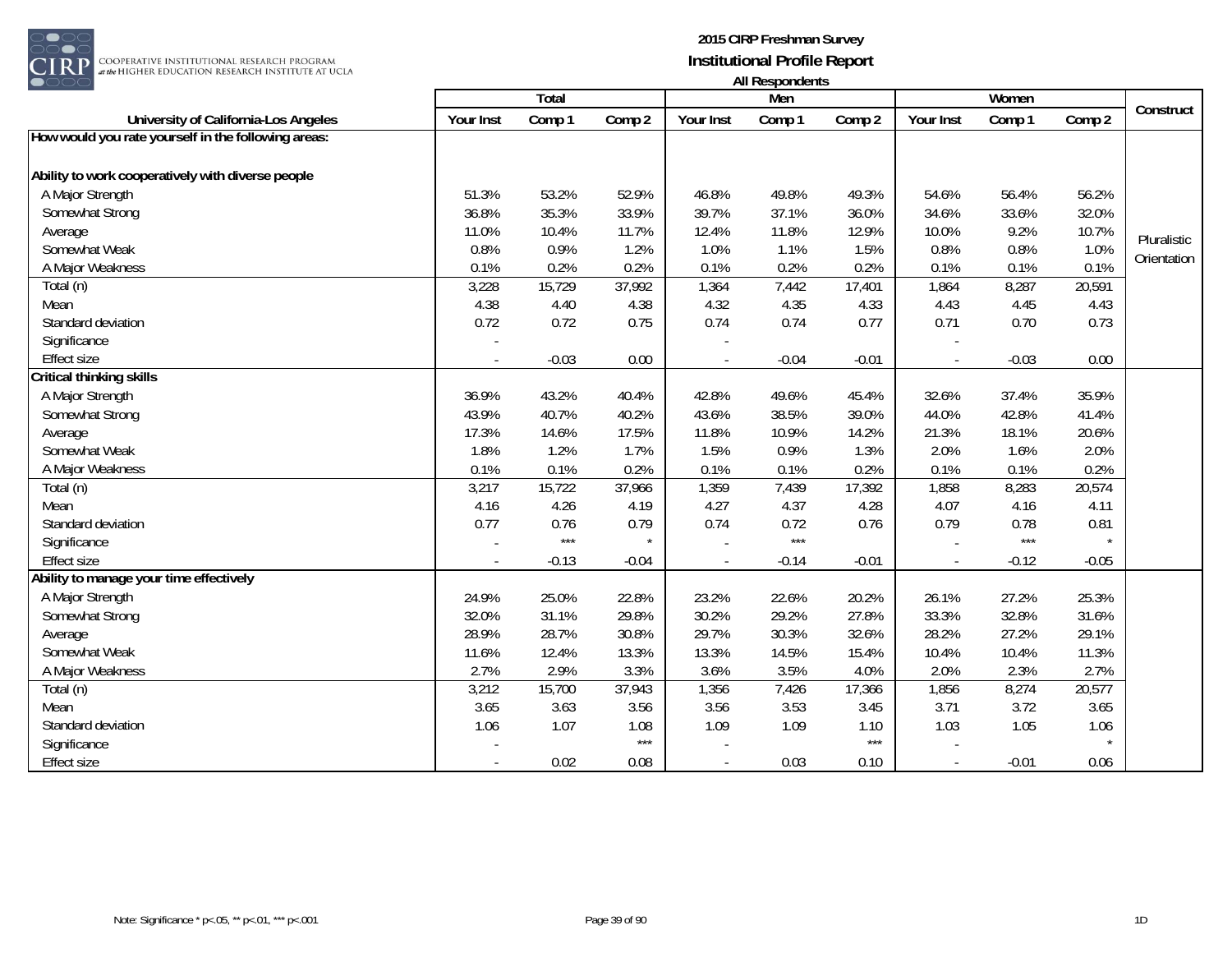

RP <mark>cooperative institutional research program</mark><br>at the Higher education research institute at ucla

|                                                            |           | Total  |        |           | Men    |        |           | Women  |        |           |
|------------------------------------------------------------|-----------|--------|--------|-----------|--------|--------|-----------|--------|--------|-----------|
| University of California-Los Angeles                       | Your Inst | Comp 1 | Comp 2 | Your Inst | Comp 1 | Comp 2 | Your Inst | Comp 1 | Comp 2 | Construct |
| What is the highest level of formal education obtained by: |           |        |        |           |        |        |           |        |        |           |
| Parent/Guardian 1                                          |           |        |        |           |        |        |           |        |        |           |
| Junior high/Middle school or less                          | 6.5%      | 3.2%   | 3.1%   | 4.8%      | 2.6%   | 2.7%   | 7.7%      | 3.7%   | 3.5%   |           |
| Some high school                                           | 4.1%      | 2.2%   | 2.8%   | 3.5%      | 2.1%   | 2.8%   | 4.4%      | 2.3%   | 2.8%   |           |
| High school graduate                                       | 9.2%      | 7.7%   | 11.2%  | 7.3%      | 7.1%   | 10.9%  | 10.5%     | 8.2%   | 11.5%  |           |
| Postsecondary school other than college                    | 1.2%      | 1.6%   | 2.6%   | 0.8%      | 1.3%   | 2.3%   | 1.5%      | 1.7%   | 2.8%   |           |
| Some college                                               | 8.6%      | 8.5%   | 11.6%  | 7.1%      | 8.0%   | 10.5%  | 9.6%      | 9.0%   | 12.5%  |           |
| College degree                                             | 28.0%     | 33.1%  | 34.5%  | 29.4%     | 32.8%  | 34.7%  | 27.0%     | 33.5%  | 34.3%  |           |
| Some graduate school                                       | 3.0%      | 2.9%   | 2.5%   | 3.5%      | 2.9%   | 2.4%   | 2.6%      | 3.0%   | 2.6%   |           |
| Graduate degree                                            | 39.5%     | 40.7%  | 31.8%  | 43.5%     | 43.1%  | 33.6%  | 36.6%     | 38.5%  | 30.1%  |           |
| Total (n)                                                  | 3,232     | 15,789 | 38,057 | 1,359     | 7,454  | 17,410 | 1,873     | 8,335  | 20,647 |           |
| What is the highest level of formal education obtained by: |           |        |        |           |        |        |           |        |        |           |
| Parent/Guardian 2                                          |           |        |        |           |        |        |           |        |        |           |
| Junior high/Middle school or less                          | 6.3%      | 3.3%   | 3.3%   | 4.4%      | 2.6%   | 2.7%   | 7.6%      | 4.0%   | 3.7%   |           |
| Some high school                                           | 4.2%      | 2.3%   | 2.9%   | 3.2%      | 1.9%   | 2.6%   | 4.9%      | 2.6%   | 3.2%   |           |
| High school graduate                                       | 9.8%      | 8.6%   | 12.5%  | 8.7%      | 8.0%   | 11.8%  | 10.6%     | 9.2%   | 13.2%  |           |
| Postsecondary school other than college                    | 1.9%      | 1.7%   | 2.8%   | 1.7%      | 1.6%   | 2.5%   | 2.0%      | 1.9%   | 3.1%   |           |
| Some college                                               | 10.6%     | 9.8%   | 12.6%  | 9.7%      | 9.2%   | 11.7%  | 11.3%     | 10.3%  | 13.3%  |           |
| College degree                                             | 34.5%     | 38.8%  | 37.6%  | 36.2%     | 40.1%  | 39.5%  | 33.3%     | 37.6%  | 35.8%  |           |
| Some graduate school                                       | 2.8%      | 3.1%   | 2.8%   | 3.5%      | 3.2%   | 2.7%   | 2.2%      | 3.1%   | 2.9%   |           |
| Graduate degree                                            | 30.0%     | 32.4%  | 25.6%  | 32.6%     | 33.4%  | 26.5%  | 28.1%     | 31.4%  | 24.8%  |           |
| Total (n)                                                  | 3,151     | 15,451 | 37,099 | 1,335     | 7,326  | 17,071 | 1,816     | 8,125  | 20,028 |           |
| First generation in college                                |           |        |        |           |        |        |           |        |        |           |
| Yes                                                        | 17.0%     | 10.4%  | 12.7%  | 12.7%     | 9.0%   | 11.6%  | 20.1%     | 11.7%  | 13.6%  |           |
| No                                                         | 83.0%     | 89.6%  | 87.3%  | 87.3%     | 91.0%  | 88.4%  | 79.9%     | 88.3%  | 86.4%  |           |
| Total (n)                                                  | 3,232     | 15,795 | 38,086 | 1,359     | 7,458  | 17,427 | 1,873     | 8,337  | 20,659 |           |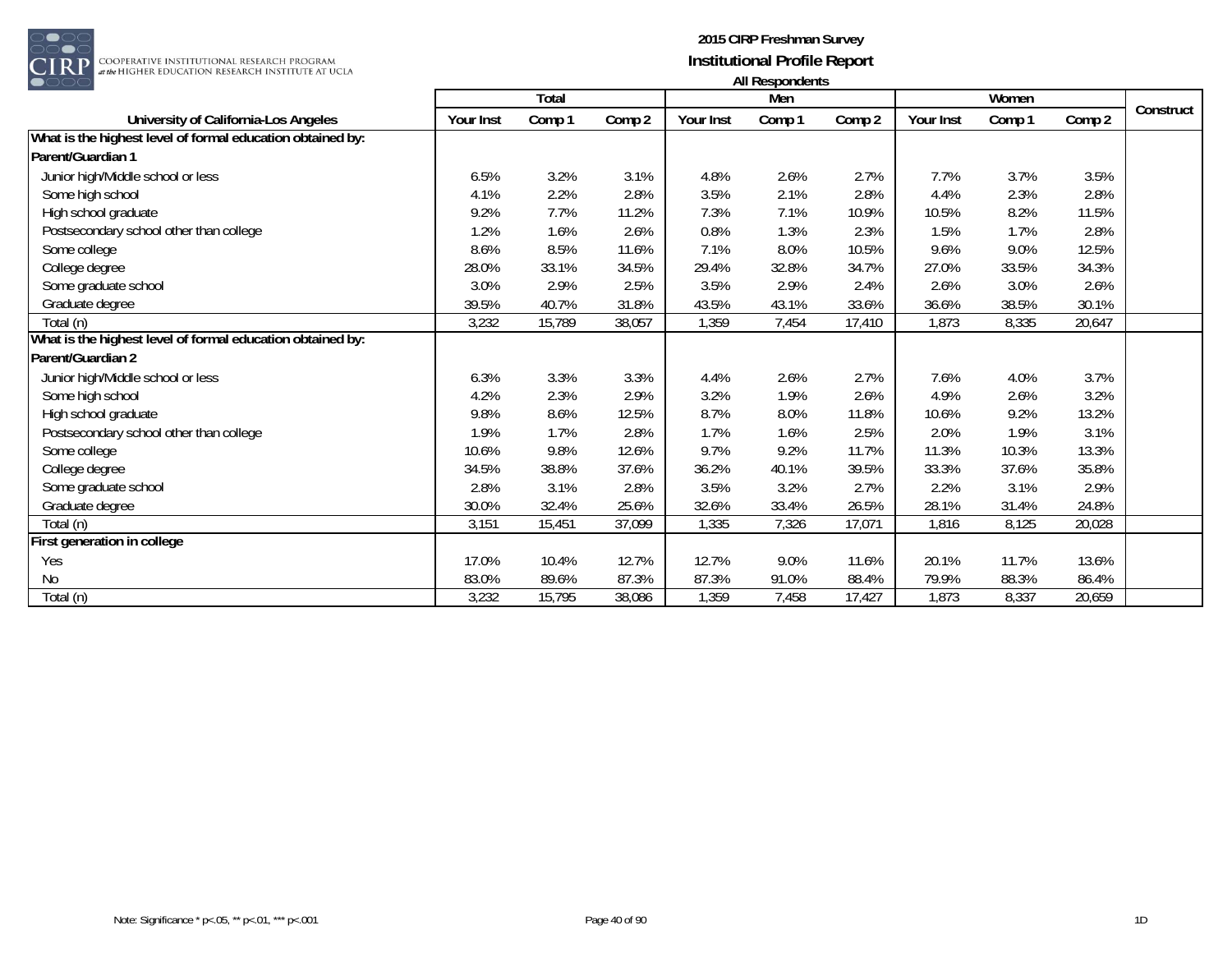

|                                                       |           | <b>Total</b> |                   |                          | בזו שמושת שכטרו וור<br>Men |        |                | Women        |        |           |
|-------------------------------------------------------|-----------|--------------|-------------------|--------------------------|----------------------------|--------|----------------|--------------|--------|-----------|
| University of California-Los Angeles                  | Your Inst | Comp 1       | Comp 2            | Your Inst                | Comp 1                     | Comp 2 | Your Inst      | Comp 1       | Comp 2 | Construct |
| How often in the past year did you?                   |           |              |                   |                          |                            |        |                |              |        |           |
|                                                       |           |              |                   |                          |                            |        |                |              |        |           |
| Ask questions in class                                |           |              |                   |                          |                            |        |                |              |        |           |
| Frequently                                            | 55.0%     | 58.5%        | 54.3%             | 53.4%                    | 56.4%                      | 51.9%  | 56.1%          | 60.4%        | 56.5%  |           |
| Occasionally                                          | 42.2%     | 38.7%        | 42.0%             | 43.5%                    | 40.6%                      | 44.3%  | 41.3%          | 36.9%        | 39.9%  |           |
| Not at All                                            | 2.8%      | 2.8%         | 3.7%              | 3.1%                     | 3.0%                       | 3.8%   | 2.6%           | 2.6%         | 3.6%   | Habits of |
| Total (n)                                             | 3,192     | 15,788       | 38,111            | 1,336                    | 7,470                      | 17,454 | 1,856          | 8,318        | 20,657 | Mind      |
| Mean                                                  | 2.52      | 2.56         | 2.51              | 2.50                     | 2.53                       | 2.48   | 2.53           | 2.58         | 2.53   |           |
| Standard deviation                                    | 0.55      | 0.55         | 0.57              | 0.56                     | 0.56                       | 0.57   | 0.55           | 0.54         | 0.57   |           |
| Significance                                          |           | $***$        |                   |                          |                            |        |                | $***$        |        |           |
| <b>Effect size</b>                                    |           | $-0.07$      | 0.02              | $\overline{\phantom{a}}$ | $-0.05$                    | 0.04   |                | $-0.09$      | 0.00   |           |
| Support your opinions with a logical argument         |           |              |                   |                          |                            |        |                |              |        |           |
| Frequently                                            | 67.5%     | 72.1%        | 64.8%             | 71.4%                    | 75.8%                      | 68.9%  | 64.6%          | 68.7%        | 61.1%  |           |
| Occasionally                                          | 31.3%     | 26.5%        | 32.1%             | 27.5%                    | 23.0%                      | 28.7%  | 34.1%          | 29.7%        | 35.2%  |           |
| Not at All                                            | 1.2%      | 1.4%         | 3.1%              | 1.1%                     | 1.1%                       | 2.4%   | 1.3%           | 1.6%         | 3.7%   | Habits of |
| Total (n)                                             | 3,176     | 15,741       | 37,989            | 1,332                    | 7,448                      | 17,405 | 1,844          | 8,293        | 20,584 | Mind      |
| Mean                                                  | 2.66      | 2.71         | 2.62              | 2.70                     | 2.75                       | 2.66   | 2.63           | 2.67         | 2.57   |           |
| Standard deviation                                    | 0.50      | 0.48         | 0.55              | 0.48                     | 0.46                       | 0.52   | 0.51           | 0.50         | 0.56   |           |
| Significance                                          |           | $***$        | $\star\star\star$ |                          | $***$                      | $**$   |                | $\star\star$ | $***$  |           |
| Effect size                                           |           | $-0.10$      | 0.07              |                          | $-0.11$                    | 0.08   |                | $-0.08$      | 0.11   |           |
| Seek solutions to problems and explain them to others |           |              |                   |                          |                            |        |                |              |        |           |
| Frequently                                            | 66.0%     | 67.3%        | 60.0%             | 67.7%                    | 68.5%                      | 60.6%  | 64.7%          | 66.1%        | 59.5%  |           |
| Occasionally                                          | 33.4%     | 31.8%        | 37.9%             | 31.8%                    | 30.6%                      | 37.4%  | 34.6%          | 32.9%        | 38.3%  |           |
| Not at All                                            | 0.6%      | 1.0%         | 2.1%              | 0.5%                     | 0.9%                       | 2.0%   | 0.7%           | 1.0%         | 2.2%   | Habits of |
| Total (n)                                             | 3,149     | 15,671       | 37,764            | 1,324                    | 7,422                      | 17,308 | 1,825          | 8,249        | 20,456 | Mind      |
| Mean                                                  | 2.65      | 2.66         | 2.58              | 2.67                     | 2.68                       | 2.59   | 2.64           | 2.65         | 2.57   |           |
| Standard deviation                                    | 0.49      | 0.49         | 0.53              | 0.48                     | 0.49                       | 0.53   | 0.49           | 0.50         | 0.54   |           |
| Significance                                          |           |              | $***$             |                          |                            | $***$  |                |              | $***$  |           |
| <b>Effect size</b>                                    |           | $-0.02$      | 0.13              |                          | $-0.02$                    | 0.15   |                | $-0.02$      | 0.13   |           |
| Revise your papers to improve your writing            |           |              |                   |                          |                            |        |                |              |        |           |
| Frequently                                            | 58.8%     | 56.6%        | 50.5%             | 50.2%                    | 48.1%                      | 42.3%  | 65.1%          | 64.4%        | 57.8%  |           |
| Occasionally                                          | 37.8%     | 39.1%        | 43.2%             | 45.6%                    | 45.8%                      | 49.1%  | 32.2%          | 33.0%        | 37.8%  |           |
| Not at All                                            | 3.4%      | 4.3%         | 6.3%              | 4.2%                     | 6.1%                       | 8.5%   | 2.7%           | 2.6%         | 4.3%   |           |
| Total (n)                                             | 3,154     | 15,691       | 37,817            | 1,322                    | 7,421                      | 17,316 | 1,832          | 8,270        | 20,501 | Habits of |
| Mean                                                  | 2.55      | 2.52         | 2.44              | 2.46                     | 2.42                       | 2.34   | 2.62           | 2.62         | 2.53   | Mind      |
| Standard deviation                                    | 0.56      | 0.58         | 0.61              | 0.58                     | 0.61                       | 0.63   | 0.54           | 0.54         | 0.58   |           |
| Significance                                          |           | $\star\star$ | $\star\star\star$ |                          | $\star$                    | $***$  |                |              | $***$  |           |
| <b>Effect size</b>                                    |           | 0.05         | 0.18              | $\sim$                   | 0.07                       | 0.19   | $\overline{a}$ | 0.00         | 0.16   |           |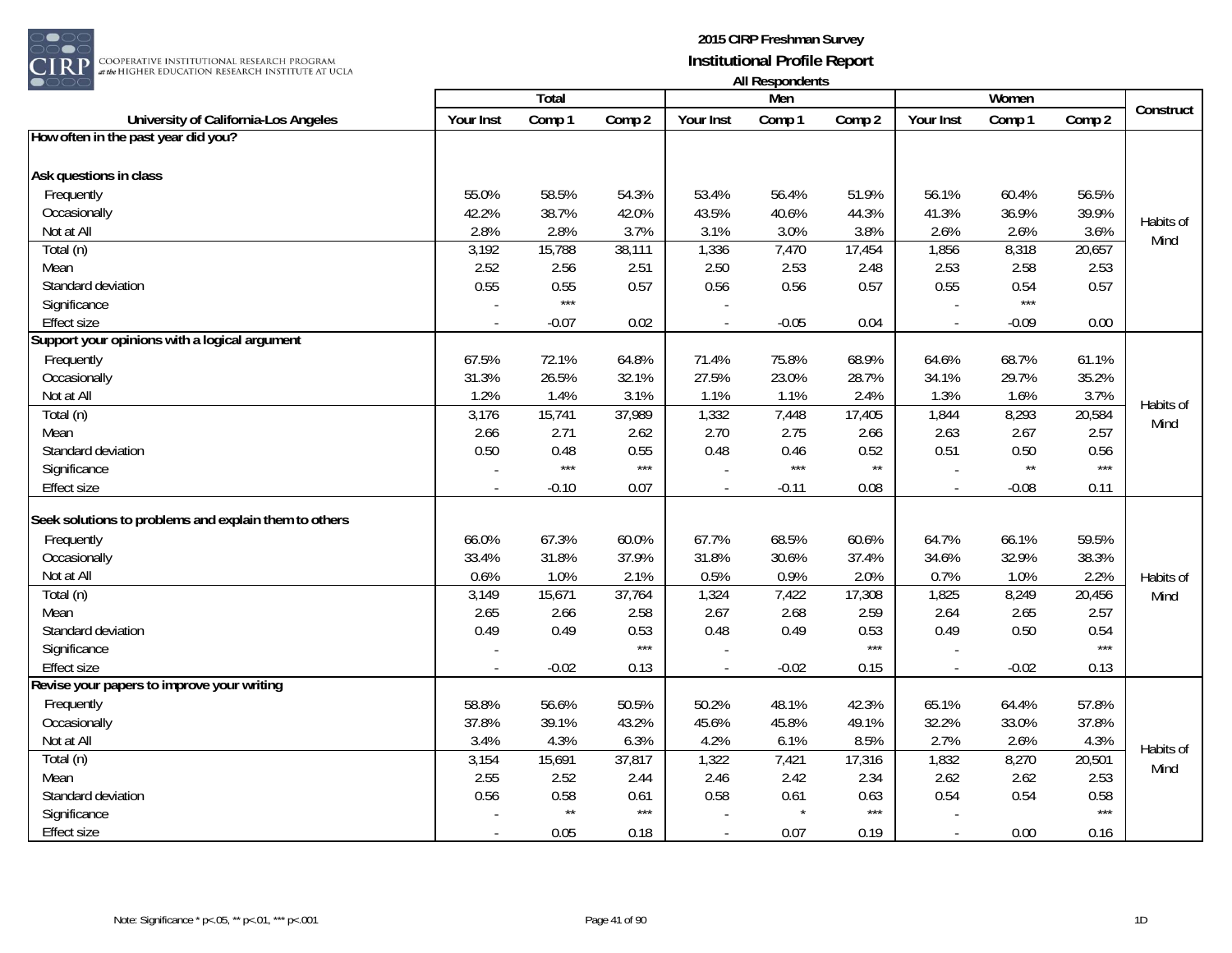

| $\sim$ $\sim$ $\sim$                                            |           |        |         |                  | AII NESPUHUEHIS |        |           |        |                   |           |
|-----------------------------------------------------------------|-----------|--------|---------|------------------|-----------------|--------|-----------|--------|-------------------|-----------|
|                                                                 |           | Total  |         |                  | Men             |        |           | Women  |                   | Construct |
| University of California-Los Angeles                            | Your Inst | Comp 1 | Comp 2  | <b>Your Inst</b> | Comp 1          | Comp 2 | Your Inst | Comp 1 | Comp <sub>2</sub> |           |
| How often in the past year did you?                             |           |        |         |                  |                 |        |           |        |                   |           |
|                                                                 |           |        |         |                  |                 |        |           |        |                   |           |
| Evaluate the quality or reliability of information you received |           |        |         |                  |                 |        |           |        |                   |           |
| Frequently                                                      | 52.7%     | 52.2%  | 47.2%   | 52.3%            | 53.4%           | 48.3%  | 53.0%     | 51.0%  | 46.3%             |           |
| Occasionally                                                    | 45.7%     | 45.5%  | 49.1%   | 46.3%            | 44.4%           | 48.1%  | 45.3%     | 46.4%  | 49.9%             | Habits of |
| Not at All                                                      | 1.6%      | 2.4%   | 3.7%    | 1.4%             | 2.2%            | 3.6%   | 1.7%      | 2.6%   | 3.8%              | Mind      |
| Total (n)                                                       | 3,138     | 15,642 | 37,667  | 1,321            | 7,402           | 17,253 | 1,817     | 8,240  | 20,414            |           |
| Mean                                                            | 2.51      | 2.50   | 2.44    | 2.51             | 2.51            | 2.45   | 2.51      | 2.48   | 2.43              |           |
| Standard deviation                                              | 0.53      | 0.55   | 0.57    | 0.53             | 0.54            | 0.57   | 0.53      | 0.55   | 0.57              |           |
| Significance                                                    |           |        | $***$   |                  |                 | $***$  |           |        | $***$             |           |
| <b>Effect size</b>                                              |           | 0.02   | 0.12    | $\blacksquare$   | 0.00            | 0.11   |           | 0.05   | 0.14              |           |
| Take a risk because you feel you have more to gain              |           |        |         |                  |                 |        |           |        |                   |           |
| Frequently                                                      | 35.8%     | 36.4%  | 38.6%   | 41.2%            | 41.4%           | 42.4%  | 31.9%     | 31.8%  | 35.1%             |           |
| Occasionally                                                    | 59.0%     | 58.4%  | 55.3%   | 54.3%            | 54.4%           | 52.5%  | 62.5%     | 62.1%  | 57.8%             |           |
| Not at All                                                      | 5.2%      | 5.2%   | 6.1%    | 4.5%             | 4.2%            | 5.0%   | 5.7%      | 6.1%   | 7.1%              | Habits of |
| Total (n)                                                       | 3,138     | 15,657 | 37,718  | 1,319            | 7,406           | 17,282 | 1,819     | 8,251  | 20,436            | Mind      |
| Mean                                                            | 2.31      | 2.31   | 2.32    | 2.37             | 2.37            | 2.37   | 2.26      | 2.26   | 2.28              |           |
| Standard deviation                                              | 0.56      | 0.56   | 0.58    | 0.57             | 0.56            | 0.58   | 0.55      | 0.56   | 0.59              |           |
| Significance                                                    |           |        |         |                  |                 |        |           |        |                   |           |
| <b>Effect size</b>                                              |           | 0.00   | $-0.02$ |                  | 0.00            | 0.00   |           | 0.00   | $-0.03$           |           |
| Seek alternative solutions to a problem                         |           |        |         |                  |                 |        |           |        |                   |           |
| Frequently                                                      | 49.3%     | 49.3%  | 47.9%   | 51.0%            | 52.2%           | 49.9%  | 48.1%     | 46.6%  | 46.1%             |           |
| Occasionally                                                    | 49.4%     | 49.2%  | 49.9%   | 47.5%            | 46.3%           | 48.0%  | 50.8%     | 51.8%  | 51.6%             |           |
| Not at All                                                      | 1.3%      | 1.6%   | 2.2%    | 1.5%             | 1.5%            | 2.1%   | 1.1%      | 1.6%   | 2.3%              |           |
| Total (n)                                                       | 3,119     | 15,631 | 37,620  | 1,311            | 7,396           | 17,235 | 1,808     | 8,235  | 20,385            | Habits of |
| Mean                                                            | 2.48      | 2.48   | 2.46    | 2.49             | 2.51            | 2.48   | 2.47      | 2.45   | 2.44              | Mind      |
| Standard deviation                                              | 0.52      | 0.53   | 0.54    | 0.53             | 0.53            | 0.54   | 0.52      | 0.53   | 0.54              |           |
| Significance                                                    |           |        |         |                  |                 |        |           |        | $\star$           |           |
| Effect size                                                     |           | 0.00   | 0.04    | $\sim$           | $-0.04$         | 0.02   |           | 0.04   | 0.06              |           |
| ook up scientific research articles and resources               |           |        |         |                  |                 |        |           |        |                   |           |
| Frequently                                                      | 34.2%     | 33.7%  | 31.9%   | 36.1%            | 35.9%           | 34.3%  | 32.9%     | 31.7%  | 29.8%             |           |
| Occasionally                                                    | 53.5%     | 53.1%  | 50.9%   | 54.1%            | 53.5%           | 51.4%  | 53.0%     | 52.8%  | 50.5%             |           |
| Not at All                                                      | 12.3%     | 13.1%  | 17.2%   | 9.8%             | 10.6%           | 14.3%  | 14.1%     | 15.5%  | 19.7%             | Habits of |
| Total (n)                                                       | 3,116     | 15,607 | 37,558  | 1,311            | 7,388           | 17,211 | 1,805     | 8,219  | 20,347            | Mind      |
| Mean                                                            | 2.22      | 2.21   | 2.15    | 2.26             | 2.25            | 2.20   | 2.19      | 2.16   | 2.10              |           |
| Standard deviation                                              | 0.65      | 0.65   | 0.69    | 0.63             | 0.63            | 0.67   | 0.66      | 0.67   | 0.70              |           |
| Significance                                                    |           |        | $***$   |                  |                 | $**$   |           |        | $\star\star\star$ |           |
| <b>Effect size</b>                                              |           | 0.02   |         |                  | 0.02            | 0.09   |           |        | 0.13              |           |
|                                                                 |           |        | 0.10    |                  |                 |        |           | 0.04   |                   |           |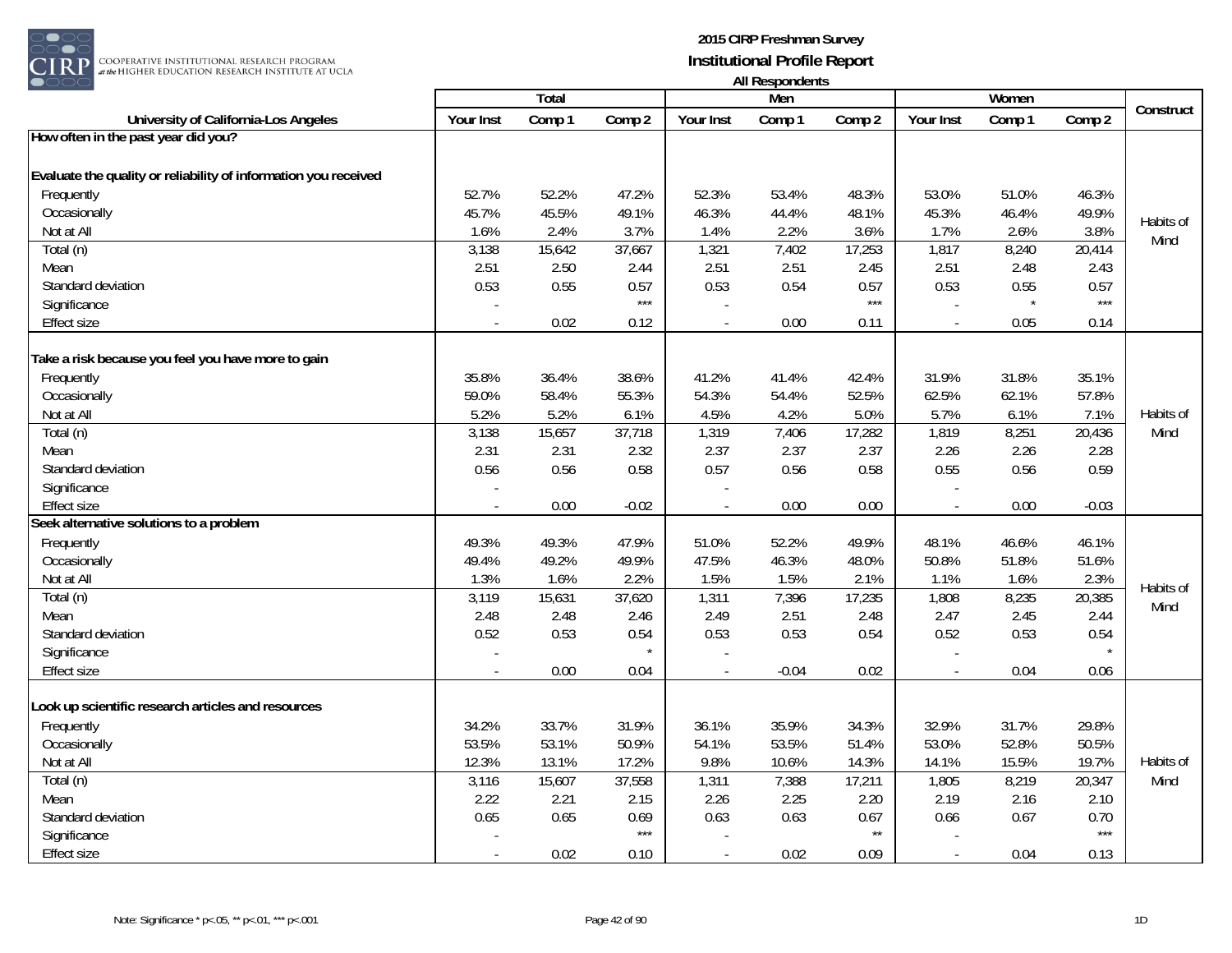

|                                                                   |           | Total  |        |           | Men     |        |           | Women  |        |           |
|-------------------------------------------------------------------|-----------|--------|--------|-----------|---------|--------|-----------|--------|--------|-----------|
| University of California-Los Angeles                              | Your Inst | Comp 1 | Comp 2 | Your Inst | Comp 1  | Comp 2 | Your Inst | Comp 1 | Comp 2 | Construct |
| How often in the past year did you?                               |           |        |        |           |         |        |           |        |        |           |
| Explore topics on your own, even though it was not required for a |           |        |        |           |         |        |           |        |        |           |
| class                                                             |           |        |        |           |         |        |           |        |        |           |
| Frequently                                                        | 44.2%     | 45.7%  | 43.2%  | 50.1%     | 51.4%   | 48.0%  | 40.0%     | 40.5%  | 38.8%  |           |
| Occasionally                                                      | 50.1%     | 47.9%  | 46.9%  | 44.5%     | 43.4%   | 43.7%  | 54.1%     | 52.0%  | 49.7%  | Habits of |
| Not at All                                                        | 5.7%      | 6.4%   | 10.0%  | 5.3%      | 5.1%    | 8.3%   | 6.0%      | 7.5%   | 11.5%  | Mind      |
| Total (n)                                                         | 3,106     | 15,601 | 37,558 | 1,309     | 7,385   | 17,209 | 1,797     | 8,216  | 20,349 |           |
| Mean                                                              | 2.39      | 2.39   | 2.33   | 2.45      | 2.46    | 2.40   | 2.34      | 2.33   | 2.27   |           |
| Standard deviation                                                | 0.59      | 0.61   | 0.65   | 0.60      | 0.59    | 0.64   | 0.59      | 0.61   | 0.65   |           |
| Significance                                                      |           |        | $***$  |           |         | $**$   |           |        | $***$  |           |
| <b>Effect size</b>                                                |           | 0.00   | 0.09   |           | $-0.02$ | 0.08   |           | 0.02   | 0.11   |           |
| Accept mistakes as part of the learning process                   |           |        |        |           |         |        |           |        |        |           |
| Frequently                                                        | 59.8%     | 57.7%  | 56.6%  | 61.1%     | 59.4%   | 58.1%  | 58.8%     | 56.1%  | 55.3%  |           |
| Occasionally                                                      | 39.1%     | 40.7%  | 41.3%  | 37.7%     | 39.0%   | 39.8%  | 40.0%     | 42.2%  | 42.6%  |           |
| Not at All                                                        | 1.2%      | 1.7%   | 2.1%   | 1.2%      | 1.6%    | 2.1%   | 1.2%      | 1.7%   | 2.0%   | Habits of |
| Total (n)                                                         | 3,101     | 15,604 | 37,577 | 1,305     | 7,390   | 17,224 | 1,796     | 8,214  | 20,353 | Mind      |
| Mean                                                              | 2.59      | 2.56   | 2.55   | 2.60      | 2.58    | 2.56   | 2.58      | 2.54   | 2.53   |           |
| Standard deviation                                                | 0.52      | 0.53   | 0.54   | 0.51      | 0.52    | 0.54   | 0.52      | 0.53   | 0.54   |           |
| Significance                                                      |           | $**$   | $***$  |           |         | $**$   |           | $**$   | $***$  |           |
| <b>Effect size</b>                                                |           | 0.06   | 0.07   |           | 0.04    | 0.07   |           | 0.08   | 0.09   |           |
| Seek feedback on your academic work                               |           |        |        |           |         |        |           |        |        |           |
| Frequently                                                        | 55.2%     | 54.8%  | 50.4%  | 48.2%     | 48.4%   | 44.0%  | 60.3%     | 60.8%  | 56.3%  |           |
| Occasionally                                                      | 41.8%     | 41.2%  | 43.8%  | 47.9%     | 46.4%   | 48.7%  | 37.3%     | 36.3%  | 39.4%  |           |
| Not at All                                                        | 3.1%      | 4.0%   | 5.8%   | 3.9%      | 5.3%    | 7.3%   | 2.5%      | 2.8%   | 4.4%   | Habits of |
| Total (n)                                                         | 3,085     | 15,568 | 37,487 | 1,301     | 7,371   | 17,173 | 1,784     | 8,197  | 20,314 | Mind      |
| Mean                                                              | 2.52      | 2.51   | 2.45   | 2.44      | 2.43    | 2.37   | 2.58      | 2.58   | 2.52   |           |
| Standard deviation                                                | 0.56      | 0.57   | 0.60   | 0.57      | 0.59    | 0.62   | 0.54      | 0.55   | 0.58   |           |
| Significance                                                      |           |        | $***$  |           |         | $***$  |           |        | $***$  |           |
| <b>Effect size</b>                                                |           | 0.02   | 0.12   |           | 0.02    | 0.11   |           | 0.00   | 0.10   |           |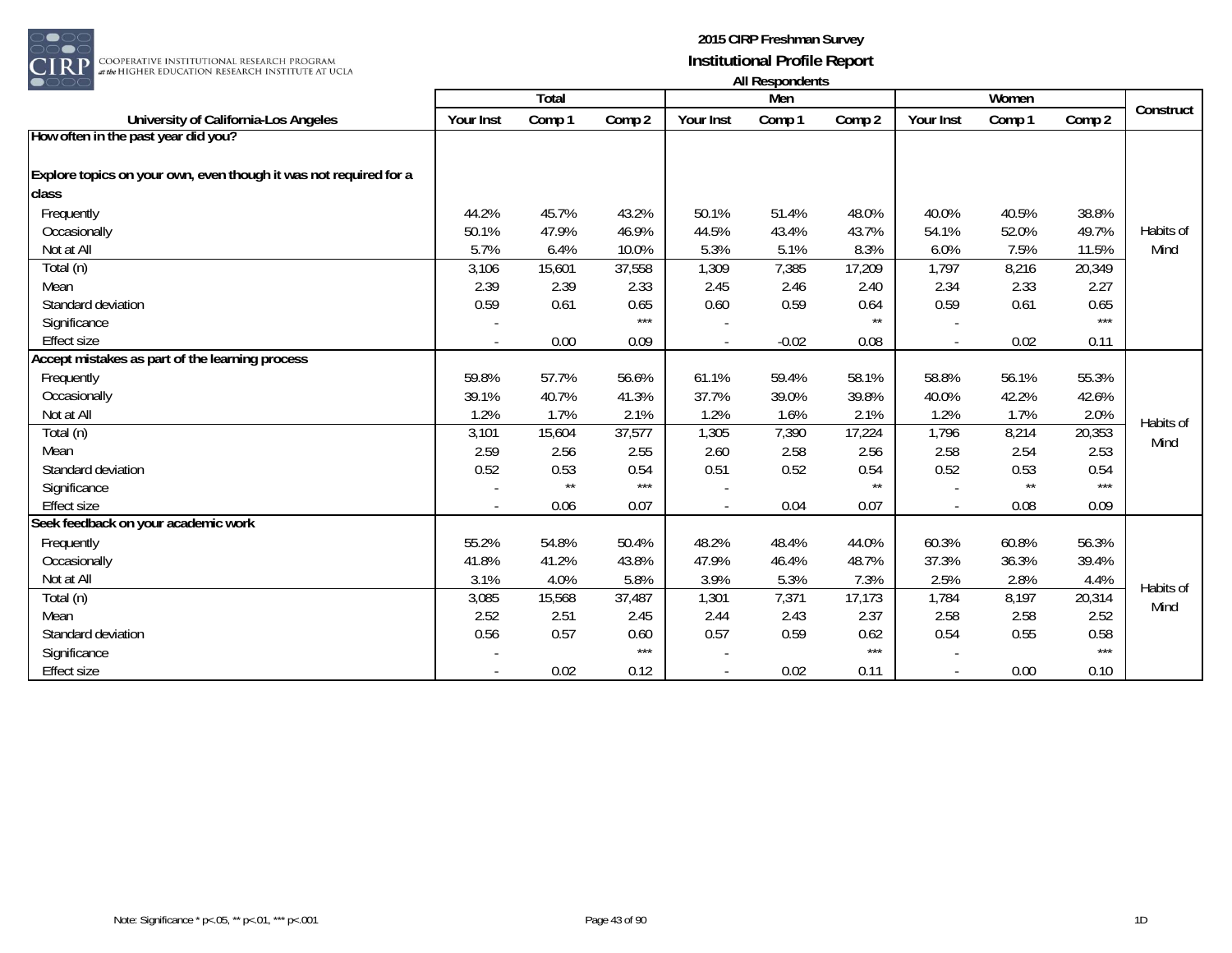

|                                                                |           | <b>Total</b> |        |           | Men    |        |           | Women  |        |           |
|----------------------------------------------------------------|-----------|--------------|--------|-----------|--------|--------|-----------|--------|--------|-----------|
| University of California-Los Angeles                           | Your Inst | Comp 1       | Comp 2 | Your Inst | Comp 1 | Comp 2 | Your Inst | Comp 1 | Comp 2 | Construct |
| Race/Ethnicity - mark all that apply (total may add to more    |           |              |        |           |        |        |           |        |        |           |
| than 100%)                                                     |           |              |        |           |        |        |           |        |        |           |
| American Indian/Alaska Native                                  | 1.5%      | 1.6%         | 2.0%   | 0.9%      | 1.3%   | 1.7%   | 2.0%      | 1.9%   | 2.2%   |           |
| East Asian (e.g., Chinese, Japanese, Korean, Taiwanese)        | 31.0%     | 14.0%        | 9.9%   | 33.1%     | 14.2%  | 10.2%  | 29.5%     | 13.9%  | 9.6%   |           |
| Southeast Asian (e.g., Cambodian, Vietnamese, Hmong, Filipino) | 9.9%      | 4.8%         | 4.2%   | 9.2%      | 4.7%   | 4.1%   | 10.4%     | 5.0%   | 4.3%   |           |
| South Asian (e.g., Indian, Pakistani, Nepalese, Sri Lankan)    | 8.6%      | 5.2%         | 3.9%   | 11.4%     | 5.9%   | 4.3%   | 6.6%      | 4.5%   | 3.5%   |           |
| Other Asian                                                    | 0.9%      | 0.7%         | 0.7%   | 0.8%      | 0.7%   | 0.8%   | 0.9%      | 0.7%   | 0.7%   |           |
| Native Hawaiian/Pacific Islander                               | 0.8%      | 0.5%         | 0.9%   | 0.5%      | 0.4%   | 0.8%   | 1.1%      | 0.5%   | 0.9%   |           |
| African American/Black                                         | 4.4%      | 5.8%         | 6.6%   | 3.6%      | 4.7%   | 5.7%   | 5.0%      | 6.7%   | 7.4%   |           |
| Mexican American/Chicano                                       | 13.2%     | 7.4%         | 5.8%   | 10.3%     | 6.7%   | 5.5%   | 15.3%     | 8.0%   | 6.1%   |           |
| Puerto Rican                                                   | 0.4%      | 0.8%         | 1.2%   | 0.3%      | 0.8%   | 1.2%   | 0.5%      | 0.8%   | 1.3%   |           |
| Other Latino                                                   | 4.9%      | 4.5%         | 5.0%   | 3.5%      | 4.2%   | 4.8%   | 5.9%      | 4.7%   | 5.3%   |           |
| White/Caucasian                                                | 40.5%     | 68.6%        | 73.2%  | 40.0%     | 70.0%  | 73.8%  | 40.8%     | 67.3%  | 72.7%  |           |
| Other                                                          | 2.6%      | 2.4%         | 2.5%   | 1.8%      | 2.2%   | 2.3%   | 3.2%      | 2.7%   | 2.7%   |           |
| Total (n)                                                      | 3,103     | 15,698       | 37,879 | 1,311     | 7,440  | 17,363 | 1,792     | 8,258  | 20,516 |           |
| Race/Ethnicity Group (with multiple race category)             |           |              |        |           |        |        |           |        |        |           |
| American Indian                                                | 0.2%      | 0.1%         | 0.2%   | 0.1%      | 0.1%   | 0.1%   | 0.2%      | 0.2%   | 0.2%   |           |
| Asian                                                          | 41.7%     | 17.8%        | 13.2%  | 46.4%     | 18.6%  | 14.0%  | 38.3%     | 17.1%  | 12.5%  |           |
| <b>Black</b>                                                   | 2.5%      | 4.1%         | 4.7%   | 1.9%      | 3.1%   | 3.9%   | 3.0%      | 5.0%   | 5.3%   |           |
| Hispanic                                                       | 12.2%     | 7.2%         | 6.5%   | 9.0%      | 6.2%   | 5.9%   | 14.6%     | 8.0%   | 6.9%   |           |
| White                                                          | 29.2%     | 57.4%        | 62.7%  | 30.7%     | 59.0%  | 63.8%  | 28.1%     | 56.0%  | 61.8%  |           |
| Other                                                          | 0.7%      | 0.8%         | 0.9%   | 0.7%      | 0.8%   | 1.0%   | 0.8%      | 0.9%   | 0.9%   |           |
| Two or more races/ethnicities                                  | 13.4%     | 12.5%        | 11.8%  | 11.2%     | 12.2%  | 11.3%  | 15.0%     | 12.8%  | 12.4%  |           |
| Total (n)                                                      | 3,103     | 15,698       | 37,879 | 1,311     | 7,440  | 17,363 | 1,792     | 8,258  | 20,516 |           |
| How would you characterize your political views?               |           |              |        |           |        |        |           |        |        |           |
| Far left                                                       | 4.3%      | 4.3%         | 3.9%   | 4.3%      | 4.3%   | 3.9%   | 4.2%      | 4.3%   | 3.9%   |           |
| Liberal                                                        | 45.9%     | 38.9%        | 33.5%  | 42.2%     | 33.8%  | 28.7%  | 48.6%     | 43.6%  | 37.8%  |           |
| Middle-of-the-road                                             | 39.6%     | 39.0%        | 44.0%  | 41.4%     | 41.5%  | 46.1%  | 38.2%     | 36.6%  | 42.2%  |           |
| Conservative                                                   | 9.9%      | 17.0%        | 17.4%  | 11.5%     | 19.1%  | 19.7%  | 8.7%      | 15.0%  | 15.3%  |           |
| Far right                                                      | 0.4%      | 0.9%         | 1.2%   | 0.5%      | 1.2%   | 1.7%   | 0.2%      | 0.5%   | 0.8%   |           |
| Total (n)                                                      | 3,019     | 15,285       | 36,424 | 1,290     | 7,287  | 16,856 | 1,729     | 7,998  | 19,568 |           |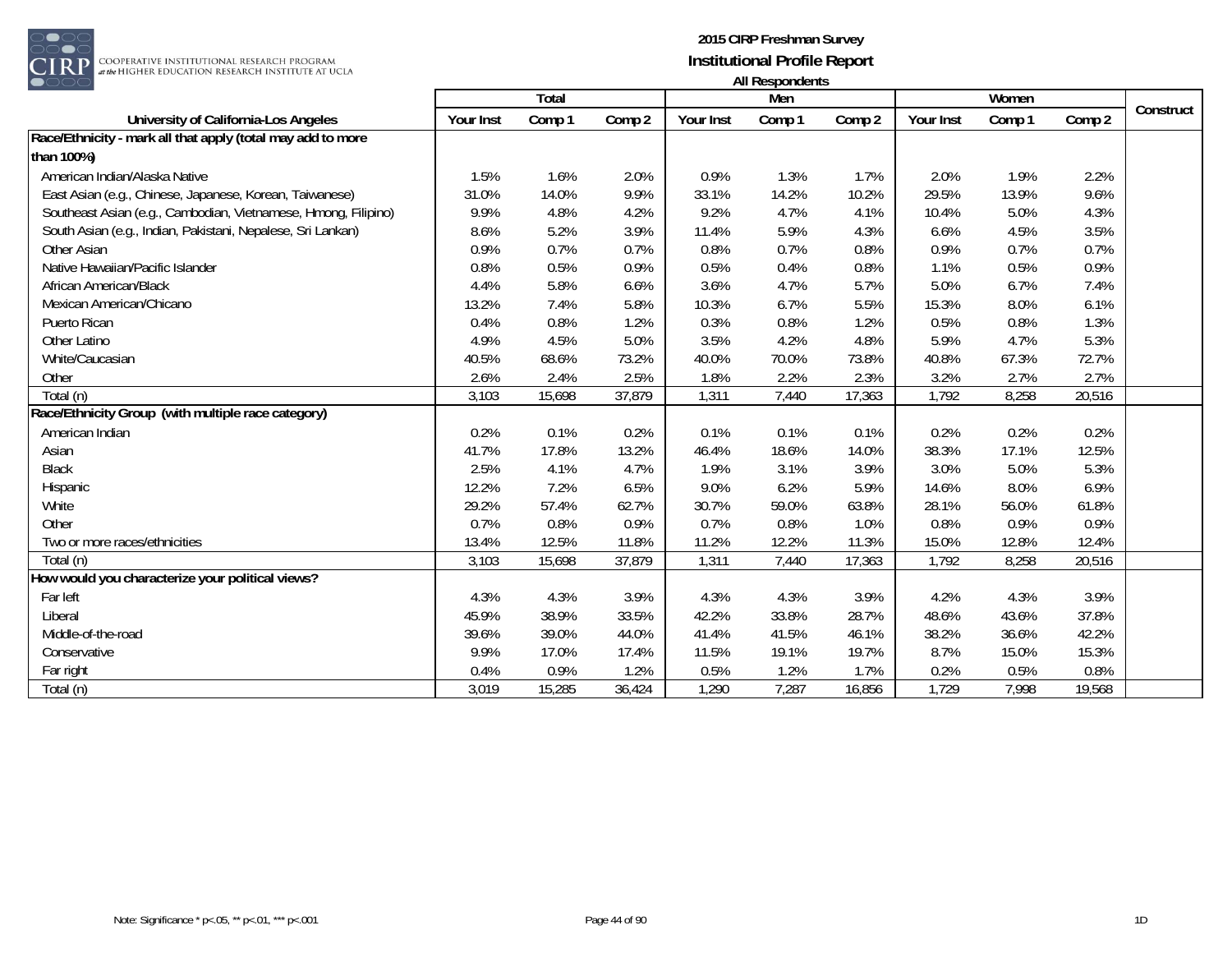

 $\begin{array}{|l|} \hline \texttt{COOPERATIVE INSTITUTIONAL RESEARCH PROGRAM} \hline \texttt{at the HIGHER FUNCTION RESEARCH INSTITUTE AT UCLA} \end{array}$ 

|                                                                    |           | Total   |                   |                          | Men          |         |           | Women   |         |           |
|--------------------------------------------------------------------|-----------|---------|-------------------|--------------------------|--------------|---------|-----------|---------|---------|-----------|
|                                                                    |           |         |                   |                          |              |         |           |         |         | Construct |
| University of California-Los Angeles                               | Your Inst | Comp 1  | Comp 2            | Your Inst                | Comp 1       | Comp 2  | Your Inst | Comp 1  | Comp 2  |           |
| In deciding to go to college, how important to you was each of the |           |         |                   |                          |              |         |           |         |         |           |
| following reasons?                                                 |           |         |                   |                          |              |         |           |         |         |           |
| To be able to get a better job                                     |           |         |                   |                          |              |         |           |         |         |           |
| Very Important                                                     | 82.5%     | 84.6%   | 85.5%             | 82.2%                    | 85.1%        | 86.0%   | 82.7%     | 84.2%   | 85.1%   |           |
| Somewhat Important                                                 | 15.9%     | 13.6%   | 12.6%             | 15.6%                    | 12.9%        | 12.0%   | 16.0%     | 14.3%   | 13.1%   |           |
| Not Important                                                      | 1.6%      | 1.8%    | 1.9%              | 2.2%                     | 2.0%         | 2.0%    | 1.3%      | 1.5%    | 1.8%    |           |
| Total (n)                                                          | 3,044     | 15,577  | 37,442            | 1,292                    | 7,386        | 17,173  | 1,752     | 8,191   | 20,269  |           |
| Mean                                                               | 2.81      | 2.83    | 2.84              | 2.80                     | 2.83         | 2.84    | 2.81      | 2.83    | 2.83    |           |
| Standard deviation                                                 | 0.43      | 0.42    | 0.42              | 0.45                     | 0.43         | 0.42    | 0.42      | 0.42    | 0.42    |           |
| Significance                                                       |           |         | $***$             |                          | $\star$      | $**$    |           |         |         |           |
| <b>Effect size</b>                                                 |           | $-0.05$ | $-0.07$           | $\sim$                   | $-0.07$      | $-0.10$ |           | $-0.05$ | $-0.05$ |           |
| To gain a general education and appreciation of ideas              |           |         |                   |                          |              |         |           |         |         |           |
| Very Important                                                     | 76.8%     | 73.4%   | 70.6%             | 74.3%                    | 69.2%        | 65.4%   | 78.7%     | 77.4%   | 75.3%   |           |
| Somewhat Important                                                 | 21.8%     | 24.9%   | 27.2%             | 23.8%                    | 28.5%        | 31.5%   | 20.2%     | 21.5%   | 23.3%   |           |
| Not Important                                                      | 1.4%      | 1.7%    | 2.2%              | 1.9%                     | 2.4%         | 3.1%    | 1.0%      | 1.2%    | 1.4%    |           |
| Total (n)                                                          | 3,041     | 15,549  | 37,361            | 1,292                    | 7,375        | 17,130  | 1,749     | 8,174   | 20,231  |           |
| Mean                                                               | 2.75      | 2.72    | 2.68              | 2.72                     | 2.67         | 2.62    | 2.78      | 2.76    | 2.74    |           |
| Standard deviation                                                 | 0.46      | 0.49    | 0.51              | 0.49                     | 0.52         | 0.55    | 0.44      | 0.45    | 0.47    |           |
| Significance                                                       |           | $**$    | $***$             |                          | $\star\star$ | $***$   |           |         | $***$   |           |
| <b>Effect size</b>                                                 |           | 0.06    | 0.14              | $\overline{\phantom{a}}$ | 0.10         | 0.18    |           | 0.04    | 0.09    |           |
| To make me a more cultured person                                  |           |         |                   |                          |              |         |           |         |         |           |
| Very Important                                                     | 58.1%     | 52.6%   | 48.9%             | 49.5%                    | 43.7%        | 41.1%   | 64.5%     | 60.9%   | 55.8%   |           |
| Somewhat Important                                                 | 36.5%     | 39.7%   | 40.7%             | 42.8%                    | 45.7%        | 44.7%   | 31.8%     | 34.2%   | 37.1%   |           |
| Not Important                                                      | 5.4%      | 7.6%    | 10.4%             | 7.7%                     | 10.6%        | 14.2%   | 3.7%      | 4.9%    | 7.1%    |           |
| Total (n)                                                          | 3,037     | 15,536  | 37,310            | 1,289                    | 7,368        | 17,104  | 1,748     | 8,168   | 20,206  |           |
| Mean                                                               | 2.53      | 2.45    | 2.38              | 2.42                     | 2.33         | 2.27    | 2.61      | 2.56    | 2.49    |           |
| Standard deviation                                                 | 0.60      | 0.63    | 0.67              | 0.63                     | 0.66         | 0.69    | 0.56      | 0.59    | 0.63    |           |
| Significance                                                       |           | $***$   | $\star\star\star$ |                          | $***$        | $***$   |           | $**$    | $***$   |           |
| <b>Effect size</b>                                                 |           | 0.13    | 0.22              |                          | 0.14         | 0.22    |           | 0.08    | 0.19    |           |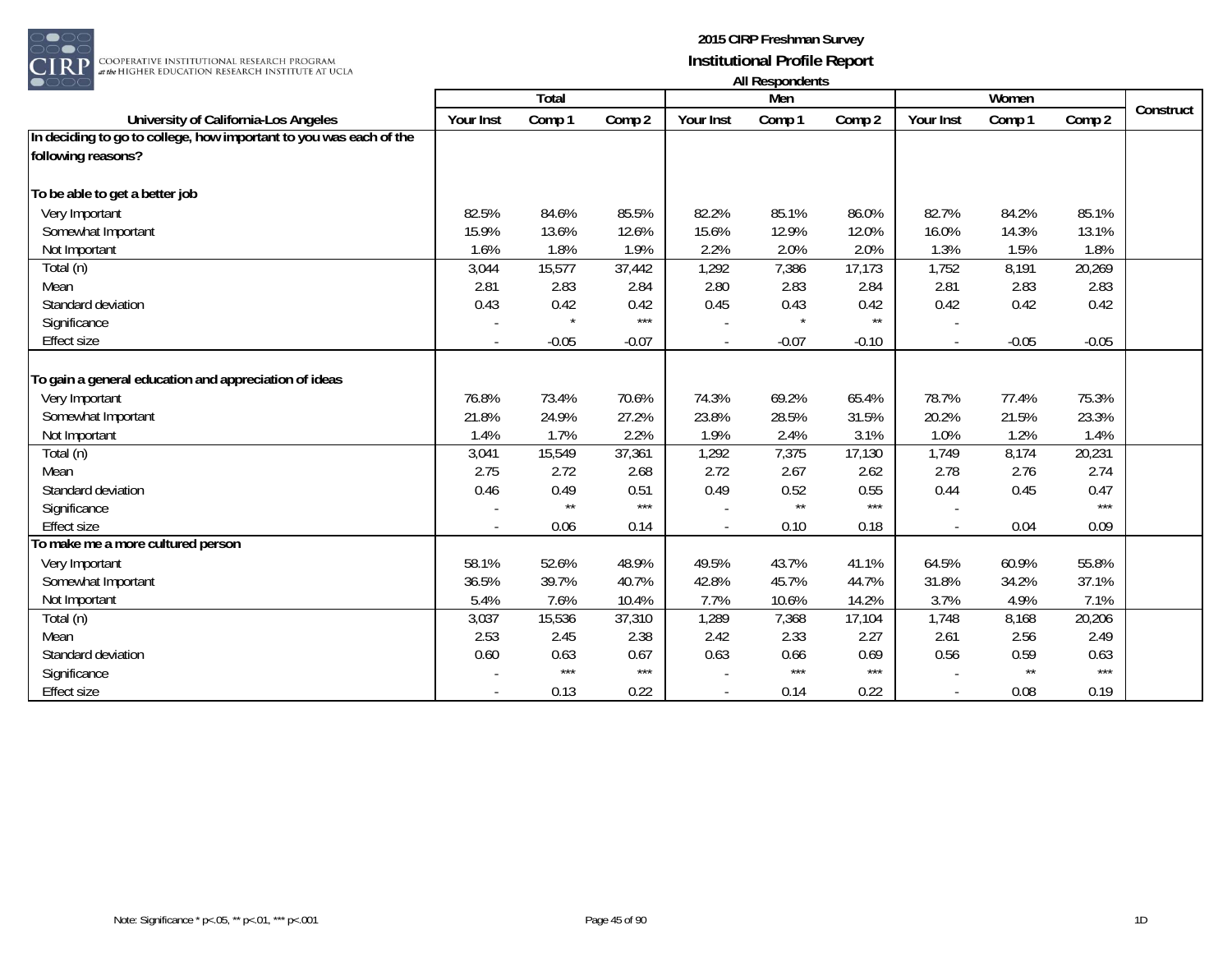

|                                                                    |           | <b>Total</b> |                     |           | Men     |                   |           | Women   |                   |           |
|--------------------------------------------------------------------|-----------|--------------|---------------------|-----------|---------|-------------------|-----------|---------|-------------------|-----------|
| <b>University of California-Los Angeles</b>                        | Your Inst | Comp 1       | Comp 2              | Your Inst | Comp 1  | Comp 2            | Your Inst | Comp 1  | Comp 2            | Construct |
| In deciding to go to college, how important to you was each of the |           |              |                     |           |         |                   |           |         |                   |           |
| following reasons?                                                 |           |              |                     |           |         |                   |           |         |                   |           |
|                                                                    |           |              |                     |           |         |                   |           |         |                   |           |
| To be able to make more money                                      |           |              |                     |           |         |                   |           |         |                   |           |
| Very Important                                                     | 60.5%     | 64.4%        | 70.2%               | 62.7%     | 68.0%   | 73.6%             | 58.9%     | 61.1%   | 67.1%             |           |
| Somewhat Important                                                 | 34.2%     | 30.7%        | 25.5%               | 32.9%     | 27.9%   | 22.6%             | 35.2%     | 33.4%   | 28.0%             |           |
| Not Important                                                      | 5.3%      | 4.8%         | 4.3%                | 4.4%      | 4.1%    | 3.7%              | 5.9%      | 5.5%    | 4.9%              |           |
| Total (n)                                                          | 3,021     | 15,492       | 37,183              | 1,284     | 7,352   | 17,059            | 1,737     | 8,140   | 20,124            |           |
| Mean                                                               | 2.55      | 2.60         | 2.66                | 2.58      | 2.64    | 2.70              | 2.53      | 2.56    | 2.62              |           |
| Standard deviation                                                 | 0.59      | 0.58         | 0.56                | 0.58      | 0.56    | 0.53              | 0.61      | 0.60    | 0.58              |           |
| Significance                                                       |           | $***$        | $***$               |           | $***$   | $***$             |           |         | $***$             |           |
| <b>Effect size</b>                                                 |           | $-0.09$      | $-0.20$             | $\sim$    | $-0.11$ | $-0.23$           |           | $-0.05$ | $-0.16$           |           |
| To learn more about things that interest me                        |           |              |                     |           |         |                   |           |         |                   |           |
| Very Important                                                     | 86.4%     | 85.8%        | 83.8%               | 84.4%     | 83.7%   | 80.8%             | 87.9%     | 87.7%   | 86.4%             |           |
| Somewhat Important                                                 | 13.0%     | 13.6%        | 15.3%               | 14.7%     | 15.5%   | 17.9%             | 11.7%     | 11.8%   | 13.0%             |           |
| Not Important                                                      | 0.6%      | 0.7%         | 0.9%                | 0.9%      | 0.8%    | 1.3%              | 0.4%      | 0.5%    | 0.6%              |           |
| Total (n)                                                          | 3,023     | 15,515       | 37,266              | 1,283     | 7,354   | 17,081            | 1,740     | 8,161   | 20,185            |           |
| Mean                                                               | 2.86      | 2.85         | 2.83                | 2.84      | 2.83    | 2.79              | 2.88      | 2.87    | 2.86              |           |
| Standard deviation                                                 | 0.37      | 0.37         | 0.40                | 0.39      | 0.40    | 0.44              | 0.34      | 0.35    | 0.37              |           |
| Significance                                                       |           |              | $***$               |           |         | $***$             |           |         |                   |           |
| <b>Effect size</b>                                                 |           | 0.03         | 0.07                |           | 0.02    | 0.11              |           | 0.03    | 0.05              |           |
| To get training for a specific career                              |           |              |                     |           |         |                   |           |         |                   |           |
| Very Important                                                     | 66.6%     | 68.0%        | 74.7%               | 65.1%     | 67.2%   | 72.5%             | 67.7%     | 68.8%   | 76.8%             |           |
| Somewhat Important                                                 | 28.2%     | 27.0%        | 21.5%               | 28.5%     | 27.7%   | 23.4%             | 27.9%     | 26.3%   | 19.8%             |           |
| Not Important                                                      | 5.2%      | 5.0%         | 3.7%                | 6.3%      | 5.2%    | 4.1%              | 4.4%      | 4.9%    | 3.4%              |           |
| Total (n)                                                          | 3,020     | 15,503       | 37,226              | 1,282     | 7,350   | 17,059            | 1,738     | 8,153   | 20,167            |           |
| Mean                                                               | 2.61      | 2.63         | 2.71                | 2.59      | 2.62    | 2.68              | 2.63      | 2.64    | 2.73              |           |
| Standard deviation                                                 | 0.58      | 0.58         | 0.53                | 0.61      | 0.58    | 0.55              | 0.57      | 0.57    | 0.51              |           |
| Significance                                                       |           |              | $***$               |           |         | $***$             |           |         | $***$             |           |
| <b>Effect size</b>                                                 |           | $-0.03$      | $-0.19$             | $\sim$    | $-0.05$ | $-0.16$           |           | $-0.02$ | $-0.20$           |           |
|                                                                    |           |              |                     |           |         |                   |           |         |                   |           |
| To prepare myself for graduate or professional school              |           |              |                     |           |         |                   |           |         |                   |           |
| Very Important                                                     | 65.7%     | 61.3%        | 59.9%               | 61.3%     | 56.4%   | 53.6%             | 69.0%     | 65.9%   | 65.6%             |           |
| Somewhat Important                                                 | 26.9%     | 29.4%        | 28.0%               | 30.8%     | 33.2%   | 31.9%             | 24.1%     | 25.8%   | 24.4%             |           |
| Not Important                                                      | 7.3%      | 9.3%         | 12.1%               | 7.9%      | 10.5%   | 14.4%             | 6.9%      | 8.2%    | 10.0%             |           |
| Total (n)                                                          | 3,017     | 15,484       | $\overline{37,204}$ | 1,282     | 7,335   | 17,035            | 1,735     | 8,149   | 20,169            |           |
| Mean                                                               | 2.58      | 2.52         | 2.48                | 2.53      | 2.46    | 2.39              | 2.62      | 2.58    | 2.56              |           |
| Standard deviation                                                 | 0.62      | 0.66         | 0.70                | 0.64      | 0.68    | 0.73              | 0.61      | 0.64    | 0.67              |           |
| Significance                                                       |           | $***$        | $***$               |           | $***$   | $\star\star\star$ |           |         | $\star\star\star$ |           |
| Effect size                                                        |           | 0.09         | 0.14                | $\sim$    | 0.10    | 0.19              |           | 0.06    | 0.09              |           |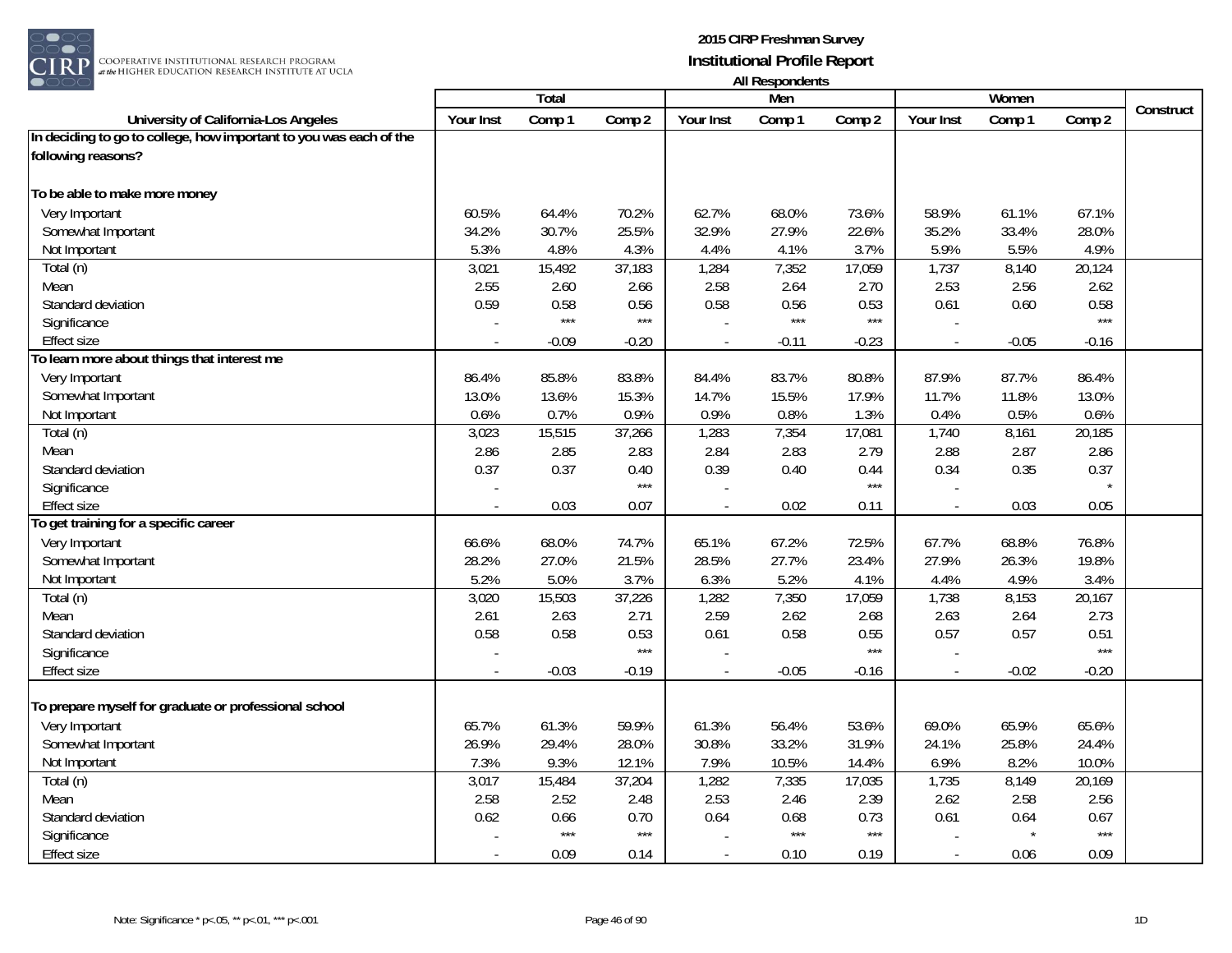

|                                                                    |           | <b>Total</b> |        |                | Men          |         |           | Women   |        |              |
|--------------------------------------------------------------------|-----------|--------------|--------|----------------|--------------|---------|-----------|---------|--------|--------------|
| University of California-Los Angeles                               | Your Inst | Comp 1       | Comp 2 | Your Inst      | Comp 1       | Comp 2  | Your Inst | Comp 1  | Comp 2 | Construct    |
| Rate yourself on each of the following traits as compared with the |           |              |        |                |              |         |           |         |        |              |
| average person your age.                                           |           |              |        |                |              |         |           |         |        |              |
| Academic ability                                                   |           |              |        |                |              |         |           |         |        |              |
| Highest 10%                                                        | 36.7%     | 40.4%        | 27.6%  | 48.8%          | 51.2%        | 33.8%   | 27.6%     | 30.2%   | 22.1%  |              |
| Above average                                                      | 50.7%     | 51.1%        | 54.0%  | 42.4%          | 43.0%        | 51.6%   | 56.9%     | 58.6%   | 56.2%  | Academic     |
| Average                                                            | 12.4%     | 8.3%         | 17.8%  | 8.6%           | 5.5%         | 14.1%   | 15.3%     | 10.9%   | 21.0%  | Self-Concept |
| Below average                                                      | 0.2%      | 0.2%         | 0.6%   | 0.2%           | 0.2%         | 0.5%    | 0.2%      | 0.2%    | 0.6%   |              |
| Lowest 10%                                                         | 0.0%      | 0.0%         | 0.0%   | 0.0%           | 0.0%         | 0.0%    | 0.0%      | 0.0%    | 0.0%   |              |
| Total (n)                                                          | 2,965     | 15,432       | 36,945 | 1,269          | 7,341        | 16,982  | 1,696     | 8,091   | 19,963 |              |
| Mean                                                               | 4.24      | 4.32         | 4.09   | 4.40           | 4.45         | 4.19    | 4.12      | 4.19    | 4.00   |              |
| Standard deviation                                                 | 0.67      | 0.63         | 0.69   | 0.65           | 0.61         | 0.68    | 0.65      | 0.62    | 0.68   |              |
| Significance                                                       |           | $***$        | $***$  |                | $\star\star$ | $***$   |           | $***$   | $***$  |              |
| <b>Effect size</b>                                                 | $\sim$    | $-0.13$      | 0.22   | $\sim$         | $-0.08$      | 0.31    | $\sim$    | $-0.11$ | 0.18   |              |
| <b>Artistic ability</b>                                            |           |              |        |                |              |         |           |         |        |              |
| Highest 10%                                                        | 6.5%      | 6.2%         | 6.9%   | 6.1%           | 6.0%         | 6.7%    | 6.9%      | 6.4%    | 7.1%   |              |
| Above average                                                      | 20.7%     | 20.7%        | 21.2%  | 16.5%          | 17.1%        | 17.9%   | 23.9%     | 24.1%   | 24.2%  |              |
| Average                                                            | 31.7%     | 30.3%        | 30.1%  | 25.9%          | 26.8%        | 27.2%   | 36.0%     | 33.6%   | 32.7%  |              |
| Below average                                                      | 28.8%     | 30.4%        | 29.6%  | 33.8%          | 34.0%        | 32.9%   | 25.1%     | 27.0%   | 26.6%  |              |
| Lowest 10%                                                         | 12.2%     | 12.5%        | 12.3%  | 17.6%          | 16.2%        | 15.3%   | 8.1%      | 9.0%    | 9.5%   |              |
| Total (n)                                                          | 2,971     | 15,436       | 36,927 | 1,265          | 7,337        | 16,963  | 1,706     | 8,099   | 19,964 |              |
| Mean                                                               | 2.81      | 2.78         | 2.81   | 2.60           | 2.63         | 2.68    | 2.96      | 2.92    | 2.93   |              |
| Standard deviation                                                 | 1.10      | 1.10         | 1.11   | 1.14           | 1.12         | 1.13    | 1.04      | 1.06    | 1.08   |              |
| Significance                                                       |           |              |        |                |              | $\star$ |           |         |        |              |
| <b>Effect size</b>                                                 |           | 0.03         | 0.00   | $\sim$         | $-0.03$      | $-0.07$ |           | 0.04    | 0.03   |              |
| Competitiveness                                                    |           |              |        |                |              |         |           |         |        |              |
| Highest 10%                                                        | 21.2%     | 23.5%        | 22.7%  | 28.8%          | 30.5%        | 29.6%   | 15.6%     | 16.9%   | 16.5%  |              |
| Above average                                                      | 42.0%     | 40.1%        | 37.5%  | 42.4%          | 40.4%        | 39.0%   | 41.8%     | 39.8%   | 36.2%  |              |
| Average                                                            | 29.2%     | 28.4%        | 30.1%  | 22.3%          | 22.5%        | 23.8%   | 34.3%     | 33.8%   | 35.8%  |              |
| Below average                                                      | 6.8%      | 6.9%         | 8.2%   | 6.2%           | 5.6%         | 6.4%    | 7.4%      | 8.2%    | 9.7%   |              |
| Lowest 10%                                                         | 0.7%      | 1.1%         | 1.5%   | 0.4%           | 0.9%         | 1.2%    | 1.0%      | 1.2%    | 1.7%   |              |
| Total (n)                                                          | 2,967     | 15,433       | 36,897 | 1,267          | 7,340        | 16,950  | 1,700     | 8,093   | 19,947 |              |
| Mean                                                               | 3.76      | 3.78         | 3.72   | 3.93           | 3.94         | 3.89    | 3.64      | 3.63    | 3.56   |              |
| Standard deviation                                                 | 0.89      | 0.92         | 0.95   | 0.89           | 0.91         | 0.94    | 0.87      | 0.90    | 0.94   |              |
| Significance                                                       |           |              |        |                |              |         |           |         | $***$  |              |
| <b>Effect size</b>                                                 |           | $-0.02$      | 0.04   | $\blacksquare$ | $-0.01$      | 0.04    |           | 0.01    | 0.09   |              |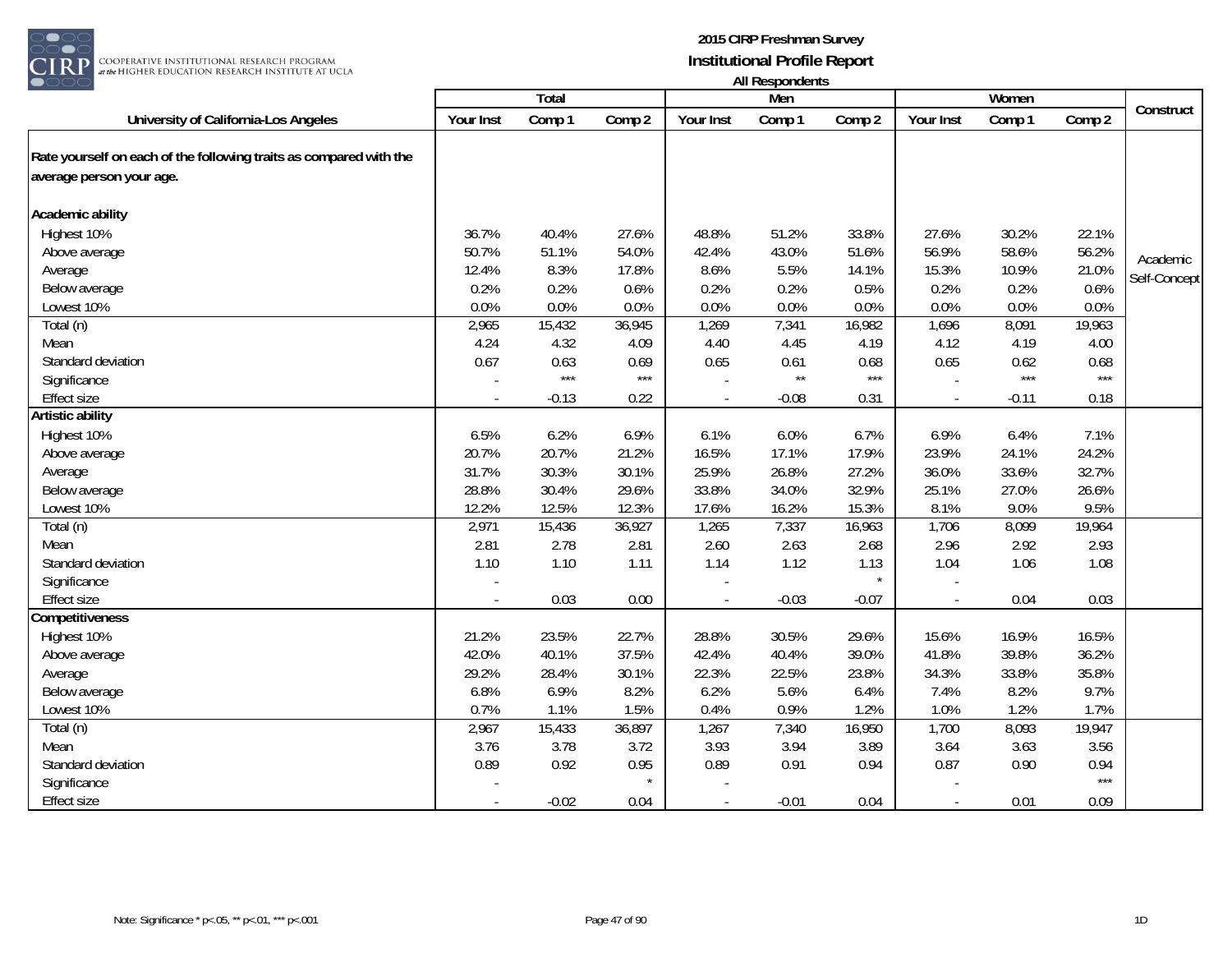

|                                                                    |           | Total   |              |                | , ,,, ,,,,,,,,,,,,,,,,,<br>Men |         |           | Women  |         |           |
|--------------------------------------------------------------------|-----------|---------|--------------|----------------|--------------------------------|---------|-----------|--------|---------|-----------|
| University of California-Los Angeles                               | Your Inst | Comp 1  | Comp 2       | Your Inst      | Comp 1                         | Comp 2  | Your Inst | Comp 1 | Comp 2  | Construct |
| Rate yourself on each of the following traits as compared with the |           |         |              |                |                                |         |           |        |         |           |
|                                                                    |           |         |              |                |                                |         |           |        |         |           |
| average person your age.                                           |           |         |              |                |                                |         |           |        |         |           |
| Computer skills                                                    |           |         |              |                |                                |         |           |        |         |           |
| Highest 10%                                                        | 4.8%      | 7.0%    | 7.0%         | 9.2%           | 12.3%                          | 11.8%   | 1.5%      | 2.0%   | 2.8%    |           |
| Above average                                                      | 25.1%     | 27.4%   | 27.6%        | 33.2%          | 36.1%                          | 35.3%   | 19.1%     | 19.3%  | 20.6%   |           |
| Average                                                            | 53.8%     | 48.9%   | 49.1%        | 45.4%          | 40.3%                          | 41.3%   | 60.0%     | 57.1%  | 56.2%   |           |
| Below average                                                      | 13.8%     | 14.4%   | 14.2%        | 10.1%          | 9.8%                           | 10.2%   | 16.5%     | 18.8%  | 17.8%   |           |
| Lowest 10%                                                         | 2.5%      | 2.2%    | 2.1%         | 2.1%           | 1.6%                           | 1.4%    | 2.8%      | 2.7%   | 2.6%    |           |
| Total (n)                                                          | 2,959     | 15,426  | 36,880       | 1,265          | 7,340                          | 16,960  | 1,694     | 8,086  | 19,920  |           |
| Mean                                                               | 3.16      | 3.23    | 3.23         | 3.37           | 3.48                           | 3.46    | 3.00      | 2.99   | 3.03    |           |
| Standard deviation                                                 | 0.81      | 0.86    | 0.85         | 0.86           | 0.89                           | 0.88    | 0.73      | 0.76   | 0.77    |           |
| Significance                                                       |           | $***$   | $***$        |                | $***$                          | $***$   |           |        |         |           |
| <b>Effect size</b>                                                 |           | $-0.08$ | $-0.08$      | $\sim$         | $-0.12$                        | $-0.10$ |           | 0.01   | $-0.04$ |           |
| Cooperativeness                                                    |           |         |              |                |                                |         |           |        |         |           |
| Highest 10%                                                        | 23.3%     | 22.8%   | 22.8%        | 22.4%          | 21.5%                          | 21.5%   | 23.9%     | 24.1%  | 24.0%   |           |
| Above average                                                      | 51.5%     | 50.4%   | 49.5%        | 50.3%          | 50.7%                          | 50.2%   | 52.3%     | 50.0%  | 49.0%   |           |
| Average                                                            | 24.0%     | 24.9%   | 25.5%        | 25.6%          | 25.6%                          | 25.8%   | 22.9%     | 24.2%  | 25.3%   |           |
| Below average                                                      | 1.2%      | 1.8%    | 2.0%         | 1.7%           | 1.9%                           | 2.3%    | 0.8%      | 1.6%   | 1.7%    |           |
| Lowest 10%                                                         | 0.1%      | 0.1%    | 0.1%         | 0.1%           | 0.2%                           | 0.2%    | 0.1%      | 0.1%   | 0.1%    |           |
| Total (n)                                                          | 2,953     | 15,402  | 36,799       | 1,264          | 7,327                          | 16,916  | 1,689     | 8,075  | 19,883  |           |
| Mean                                                               | 3.97      | 3.94    | 3.93         | 3.93           | 3.92                           | 3.91    | 3.99      | 3.96   | 3.95    |           |
| Standard deviation                                                 | 0.72      | 0.75    | 0.75         | 0.74           | 0.75                           | 0.76    | 0.71      | 0.74   | 0.75    |           |
| Significance                                                       |           |         | $\star\star$ |                |                                |         |           |        | $\star$ |           |
| <b>Effect size</b>                                                 |           | 0.04    | 0.05         |                | 0.01                           | 0.03    |           | 0.04   | 0.05    |           |
| Creativity                                                         |           |         |              |                |                                |         |           |        |         |           |
| Highest 10%                                                        | 13.3%     | 14.3%   | 16.5%        | 14.3%          | 14.9%                          | 17.1%   | 12.6%     | 13.7%  | 16.0%   |           |
| Above average                                                      | 40.0%     | 39.5%   | 38.0%        | 40.3%          | 39.8%                          | 38.0%   | 39.8%     | 39.2%  | 38.0%   |           |
| Average                                                            | 36.0%     | 35.0%   | 34.3%        | 33.8%          | 33.9%                          | 33.6%   | 37.6%     | 35.9%  | 34.9%   |           |
| Below average                                                      | 9.7%      | 10.2%   | 9.9%         | 10.4%          | 10.3%                          | 10.0%   | 9.1%      | 10.1%  | 9.8%    |           |
| Lowest 10%                                                         | 1.0%      | 1.1%    | 1.2%         | 1.2%           | 1.1%                           | 1.2%    | 0.8%      | 1.1%   | 1.3%    |           |
| Total (n)                                                          | 2,954     | 15,413  | 36,814       | 1,266          | 7,333                          | 16,925  | 1,688     | 8,080  | 19,889  |           |
| Mean                                                               | 3.55      | 3.56    | 3.59         | 3.56           | 3.57                           | 3.60    | 3.54      | 3.54   | 3.58    |           |
| Standard deviation                                                 | 0.88      | 0.89    | 0.92         | 0.90           | 0.90                           | 0.92    | 0.86      | 0.89   | 0.91    |           |
| Significance                                                       |           |         |              |                |                                |         |           |        |         |           |
| <b>Effect size</b>                                                 |           | $-0.01$ | $-0.04$      | $\blacksquare$ | $-0.01$                        | $-0.04$ |           | 0.00   | $-0.04$ |           |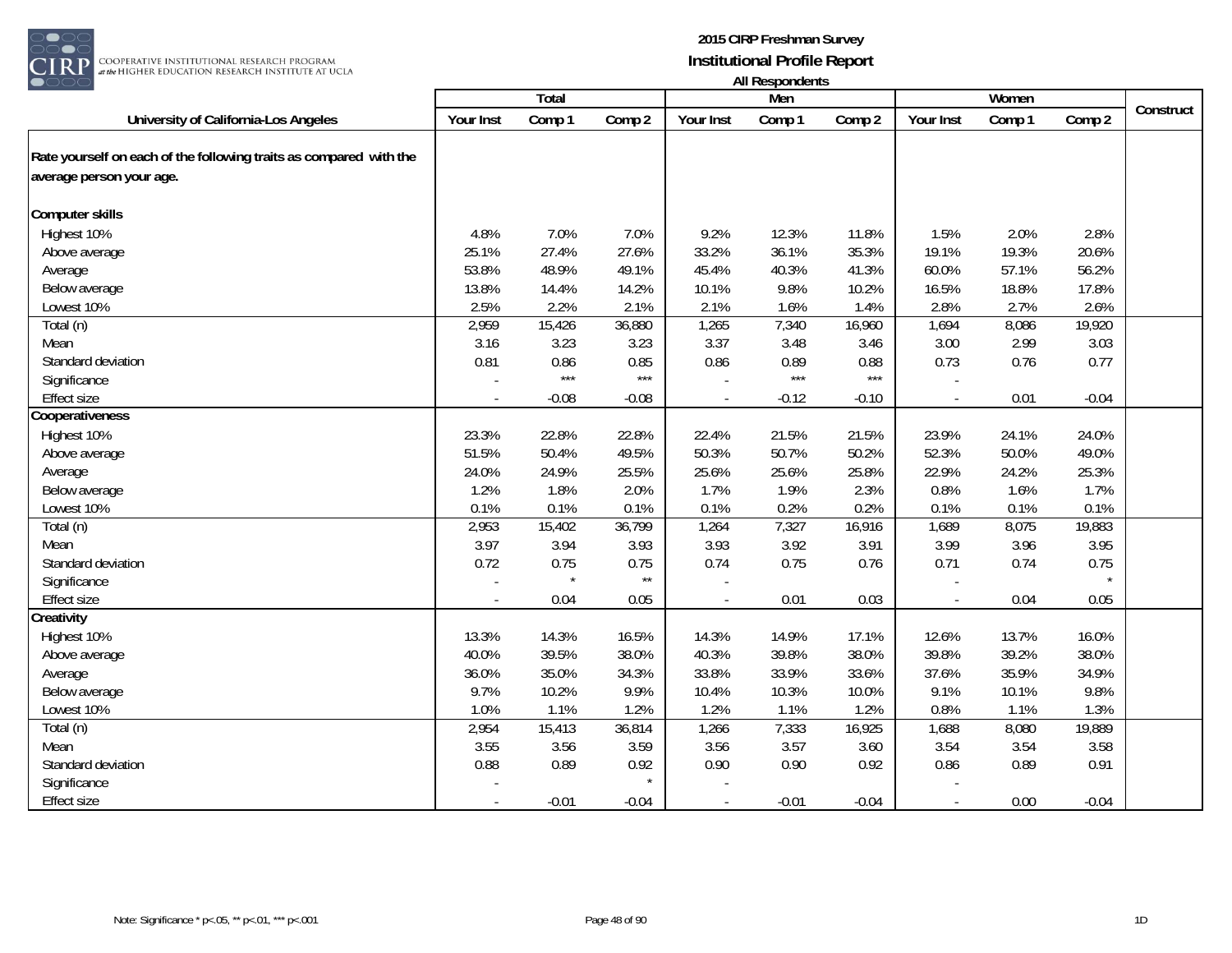

|                                                                                                |                | Total   |         |                          | Men     |         |              | Women   |        |              |
|------------------------------------------------------------------------------------------------|----------------|---------|---------|--------------------------|---------|---------|--------------|---------|--------|--------------|
| University of California-Los Angeles                                                           | Your Inst      | Comp 1  | Comp 2  | Your Inst                | Comp 1  | Comp 2  | Your Inst    | Comp 1  | Comp 2 | Construct    |
| Rate yourself on each of the following traits as compared with the<br>average person your age. |                |         |         |                          |         |         |              |         |        |              |
| Drive to achieve                                                                               |                |         |         |                          |         |         |              |         |        |              |
| Highest 10%                                                                                    | 47.4%          | 45.6%   | 39.1%   | 47.4%                    | 44.8%   | 38.1%   | 47.4%        | 46.4%   | 40.0%  |              |
| Above average                                                                                  | 40.5%          | 41.2%   | 41.1%   | 38.3%                    | 39.9%   | 40.0%   | 42.1%        | 42.4%   | 42.1%  |              |
| Average                                                                                        | 10.9%          | 11.6%   | 17.4%   | 12.3%                    | 13.1%   | 18.7%   | 9.8%         | 10.1%   | 16.2%  | Academic     |
| Below average                                                                                  | 1.1%           | 1.4%    | 2.1%    | 1.9%                     | 1.9%    | 2.8%    | 0.5%         | 0.9%    | 1.5%   | Self-Concept |
| Lowest 10%                                                                                     | 0.1%           | 0.2%    | 0.3%    | 0.1%                     | 0.3%    | 0.5%    | 0.1%         | 0.1%    | 0.2%   |              |
| Total (n)                                                                                      | 2,945          | 15,395  | 36,747  | 1,259                    | 7,320   | 16,896  | 1,686        | 8,075   | 19,851 |              |
| Mean                                                                                           | 4.34           | 4.31    | 4.17    | 4.31                     | 4.27    | 4.12    | 4.36         | 4.34    | 4.20   |              |
| Standard deviation                                                                             | 0.72           | 0.74    | 0.81    | 0.76                     | 0.78    | 0.84    | 0.69         | 0.70    | 0.77   |              |
| Significance                                                                                   |                |         | $***$   |                          |         | $***$   |              |         | $***$  |              |
| <b>Effect size</b>                                                                             | $\overline{a}$ | 0.04    | 0.21    | $\overline{\phantom{a}}$ | 0.05    | 0.23    | $\mathbf{r}$ | 0.03    | 0.21   |              |
| <b>Emotional health</b>                                                                        |                |         |         |                          |         |         |              |         |        |              |
| Highest 10%                                                                                    | 21.4%          | 21.3%   | 19.9%   | 28.1%                    | 26.8%   | 25.1%   | 16.4%        | 16.2%   | 15.2%  |              |
| Above average                                                                                  | 34.6%          | 33.5%   | 31.8%   | 35.4%                    | 35.4%   | 33.8%   | 34.0%        | 31.7%   | 30.1%  |              |
| Average                                                                                        | 34.8%          | 34.0%   | 35.3%   | 28.7%                    | 29.3%   | 31.0%   | 39.3%        | 38.4%   | 39.1%  |              |
| Below average                                                                                  | 8.1%           | 9.9%    | 11.3%   | 6.7%                     | 7.4%    | 8.7%    | 9.2%         | 12.2%   | 13.7%  |              |
| Lowest 10%                                                                                     | 1.1%           | 1.3%    | 1.7%    | 1.0%                     | 1.1%    | 1.4%    | 1.1%         | 1.5%    | 1.9%   |              |
| Total (n)                                                                                      | 2,938          | 15,384  | 36,709  | 1,261                    | 7,320   | 16,881  | 1,677        | 8,064   | 19,828 |              |
| Mean                                                                                           | 3.67           | 3.64    | 3.57    | 3.83                     | 3.79    | 3.73    | 3.55         | 3.49    | 3.43   |              |
| Standard deviation                                                                             | 0.94           | 0.97    | 0.98    | 0.95                     | 0.96    | 0.98    | 0.91         | 0.95    | 0.97   |              |
| Significance                                                                                   |                |         | $***$   |                          |         | $***$   |              |         | $***$  |              |
| <b>Effect size</b>                                                                             |                | 0.03    | 0.10    |                          | 0.04    | 0.10    |              | 0.06    | 0.12   |              |
| eadership ability                                                                              |                |         |         |                          |         |         |              |         |        |              |
| Highest 10%                                                                                    | 22.3%          | 24.9%   | 24.2%   | 25.0%                    | 27.5%   | 26.3%   | 20.3%        | 22.5%   | 22.3%  |              |
| Above average                                                                                  | 42.9%          | 43.6%   | 41.2%   | 42.5%                    | 43.4%   | 41.7%   | 43.2%        | 43.7%   | 40.8%  |              |
| Average                                                                                        | 28.0%          | 25.1%   | 26.9%   | 25.3%                    | 22.9%   | 24.9%   | 29.9%        | 27.3%   | 28.8%  |              |
| Below average                                                                                  | 6.4%           | 5.8%    | 6.8%    | 6.7%                     | 5.6%    | 6.4%    | 6.2%         | 5.9%    | 7.1%   | Social       |
| Lowest 10%                                                                                     | 0.4%           | 0.6%    | 0.8%    | 0.6%                     | 0.6%    | 0.7%    | 0.4%         | 0.6%    | 0.9%   |              |
| Total (n)                                                                                      | 2,940          | 15,385  | 36,695  | 1,260                    | 7,321   | 16,874  | 1,680        | 8,064   | 19,821 | Self-Concept |
| Mean                                                                                           | 3.80           | 3.86    | 3.81    | 3.85                     | 3.92    | 3.87    | 3.77         | 3.82    | 3.77   |              |
| Standard deviation                                                                             | 0.87           | 0.88    | 0.91    | 0.89                     | 0.88    | 0.90    | 0.85         | 0.87    | 0.91   |              |
| Significance                                                                                   |                | $***$   |         |                          | $**$    |         |              |         |        |              |
| <b>Effect size</b>                                                                             |                | $-0.07$ | $-0.01$ | $\sim$                   | $-0.08$ | $-0.02$ | $\sim$       | $-0.06$ | 0.00   |              |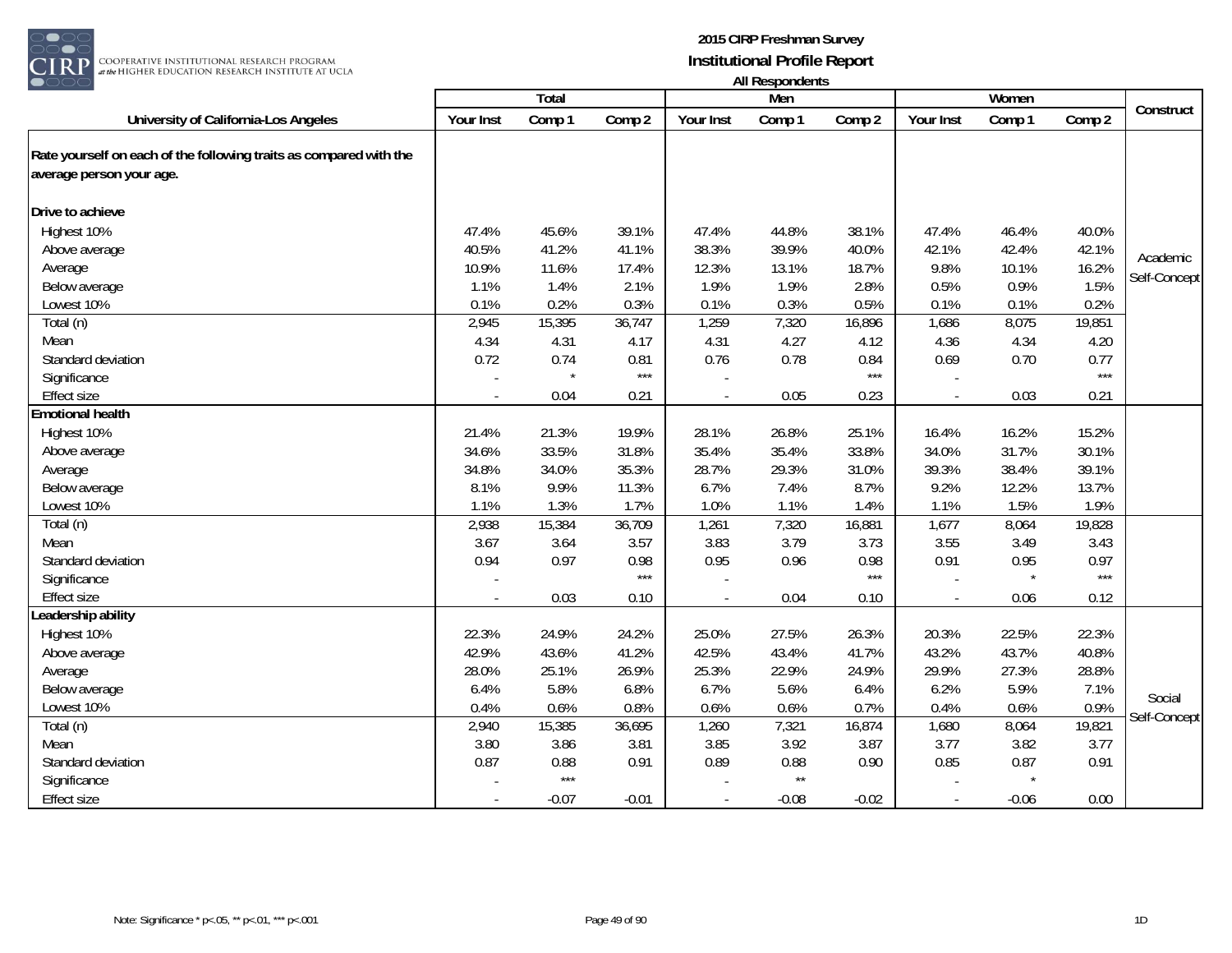

| $\smash{\smash{\cup}}\smash{\smash{\cup}}$                                                     |           | Total   |         |                          | rumvoponuomo<br>Men |         |           | Women   |        |              |
|------------------------------------------------------------------------------------------------|-----------|---------|---------|--------------------------|---------------------|---------|-----------|---------|--------|--------------|
| University of California-Los Angeles                                                           | Your Inst | Comp 1  | Comp 2  | Your Inst                | Comp 1              | Comp 2  | Your Inst | Comp 1  | Comp 2 | Construct    |
| Rate yourself on each of the following traits as compared with the<br>average person your age. |           |         |         |                          |                     |         |           |         |        |              |
| Mathematical ability                                                                           |           |         |         |                          |                     |         |           |         |        |              |
| Highest 10%                                                                                    | 23.3%     | 27.2%   | 19.0%   | 35.2%                    | 38.6%               | 26.7%   | 14.3%     | 16.5%   | 12.0%  |              |
| Above average                                                                                  | 41.6%     | 41.5%   | 37.8%   | 42.7%                    | 41.8%               | 41.3%   | 40.7%     | 41.3%   | 34.5%  |              |
| Average                                                                                        | 26.1%     | 24.1%   | 29.7%   | 16.9%                    | 16.0%               | 23.5%   | 33.0%     | 31.7%   | 35.4%  | Academic     |
| Below average                                                                                  | 7.7%      | 6.3%    | 11.4%   | 4.5%                     | 3.3%                | 7.4%    | 10.0%     | 9.1%    | 14.9%  | Self-Concept |
| Lowest 10%                                                                                     | 1.4%      | 0.9%    | 2.1%    | 0.6%                     | 0.4%                | 1.0%    | 2.0%      | 1.4%    | 3.1%   |              |
| Total (n)                                                                                      | 2,928     | 15,364  | 36,658  | 1,257                    | 7,317               | 16,860  | 1,671     | 8,047   | 19,798 |              |
| Mean                                                                                           | 3.78      | 3.88    | 3.60    | 4.07                     | 4.15                | 3.85    | 3.55      | 3.62    | 3.37   |              |
| Standard deviation                                                                             | 0.94      | 0.91    | 0.99    | 0.87                     | 0.83                | 0.93    | 0.92      | 0.91    | 0.98   |              |
| Significance                                                                                   |           | $***$   | $***$   |                          | $**$                | $***$   |           | $**$    | $***$  |              |
| Effect size                                                                                    | $\sim$    | $-0.11$ | 0.18    | $\overline{\phantom{a}}$ | $-0.10$             | 0.24    |           | $-0.08$ | 0.18   |              |
| <b>Physical health</b>                                                                         |           |         |         |                          |                     |         |           |         |        |              |
| Highest 10%                                                                                    | 17.4%     | 20.2%   | 19.4%   | 24.4%                    | 26.7%               | 25.7%   | 12.2%     | 14.1%   | 13.7%  |              |
| Above average                                                                                  | 36.4%     | 37.6%   | 36.5%   | 39.2%                    | 39.5%               | 39.2%   | 34.2%     | 35.8%   | 33.9%  |              |
| Average                                                                                        | 39.2%     | 33.8%   | 35.5%   | 30.2%                    | 26.6%               | 27.6%   | 46.0%     | 40.6%   | 42.5%  |              |
| Below average                                                                                  | 6.8%      | 7.7%    | 8.0%    | 5.9%                     | 6.6%                | 6.9%    | 7.4%      | 8.7%    | 9.0%   |              |
| Lowest 10%                                                                                     | 0.2%      | 0.6%    | 0.7%    | 0.2%                     | 0.5%                | 0.5%    | 0.2%      | 0.7%    | 0.8%   |              |
| Total (n)                                                                                      | 2,926     | 15,372  | 36,644  | 1,253                    | 7,310               | 16,845  | 1,673     | 8,062   | 19,799 |              |
| Mean                                                                                           | 3.64      | 3.69    | 3.66    | 3.82                     | 3.85                | 3.83    | 3.51      | 3.54    | 3.51   |              |
| Standard deviation                                                                             | 0.85      | 0.90    | 0.90    | 0.88                     | 0.91                | 0.91    | 0.81      | 0.87    | 0.87   |              |
| Significance                                                                                   |           | $**$    |         |                          |                     |         |           |         |        |              |
| Effect size                                                                                    |           | $-0.06$ | $-0.02$ |                          | $-0.03$             | $-0.01$ |           | $-0.03$ | 0.00   |              |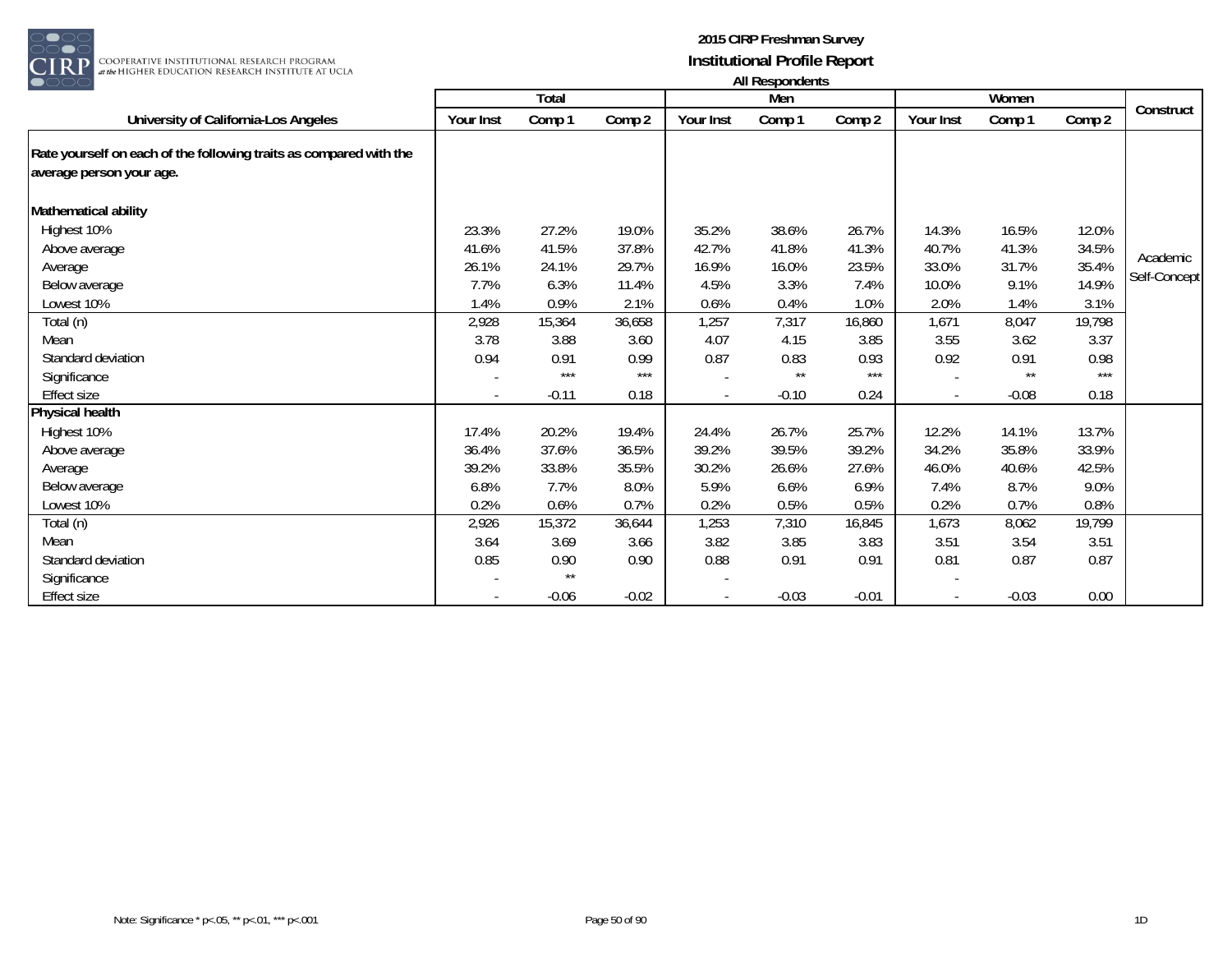

|                                                                                                |           | <b>Total</b> |              |           | Men     |         |                | Women   |              |              |
|------------------------------------------------------------------------------------------------|-----------|--------------|--------------|-----------|---------|---------|----------------|---------|--------------|--------------|
| University of California-Los Angeles                                                           | Your Inst | Comp 1       | Comp 2       | Your Inst | Comp 1  | Comp 2  | Your Inst      | Comp 1  | Comp 2       | Construct    |
| Rate yourself on each of the following traits as compared with the<br>average person your age. |           |              |              |           |         |         |                |         |              |              |
| Public speaking ability                                                                        |           |              |              |           |         |         |                |         |              |              |
| Highest 10%                                                                                    | 13.6%     | 14.2%        | 13.4%        | 15.8%     | 16.8%   | 15.7%   | 12.0%          | 11.7%   | 11.3%        |              |
| Above average                                                                                  | 29.7%     | 31.9%        | 28.4%        | 33.5%     | 34.5%   | 31.2%   | 26.9%          | 29.3%   | 25.8%        |              |
| Average                                                                                        | 36.9%     | 33.6%        | 34.4%        | 33.2%     | 31.0%   | 32.6%   | 39.6%          | 36.1%   | 36.0%        | Social       |
| Below average                                                                                  | 17.3%     | 17.2%        | 19.2%        | 15.3%     | 15.1%   | 17.0%   | 18.8%          | 19.2%   | 21.3%        | Self-Concept |
| Lowest 10%                                                                                     | 2.4%      | 3.2%         | 4.6%         | 2.1%      | 2.6%    | 3.5%    | 2.7%           | 3.7%    | 5.6%         |              |
| Total (n)                                                                                      | 2,925     | 15,368       | 36,624       | 1,252     | 7,309   | 16,837  | 1,673          | 8,059   | 19,787       |              |
| Mean                                                                                           | 3.35      | 3.37         | 3.27         | 3.46      | 3.48    | 3.39    | 3.27           | 3.26    | 3.16         |              |
| Standard deviation                                                                             | 1.00      | 1.02         | 1.06         | 1.00      | 1.02    | 1.05    | 0.99           | 1.02    | 1.06         |              |
| Significance                                                                                   |           |              | $***$        |           |         |         |                |         | $***$        |              |
| <b>Effect size</b>                                                                             | $\sim$    | $-0.02$      | 0.08         | $\sim$    | $-0.02$ | 0.07    | $\overline{a}$ | 0.01    | 0.10         |              |
| <b>Risk-taking</b>                                                                             |           |              |              |           |         |         |                |         |              |              |
| Highest 10%                                                                                    | 10.9%     | 10.9%        | 12.4%        | 14.5%     | 14.1%   | 15.3%   | 8.2%           | 7.8%    | 9.9%         |              |
| Above average                                                                                  | 29.4%     | 29.5%        | 30.7%        | 34.2%     | 34.1%   | 34.8%   | 25.7%          | 25.3%   | 26.9%        |              |
| Average                                                                                        | 44.7%     | 43.7%        | 42.3%        | 39.2%     | 39.7%   | 38.7%   | 48.8%          | 47.6%   | 45.6%        |              |
| Below average                                                                                  | 13.8%     | 14.2%        | 13.0%        | 11.3%     | 11.1%   | 10.1%   | 15.8%          | 17.2%   | 15.7%        | Academic     |
| Lowest 10%                                                                                     | 1.2%      | 1.6%         | 1.6%         | 0.8%      | 1.0%    | 1.1%    | 1.5%           | 2.2%    | 2.0%         | Self-Concept |
| Total (n)                                                                                      | 2,912     | 15,347       | 36,556       | 1,249     | 7,303   | 16,810  | 1,663          | 8,044   | 19,746       |              |
| Mean                                                                                           | 3.35      | 3.34         | 3.39         | 3.50      | 3.49    | 3.53    | 3.23           | 3.19    | 3.27         |              |
| Standard deviation                                                                             | 0.89      | 0.91         | 0.92         | 0.90      | 0.90    | 0.91    | 0.87           | 0.89    | 0.91         |              |
| Significance                                                                                   |           |              |              |           |         |         |                |         |              |              |
| <b>Effect size</b>                                                                             |           | 0.01         | $-0.04$      |           | 0.01    | $-0.03$ |                | 0.04    | $-0.04$      |              |
| Self-confidence (intellectual)                                                                 |           |              |              |           |         |         |                |         |              |              |
| Highest 10%                                                                                    | 21.4%     | 23.2%        | 21.0%        | 31.4%     | 32.8%   | 28.4%   | 13.8%          | 14.3%   | 14.3%        |              |
| Above average                                                                                  | 44.6%     | 45.2%        | 42.4%        | 46.8%     | 46.4%   | 45.9%   | 43.0%          | 44.1%   | 39.3%        |              |
| Average                                                                                        | 29.0%     | 26.3%        | 29.9%        | 19.1%     | 17.6%   | 21.8%   | 36.3%          | 34.4%   | 37.1%        |              |
| Below average                                                                                  | 4.7%      | 4.8%         | 6.0%         | 2.6%      | 2.9%    | 3.4%    | 6.3%           | 6.5%    | 8.2%         | Academic     |
| Lowest 10%                                                                                     | 0.3%      | 0.4%         | 0.8%         | 0.2%      | 0.2%    | 0.4%    | 0.5%           | 0.7%    | 1.1%         | Self-Concept |
| Total (n)                                                                                      | 2,908     | 15,341       | 36,537       | 1,246     | 7,297   | 16,796  | 1,662          | 8,044   | 19,741       |              |
| Mean                                                                                           | 3.82      | 3.86         | 3.77         | 4.07      | 4.09    | 3.99    | 3.63           | 3.65    | 3.57         |              |
| Standard deviation                                                                             | 0.83      | 0.84         | 0.87         | 0.79      | 0.79    | 0.82    | 0.82           | 0.83    | 0.87         |              |
| Significance                                                                                   |           |              | $\star\star$ |           |         | $***$   |                |         | $\star\star$ |              |
| <b>Effect size</b>                                                                             |           | $-0.05$      | 0.06         | $\sim$    | $-0.03$ | 0.10    | $\sim$         | $-0.02$ | 0.07         |              |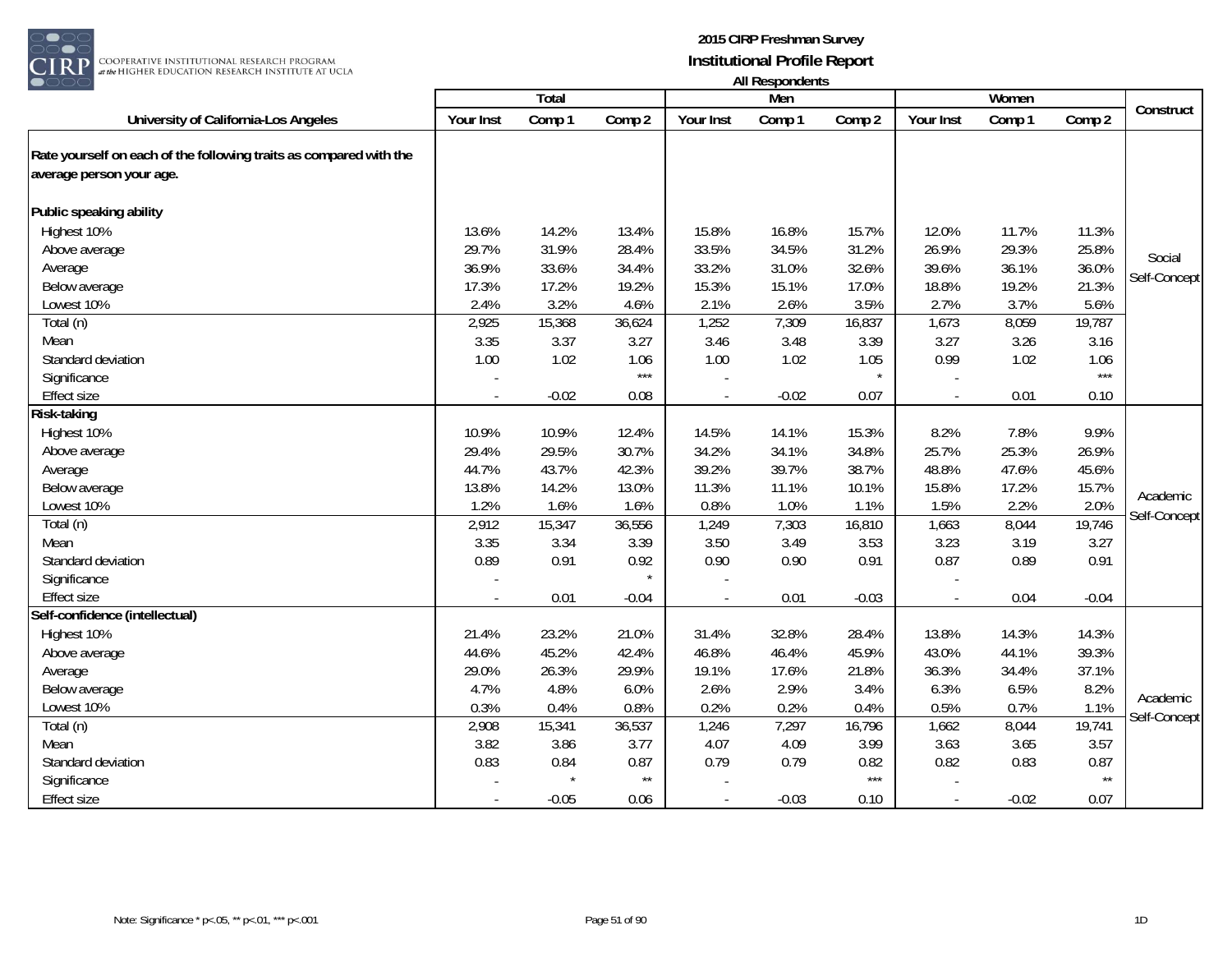

|                                                                    |           |                 |              |                          | , ,,, ,,,,,,,,,,,,,,,,, |         |                          |                 |              |              |
|--------------------------------------------------------------------|-----------|-----------------|--------------|--------------------------|-------------------------|---------|--------------------------|-----------------|--------------|--------------|
| University of California-Los Angeles                               | Your Inst | Total<br>Comp 1 | Comp 2       | Your Inst                | Men<br>Comp 1           | Comp 2  | Your Inst                | Women<br>Comp 1 | Comp 2       | Construct    |
|                                                                    |           |                 |              |                          |                         |         |                          |                 |              |              |
| Rate yourself on each of the following traits as compared with the |           |                 |              |                          |                         |         |                          |                 |              |              |
|                                                                    |           |                 |              |                          |                         |         |                          |                 |              |              |
| average person your age.                                           |           |                 |              |                          |                         |         |                          |                 |              |              |
| Self-confidence (social)                                           |           |                 |              |                          |                         |         |                          |                 |              |              |
| Highest 10%                                                        | 13.0%     | 13.9%           | 15.2%        | 17.2%                    | 17.7%                   | 18.5%   | 9.8%                     | 10.4%           | 12.2%        |              |
| Above average                                                      | 31.4%     | 31.1%           | 30.7%        | 32.7%                    | 32.6%                   | 32.6%   | 30.5%                    | 29.6%           | 29.0%        | Social       |
| Average                                                            | 40.3%     | 36.5%           | 35.1%        | 36.3%                    | 32.1%                   | 31.2%   | 43.2%                    | 40.7%           | 38.7%        |              |
| Below average                                                      | 14.0%     | 16.5%           | 16.7%        | 12.8%                    | 15.8%                   | 15.7%   | 14.9%                    | 17.1%           | 17.6%        | Self-Concept |
| Lowest 10%                                                         | 1.3%      | 2.0%            | 2.3%         | 1.0%                     | 1.8%                    | 2.0%    | 1.6%                     | 2.1%            | 2.5%         |              |
| Total (n)                                                          | 2,910     | 15,349          | 36,545       | 1,247                    | 7,301                   | 16,801  | 1,663                    | 8,048           | 19,744       |              |
| Mean                                                               | 3.41      | 3.38            | 3.40         | 3.52                     | 3.48                    | 3.50    | 3.32                     | 3.29            | 3.31         |              |
| Standard deviation                                                 | 0.93      | 0.98            | 1.01         | 0.95                     | 1.01                    | 1.03    | 0.90                     | 0.94            | 0.98         |              |
| Significance                                                       |           |                 |              |                          |                         |         |                          |                 |              |              |
| <b>Effect size</b>                                                 |           | 0.03            | 0.01         |                          | 0.04                    | 0.02    |                          | 0.03            | 0.01         |              |
| Self-understanding                                                 |           |                 |              |                          |                         |         |                          |                 |              |              |
| Highest 10%                                                        | 20.4%     | 20.5%           | 20.4%        | 23.3%                    | 23.4%                   | 23.7%   | 18.3%                    | 17.8%           | 17.5%        |              |
| Above average                                                      | 40.1%     | 38.8%           | 37.5%        | 40.3%                    | 39.9%                   | 39.0%   | 40.0%                    | 37.7%           | 36.1%        |              |
| Average                                                            | 35.1%     | 35.7%           | 36.4%        | 32.2%                    | 31.7%                   | 32.2%   | 37.4%                    | 39.4%           | 40.2%        |              |
| Below average                                                      | 3.9%      | 4.4%            | 5.1%         | 3.8%                     | 4.2%                    | 4.4%    | 4.0%                     | 4.6%            | 5.7%         |              |
| Lowest 10%                                                         | 0.4%      | 0.6%            | 0.7%         | 0.5%                     | 0.8%                    | 0.8%    | 0.3%                     | 0.5%            | 0.6%         |              |
| Total (n)                                                          | 2,897     | 15,312          | 36,428       | 1,241                    | 7,283                   | 16,750  | 1,656                    | 8,029           | 19,678       |              |
| Mean                                                               | 3.76      | 3.74            | 3.72         | 3.82                     | 3.81                    | 3.80    | 3.72                     | 3.68            | 3.64         |              |
| Standard deviation                                                 | 0.83      | 0.85            | 0.87         | 0.85                     | 0.87                    | 0.88    | 0.82                     | 0.83            | 0.85         |              |
| Significance                                                       |           |                 |              |                          |                         |         |                          |                 | $***$        |              |
| <b>Effect size</b>                                                 |           | 0.02            | 0.05         | $\overline{\phantom{a}}$ | 0.01                    | 0.02    |                          | 0.05            | 0.09         |              |
| <b>Spirituality</b>                                                |           |                 |              |                          |                         |         |                          |                 |              |              |
| Highest 10%                                                        | 9.1%      | 11.2%           | 11.8%        | 8.4%                     | 11.0%                   | 11.5%   | 9.7%                     | 11.3%           | 12.0%        |              |
| Above average                                                      | 21.8%     | 22.8%           | 22.2%        | 21.5%                    | 21.1%                   | 21.0%   | 21.9%                    | 24.3%           | 23.3%        |              |
| Average                                                            | 39.7%     | 35.8%           | 38.2%        | 35.6%                    | 34.0%                   | 36.1%   | 42.7%                    | 37.4%           | 40.1%        |              |
| Below average                                                      | 20.1%     | 19.7%           | 18.3%        | 22.2%                    | 20.6%                   | 19.0%   | 18.6%                    | 18.8%           | 17.6%        |              |
| Lowest 10%                                                         | 9.3%      | 10.6%           | 9.6%         | 12.3%                    | 13.3%                   | 12.3%   | 7.1%                     | 8.1%            | 7.1%         |              |
| Total (n)                                                          | 2,895     | 15,286          | 36,364       | 1,240                    | 7,276                   | 16,718  | 1,655                    | 8,010           | 19,646       |              |
| Mean                                                               | 3.01      | 3.04            | 3.08         | 2.92                     | 2.96                    | 3.00    | 3.08                     | 3.12            | 3.16         |              |
| Standard deviation                                                 | 1.08      | 1.14            | 1.12         | 1.12                     | 1.18                    | 1.16    | 1.03                     | 1.09            | 1.07         |              |
| Significance                                                       |           |                 | $\star\star$ |                          |                         |         |                          |                 | $\star\star$ |              |
| <b>Effect size</b>                                                 |           | $-0.03$         | $-0.06$      | $\sim$                   | $-0.03$                 | $-0.07$ | $\overline{\phantom{a}}$ | $-0.04$         | $-0.07$      |              |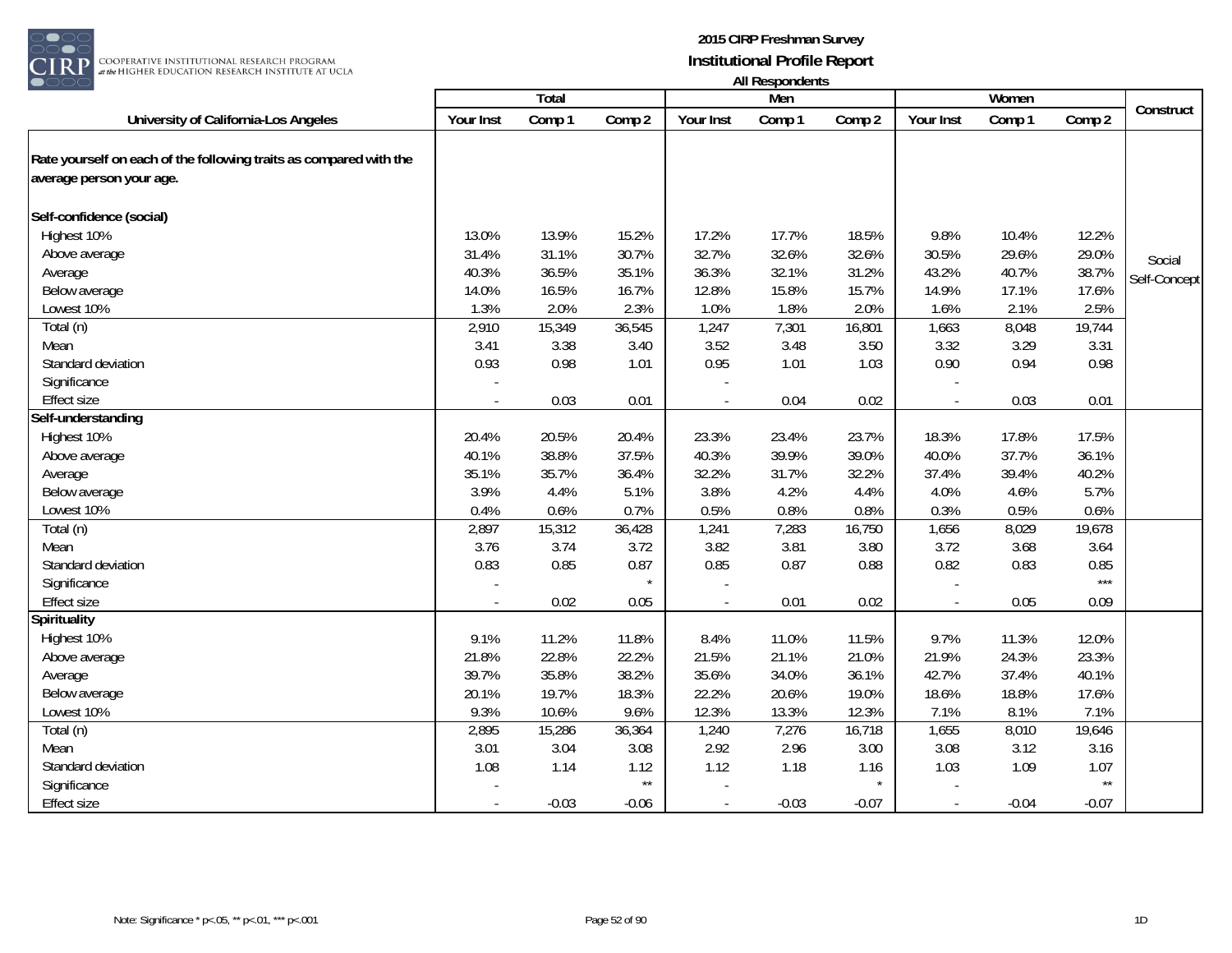

| $\smash{\smash{\cup}}\smash{\smash{\cup}}$                                                     |           | Total   |        |           | rumvooponuomo<br>Men |        |           | Women   |        |           |
|------------------------------------------------------------------------------------------------|-----------|---------|--------|-----------|----------------------|--------|-----------|---------|--------|-----------|
| University of California-Los Angeles                                                           | Your Inst | Comp 1  | Comp 2 | Your Inst | Comp 1               | Comp 2 | Your Inst | Comp 1  | Comp 2 | Construct |
| Rate yourself on each of the following traits as compared with the<br>average person your age. |           |         |        |           |                      |        |           |         |        |           |
| Understanding of others                                                                        |           |         |        |           |                      |        |           |         |        |           |
| Highest 10%                                                                                    | 23.0%     | 23.3%   | 24.5%  | 20.3%     | 20.9%                | 22.1%  | 25.1%     | 25.6%   | 26.6%  |           |
| Above average                                                                                  | 49.3%     | 48.7%   | 47.5%  | 47.9%     | 47.6%                | 46.2%  | 50.4%     | 49.8%   | 48.7%  |           |
| Average                                                                                        | 26.0%     | 25.2%   | 25.6%  | 29.1%     | 27.6%                | 28.3%  | 23.6%     | 23.0%   | 23.2%  |           |
| Below average                                                                                  | 1.7%      | 2.5%    | 2.2%   | 2.6%      | 3.6%                 | 3.1%   | 1.0%      | 1.5%    | 1.4%   |           |
| Lowest 10%                                                                                     | 0.0%      | 0.1%    | 0.2%   | 0.1%      | 0.2%                 | 0.3%   | 0.0%      | 0.1%    | 0.1%   |           |
| Total (n)                                                                                      | 2,885     | 15,295  | 36,412 | 1,237     | 7,281                | 16,747 | 1,648     | 8,014   | 19,665 |           |
| Mean                                                                                           | 3.94      | 3.93    | 3.94   | 3.86      | 3.85                 | 3.86   | 4.00      | 3.99    | 4.00   |           |
| Standard deviation                                                                             | 0.75      | 0.77    | 0.78   | 0.76      | 0.79                 | 0.80   | 0.73      | 0.74    | 0.75   |           |
| Significance                                                                                   |           |         |        |           |                      |        |           |         |        |           |
| <b>Effect size</b>                                                                             |           | 0.01    | 0.00   | $\sim$    | 0.01                 | 0.00   |           | 0.01    | 0.00   |           |
| <b>Writing ability</b>                                                                         |           |         |        |           |                      |        |           |         |        |           |
| Highest 10%                                                                                    | 12.7%     | 14.1%   | 13.2%  | 13.6%     | 14.0%                | 13.0%  | 12.0%     | 14.1%   | 13.4%  |           |
| Above average                                                                                  | 40.8%     | 40.8%   | 37.2%  | 40.2%     | 39.8%                | 35.7%  | 41.3%     | 41.7%   | 38.5%  |           |
| Average                                                                                        | 37.4%     | 34.7%   | 37.7%  | 36.0%     | 33.8%                | 37.0%  | 38.5%     | 35.6%   | 38.4%  |           |
| Below average                                                                                  | 8.3%      | 9.4%    | 10.5%  | 9.0%      | 11.1%                | 12.6%  | 7.8%      | 7.8%    | 8.6%   |           |
| Lowest 10%                                                                                     | 0.7%      | 1.0%    | 1.4%   | 1.1%      | 1.3%                 | 1.8%   | 0.4%      | 0.8%    | 1.1%   |           |
| Total (n)                                                                                      | 2,887     | 15,304  | 36,412 | 1,235     | 7,276                | 16,737 | 1,652     | 8,028   | 19,675 |           |
| Mean                                                                                           | 3.56      | 3.57    | 3.50   | 3.56      | 3.54                 | 3.45   | 3.57      | 3.61    | 3.55   |           |
| Standard deviation                                                                             | 0.84      | 0.88    | 0.90   | 0.88      | 0.91                 | 0.93   | 0.82      | 0.85    | 0.87   |           |
| Significance                                                                                   |           |         | $***$  |           |                      | $***$  |           |         |        |           |
| Effect size                                                                                    |           | $-0.01$ | 0.07   |           | 0.02                 | 0.12   |           | $-0.05$ | 0.02   |           |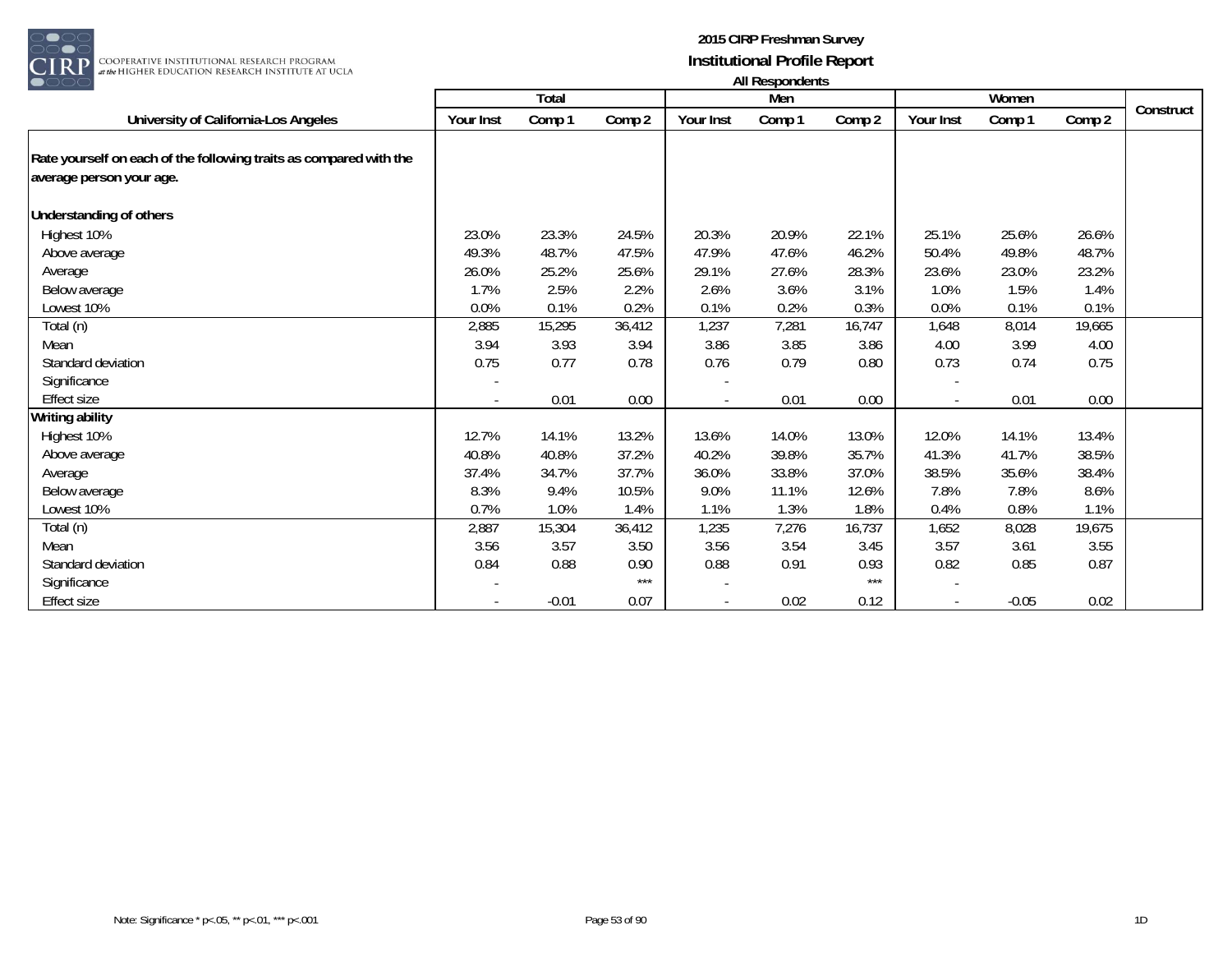

| $\smile\smile$                                                |           |        |         |           | AII RESPUNDENTS      |         |           |         |         |           |
|---------------------------------------------------------------|-----------|--------|---------|-----------|----------------------|---------|-----------|---------|---------|-----------|
|                                                               |           | Total  |         |           | Men                  |         |           | Women   |         | Construct |
| University of California-Los Angeles                          | Your Inst | Comp 1 | Comp 2  | Your Inst | Comp 1               | Comp 2  | Your Inst | Comp 1  | Comp 2  |           |
| Mark one in each row:                                         |           |        |         |           |                      |         |           |         |         |           |
| Racial discrimination is no longer a major problem in America |           |        |         |           |                      |         |           |         |         |           |
| <b>Agree Strongly</b>                                         | 2.4%      | 2.0%   | 2.4%    | 2.8%      | 2.4%                 | 2.9%    | 2.0%      | 1.6%    | 1.9%    |           |
| Agree Somewhat                                                | 12.0%     | 12.9%  | 15.6%   | 14.4%     | 16.2%                | 18.9%   | 10.1%     | 9.8%    | 12.6%   |           |
| Disagree Somewhat                                             | 39.9%     | 39.5%  | 40.4%   | 42.8%     | 42.0%                | 42.0%   | 37.6%     | 37.3%   | 39.0%   |           |
| <b>Disagree Strongly</b>                                      | 45.8%     | 45.5%  | 41.6%   | 40.0%     | 39.4%                | 36.1%   | 50.2%     | 51.3%   | 46.6%   |           |
| Total (n)                                                     | 2,843     | 15,229 | 36,159  | 1,214     | 7,237                | 16,609  | 1,629     | 7,992   | 19,550  |           |
| Mean                                                          | 1.71      | 1.71   | 1.79    | 1.80      | 1.82                 | 1.89    | 1.64      | 1.62    | 1.70    |           |
| Standard deviation                                            | 0.77      | 0.76   | 0.79    | 0.79      | 0.79                 | 0.81    | 0.74      | 0.73    | 0.76    |           |
| Significance                                                  |           |        | $***$   |           |                      | $***$   |           |         | $**$    |           |
| <b>Effect size</b>                                            |           | 0.00   | $-0.10$ | $\sim$    | $-0.03$              | $-0.11$ |           | 0.03    | $-0.08$ |           |
| Abortion should be legal                                      |           |        |         |           |                      |         |           |         |         |           |
| Agree Strongly                                                | 43.0%     | 40.5%  | 38.0%   | 37.8%     | 37.1%                | 34.8%   | 46.8%     | 43.7%   | 40.8%   |           |
| Agree Somewhat                                                | 34.3%     | 32.8%  | 32.3%   | 39.8%     | 36.2%                | 35.8%   | 30.2%     | 29.7%   | 29.0%   |           |
| Disagree Somewhat                                             | 14.4%     | 14.2%  | 15.4%   | 15.2%     | 14.4%                | 16.0%   | 13.8%     | 14.0%   | 14.8%   |           |
| Disagree Strongly                                             | 8.3%      | 12.4%  | 14.4%   | 7.1%      | 12.2%                | 13.3%   | 9.2%      | 12.6%   | 15.4%   |           |
| Total (n)                                                     | 2,817     | 15,113 | 35,874  | 1,203     | 7,178                | 16,481  | 1,614     | 7,935   | 19,393  |           |
| Mean                                                          | 3.12      | 3.01   | 2.94    | 3.08      | 2.98                 | 2.92    | 3.15      | 3.04    | 2.95    |           |
| Standard deviation                                            | 0.94      | 1.02   | 1.05    | 0.90      | 1.00                 | 1.02    | 0.98      | 1.04    | 1.08    |           |
| Significance                                                  |           | $***$  | $***$   |           | $\star\star$         | $***$   |           | $***$   | $***$   |           |
| Effect size                                                   |           | 0.11   | 0.17    |           | 0.10                 | 0.16    |           | 0.11    | 0.19    |           |
| Colleges have the right to ban extreme speakers from campus   |           |        |         |           |                      |         |           |         |         |           |
| <b>Agree Strongly</b>                                         | 5.6%      | 6.6%   | 7.8%    | 7.8%      | 8.1%                 | 9.9%    | 4.1%      | 5.1%    | 5.8%    |           |
|                                                               | 36.0%     |        |         |           |                      |         |           | 34.9%   |         |           |
| Agree Somewhat                                                |           | 33.9%  | 34.3%   | 36.6%     | 32.8%                | 33.8%   | 35.5%     |         | 34.7%   |           |
| Disagree Somewhat                                             | 42.2%     | 41.1%  | 40.0%   | 39.0%     | 38.1%                | 36.4%   | 44.6%     | 44.0%   | 43.3%   |           |
| Disagree Strongly                                             | 16.2%     | 18.4%  | 17.9%   | 16.6%     | 21.1%                | 19.8%   | 15.8%     | 16.0%   | 16.2%   |           |
| Total (n)                                                     | 2,803     | 15,103 | 35,725  | 1,199     | 7,192                | 16,454  | 1,604     | 7,911   | 19,271  |           |
| Mean                                                          | 2.31      | 2.29   | 2.32    | 2.36      | 2.28                 | 2.34    | 2.28      | 2.29    | 2.30    |           |
| Standard deviation                                            | 0.81      | 0.84   | 0.86    | 0.85      | 0.89<br>$\star\star$ | 0.90    | 0.77      | 0.79    | 0.81    |           |
| Significance                                                  |           |        |         |           |                      |         |           |         |         |           |
| <b>Effect size</b>                                            |           | 0.02   | $-0.01$ |           | 0.09                 | 0.02    |           | $-0.01$ | $-0.02$ |           |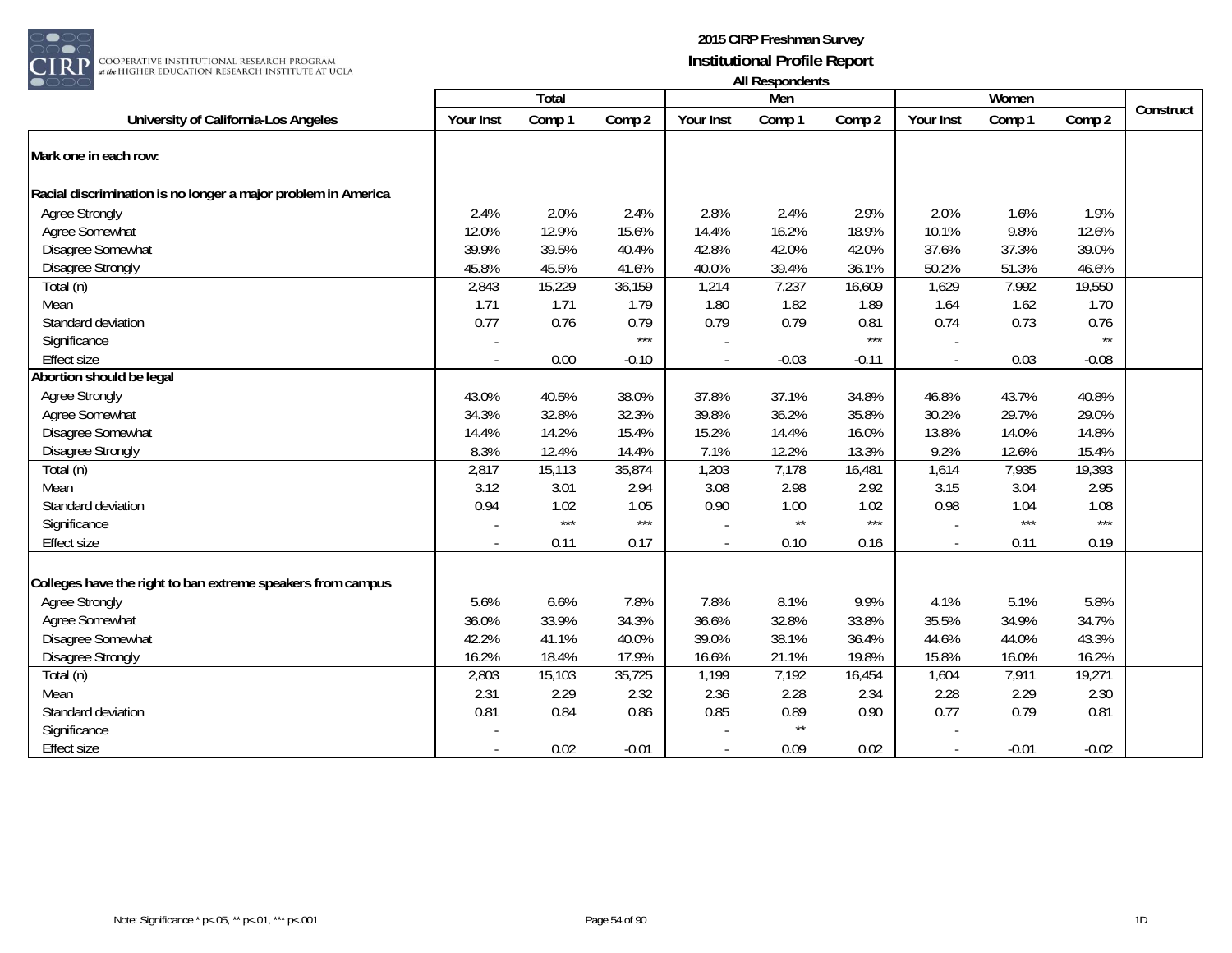

RP <mark>cooperative institutional research program</mark><br>at the Higher education research institute at ucla

|                                                                         |           |         |         |                          | 1.00         |         |           |         |         |           |
|-------------------------------------------------------------------------|-----------|---------|---------|--------------------------|--------------|---------|-----------|---------|---------|-----------|
|                                                                         |           | Total   |         |                          | Men          |         |           | Women   |         | Construct |
| University of California-Los Angeles                                    | Your Inst | Comp 1  | Comp 2  | Your Inst                | Comp 1       | Comp 2  | Your Inst | Comp 1  | Comp 2  |           |
| Realistically, an individual can do little to bring about change in our |           |         |         |                          |              |         |           |         |         |           |
| society                                                                 |           |         |         |                          |              |         |           |         |         |           |
| <b>Agree Strongly</b>                                                   | 3.2%      | 3.4%    | 4.6%    | 3.5%                     | 3.8%         | 5.1%    | 3.0%      | 2.9%    | 4.1%    |           |
| Agree Somewhat                                                          | 17.9%     | 16.0%   | 18.7%   | 20.7%                    | 18.7%        | 21.3%   | 15.9%     | 13.4%   | 16.4%   |           |
| Disagree Somewhat                                                       | 46.2%     | 42.9%   | 40.6%   | 46.8%                    | 43.2%        | 41.0%   | 45.7%     | 42.6%   | 40.1%   |           |
| <b>Disagree Strongly</b>                                                | 32.7%     | 37.7%   | 36.1%   | 28.9%                    | 34.3%        | 32.5%   | 35.4%     | 41.0%   | 39.4%   |           |
| Total (n)                                                               | 2,787     | 15,094  | 35,681  | 1,192                    | 7,180        | 16,422  | 1,595     | 7,914   | 19,259  |           |
| Mean                                                                    | 1.92      | 1.85    | 1.92    | 1.99                     | 1.92         | 1.99    | 1.86      | 1.78    | 1.85    |           |
| Standard deviation                                                      | 0.79      | 0.81    | 0.85    | 0.80                     | 0.82         | 0.86    | 0.78      | 0.78    | 0.84    |           |
| Significance                                                            |           | $***$   |         |                          | $\star\star$ |         |           | $***$   |         |           |
| <b>Effect size</b>                                                      |           | 0.09    | 0.00    | $\sim$                   | 0.09         | 0.00    |           | 0.10    | 0.01    |           |
| Marijuana should be legalized                                           |           |         |         |                          |              |         |           |         |         |           |
| Agree Strongly                                                          | 16.9%     | 20.8%   | 23.4%   | 21.6%                    | 25.7%        | 28.5%   | 13.3%     | 16.1%   | 18.9%   |           |
| Agree Somewhat                                                          | 41.9%     | 39.9%   | 37.8%   | 42.5%                    | 39.4%        | 37.5%   | 41.5%     | 40.4%   | 38.1%   |           |
| Disagree Somewhat                                                       | 27.6%     | 24.9%   | 23.3%   | 24.6%                    | 22.2%        | 20.5%   | 29.8%     | 27.5%   | 25.9%   |           |
| Disagree Strongly                                                       | 13.6%     | 14.4%   | 15.4%   | 11.2%                    | 12.6%        | 13.5%   | 15.4%     | 16.1%   | 17.1%   |           |
| Total (n)                                                               | 2,786     | 15,038  | 35,572  | 1,197                    | 7,165        | 16,397  | 1,589     | 7,873   | 19,175  |           |
| Mean                                                                    | 2.62      | 2.67    | 2.69    | 2.75                     | 2.78         | 2.81    | 2.53      | 2.56    | 2.59    |           |
| Standard deviation                                                      | 0.92      | 0.96    | 0.99    | 0.92                     | 0.97         | 1.00    | 0.91      | 0.94    | 0.98    |           |
| Significance                                                            |           |         | $***$   |                          |              |         |           |         | $\star$ |           |
| <b>Effect size</b>                                                      |           | $-0.05$ | $-0.07$ | $\overline{\phantom{a}}$ | $-0.03$      | $-0.06$ |           | $-0.03$ | $-0.06$ |           |
|                                                                         |           |         |         |                          |              |         |           |         |         |           |
| Dissent is a critical component of the political process                |           |         |         |                          |              |         |           |         |         |           |
| <b>Agree Strongly</b>                                                   | 24.5%     | 24.2%   | 17.5%   | 29.0%                    | 28.6%        | 21.2%   | 21.0%     | 19.9%   | 14.0%   |           |
| Agree Somewhat                                                          | 54.9%     | 52.7%   | 50.6%   | 52.3%                    | 50.0%        | 50.2%   | 56.8%     | 55.3%   | 51.0%   |           |
| Disagree Somewhat                                                       | 18.8%     | 21.3%   | 29.0%   | 17.0%                    | 19.8%        | 26.1%   | 20.2%     | 22.7%   | 31.9%   |           |
| Disagree Strongly                                                       | 1.8%      | 1.9%    | 2.9%    | 1.6%                     | 1.7%         | 2.6%    | 2.0%      | 2.0%    | 3.1%    |           |
| Total (n)                                                               | 2,677     | 14,507  | 33,562  | 1,164                    | 6,979        | 15,791  | 1,513     | 7,528   | 17,771  |           |
| Mean                                                                    | 3.02      | 2.99    | 2.83    | 3.09                     | 3.05         | 2.90    | 2.97      | 2.93    | 2.76    |           |
| Standard deviation                                                      | 0.71      | 0.73    | 0.74    | 0.72                     | 0.74         | 0.75    | 0.70      | 0.71    | 0.73    |           |
| Significance                                                            |           |         | $***$   |                          |              | $***$   |           |         | $***$   |           |
| Effect size                                                             |           | 0.04    | 0.26    | $\blacksquare$           | 0.05         | 0.25    |           | 0.06    | 0.29    |           |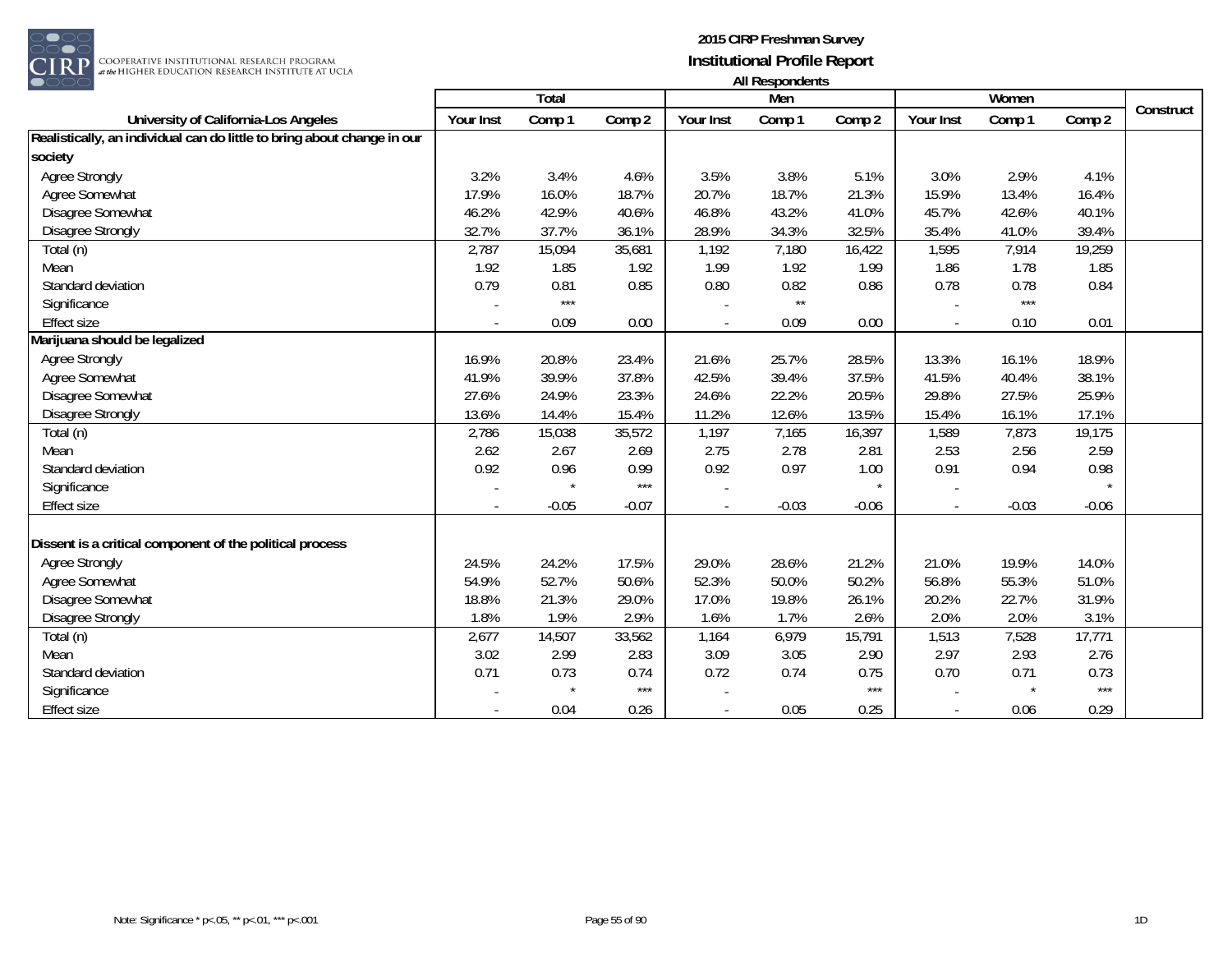

|                                                                   |           | <b>Total</b> |               |                          | Men     |               |           | Women   |              |           |
|-------------------------------------------------------------------|-----------|--------------|---------------|--------------------------|---------|---------------|-----------|---------|--------------|-----------|
| University of California-Los Angeles                              | Your Inst | Comp 1       | Comp 2        | Your Inst                | Comp 1  | Comp 2        | Your Inst | Comp 1  | Comp 2       | Construct |
| Colleges should prohibit racist/sexist speech on campus           |           |              |               |                          |         |               |           |         |              |           |
| <b>Agree Strongly</b>                                             | 36.4%     | 34.8%        | 38.0%         | 29.6%                    | 28.2%   | 32.0%         | 41.6%     | 40.9%   | 43.5%        |           |
| Agree Somewhat                                                    | 35.7%     | 35.1%        | 32.7%         | 38.0%                    | 35.8%   | 34.1%         | 34.0%     | 34.5%   | 31.3%        |           |
| Disagree Somewhat                                                 | 20.9%     | 22.0%        | 20.7%         | 24.5%                    | 25.8%   | 23.8%         | 18.1%     | 18.4%   | 17.8%        |           |
| <b>Disagree Strongly</b>                                          | 7.0%      | 8.1%         | 8.6%          | 8.0%                     | 10.1%   | 10.0%         | 6.3%      | 6.2%    | 7.4%         |           |
| Total (n)                                                         | 2,738     | 14,948       | 35,214        | 1,177                    | 7,131   | 16,264        | 1,561     | 7,817   | 18,950       |           |
| Mean                                                              | 3.02      | 2.97         | 3.00          | 2.89                     | 2.82    | 2.88          | 3.11      | 3.10    | 3.11         |           |
| Standard deviation                                                | 0.92      | 0.94         | 0.97          | 0.92                     | 0.96    | 0.97          | 0.92      | 0.91    | 0.95         |           |
| Significance                                                      |           |              |               |                          |         |               |           |         |              |           |
| <b>Effect size</b>                                                | $\sim$    | 0.05         | 0.02          | $\blacksquare$           | 0.07    | 0.01          |           | 0.01    | 0.00         |           |
|                                                                   |           |              |               |                          |         |               |           |         |              |           |
| Women should receive the same salary and opportunities for        |           |              |               |                          |         |               |           |         |              |           |
| advancement as men in comparable positions                        |           |              |               |                          |         |               |           |         |              |           |
| <b>Agree Strongly</b>                                             | 86.8%     | 85.7%        | 82.3%         | 78.2%                    | 77.6%   | 72.5%         | 93.3%     | 93.3%   | 91.1%        |           |
| Agree Somewhat                                                    | 11.0%     | 11.5%        | 14.1%         | 19.2%                    | 18.6%   | 22.3%         | 4.9%      | 4.8%    | 6.7%         |           |
| Disagree Somewhat                                                 | 1.4%      | 2.0%         | 2.5%          | 2.0%                     | 2.9%    | 4.0%          | 1.0%      | 1.1%    | 1.2%         |           |
| <b>Disagree Strongly</b>                                          | 0.8%      | 0.9%         | 1.1%          | 0.7%                     | 0.9%    | 1.2%          | 0.9%      | 0.8%    | 1.0%         |           |
| Total (n)                                                         | 2,741     | 15,000       | 35,319        | 1,177                    | 7,140   | 16,251        | 1,564     | 7,860   | 19,068       |           |
| Mean                                                              | 3.84      | 3.82         | 3.78          | 3.75                     | 3.73    | 3.66          | 3.91      | 3.91    | 3.88         |           |
| Standard deviation                                                | 0.46      | 0.49         | 0.54<br>$***$ | 0.52                     | 0.56    | 0.61<br>$***$ | 0.40      | 0.40    | 0.44<br>$**$ |           |
| Significance                                                      |           |              |               |                          |         |               |           |         |              |           |
| <b>Effect size</b>                                                |           | 0.04         | 0.11          | $\sim$                   | 0.04    | 0.15          |           | 0.00    | 0.07         |           |
| The United States should intervene in the wars of other countries |           |              |               |                          |         |               |           |         |              |           |
| <b>Agree Strongly</b>                                             | 2.2%      | 2.5%         | 2.9%          | 2.7%                     | 3.3%    | 3.8%          | 1.7%      | 1.7%    | 2.1%         |           |
| Agree Somewhat                                                    | 23.8%     | 27.0%        | 25.0%         | 27.8%                    | 29.4%   | 27.6%         | 20.8%     | 24.7%   | 22.5%        |           |
| Disagree Somewhat                                                 | 55.8%     | 52.3%        | 50.5%         | 50.7%                    | 48.9%   | 46.9%         | 59.6%     | 55.6%   | 53.8%        |           |
| <b>Disagree Strongly</b>                                          | 18.3%     | 18.2%        | 21.6%         | 18.7%                    | 18.4%   | 21.7%         | 17.9%     | 18.0%   | 21.6%        |           |
| Total (n)                                                         | 2,723     | 14,918       | 35,100        | 1,169                    | 7,120   | 16,223        | 1,554     | 7,798   | 18,877       |           |
| Mean                                                              | 2.10      | 2.14         | 2.09          | 2.15                     | 2.18    | 2.14          | 2.06      | 2.10    | 2.05         |           |
| Standard deviation                                                | 0.71      | 0.73         | 0.76          | 0.74                     | 0.76    | 0.79          | 0.67      | 0.70    | 0.72         |           |
| Significance                                                      |           | $\star\star$ |               |                          |         |               |           |         |              |           |
| <b>Effect size</b>                                                |           | $-0.05$      | 0.01          | $\overline{\phantom{a}}$ | $-0.04$ | 0.01          |           | $-0.06$ | 0.01         |           |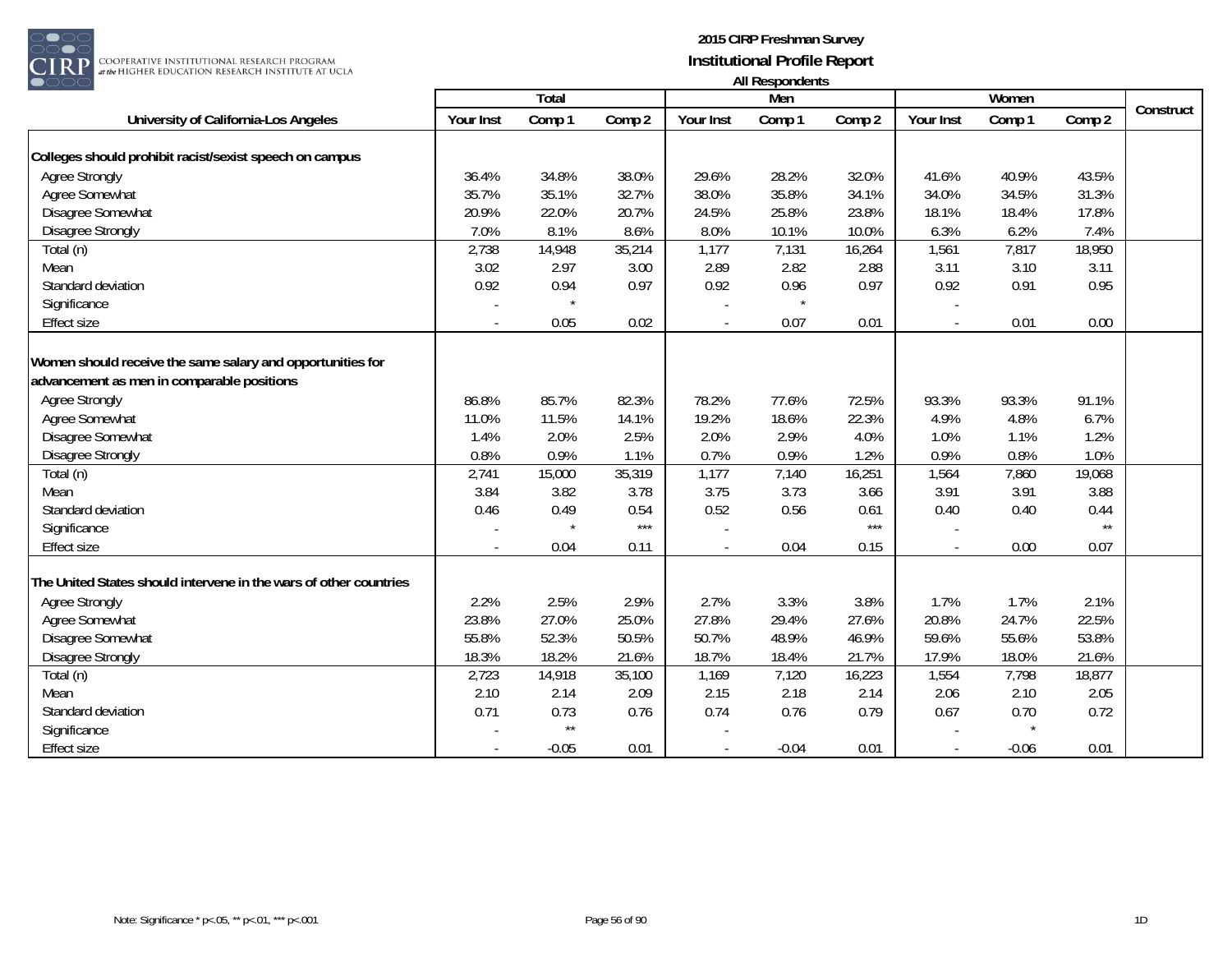

| $\sim$ $\sim$ $\sim$                                           |           | Total  |        |                          | 1.01110<br>Men |        |           | Women  |        |           |
|----------------------------------------------------------------|-----------|--------|--------|--------------------------|----------------|--------|-----------|--------|--------|-----------|
| University of California-Los Angeles                           | Your Inst | Comp 1 | Comp 2 | Your Inst                | Comp 1         | Comp 2 | Your Inst | Comp 1 | Comp 2 | Construct |
|                                                                |           |        |        |                          |                |        |           |        |        |           |
| Same-sex couples should have the right to legal marital status |           |        |        |                          |                |        |           |        |        |           |
| Agree Strongly                                                 | 73.5%     | 70.6%  | 68.0%  | 68.3%                    | 65.9%          | 61.5%  | 77.3%     | 75.0%  | 74.0%  |           |
| Agree Somewhat                                                 | 17.5%     | 17.0%  | 18.0%  | 22.3%                    | 20.5%          | 21.9%  | 14.0%     | 13.6%  | 14.4%  |           |
| Disagree Somewhat                                              | 5.6%      | 7.1%   | 7.9%   | 6.2%                     | 7.9%           | 9.6%   | 5.1%      | 6.4%   | 6.3%   |           |
| <b>Disagree Strongly</b>                                       | 3.4%      | 5.3%   | 6.1%   | 3.2%                     | 5.7%           | 7.1%   | 3.6%      | 5.0%   | 5.3%   |           |
| Total (n)                                                      | 2,713     | 14,917 | 35,167 | 1,162                    | 7,103          | 16,212 | 1,551     | 7,814  | 18,955 |           |
| Mean                                                           | 3.61      | 3.53   | 3.48   | 3.56                     | 3.47           | 3.38   | 3.65      | 3.59   | 3.57   |           |
| Standard deviation                                             | 0.74      | 0.84   | 0.88   | 0.75                     | 0.87           | 0.92   | 0.74      | 0.82   | 0.83   |           |
| Significance                                                   |           | $***$  | $***$  |                          | $***$          | $***$  |           | $**$   | ***    |           |
| Effect size                                                    |           | 0.10   | 0.15   | $\blacksquare$           | 0.10           | 0.20   |           | 0.07   | 0.10   |           |
|                                                                |           |        |        |                          |                |        |           |        |        |           |
| Students from disadvantaged social backgrounds should be given |           |        |        |                          |                |        |           |        |        |           |
| preferential treatment in college admissions                   |           |        |        |                          |                |        |           |        |        |           |
| <b>Agree Strongly</b>                                          | 8.3%      | 7.1%   | 9.0%   | 8.4%                     | 7.4%           | 9.0%   | 8.3%      | 6.8%   | 8.9%   |           |
| Agree Somewhat                                                 | 44.5%     | 39.4%  | 41.0%  | 44.5%                    | 38.7%          | 41.2%  | 44.5%     | 40.1%  | 40.8%  |           |
| Disagree Somewhat                                              | 35.2%     | 37.7%  | 35.6%  | 34.0%                    | 36.5%          | 33.7%  | 36.0%     | 38.8%  | 37.3%  |           |
| <b>Disagree Strongly</b>                                       | 12.0%     | 15.8%  | 14.4%  | 13.2%                    | 17.4%          | 16.0%  | 11.1%     | 14.3%  | 12.9%  |           |
| Total (n)                                                      | 2,714     | 14,874 | 34,902 | 1,160                    | 7,089          | 16,119 | 1,554     | 7,785  | 18,783 |           |
| Mean                                                           | 2.49      | 2.38   | 2.44   | 2.48                     | 2.36           | 2.43   | 2.50      | 2.39   | 2.46   |           |
| Standard deviation                                             | 0.81      | 0.83   | 0.85   | 0.83                     | 0.85           | 0.86   | 0.80      | 0.81   | 0.83   |           |
| Significance                                                   |           | $***$  | $**$   |                          | ***            |        |           | $***$  |        |           |
|                                                                |           |        |        |                          |                |        |           |        |        |           |
| Effect size                                                    |           | 0.13   | 0.06   | $\overline{\phantom{a}}$ | 0.14           | 0.06   |           | 0.14   | 0.05   |           |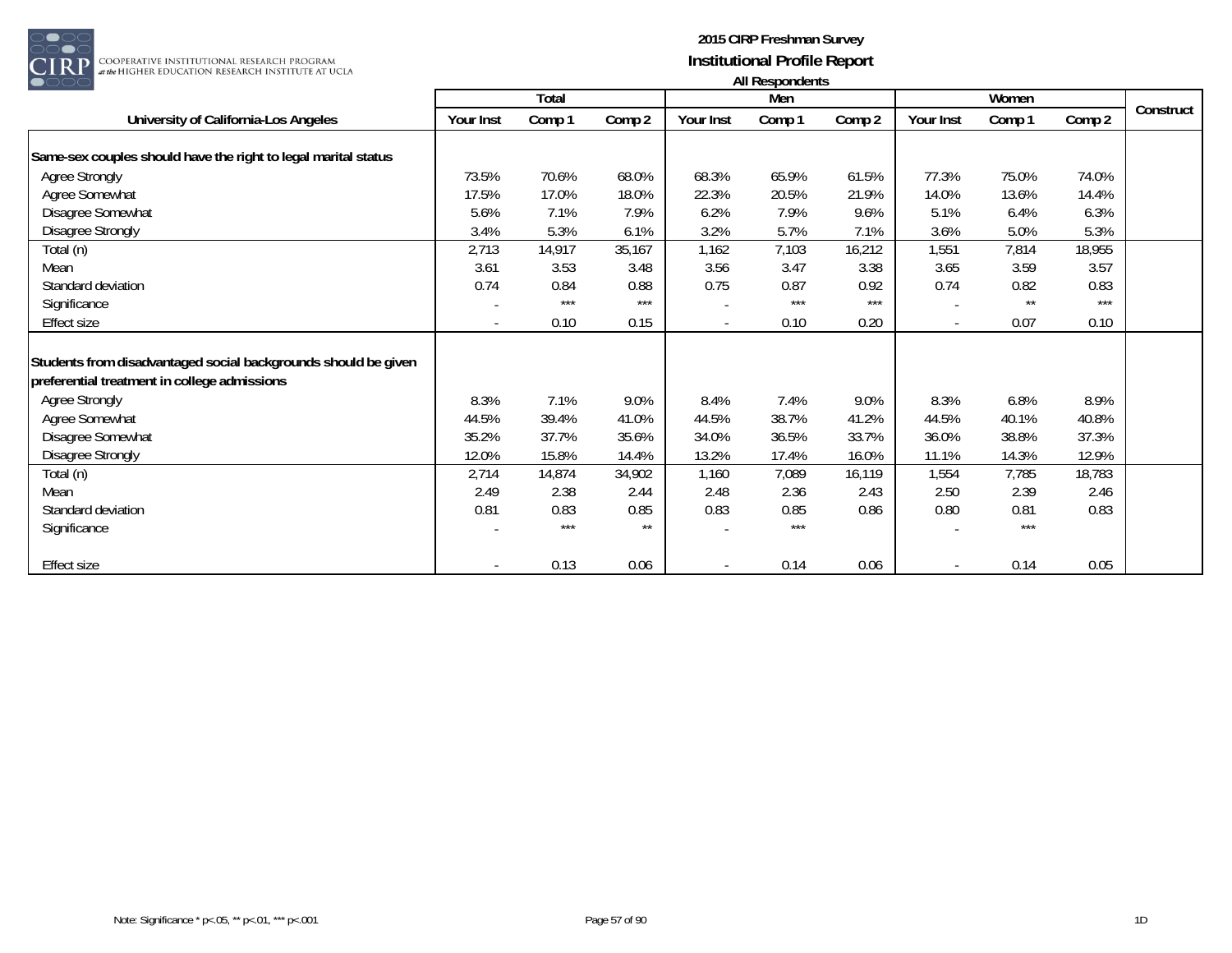

|                                                              |                          | Total  |         |           | Men    |        |           | Women   |        |           |
|--------------------------------------------------------------|--------------------------|--------|---------|-----------|--------|--------|-----------|---------|--------|-----------|
| University of California-Los Angeles                         | Your Inst                | Comp 1 | Comp 2  | Your Inst | Comp 1 | Comp 2 | Your Inst | Comp 1  | Comp 2 | Construct |
| How important was each reason in your decision to come here? |                          |        |         |           |        |        |           |         |        |           |
| My parents/relatives wanted me to come here                  |                          |        |         |           |        |        |           |         |        |           |
| Very Important                                               | 15.5%                    | 15.4%  | 16.0%   | 14.9%     | 14.1%  | 14.4%  | 15.9%     | 16.7%   | 17.5%  |           |
| Somewhat Important                                           | 46.7%                    | 45.7%  | 42.7%   | 45.5%     | 44.8%  | 42.4%  | 47.5%     | 46.6%   | 43.0%  |           |
| Not Important                                                | 37.8%                    | 38.8%  | 41.2%   | 39.6%     | 41.1%  | 43.2%  | 36.5%     | 36.7%   | 39.5%  |           |
| Total (n)                                                    | 2,704                    | 14,993 | 35,077  | 1,158     | 7,117  | 16,105 | 1,546     | 7,876   | 18,972 |           |
| Mean                                                         | 1.78                     | 1.77   | 1.75    | 1.75      | 1.73   | 1.71   | 1.79      | 1.80    | 1.78   |           |
| Standard deviation                                           | 0.70                     | 0.70   | 0.71    | 0.70      | 0.69   | 0.70   | 0.69      | 0.70    | 0.72   |           |
| Significance                                                 |                          |        | $\star$ |           |        |        |           |         |        |           |
| Effect size                                                  | $\overline{\phantom{a}}$ | 0.01   | 0.04    | $\sim$    | 0.03   | 0.06   |           | $-0.01$ | 0.01   |           |
| My teacher advised me                                        |                          |        |         |           |        |        |           |         |        |           |
| Very Important                                               | 5.8%                     | 5.8%   | 6.1%    | 5.5%      | 5.6%   | 6.0%   | 6.0%      | 5.9%    | 6.3%   |           |
| Somewhat Important                                           | 30.8%                    | 29.7%  | 28.3%   | 30.1%     | 29.6%  | 28.7%  | 31.4%     | 29.8%   | 27.9%  |           |
| Not Important                                                | 63.3%                    | 64.5%  | 65.5%   | 64.4%     | 64.7%  | 65.3%  | 62.5%     | 64.3%   | 65.8%  |           |
| Total (n)                                                    | 2,695                    | 14,943 | 34,941  | 1,157     | 7,102  | 16,054 | 1,538     | 7,841   | 18,887 |           |
| Mean                                                         | 1.42                     | 1.41   | 1.41    | 1.41      | 1.41   | 1.41   | 1.43      | 1.42    | 1.41   |           |
| Standard deviation                                           | 0.60                     | 0.60   | 0.60    | 0.59      | 0.59   | 0.60   | 0.61      | 0.60    | 0.61   |           |
| Significance                                                 |                          |        |         |           |        |        |           |         |        |           |
| <b>Effect size</b>                                           |                          | 0.02   | 0.02    | $\sim$    | 0.00   | 0.00   |           | 0.02    | 0.03   |           |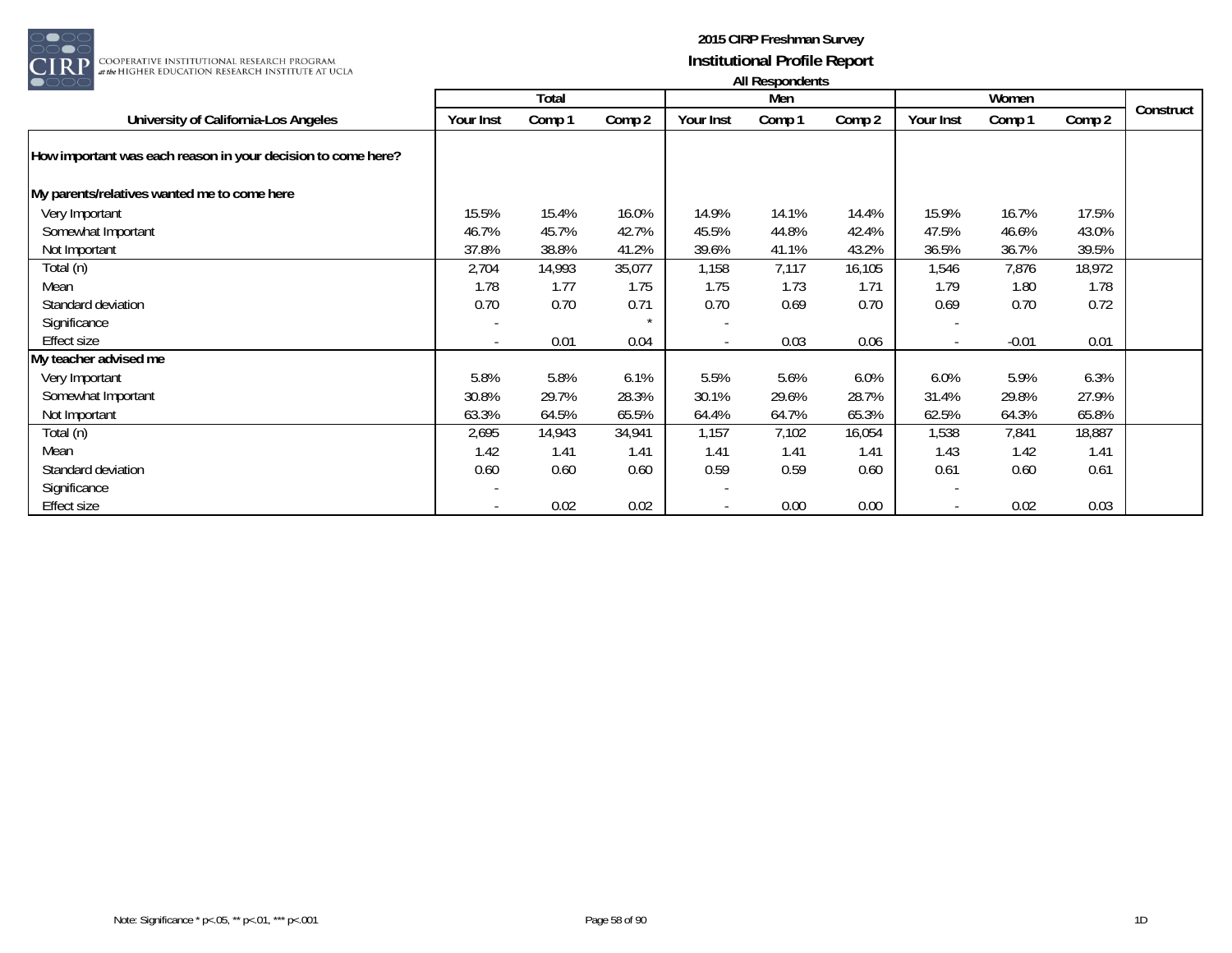

| $\smash{\smash{\cup}}\smash{\smash{\cup}}$                      |           |         |         |                          | All nusponuurius |         |           |              |                   |             |
|-----------------------------------------------------------------|-----------|---------|---------|--------------------------|------------------|---------|-----------|--------------|-------------------|-------------|
|                                                                 |           | Total   |         |                          | Men              |         |           | Women        |                   | Construct   |
| University of California-Los Angeles                            | Your Inst | Comp 1  | Comp 2  | Your Inst                | Comp 1           | Comp 2  | Your Inst | Comp 1       | Comp 2            |             |
| How important was each reason in your decision to come<br>here? |           |         |         |                          |                  |         |           |              |                   |             |
| This college has a very good academic reputation                |           |         |         |                          |                  |         |           |              |                   |             |
| Very Important                                                  | 87.0%     | 88.6%   | 73.2%   | 85.9%                    | 87.2%            | 70.0%   | 87.9%     | 90.0%        | 76.1%             | College     |
| Somewhat Important                                              | 12.3%     | 10.8%   | 23.8%   | 13.5%                    | 12.1%            | 26.7%   | 11.5%     | 9.5%         | 21.2%             | Reputation  |
| Not Important                                                   | 0.6%      | 0.6%    | 3.0%    | 0.6%                     | 0.7%             | 3.3%    | 0.6%      | 0.5%         | 2.7%              | Orientation |
| $\overline{\mathrm{Total}}$ (n)                                 | 2,698     | 15,012  | 35,051  | 1,156                    | 7,127            | 16,095  | 1,542     | 7,885        | 18,956            |             |
| Mean                                                            | 2.86      | 2.88    | 2.70    | 2.85                     | 2.86             | 2.67    | 2.87      | 2.89         | 2.73              |             |
| Standard deviation                                              | 0.36      | 0.34    | 0.52    | 0.37                     | 0.36             | 0.54    | 0.35      | 0.32         | 0.50              |             |
| Significance                                                    |           | $**$    | $***$   |                          |                  | $***$   |           |              | $***$             |             |
| <b>Effect size</b>                                              |           | $-0.06$ | 0.31    | $\overline{\phantom{a}}$ | $-0.03$          | 0.33    |           | $-0.06$      | 0.28              |             |
| This college has a good reputation for its social activities    |           |         |         |                          |                  |         |           |              |                   |             |
| Very Important                                                  | 58.5%     | 48.7%   | 48.0%   | 57.6%                    | 47.0%            | 46.2%   | 59.2%     | 50.3%        | 49.6%             |             |
| Somewhat Important                                              | 32.8%     | 36.2%   | 37.7%   | 33.0%                    | 36.4%            | 38.2%   | 32.6%     | 35.9%        | 37.2%             |             |
| Not Important                                                   | 8.7%      | 15.1%   | 14.3%   | 9.4%                     | 16.5%            | 15.5%   | 8.2%      | 13.8%        | 13.2%             |             |
| Total (n)                                                       | 2,682     | 14,948  | 34,917  | 1,151                    | 7,105            | 16,041  | 1,531     | 7,843        | 18,876            |             |
| Mean                                                            | 2.50      | 2.34    | 2.34    | 2.48                     | 2.30             | 2.31    | 2.51      | 2.37         | 2.36              |             |
| Standard deviation                                              | 0.65      | 0.72    | 0.71    | 0.66                     | 0.74             | 0.72    | 0.64      | 0.71         | 0.70              |             |
| Significance                                                    |           | $***$   | $***$   |                          | $***$            | $***$   |           | $***$        | $***$             |             |
| <b>Effect size</b>                                              |           | 0.22    | 0.23    |                          | 0.24             | 0.24    |           | 0.20         | 0.21              |             |
| was offered financial assistance                                |           |         |         |                          |                  |         |           |              |                   |             |
| Very Important                                                  | 30.5%     | 28.1%   | 36.0%   | 25.5%                    | 25.2%            | 32.2%   | 34.3%     | 30.7%        | 39.5%             |             |
| Somewhat Important                                              | 17.4%     | 17.4%   | 23.9%   | 18.9%                    | 18.2%            | 24.8%   | 16.4%     | 16.7%        | 23.0%             |             |
| Not Important                                                   | 52.0%     | 54.6%   | 40.1%   | 55.6%                    | 56.6%            | 43.0%   | 49.4%     | 52.6%        | 37.4%             |             |
| Total (n)                                                       | 2,677     | 14,888  | 34,778  | 1,148                    | 7,075            | 15,975  | 1,529     | 7,813        | 18,803            |             |
| Mean                                                            | 1.78      | 1.74    | 1.96    | 1.70                     | 1.69             | 1.89    | 1.85      | 1.78         | 2.02              |             |
| Standard deviation                                              | 0.88      | 0.87    | 0.87    | 0.85                     | 0.85             | 0.86    | 0.90      | 0.89         | 0.88              |             |
| Significance                                                    |           |         | $***$   |                          |                  | $***$   |           | $\star\star$ | $\star\star\star$ |             |
| <b>Effect size</b>                                              |           | 0.05    | $-0.21$ |                          | 0.01             | $-0.22$ |           | 0.08         | $-0.19$           |             |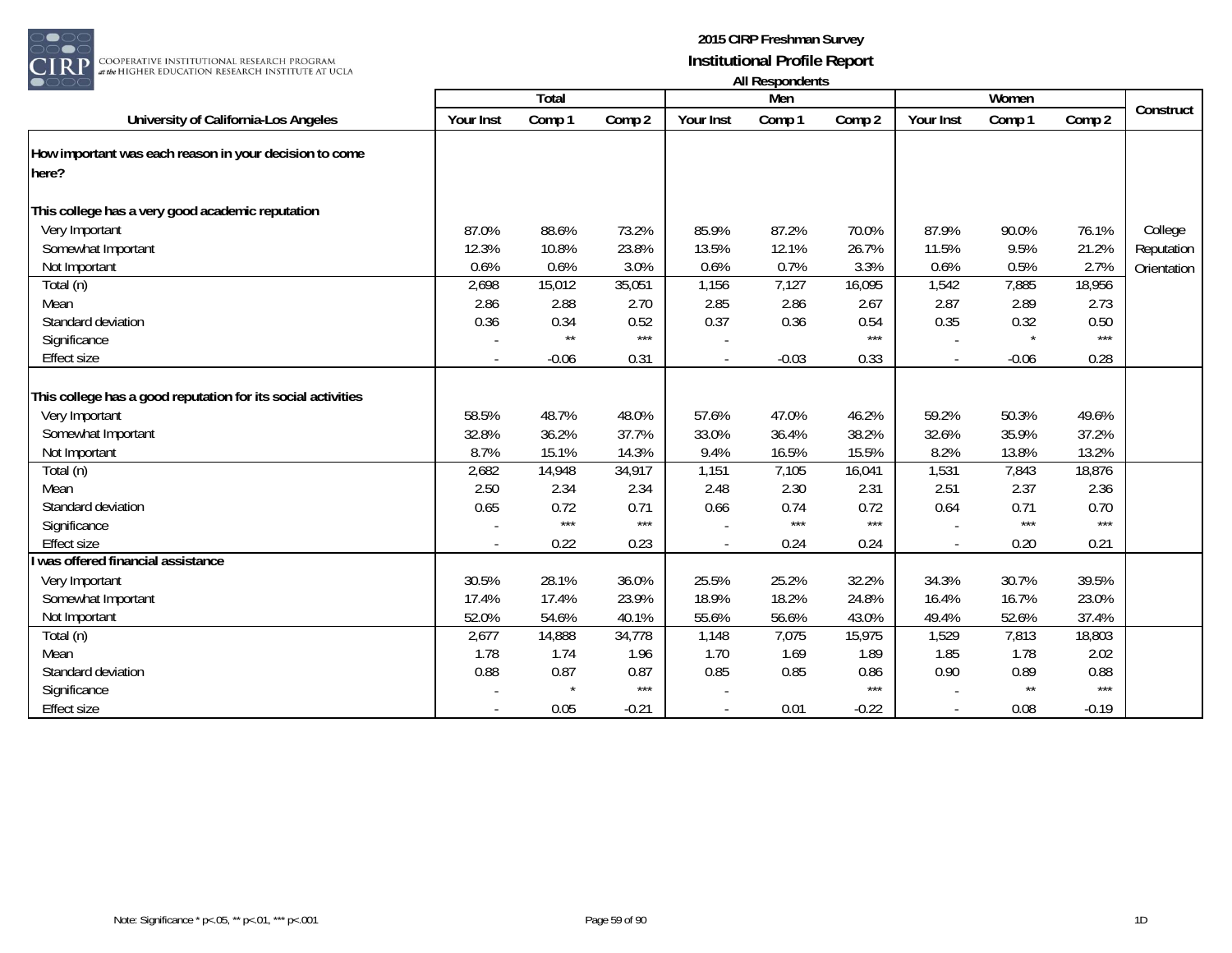

| Construct<br>Comp 2<br>Your Inst<br>Comp 1<br>Comp 2<br>Your Inst<br>Comp 1<br>Comp 2<br>Your Inst<br>Comp 1<br>University of California-Los Angeles<br>How important was each reason in your decision to come here?<br>The cost of attending this college<br>Very Important<br>31.0%<br>32.5%<br>43.9%<br>25.9%<br>28.5%<br>40.4%<br>34.8%<br>36.3%<br>47.1%<br>Somewhat Important<br>36.1%<br>39.1%<br>37.0%<br>38.2%<br>35.2%<br>32.8%<br>38.6%<br>34.3%<br>36.0%<br>28.5%<br>20.1%<br>30.4%<br>31.3%<br>21.7%<br>35.0%<br>34.4%<br>23.5%<br>27.0%<br>Not Important<br>18,802<br>Total (n)<br>2,672<br>14,890<br>34,783<br>1,145<br>7,079<br>15,981<br>1,527<br>7,811<br>2.01<br>2.01<br>2.22<br>1.91<br>1.94<br>2.17<br>2.08<br>2.08<br>2.27<br>Mean<br>Standard deviation<br>0.78<br>0.78<br>0.78<br>0.79<br>0.78<br>0.80<br>0.77<br>0.80<br>0.78<br>$***$<br>$***$<br>$***$<br>Significance<br>0.00<br>$-0.27$<br><b>Effect size</b><br>$-0.04$<br>$-0.33$<br>0.00<br>$-0.25$<br>$\sim$<br>High school counselor advised me<br>7.7%<br>7.6%<br>7.4%<br>7.6%<br>8.2%<br>8.0%<br>7.6%<br>8.6%<br>Very Important<br>8.4%<br>28.1%<br>26.9%<br>27.8%<br>27.5%<br>27.8%<br>29.1%<br>28.6%<br>26.2%<br>26.6%<br>Somewhat Important<br>64.1%<br>65.4%<br>65.1%<br>62.7%<br>66.2%<br>64.9%<br>Not Important<br>63.9%<br>64.6%<br>63.4%<br>7,782<br>2,647<br>14,836<br>34,637<br>7,054<br>15,916<br>1,513<br>18,721<br>Total (n)<br>1,134<br>1.44<br>1.42<br>1.42<br>1.45<br>1.45<br>1.41<br>1.44<br>Mean<br>1.45<br>1.43<br>Standard deviation<br>0.63<br>0.63<br>0.63<br>0.63<br>0.63<br>0.65<br>0.64<br>0.64<br>0.64<br>Significance<br><b>Effect size</b><br>0.03<br>$-0.02$<br>$-0.02$<br>$-0.05$<br>0.06<br>0.02<br>Private college counselor advised me<br>Very Important<br>3.5%<br>3.2%<br>3.1%<br>3.4%<br>3.4%<br>3.2%<br>3.5%<br>3.0%<br>3.1%<br>Somewhat Important<br>14.7%<br>11.4%<br>12.2%<br>15.4%<br>12.1%<br>13.2%<br>14.2%<br>10.6%<br>11.2%<br>81.8%<br>85.4%<br>82.3%<br>86.3%<br>85.7%<br>84.7%<br>81.3%<br>84.5%<br>83.6%<br>Not Important<br>Total (n)<br>2,628<br>14,761<br>15,824<br>1,502<br>7,738<br>18,593<br>34,417<br>1,126<br>7,023<br>1.22<br>1.18<br>1.18<br>1.22<br>1.19<br>1.20<br>1.21<br>1.17<br>1.17<br>Mean<br>Standard deviation<br>0.49<br>0.49<br>0.47<br>0.49<br>0.45<br>0.45<br>0.46<br>0.46<br>0.47<br>$***$<br>$***$<br>$\star\star$<br>$\star\star$<br>Significance<br><b>Effect size</b><br>0.09<br>0.09<br>0.06<br>0.04<br>0.09<br>0.09<br>$\sim$<br>wanted to live near home<br>12.0%<br>10.8%<br>15.8%<br>10.6%<br>9.2%<br>13.1%<br>12.3%<br>17.2%<br>Very Important<br>14.3%<br>29.5%<br>28.4%<br>25.3%<br>28.5%<br>28.9%<br>23.9%<br>27.5%<br>29.4%<br>26.4%<br>Somewhat Important<br>60.7%<br>65.4%<br>56.3%<br>58.2%<br>54.4%<br>Not Important<br>62.6%<br>55.3%<br>63.4%<br>60.6%<br>7,779<br>2,634<br>14,809<br>15,859<br>18,691<br>Total (n)<br>34,550<br>1,128<br>7,030<br>1,506<br>1.49<br>Mean<br>1.50<br>1.60<br>1.45<br>1.46<br>1.58<br>1.53<br>1.54<br>1.63<br>Standard deviation<br>0.70<br>0.68<br>0.75<br>0.68<br>0.66<br>0.73<br>0.72<br>0.76<br>0.70<br>$***$<br>$***$<br>$***$<br>Significance<br><b>Effect size</b><br>$-0.01$<br>$-0.15$<br>$-0.02$<br>$-0.18$<br>$-0.13$<br>$-0.01$<br>$\blacksquare$ |  |       |  | בוויטאווטעכטרו וור |  |       |  |
|------------------------------------------------------------------------------------------------------------------------------------------------------------------------------------------------------------------------------------------------------------------------------------------------------------------------------------------------------------------------------------------------------------------------------------------------------------------------------------------------------------------------------------------------------------------------------------------------------------------------------------------------------------------------------------------------------------------------------------------------------------------------------------------------------------------------------------------------------------------------------------------------------------------------------------------------------------------------------------------------------------------------------------------------------------------------------------------------------------------------------------------------------------------------------------------------------------------------------------------------------------------------------------------------------------------------------------------------------------------------------------------------------------------------------------------------------------------------------------------------------------------------------------------------------------------------------------------------------------------------------------------------------------------------------------------------------------------------------------------------------------------------------------------------------------------------------------------------------------------------------------------------------------------------------------------------------------------------------------------------------------------------------------------------------------------------------------------------------------------------------------------------------------------------------------------------------------------------------------------------------------------------------------------------------------------------------------------------------------------------------------------------------------------------------------------------------------------------------------------------------------------------------------------------------------------------------------------------------------------------------------------------------------------------------------------------------------------------------------------------------------------------------------------------------------------------------------------------------------------------------------------------------------------------------------------------------------------------------------------------------------------------------------------------------------------------------------------------------------------------------------------------------------------------------------------------------------------------------------------------------------------------------|--|-------|--|--------------------|--|-------|--|
|                                                                                                                                                                                                                                                                                                                                                                                                                                                                                                                                                                                                                                                                                                                                                                                                                                                                                                                                                                                                                                                                                                                                                                                                                                                                                                                                                                                                                                                                                                                                                                                                                                                                                                                                                                                                                                                                                                                                                                                                                                                                                                                                                                                                                                                                                                                                                                                                                                                                                                                                                                                                                                                                                                                                                                                                                                                                                                                                                                                                                                                                                                                                                                                                                                                                              |  | Total |  | Men                |  | Women |  |
|                                                                                                                                                                                                                                                                                                                                                                                                                                                                                                                                                                                                                                                                                                                                                                                                                                                                                                                                                                                                                                                                                                                                                                                                                                                                                                                                                                                                                                                                                                                                                                                                                                                                                                                                                                                                                                                                                                                                                                                                                                                                                                                                                                                                                                                                                                                                                                                                                                                                                                                                                                                                                                                                                                                                                                                                                                                                                                                                                                                                                                                                                                                                                                                                                                                                              |  |       |  |                    |  |       |  |
|                                                                                                                                                                                                                                                                                                                                                                                                                                                                                                                                                                                                                                                                                                                                                                                                                                                                                                                                                                                                                                                                                                                                                                                                                                                                                                                                                                                                                                                                                                                                                                                                                                                                                                                                                                                                                                                                                                                                                                                                                                                                                                                                                                                                                                                                                                                                                                                                                                                                                                                                                                                                                                                                                                                                                                                                                                                                                                                                                                                                                                                                                                                                                                                                                                                                              |  |       |  |                    |  |       |  |
|                                                                                                                                                                                                                                                                                                                                                                                                                                                                                                                                                                                                                                                                                                                                                                                                                                                                                                                                                                                                                                                                                                                                                                                                                                                                                                                                                                                                                                                                                                                                                                                                                                                                                                                                                                                                                                                                                                                                                                                                                                                                                                                                                                                                                                                                                                                                                                                                                                                                                                                                                                                                                                                                                                                                                                                                                                                                                                                                                                                                                                                                                                                                                                                                                                                                              |  |       |  |                    |  |       |  |
|                                                                                                                                                                                                                                                                                                                                                                                                                                                                                                                                                                                                                                                                                                                                                                                                                                                                                                                                                                                                                                                                                                                                                                                                                                                                                                                                                                                                                                                                                                                                                                                                                                                                                                                                                                                                                                                                                                                                                                                                                                                                                                                                                                                                                                                                                                                                                                                                                                                                                                                                                                                                                                                                                                                                                                                                                                                                                                                                                                                                                                                                                                                                                                                                                                                                              |  |       |  |                    |  |       |  |
|                                                                                                                                                                                                                                                                                                                                                                                                                                                                                                                                                                                                                                                                                                                                                                                                                                                                                                                                                                                                                                                                                                                                                                                                                                                                                                                                                                                                                                                                                                                                                                                                                                                                                                                                                                                                                                                                                                                                                                                                                                                                                                                                                                                                                                                                                                                                                                                                                                                                                                                                                                                                                                                                                                                                                                                                                                                                                                                                                                                                                                                                                                                                                                                                                                                                              |  |       |  |                    |  |       |  |
|                                                                                                                                                                                                                                                                                                                                                                                                                                                                                                                                                                                                                                                                                                                                                                                                                                                                                                                                                                                                                                                                                                                                                                                                                                                                                                                                                                                                                                                                                                                                                                                                                                                                                                                                                                                                                                                                                                                                                                                                                                                                                                                                                                                                                                                                                                                                                                                                                                                                                                                                                                                                                                                                                                                                                                                                                                                                                                                                                                                                                                                                                                                                                                                                                                                                              |  |       |  |                    |  |       |  |
|                                                                                                                                                                                                                                                                                                                                                                                                                                                                                                                                                                                                                                                                                                                                                                                                                                                                                                                                                                                                                                                                                                                                                                                                                                                                                                                                                                                                                                                                                                                                                                                                                                                                                                                                                                                                                                                                                                                                                                                                                                                                                                                                                                                                                                                                                                                                                                                                                                                                                                                                                                                                                                                                                                                                                                                                                                                                                                                                                                                                                                                                                                                                                                                                                                                                              |  |       |  |                    |  |       |  |
|                                                                                                                                                                                                                                                                                                                                                                                                                                                                                                                                                                                                                                                                                                                                                                                                                                                                                                                                                                                                                                                                                                                                                                                                                                                                                                                                                                                                                                                                                                                                                                                                                                                                                                                                                                                                                                                                                                                                                                                                                                                                                                                                                                                                                                                                                                                                                                                                                                                                                                                                                                                                                                                                                                                                                                                                                                                                                                                                                                                                                                                                                                                                                                                                                                                                              |  |       |  |                    |  |       |  |
|                                                                                                                                                                                                                                                                                                                                                                                                                                                                                                                                                                                                                                                                                                                                                                                                                                                                                                                                                                                                                                                                                                                                                                                                                                                                                                                                                                                                                                                                                                                                                                                                                                                                                                                                                                                                                                                                                                                                                                                                                                                                                                                                                                                                                                                                                                                                                                                                                                                                                                                                                                                                                                                                                                                                                                                                                                                                                                                                                                                                                                                                                                                                                                                                                                                                              |  |       |  |                    |  |       |  |
|                                                                                                                                                                                                                                                                                                                                                                                                                                                                                                                                                                                                                                                                                                                                                                                                                                                                                                                                                                                                                                                                                                                                                                                                                                                                                                                                                                                                                                                                                                                                                                                                                                                                                                                                                                                                                                                                                                                                                                                                                                                                                                                                                                                                                                                                                                                                                                                                                                                                                                                                                                                                                                                                                                                                                                                                                                                                                                                                                                                                                                                                                                                                                                                                                                                                              |  |       |  |                    |  |       |  |
|                                                                                                                                                                                                                                                                                                                                                                                                                                                                                                                                                                                                                                                                                                                                                                                                                                                                                                                                                                                                                                                                                                                                                                                                                                                                                                                                                                                                                                                                                                                                                                                                                                                                                                                                                                                                                                                                                                                                                                                                                                                                                                                                                                                                                                                                                                                                                                                                                                                                                                                                                                                                                                                                                                                                                                                                                                                                                                                                                                                                                                                                                                                                                                                                                                                                              |  |       |  |                    |  |       |  |
|                                                                                                                                                                                                                                                                                                                                                                                                                                                                                                                                                                                                                                                                                                                                                                                                                                                                                                                                                                                                                                                                                                                                                                                                                                                                                                                                                                                                                                                                                                                                                                                                                                                                                                                                                                                                                                                                                                                                                                                                                                                                                                                                                                                                                                                                                                                                                                                                                                                                                                                                                                                                                                                                                                                                                                                                                                                                                                                                                                                                                                                                                                                                                                                                                                                                              |  |       |  |                    |  |       |  |
|                                                                                                                                                                                                                                                                                                                                                                                                                                                                                                                                                                                                                                                                                                                                                                                                                                                                                                                                                                                                                                                                                                                                                                                                                                                                                                                                                                                                                                                                                                                                                                                                                                                                                                                                                                                                                                                                                                                                                                                                                                                                                                                                                                                                                                                                                                                                                                                                                                                                                                                                                                                                                                                                                                                                                                                                                                                                                                                                                                                                                                                                                                                                                                                                                                                                              |  |       |  |                    |  |       |  |
|                                                                                                                                                                                                                                                                                                                                                                                                                                                                                                                                                                                                                                                                                                                                                                                                                                                                                                                                                                                                                                                                                                                                                                                                                                                                                                                                                                                                                                                                                                                                                                                                                                                                                                                                                                                                                                                                                                                                                                                                                                                                                                                                                                                                                                                                                                                                                                                                                                                                                                                                                                                                                                                                                                                                                                                                                                                                                                                                                                                                                                                                                                                                                                                                                                                                              |  |       |  |                    |  |       |  |
|                                                                                                                                                                                                                                                                                                                                                                                                                                                                                                                                                                                                                                                                                                                                                                                                                                                                                                                                                                                                                                                                                                                                                                                                                                                                                                                                                                                                                                                                                                                                                                                                                                                                                                                                                                                                                                                                                                                                                                                                                                                                                                                                                                                                                                                                                                                                                                                                                                                                                                                                                                                                                                                                                                                                                                                                                                                                                                                                                                                                                                                                                                                                                                                                                                                                              |  |       |  |                    |  |       |  |
|                                                                                                                                                                                                                                                                                                                                                                                                                                                                                                                                                                                                                                                                                                                                                                                                                                                                                                                                                                                                                                                                                                                                                                                                                                                                                                                                                                                                                                                                                                                                                                                                                                                                                                                                                                                                                                                                                                                                                                                                                                                                                                                                                                                                                                                                                                                                                                                                                                                                                                                                                                                                                                                                                                                                                                                                                                                                                                                                                                                                                                                                                                                                                                                                                                                                              |  |       |  |                    |  |       |  |
|                                                                                                                                                                                                                                                                                                                                                                                                                                                                                                                                                                                                                                                                                                                                                                                                                                                                                                                                                                                                                                                                                                                                                                                                                                                                                                                                                                                                                                                                                                                                                                                                                                                                                                                                                                                                                                                                                                                                                                                                                                                                                                                                                                                                                                                                                                                                                                                                                                                                                                                                                                                                                                                                                                                                                                                                                                                                                                                                                                                                                                                                                                                                                                                                                                                                              |  |       |  |                    |  |       |  |
|                                                                                                                                                                                                                                                                                                                                                                                                                                                                                                                                                                                                                                                                                                                                                                                                                                                                                                                                                                                                                                                                                                                                                                                                                                                                                                                                                                                                                                                                                                                                                                                                                                                                                                                                                                                                                                                                                                                                                                                                                                                                                                                                                                                                                                                                                                                                                                                                                                                                                                                                                                                                                                                                                                                                                                                                                                                                                                                                                                                                                                                                                                                                                                                                                                                                              |  |       |  |                    |  |       |  |
|                                                                                                                                                                                                                                                                                                                                                                                                                                                                                                                                                                                                                                                                                                                                                                                                                                                                                                                                                                                                                                                                                                                                                                                                                                                                                                                                                                                                                                                                                                                                                                                                                                                                                                                                                                                                                                                                                                                                                                                                                                                                                                                                                                                                                                                                                                                                                                                                                                                                                                                                                                                                                                                                                                                                                                                                                                                                                                                                                                                                                                                                                                                                                                                                                                                                              |  |       |  |                    |  |       |  |
|                                                                                                                                                                                                                                                                                                                                                                                                                                                                                                                                                                                                                                                                                                                                                                                                                                                                                                                                                                                                                                                                                                                                                                                                                                                                                                                                                                                                                                                                                                                                                                                                                                                                                                                                                                                                                                                                                                                                                                                                                                                                                                                                                                                                                                                                                                                                                                                                                                                                                                                                                                                                                                                                                                                                                                                                                                                                                                                                                                                                                                                                                                                                                                                                                                                                              |  |       |  |                    |  |       |  |
|                                                                                                                                                                                                                                                                                                                                                                                                                                                                                                                                                                                                                                                                                                                                                                                                                                                                                                                                                                                                                                                                                                                                                                                                                                                                                                                                                                                                                                                                                                                                                                                                                                                                                                                                                                                                                                                                                                                                                                                                                                                                                                                                                                                                                                                                                                                                                                                                                                                                                                                                                                                                                                                                                                                                                                                                                                                                                                                                                                                                                                                                                                                                                                                                                                                                              |  |       |  |                    |  |       |  |
|                                                                                                                                                                                                                                                                                                                                                                                                                                                                                                                                                                                                                                                                                                                                                                                                                                                                                                                                                                                                                                                                                                                                                                                                                                                                                                                                                                                                                                                                                                                                                                                                                                                                                                                                                                                                                                                                                                                                                                                                                                                                                                                                                                                                                                                                                                                                                                                                                                                                                                                                                                                                                                                                                                                                                                                                                                                                                                                                                                                                                                                                                                                                                                                                                                                                              |  |       |  |                    |  |       |  |
|                                                                                                                                                                                                                                                                                                                                                                                                                                                                                                                                                                                                                                                                                                                                                                                                                                                                                                                                                                                                                                                                                                                                                                                                                                                                                                                                                                                                                                                                                                                                                                                                                                                                                                                                                                                                                                                                                                                                                                                                                                                                                                                                                                                                                                                                                                                                                                                                                                                                                                                                                                                                                                                                                                                                                                                                                                                                                                                                                                                                                                                                                                                                                                                                                                                                              |  |       |  |                    |  |       |  |
|                                                                                                                                                                                                                                                                                                                                                                                                                                                                                                                                                                                                                                                                                                                                                                                                                                                                                                                                                                                                                                                                                                                                                                                                                                                                                                                                                                                                                                                                                                                                                                                                                                                                                                                                                                                                                                                                                                                                                                                                                                                                                                                                                                                                                                                                                                                                                                                                                                                                                                                                                                                                                                                                                                                                                                                                                                                                                                                                                                                                                                                                                                                                                                                                                                                                              |  |       |  |                    |  |       |  |
|                                                                                                                                                                                                                                                                                                                                                                                                                                                                                                                                                                                                                                                                                                                                                                                                                                                                                                                                                                                                                                                                                                                                                                                                                                                                                                                                                                                                                                                                                                                                                                                                                                                                                                                                                                                                                                                                                                                                                                                                                                                                                                                                                                                                                                                                                                                                                                                                                                                                                                                                                                                                                                                                                                                                                                                                                                                                                                                                                                                                                                                                                                                                                                                                                                                                              |  |       |  |                    |  |       |  |
|                                                                                                                                                                                                                                                                                                                                                                                                                                                                                                                                                                                                                                                                                                                                                                                                                                                                                                                                                                                                                                                                                                                                                                                                                                                                                                                                                                                                                                                                                                                                                                                                                                                                                                                                                                                                                                                                                                                                                                                                                                                                                                                                                                                                                                                                                                                                                                                                                                                                                                                                                                                                                                                                                                                                                                                                                                                                                                                                                                                                                                                                                                                                                                                                                                                                              |  |       |  |                    |  |       |  |
|                                                                                                                                                                                                                                                                                                                                                                                                                                                                                                                                                                                                                                                                                                                                                                                                                                                                                                                                                                                                                                                                                                                                                                                                                                                                                                                                                                                                                                                                                                                                                                                                                                                                                                                                                                                                                                                                                                                                                                                                                                                                                                                                                                                                                                                                                                                                                                                                                                                                                                                                                                                                                                                                                                                                                                                                                                                                                                                                                                                                                                                                                                                                                                                                                                                                              |  |       |  |                    |  |       |  |
|                                                                                                                                                                                                                                                                                                                                                                                                                                                                                                                                                                                                                                                                                                                                                                                                                                                                                                                                                                                                                                                                                                                                                                                                                                                                                                                                                                                                                                                                                                                                                                                                                                                                                                                                                                                                                                                                                                                                                                                                                                                                                                                                                                                                                                                                                                                                                                                                                                                                                                                                                                                                                                                                                                                                                                                                                                                                                                                                                                                                                                                                                                                                                                                                                                                                              |  |       |  |                    |  |       |  |
|                                                                                                                                                                                                                                                                                                                                                                                                                                                                                                                                                                                                                                                                                                                                                                                                                                                                                                                                                                                                                                                                                                                                                                                                                                                                                                                                                                                                                                                                                                                                                                                                                                                                                                                                                                                                                                                                                                                                                                                                                                                                                                                                                                                                                                                                                                                                                                                                                                                                                                                                                                                                                                                                                                                                                                                                                                                                                                                                                                                                                                                                                                                                                                                                                                                                              |  |       |  |                    |  |       |  |
|                                                                                                                                                                                                                                                                                                                                                                                                                                                                                                                                                                                                                                                                                                                                                                                                                                                                                                                                                                                                                                                                                                                                                                                                                                                                                                                                                                                                                                                                                                                                                                                                                                                                                                                                                                                                                                                                                                                                                                                                                                                                                                                                                                                                                                                                                                                                                                                                                                                                                                                                                                                                                                                                                                                                                                                                                                                                                                                                                                                                                                                                                                                                                                                                                                                                              |  |       |  |                    |  |       |  |
|                                                                                                                                                                                                                                                                                                                                                                                                                                                                                                                                                                                                                                                                                                                                                                                                                                                                                                                                                                                                                                                                                                                                                                                                                                                                                                                                                                                                                                                                                                                                                                                                                                                                                                                                                                                                                                                                                                                                                                                                                                                                                                                                                                                                                                                                                                                                                                                                                                                                                                                                                                                                                                                                                                                                                                                                                                                                                                                                                                                                                                                                                                                                                                                                                                                                              |  |       |  |                    |  |       |  |
|                                                                                                                                                                                                                                                                                                                                                                                                                                                                                                                                                                                                                                                                                                                                                                                                                                                                                                                                                                                                                                                                                                                                                                                                                                                                                                                                                                                                                                                                                                                                                                                                                                                                                                                                                                                                                                                                                                                                                                                                                                                                                                                                                                                                                                                                                                                                                                                                                                                                                                                                                                                                                                                                                                                                                                                                                                                                                                                                                                                                                                                                                                                                                                                                                                                                              |  |       |  |                    |  |       |  |
|                                                                                                                                                                                                                                                                                                                                                                                                                                                                                                                                                                                                                                                                                                                                                                                                                                                                                                                                                                                                                                                                                                                                                                                                                                                                                                                                                                                                                                                                                                                                                                                                                                                                                                                                                                                                                                                                                                                                                                                                                                                                                                                                                                                                                                                                                                                                                                                                                                                                                                                                                                                                                                                                                                                                                                                                                                                                                                                                                                                                                                                                                                                                                                                                                                                                              |  |       |  |                    |  |       |  |
|                                                                                                                                                                                                                                                                                                                                                                                                                                                                                                                                                                                                                                                                                                                                                                                                                                                                                                                                                                                                                                                                                                                                                                                                                                                                                                                                                                                                                                                                                                                                                                                                                                                                                                                                                                                                                                                                                                                                                                                                                                                                                                                                                                                                                                                                                                                                                                                                                                                                                                                                                                                                                                                                                                                                                                                                                                                                                                                                                                                                                                                                                                                                                                                                                                                                              |  |       |  |                    |  |       |  |
|                                                                                                                                                                                                                                                                                                                                                                                                                                                                                                                                                                                                                                                                                                                                                                                                                                                                                                                                                                                                                                                                                                                                                                                                                                                                                                                                                                                                                                                                                                                                                                                                                                                                                                                                                                                                                                                                                                                                                                                                                                                                                                                                                                                                                                                                                                                                                                                                                                                                                                                                                                                                                                                                                                                                                                                                                                                                                                                                                                                                                                                                                                                                                                                                                                                                              |  |       |  |                    |  |       |  |
|                                                                                                                                                                                                                                                                                                                                                                                                                                                                                                                                                                                                                                                                                                                                                                                                                                                                                                                                                                                                                                                                                                                                                                                                                                                                                                                                                                                                                                                                                                                                                                                                                                                                                                                                                                                                                                                                                                                                                                                                                                                                                                                                                                                                                                                                                                                                                                                                                                                                                                                                                                                                                                                                                                                                                                                                                                                                                                                                                                                                                                                                                                                                                                                                                                                                              |  |       |  |                    |  |       |  |
|                                                                                                                                                                                                                                                                                                                                                                                                                                                                                                                                                                                                                                                                                                                                                                                                                                                                                                                                                                                                                                                                                                                                                                                                                                                                                                                                                                                                                                                                                                                                                                                                                                                                                                                                                                                                                                                                                                                                                                                                                                                                                                                                                                                                                                                                                                                                                                                                                                                                                                                                                                                                                                                                                                                                                                                                                                                                                                                                                                                                                                                                                                                                                                                                                                                                              |  |       |  |                    |  |       |  |
|                                                                                                                                                                                                                                                                                                                                                                                                                                                                                                                                                                                                                                                                                                                                                                                                                                                                                                                                                                                                                                                                                                                                                                                                                                                                                                                                                                                                                                                                                                                                                                                                                                                                                                                                                                                                                                                                                                                                                                                                                                                                                                                                                                                                                                                                                                                                                                                                                                                                                                                                                                                                                                                                                                                                                                                                                                                                                                                                                                                                                                                                                                                                                                                                                                                                              |  |       |  |                    |  |       |  |
|                                                                                                                                                                                                                                                                                                                                                                                                                                                                                                                                                                                                                                                                                                                                                                                                                                                                                                                                                                                                                                                                                                                                                                                                                                                                                                                                                                                                                                                                                                                                                                                                                                                                                                                                                                                                                                                                                                                                                                                                                                                                                                                                                                                                                                                                                                                                                                                                                                                                                                                                                                                                                                                                                                                                                                                                                                                                                                                                                                                                                                                                                                                                                                                                                                                                              |  |       |  |                    |  |       |  |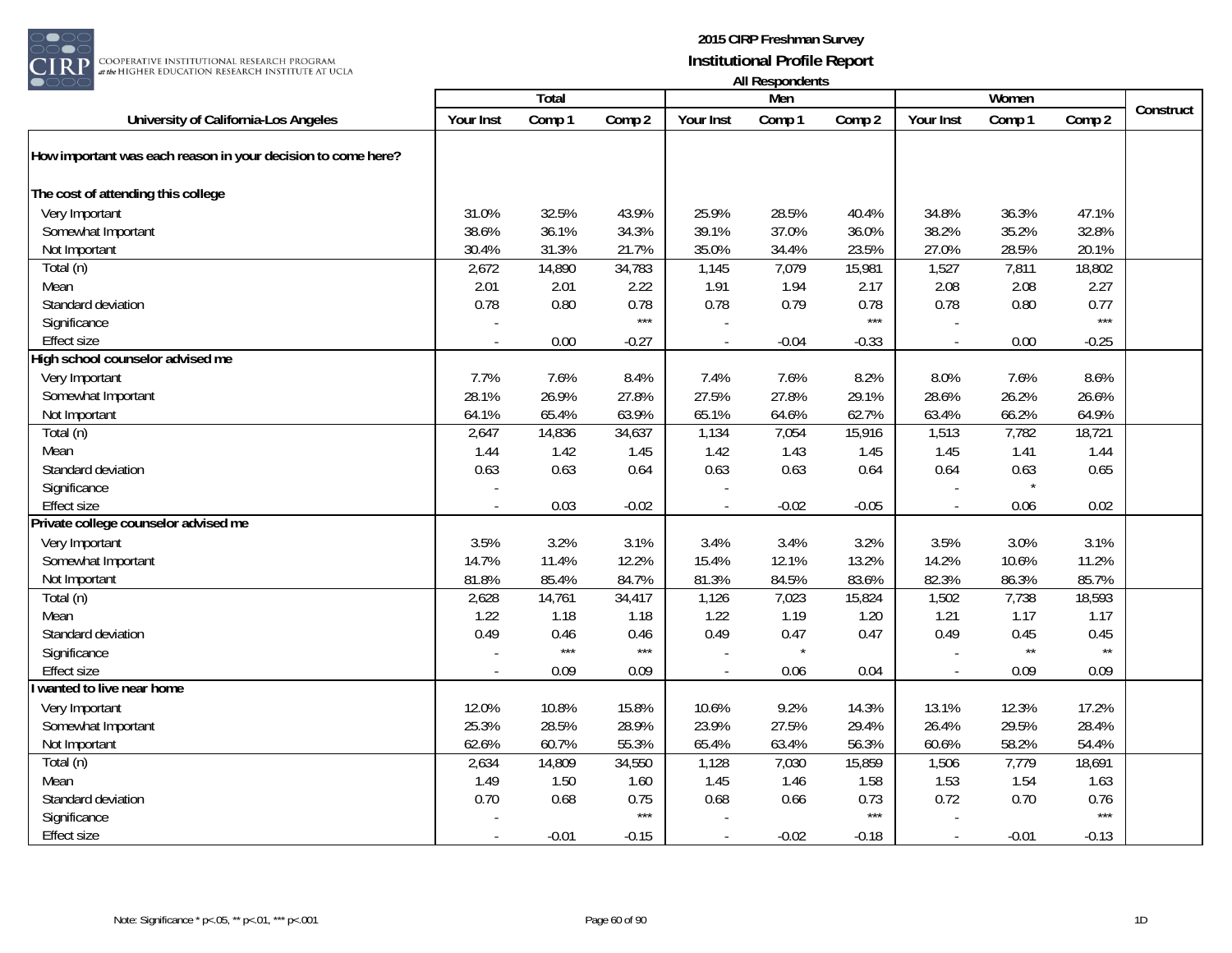

|                                                                      |           | Total   |         |                | Men     |         |                | Women        |         |             |
|----------------------------------------------------------------------|-----------|---------|---------|----------------|---------|---------|----------------|--------------|---------|-------------|
| University of California-Los Angeles                                 | Your Inst | Comp 1  | Comp 2  | Your Inst      | Comp 1  | Comp 2  | Your Inst      | Comp 1       | Comp 2  | Construct   |
| How important was each reason in your decision to come               |           |         |         |                |         |         |                |              |         |             |
| here?                                                                |           |         |         |                |         |         |                |              |         |             |
|                                                                      |           |         |         |                |         |         |                |              |         |             |
| Not offered aid by first choice                                      |           |         |         |                |         |         |                |              |         |             |
| Very Important                                                       | 5.2%      | 6.8%    | 10.0%   | 3.9%           | 5.6%    | 8.4%    | 6.1%           | 8.0%         | 11.3%   |             |
| Somewhat Important                                                   | 11.0%     | 10.0%   | 14.2%   | 11.2%          | 10.1%   | 14.7%   | 11.0%          | 9.9%         | 13.8%   |             |
| Not Important                                                        | 83.8%     | 83.2%   | 75.8%   | 84.9%          | 84.3%   | 76.8%   | 82.9%          | 82.1%        | 74.9%   |             |
| Total (n)                                                            | 2,618     | 14,710  | 34,246  | 1,121          | 6,993   | 15,752  | 1,497          | 7,717        | 18,494  |             |
| Mean                                                                 | 1.21      | 1.24    | 1.34    | 1.19           | 1.21    | 1.32    | 1.23           | 1.26         | 1.36    |             |
| Standard deviation                                                   | 0.52      | 0.56    | 0.65    | 0.48           | 0.53    | 0.62    | 0.55           | 0.59         | 0.68    |             |
| Significance                                                         |           |         | $***$   |                |         | $***$   |                |              | $***$   |             |
| <b>Effect size</b>                                                   |           | $-0.05$ | $-0.20$ | ÷,             | $-0.04$ | $-0.21$ |                | $-0.05$      | $-0.19$ |             |
| Could not afford first choice                                        |           |         |         |                |         |         |                |              |         |             |
| Very Important                                                       | 5.5%      | 7.9%    | 13.2%   | 3.6%           | 6.1%    | 11.1%   | 6.9%           | 9.6%         | 15.1%   |             |
| Somewhat Important                                                   | 8.6%      | 9.2%    | 12.4%   | 7.8%           | 8.9%    | 12.8%   | 9.3%           | 9.4%         | 12.1%   |             |
| Not Important                                                        | 85.9%     | 82.9%   | 74.4%   | 88.7%          | 85.0%   | 76.1%   | 83.8%          | 81.0%        | 72.8%   |             |
| Total (n)                                                            | 2,610     | 14,664  | 34,147  | 1,120          | 6,985   | 15,727  | 1,490          | 7,679        | 18,420  |             |
| Mean                                                                 | 1.20      | 1.25    | 1.39    | 1.15           | 1.21    | 1.35    | 1.23           | 1.29         | 1.42    |             |
| Standard deviation                                                   | 0.52      | 0.59    | 0.71    | 0.45           | 0.54    | 0.67    | 0.56           | 0.63         | 0.74    |             |
| Significance                                                         | $\sim$    | $***$   | $***$   |                | $***$   | $***$   |                | $***$        | $***$   |             |
| <b>Effect size</b>                                                   |           | $-0.08$ | $-0.27$ | $\sim$         | $-0.11$ | $-0.30$ |                | $-0.10$      | $-0.26$ |             |
| This college's graduates gain admission to top graduate/professional |           |         |         |                |         |         |                |              |         |             |
| schools                                                              |           |         |         |                |         |         |                |              |         |             |
| Very Important                                                       | 53.5%     | 53.7%   | 39.8%   | 48.1%          | 49.2%   | 35.1%   | 57.6%          | 57.9%        | 44.0%   |             |
| Somewhat Important                                                   | 35.0%     | 33.6%   | 38.5%   | 38.8%          | 36.2%   | 40.4%   | 32.2%          | 31.2%        | 36.8%   | College     |
| Not Important                                                        | 11.5%     | 12.7%   | 21.8%   | 13.2%          | 14.6%   | 24.5%   | 10.2%          | 10.9%        | 19.2%   | Reputation  |
| $\overline{\text{Total}}$ (n)                                        | 2,617     | 14,789  | 34,263  | 1,117          | 7,027   | 15,768  | 1,500          | 7,762        | 18,495  |             |
| Mean                                                                 | 2.42      | 2.41    | 2.18    | 2.35           | 2.35    | 2.11    | 2.47           | 2.47         | 2.25    | Orientation |
| Standard deviation                                                   | 0.69      | 0.70    | 0.76    | 0.70           | 0.72    | 0.77    | 0.67           | 0.68         | 0.76    |             |
| Significance                                                         |           |         | $***$   |                |         | $***$   |                |              | $***$   |             |
| <b>Effect size</b>                                                   | $\sim$    | 0.01    | 0.32    | $\blacksquare$ | 0.00    | 0.31    | $\overline{a}$ | 0.00         | 0.29    |             |
| This college's graduates get good jobs                               |           |         |         |                |         |         |                |              |         |             |
| Very Important                                                       | 66.6%     | 71.6%   | 60.0%   | 63.0%          | 70.1%   | 57.8%   | 69.4%          | 73.0%        | 61.9%   |             |
| Somewhat Important                                                   | 28.7%     | 23.9%   | 30.9%   | 31.7%          | 24.7%   | 32.4%   | 26.6%          | 23.1%        | 29.7%   |             |
| Not Important                                                        | 4.6%      | 4.5%    | 9.1%    | 5.4%           | 5.1%    | 9.8%    | 4.1%           | 3.8%         | 8.4%    | College     |
| Total (n)                                                            | 2,613     | 14,804  | 34,352  | 1,115          | 7,031   | 15,792  | 1,498          | 7,773        | 18,560  | Reputation  |
| Mean                                                                 | 2.62      | 2.67    | 2.51    | 2.58           | 2.65    | 2.48    | 2.65           | 2.69         | 2.54    | Orientation |
| Standard deviation                                                   | 0.57      | 0.56    | 0.66    | 0.59           | 0.57    | 0.67    | 0.56           | 0.54         | 0.65    |             |
| Significance                                                         |           | $***$   | $***$   |                | $***$   | $***$   |                | $\star\star$ | $***$   |             |
| <b>Effect size</b>                                                   |           | $-0.09$ | 0.17    | $\omega$       | $-0.12$ | 0.15    |                | $-0.07$      | 0.17    |             |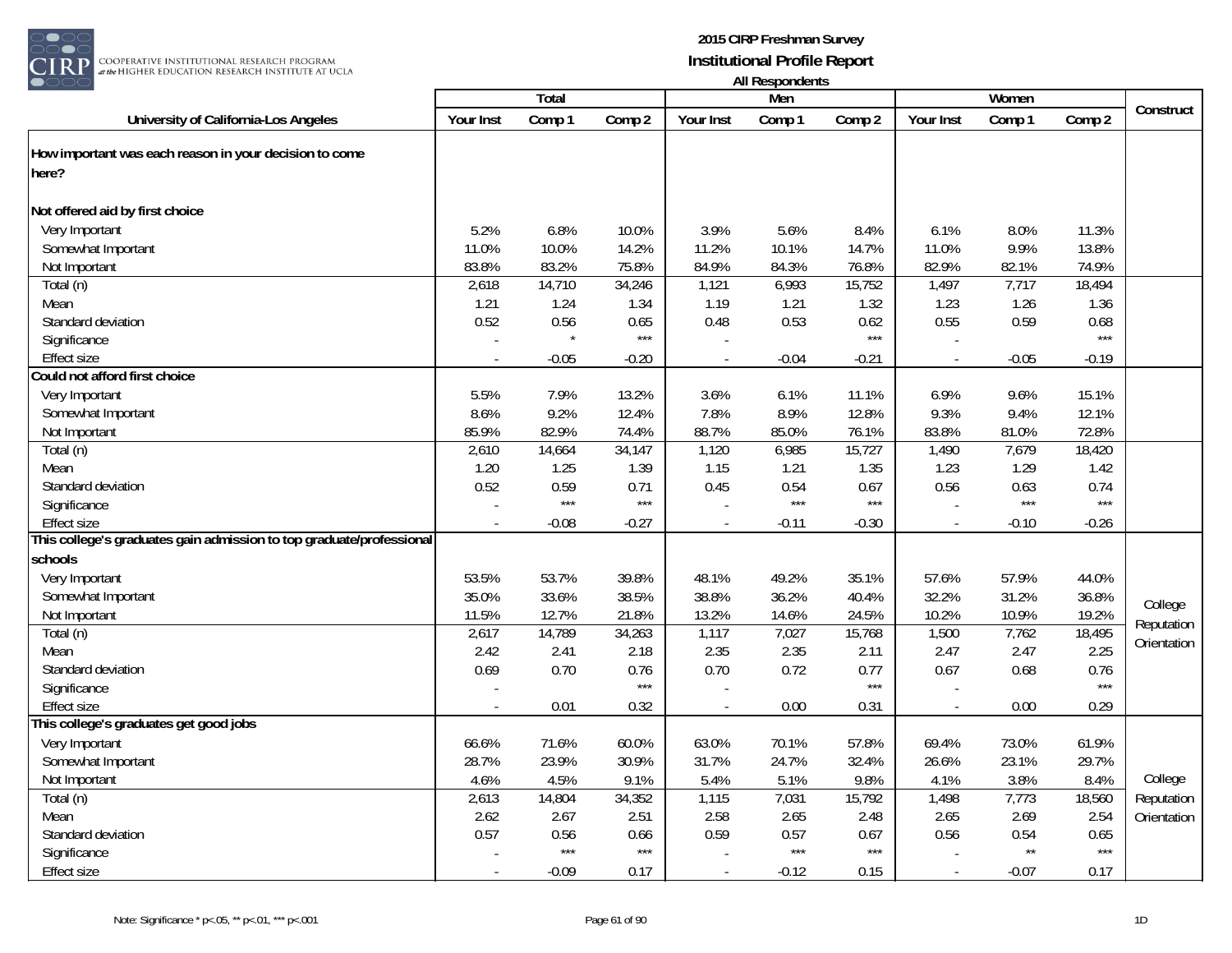

|                                                                           |           |         |         |           | mi nooponuomo |         |           |         |              |           |
|---------------------------------------------------------------------------|-----------|---------|---------|-----------|---------------|---------|-----------|---------|--------------|-----------|
|                                                                           |           | Total   |         |           | Men           |         |           | Women   |              |           |
| University of California-Los Angeles                                      | Your Inst | Comp 1  | Comp 2  | Your Inst | Comp 1        | Comp 2  | Your Inst | Comp 1  | Comp 2       | Construct |
| How important was each reason in your decision to come<br>here?           |           |         |         |           |               |         |           |         |              |           |
| was attracted by the religious affiliation/orientation of this<br>college |           |         |         |           |               |         |           |         |              |           |
| Very Important                                                            | 2.2%      | 2.4%    | 3.0%    | 1.8%      | 1.9%          | 2.6%    | 2.6%      | 2.8%    | 3.3%         |           |
| Somewhat Important                                                        | 9.5%      | 10.7%   | 12.3%   | 8.9%      | 10.2%         | 12.0%   | 10.0%     | 11.1%   | 12.6%        |           |
| Not Important                                                             | 88.2%     | 86.9%   | 84.7%   | 89.3%     | 87.9%         | 85.4%   | 87.4%     | 86.0%   | 84.1%        |           |
| Total (n)                                                                 | 2,587     | 14,692  | 34,134  | 1,105     | 6,987         | 15,706  | 1,482     | 7,705   | 18,428       |           |
| Mean                                                                      | 1.14      | 1.15    | 1.18    | 1.12      | 1.14          | 1.17    | 1.15      | 1.17    | 1.19         |           |
| Standard deviation                                                        | 0.41      | 0.42    | 0.46    | 0.38      | 0.40          | 0.44    | 0.42      | 0.44    | 0.47         |           |
| Significance                                                              |           |         | $***$   |           |               | $***$   |           |         | $\star\star$ |           |
| <b>Effect size</b>                                                        |           | $-0.02$ | $-0.09$ |           | $-0.05$       | $-0.11$ |           | $-0.05$ | $-0.09$      |           |
| wanted to go to a school about the size of this college<br>Very Important | 23.5%     | 27.0%   | 32.7%   | 21.1%     | 24.0%         | 28.4%   | 25.4%     | 29.8%   | 36.5%        |           |
| Somewhat Important                                                        | 45.6%     | 44.6%   | 42.5%   | 47.7%     | 45.6%         | 44.7%   | 44.1%     | 43.6%   | 40.5%        |           |
| Not Important                                                             | 30.8%     | 28.4%   | 24.8%   | 31.2%     | 30.4%         | 26.8%   | 30.6%     | 26.5%   | 23.0%        |           |
| Total (n)                                                                 | 2,587     | 14,726  | 34,237  | 1,101     | 6,992         | 15,722  | 1,486     | 7,734   | 18,515       |           |
| Mean                                                                      | 1.93      | 1.99    | 2.08    | 1.90      | 1.94          | 2.02    | 1.95      | 2.03    | 2.13         |           |
| Standard deviation                                                        | 0.73      | 0.74    | 0.75    | 0.72      | 0.73          | 0.74    | 0.75      | 0.75    | 0.76         |           |
| Significance                                                              |           | $***$   | $***$   |           |               | $***$   |           | $***$   | $***$        |           |
| <b>Effect size</b>                                                        |           | $-0.08$ | $-0.20$ |           | $-0.05$       | $-0.16$ |           | $-0.11$ | $-0.24$      |           |
| Rankings in national magazines                                            |           |         |         |           |               |         |           |         |              |           |
| Very Important                                                            | 35.1%     | 37.5%   | 25.4%   | 32.8%     | 36.8%         | 25.0%   | 36.8%     | 38.1%   | 25.7%        |           |
| Somewhat Important                                                        | 43.5%     | 41.8%   | 37.6%   | 45.7%     | 43.3%         | 39.6%   | 41.8%     | 40.4%   | 35.8%        |           |
| Not Important                                                             | 21.4%     | 20.7%   | 37.1%   | 21.4%     | 20.0%         | 35.4%   | 21.4%     | 21.5%   | 38.6%        |           |
| Total (n)                                                                 | 2,576     | 14,733  | 34,148  | 1,096     | 6,999         | 15,704  | 1,480     | 7,734   | 18,444       |           |
| Mean                                                                      | 2.14      | 2.17    | 1.88    | 2.11      | 2.17          | 1.90    | 2.15      | 2.17    | 1.87         |           |
| Standard deviation                                                        | 0.74      | 0.74    | 0.78    | 0.73      | 0.73          | 0.77    | 0.75      | 0.75    | 0.79         |           |
| Significance                                                              |           |         | $***$   |           |               | $***$   |           |         | $***$        |           |
| <b>Effect size</b>                                                        |           | $-0.04$ | 0.33    | $\sim$    | $-0.08$       | 0.27    |           | $-0.03$ | 0.35         |           |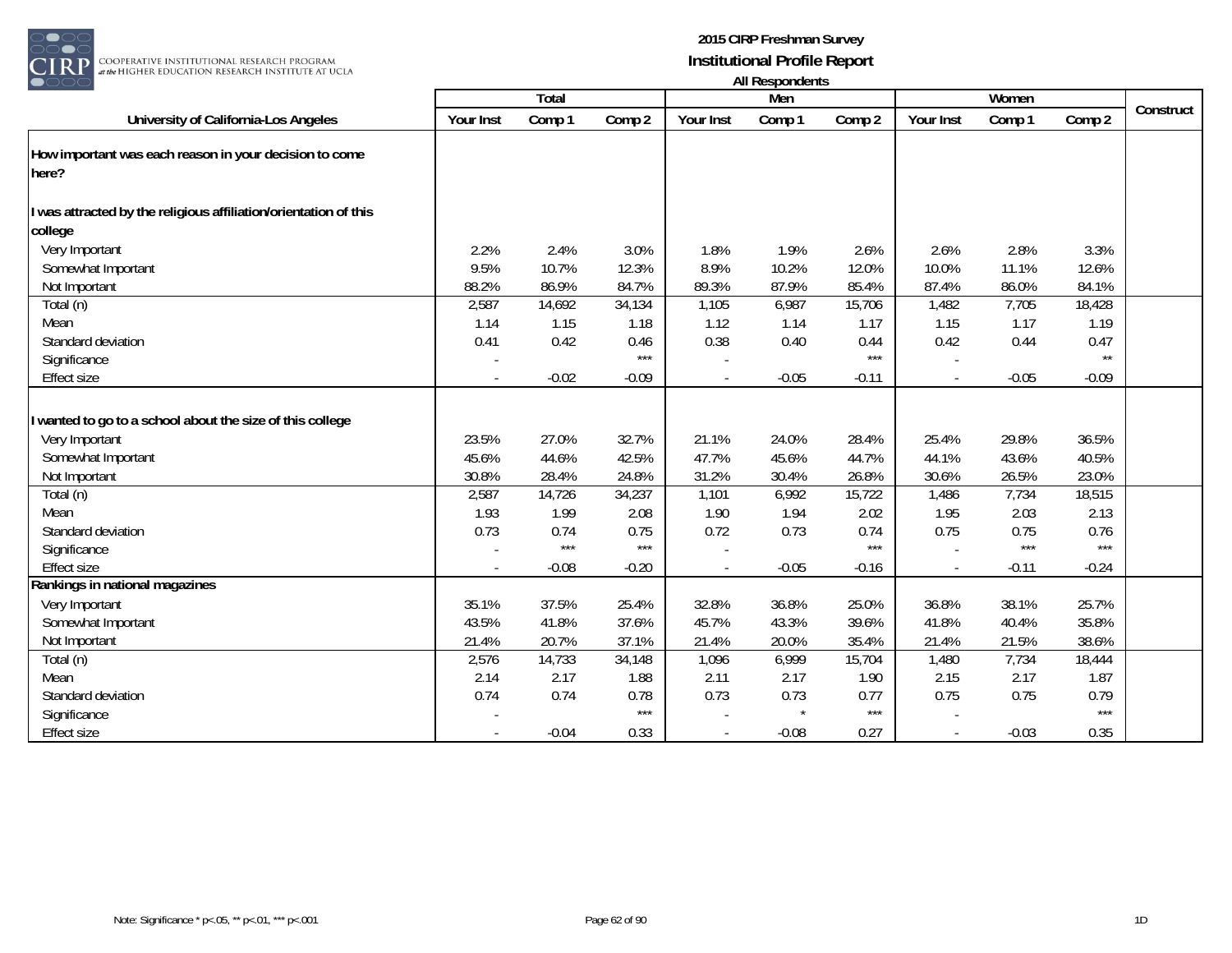

| ----                                                           |           |         |         |           | AII RESPUTIUCITIS |         |           |         |         |           |
|----------------------------------------------------------------|-----------|---------|---------|-----------|-------------------|---------|-----------|---------|---------|-----------|
|                                                                |           | Total   |         |           | Men               |         |           | Women   |         |           |
| University of California-Los Angeles                           | Your Inst | Comp 1  | Comp 2  | Your Inst | Comp 1            | Comp 2  | Your Inst | Comp 1  | Comp 2  | Construct |
|                                                                |           |         |         |           |                   |         |           |         |         |           |
| How important was each reason in your decision to come here?   |           |         |         |           |                   |         |           |         |         |           |
| was admitted through an Early Action or Early Decision program |           |         |         |           |                   |         |           |         |         |           |
| Very Important                                                 | 1.2%      | 24.5%   | 18.5%   | 1.1%      | 22.3%             | 16.3%   | 1.2%      | 26.6%   | 20.4%   |           |
| Somewhat Important                                             | 3.7%      | 18.6%   | 18.1%   | 4.5%      | 20.2%             | 19.5%   | 3.1%      | 17.1%   | 16.8%   |           |
| Not Important                                                  | 95.1%     | 56.9%   | 63.5%   | 94.4%     | 57.6%             | 64.2%   | 95.7%     | 56.3%   | 62.8%   |           |
| Total (n)                                                      | 2,569     | 14,696  | 34,064  | 1,096     | 6,986             | 15,667  | 1,473     | 7,710   | 18,397  |           |
| Mean                                                           | 1.06      | 1.68    | 1.55    | 1.07      | 1.65              | 1.52    | 1.06      | 1.70    | 1.58    |           |
| Standard deviation                                             | 0.28      | 0.84    | 0.79    | 0.29      | 0.82              | 0.76    | 0.28      | 0.86    | 0.81    |           |
| Significance                                                   |           | $***$   | $***$   |           | $***$             | $***$   |           | $***$   | $***$   |           |
| <b>Effect size</b>                                             |           | $-0.74$ | $-0.62$ |           | $-0.71$           | $-0.59$ |           | $-0.74$ | $-0.64$ |           |
| The athletic department recruited me                           |           |         |         |           |                   |         |           |         |         |           |
| Very Important                                                 | 2.3%      | 3.3%    | 3.9%    | 1.7%      | 3.2%              | 4.1%    | 2.6%      | 3.5%    | 3.6%    |           |
| Somewhat Important                                             | 2.3%      | 3.2%    | 5.3%    | 2.7%      | 4.1%              | 6.8%    | 2.0%      | 2.4%    | 4.0%    |           |
| Not Important                                                  | 95.4%     | 93.4%   | 90.8%   | 95.5%     | 92.7%             | 89.1%   | 95.3%     | 94.2%   | 92.3%   |           |
| Total (n)                                                      | 2,565     | 14,637  | 33,957  | 1,093     | 6,962             | 15,627  | 1,472     | 7,675   | 18,330  |           |
| Mean                                                           | 1.07      | 1.10    | 1.13    | 1.06      | 1.11              | 1.15    | 1.07      | 1.09    | 1.11    |           |
| Standard deviation                                             | 0.33      | 0.40    | 0.44    | 0.31      | 0.40              | 0.46    | 0.35      | 0.39    | 0.42    |           |
| Significance                                                   |           | $***$   | $***$   |           | $***$             | $***$   |           |         | $***$   |           |
| <b>Effect size</b>                                             |           | $-0.08$ | $-0.14$ |           | $-0.13$           | $-0.20$ |           | $-0.05$ | $-0.10$ |           |
| A visit to this campus                                         |           |         |         |           |                   |         |           |         |         |           |
| Very Important                                                 | 38.5%     | 36.3%   | 37.4%   | 32.3%     | 30.8%             | 31.4%   | 43.2%     | 41.4%   | 42.8%   |           |
| Somewhat Important                                             | 38.5%     | 40.8%   | 38.5%   | 40.9%     | 42.9%             | 41.6%   | 36.8%     | 38.8%   | 35.8%   |           |
| Not Important                                                  | 22.9%     | 22.9%   | 24.1%   | 26.8%     | 26.3%             | 27.0%   | 20.0%     | 19.8%   | 21.4%   |           |
| Total (n)                                                      | 2,576     | 14,721  | 34,198  | 1,096     | 6,985             | 15,703  | 1,480     | 7,736   | 18,495  |           |
| Mean                                                           | 2.16      | 2.13    | 2.13    | 2.05      | 2.04              | 2.04    | 2.23      | 2.22    | 2.21    |           |
| Standard deviation                                             | 0.77      | 0.76    | 0.77    | 0.77      | 0.75              | 0.76    | 0.76      | 0.75    | 0.77    |           |
| Significance                                                   |           |         |         |           |                   |         |           |         |         |           |
| <b>Effect size</b>                                             |           | 0.04    | 0.04    |           | 0.01              | 0.01    |           | 0.01    | 0.03    |           |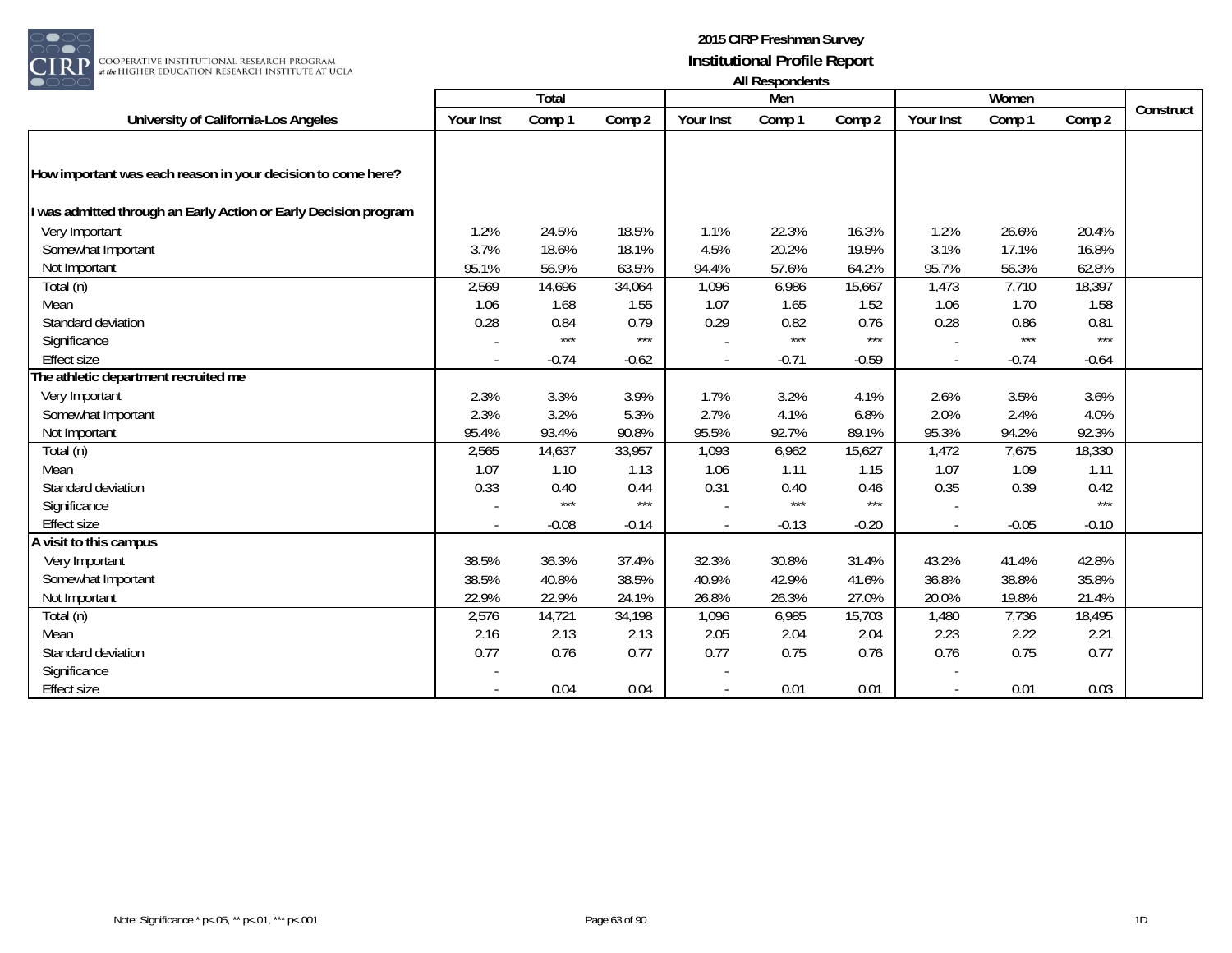

| ∼∼                                                                |           |        |        |           | All <i>Nesportants</i> |        |           |        |        |           |
|-------------------------------------------------------------------|-----------|--------|--------|-----------|------------------------|--------|-----------|--------|--------|-----------|
|                                                                   |           | Total  |        |           | Men                    |        |           | Women  |        | Construct |
| University of California-Los Angeles                              | Your Inst | Comp 1 | Comp 2 | Your Inst | Comp 1                 | Comp 2 | Your Inst | Comp 1 | Comp 2 |           |
|                                                                   |           |        |        |           |                        |        |           |        |        |           |
| The percentage of students that graduate from this college        |           |        |        |           |                        |        |           |        |        |           |
| Very Important                                                    | 28.5%     | 27.1%  | 26.5%  | 22.4%     | 22.3%                  | 21.8%  | 33.1%     | 31.6%  | 30.7%  |           |
| Somewhat Important                                                | 38.7%     | 39.6%  | 39.6%  | 39.0%     | 39.0%                  | 40.2%  | 38.4%     | 40.2%  | 39.1%  |           |
| Not Important                                                     | 32.8%     | 33.3%  | 33.9%  | 38.6%     | 38.7%                  | 37.9%  | 28.5%     | 28.2%  | 30.2%  |           |
| Total (n)                                                         | 2,566     | 14,680 | 34,063 | 1,094     | 6,973                  | 15,657 | 1,472     | 7,707  | 18,406 |           |
| Mean                                                              | 1.96      | 1.94   | 1.93   | 1.84      | 1.84                   | 1.84   | 2.05      | 2.03   | 2.00   |           |
| Standard deviation                                                | 0.78      | 0.77   | 0.77   | 0.76      | 0.76                   | 0.76   | 0.78      | 0.77   | 0.78   |           |
| Significance                                                      |           |        |        |           |                        |        |           |        |        |           |
| <b>Effect size</b>                                                |           | 0.03   | 0.04   |           | 0.00                   | 0.00   |           | 0.03   | 0.06   |           |
| During your last year in high school, how much time did you spend |           |        |        |           |                        |        |           |        |        |           |
| during a typical week doing the following activities?             |           |        |        |           |                        |        |           |        |        |           |
|                                                                   |           |        |        |           |                        |        |           |        |        |           |
| Studying/homework                                                 |           |        |        |           |                        |        |           |        |        |           |
| <b>None</b>                                                       | 0.4%      | 0.8%   | 1.4%   | 0.6%      | 1.2%                   | 2.2%   | 0.2%      | 0.3%   | 0.7%   |           |
| Less than one hour                                                | 2.2%      | 3.6%   | 6.5%   | 3.0%      | 5.2%                   | 8.8%   | 1.6%      | 2.0%   | 4.4%   |           |
| 1 to 2 hours                                                      | 9.1%      | 10.5%  | 15.7%  | 11.8%     | 13.0%                  | 18.7%  | 7.2%      | 8.1%   | 13.0%  |           |
| 3 to 5 hours                                                      | 22.2%     | 23.2%  | 26.6%  | 22.7%     | 25.0%                  | 27.0%  | 21.8%     | 21.5%  | 26.3%  |           |
| 6 to 10 hours                                                     | 25.0%     | 25.5%  | 23.7%  | 24.5%     | 25.0%                  | 22.0%  | 25.5%     | 25.9%  | 25.2%  |           |
| 11 to 15 hours                                                    | 17.6%     | 16.9%  | 13.2%  | 17.3%     | 14.3%                  | 11.1%  | 17.7%     | 19.3%  | 15.0%  |           |
| 16 to 20 hours                                                    | 12.8%     | 10.6%  | 7.2%   | 10.5%     | 8.4%                   | 5.5%   | 14.5%     | 12.8%  | 8.7%   |           |
| Over 20 hours                                                     | 10.8%     | 9.0%   | 5.7%   | 9.6%      | 7.8%                   | 4.6%   | 11.6%     | 10.1%  | 6.7%   |           |
| Total (n)                                                         | 2,516     | 14,815 | 34,333 | 1,078     | 7,051                  | 15,784 | 1,438     | 7,764  | 18,549 |           |
| Mean                                                              | 5.27      | 5.07   | 4.61   | 5.10      | 4.83                   | 4.36   | 5.40      | 5.30   | 4.84   |           |
| Standard deviation                                                | 1.56      | 1.58   | 1.58   | 1.58      | 1.61                   | 1.58   | 1.53      | 1.51   | 1.54   |           |
| Significance                                                      |           | $***$  | $***$  |           | $***$                  | $***$  |           |        | $***$  |           |
| <b>Effect size</b>                                                |           | 0.13   | 0.42   |           | 0.17                   | 0.47   |           | 0.07   | 0.36   |           |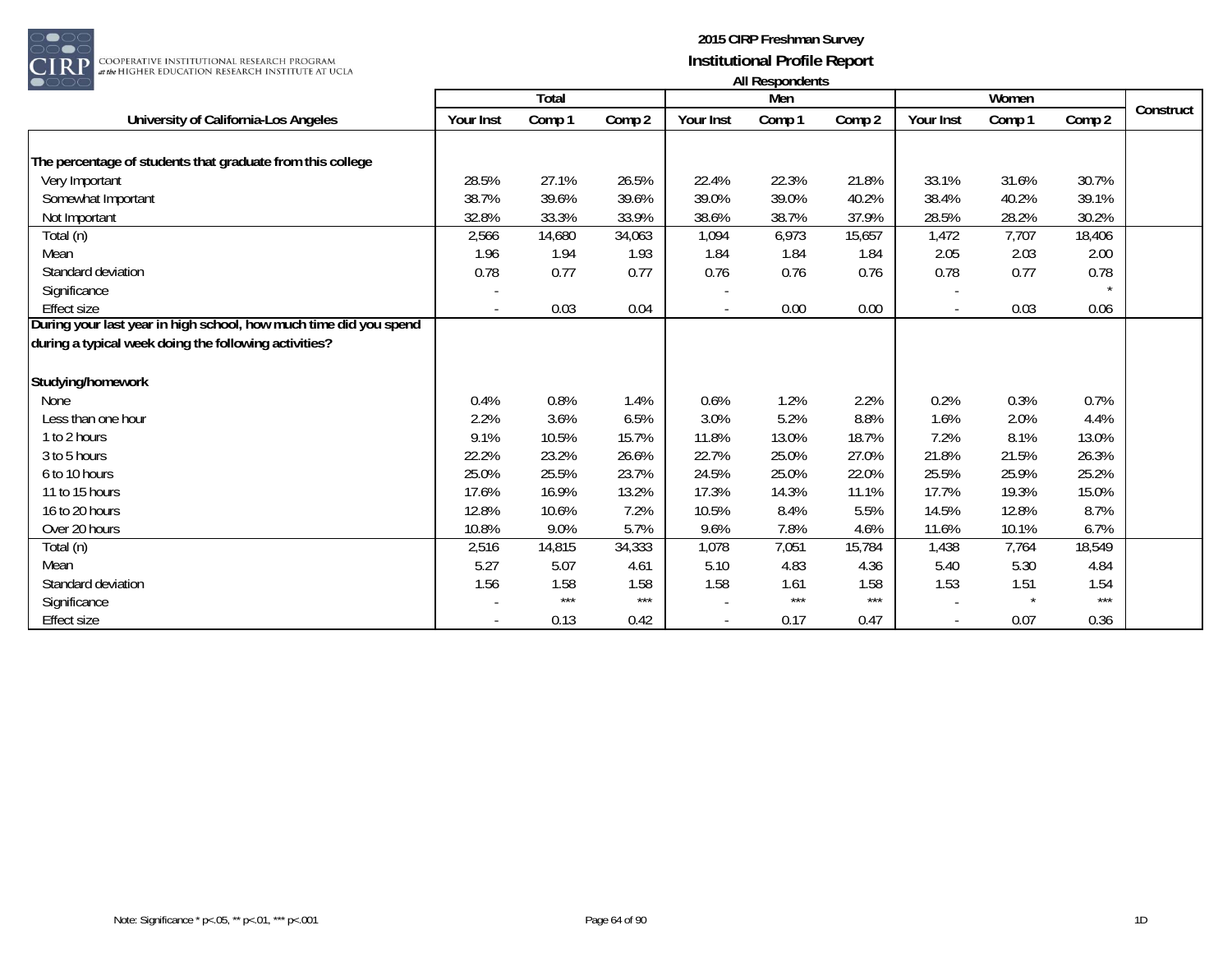

 $\begin{array}{|l|} \hline \texttt{COOPERATIVE INSTITUTIONAL RESEARCH PROGRAM} \hline \texttt{at the HIGHER FUNCTION RESEARCH INSTITUTE AT UCLA} \end{array}$ 

|                                                                                                                            |           | <b>Total</b> |         |                          | Men    |         |           | Women        |         |           |
|----------------------------------------------------------------------------------------------------------------------------|-----------|--------------|---------|--------------------------|--------|---------|-----------|--------------|---------|-----------|
| University of California-Los Angeles                                                                                       | Your Inst | Comp 1       | Comp 2  | <b>Your Inst</b>         | Comp 1 | Comp 2  | Your Inst | Comp 1       | Comp 2  | Construct |
| During your last year in high school, how much time did you spend<br>during a typical week doing the following activities? |           |              |         |                          |        |         |           |              |         |           |
| Socializing with friends                                                                                                   |           |              |         |                          |        |         |           |              |         |           |
| None                                                                                                                       | 0.1%      | 0.3%         | 0.4%    | 0.0%                     | 0.3%   | 0.5%    | 0.1%      | 0.2%         | 0.3%    |           |
| Less than one hour                                                                                                         | 1.4%      | 1.6%         | 1.9%    | 1.5%                     | 1.5%   | 1.9%    | 1.3%      | 1.7%         | 2.0%    |           |
| 1 to 2 hours                                                                                                               | 10.4%     | 9.8%         | 9.5%    | 9.4%                     | 9.3%   | 9.1%    | 11.1%     | 10.2%        | 9.9%    |           |
| 3 to 5 hours                                                                                                               | 30.9%     | 28.9%        | 26.6%   | 26.9%                    | 26.9%  | 25.0%   | 34.0%     | 30.8%        | 28.0%   |           |
| 6 to 10 hours                                                                                                              | 30.4%     | 31.6%        | 29.7%   | 30.9%                    | 31.0%  | 28.8%   | 30.0%     | 32.3%        | 30.4%   |           |
| 11 to 15 hours                                                                                                             | 14.9%     | 15.1%        | 15.9%   | 16.5%                    | 16.5%  | 17.0%   | 13.8%     | 13.8%        | 15.0%   |           |
| 16 to 20 hours                                                                                                             | 5.8%      | 6.5%         | 7.6%    | 7.0%                     | 7.4%   | 8.0%    | 5.0%      | 5.7%         | 7.3%    |           |
| Over 20 hours                                                                                                              | 6.1%      | 6.2%         | 8.4%    | 7.8%                     | 7.1%   | 9.7%    | 4.8%      | 5.3%         | 7.2%    |           |
| Total (n)                                                                                                                  | 2,503     | 14,772       | 34,217  | 1,072                    | 7,035  | 15,740  | 1,431     | 7,737        | 18,477  |           |
| Mean                                                                                                                       | 4.89      | 4.92         | 5.03    | 5.04                     | 5.01   | 5.11    | 4.77      | 4.84         | 4.96    |           |
| Standard deviation                                                                                                         | 1.33      | 1.35         | 1.45    | 1.39                     | 1.39   | 1.49    | 1.28      | 1.31         | 1.41    |           |
| Significance                                                                                                               |           |              | $***$   |                          |        |         |           |              | $***$   |           |
| <b>Effect size</b>                                                                                                         |           | $-0.02$      | $-0.10$ |                          | 0.02   | $-0.05$ |           | $-0.05$      | $-0.13$ |           |
| alking with teachers outside of class                                                                                      |           |              |         |                          |        |         |           |              |         |           |
| <b>None</b>                                                                                                                | 5.4%      | 7.1%         | 8.7%    | 6.2%                     | 8.8%   | 10.6%   | 4.8%      | 5.6%         | 7.0%    |           |
| Less than one hour                                                                                                         | 35.7%     | 37.7%        | 38.2%   | 38.0%                    | 39.2%  | 39.8%   | 33.9%     | 36.4%        | 36.8%   |           |
| 1 to 2 hours                                                                                                               | 39.9%     | 38.4%        | 36.1%   | 39.0%                    | 37.0%  | 34.8%   | 40.5%     | 39.7%        | 37.2%   |           |
| 3 to 5 hours                                                                                                               | 14.1%     | 12.6%        | 12.4%   | 13.0%                    | 11.4%  | 10.8%   | 15.0%     | 13.7%        | 13.9%   |           |
| 6 to 10 hours                                                                                                              | 3.1%      | 2.9%         | 3.1%    | 2.2%                     | 2.4%   | 2.6%    | 3.8%      | 3.3%         | 3.5%    |           |
| 11 to 15 hours                                                                                                             | 1.1%      | 0.7%         | 0.9%    | 0.7%                     | 0.7%   | 0.8%    | 1.3%      | 0.8%         | 1.0%    |           |
| 16 to 20 hours                                                                                                             | 0.4%      | 0.2%         | 0.3%    | 0.5%                     | 0.2%   | 0.2%    | 0.3%      | 0.3%         | 0.3%    |           |
| Over 20 hours                                                                                                              | 0.4%      | 0.3%         | 0.3%    | 0.4%                     | 0.4%   | 0.4%    | 0.3%      | 0.3%         | 0.3%    |           |
| Total (n)                                                                                                                  | 2,501     | 14,762       | 34,160  | 1,071                    | 7,023  | 15,708  | 1,430     | 7,739        | 18,452  |           |
| Mean                                                                                                                       | 2.81      | 2.71         | 2.69    | 2.73                     | 2.64   | 2.61    | 2.86      | 2.78         | 2.76    |           |
| Standard deviation                                                                                                         | 1.03      | 1.00         | 1.04    | 1.00                     | 1.01   | 1.04    | 1.04      | 0.99         | 1.04    |           |
| Significance                                                                                                               |           | $***$        | $***$   |                          | $**$   | $***$   |           | $\star\star$ | $***$   |           |
| Effect size                                                                                                                |           | 0.10         | 0.12    | $\overline{\phantom{a}}$ | 0.09   | 0.12    | $\sim$    | 0.08         | 0.10    |           |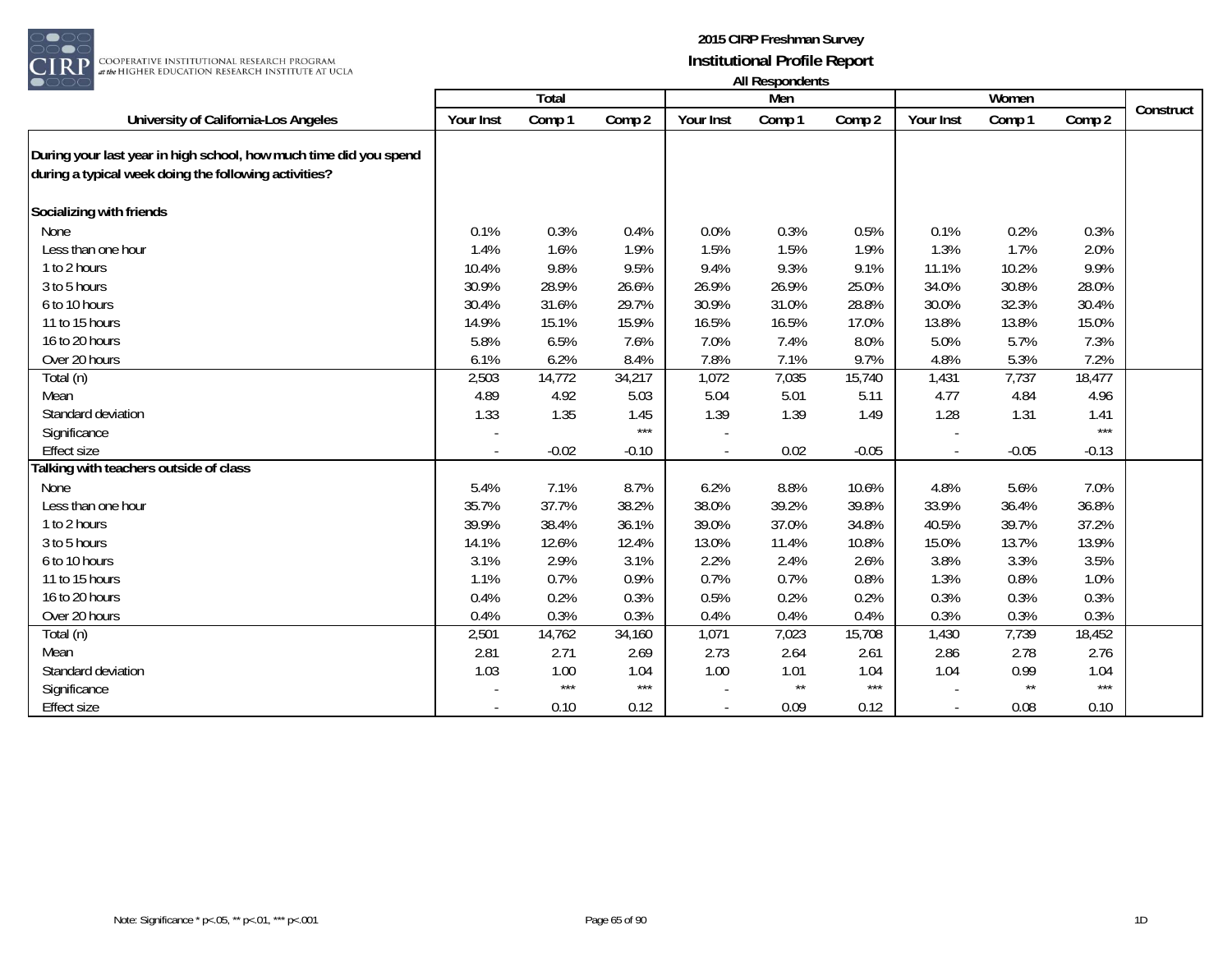

| $\smile\smile$                                                                                                             |           |         |         |                  | All nusponuurius |         |           |         |         |           |
|----------------------------------------------------------------------------------------------------------------------------|-----------|---------|---------|------------------|------------------|---------|-----------|---------|---------|-----------|
|                                                                                                                            |           | Total   |         |                  | Men              |         |           | Women   |         | Construct |
| University of California-Los Angeles                                                                                       | Your Inst | Comp 1  | Comp 2  | <b>Your Inst</b> | Comp 1           | Comp 2  | Your Inst | Comp 1  | Comp 2  |           |
| During your last year in high school, how much time did you spend<br>during a typical week doing the following activities? |           |         |         |                  |                  |         |           |         |         |           |
| <b>Exercise or sports</b>                                                                                                  |           |         |         |                  |                  |         |           |         |         |           |
| None                                                                                                                       | 4.0%      | 4.1%    | 5.0%    | 2.3%             | 3.1%             | 3.9%    | 5.2%      | 5.1%    | 6.0%    |           |
| Less than one hour                                                                                                         | 9.0%      | 8.4%    | 8.9%    | 5.8%             | 7.0%             | 7.4%    | 11.4%     | 9.7%    | 10.3%   |           |
| 1 to 2 hours                                                                                                               | 16.1%     | 14.3%   | 15.1%   | 15.7%            | 13.4%            | 13.8%   | 16.4%     | 15.2%   | 16.4%   |           |
| 3 to 5 hours                                                                                                               | 23.4%     | 21.4%   | 20.5%   | 23.1%            | 21.3%            | 19.8%   | 23.6%     | 21.5%   | 21.2%   |           |
| 6 to 10 hours                                                                                                              | 23.5%     | 22.8%   | 21.6%   | 25.5%            | 23.6%            | 22.5%   | 22.0%     | 22.1%   | 20.7%   |           |
| 11 to 15 hours                                                                                                             | 12.8%     | 15.4%   | 14.5%   | 14.5%            | 16.5%            | 15.6%   | 11.5%     | 14.3%   | 13.5%   |           |
| 16 to 20 hours                                                                                                             | 5.9%      | 7.0%    | 7.0%    | 6.5%             | 7.5%             | 8.0%    | 5.4%      | 6.5%    | 6.0%    |           |
| Over 20 hours                                                                                                              | 5.3%      | 6.5%    | 7.4%    | 6.5%             | 7.6%             | 9.1%    | 4.5%      | 5.6%    | 5.9%    |           |
| Total (n)                                                                                                                  | 2,499     | 14,773  | 34,172  | 1,069            | 7,027            | 15,719  | 1,430     | 7,746   | 18,453  |           |
| Mean                                                                                                                       | 4.42      | 4.57    | 4.53    | 4.66             | 4.73             | 4.74    | 4.24      | 4.43    | 4.35    |           |
| Standard deviation                                                                                                         | 1.68      | 1.74    | 1.81    | 1.62             | 1.72             | 1.80    | 1.71      | 1.76    | 1.80    |           |
| Significance                                                                                                               |           | $***$   | $**$    |                  |                  |         |           | $***$   |         |           |
| <b>Effect size</b>                                                                                                         |           | $-0.09$ | $-0.06$ |                  | $-0.04$          | $-0.04$ |           | $-0.11$ | $-0.06$ |           |
| Partying                                                                                                                   |           |         |         |                  |                  |         |           |         |         |           |
| None                                                                                                                       | 44.5%     | 45.1%   | 42.4%   | 39.8%            | 41.1%            | 38.7%   | 48.1%     | 48.8%   | 45.7%   |           |
| Less than one hour                                                                                                         | 22.4%     | 19.3%   | 17.7%   | 22.9%            | 20.2%            | 18.4%   | 22.0%     | 18.5%   | 17.1%   |           |
| 1 to 2 hours                                                                                                               | 17.8%     | 17.3%   | 17.0%   | 19.8%            | 18.4%            | 17.8%   | 16.3%     | 16.2%   | 16.3%   |           |
| 3 to 5 hours                                                                                                               | 10.6%     | 12.5%   | 14.2%   | 11.6%            | 13.1%            | 14.8%   | 9.8%      | 12.0%   | 13.6%   |           |
| 6 to 10 hours                                                                                                              | 3.6%      | 4.3%    | 5.9%    | 4.1%             | 5.1%             | 6.8%    | 3.3%      | 3.5%    | 5.2%    |           |
| 11 to 15 hours                                                                                                             | 0.7%      | 1.0%    | 1.5%    | 1.0%             | 1.4%             | 1.9%    | 0.5%      | 0.6%    | 1.2%    |           |
| 16 to 20 hours                                                                                                             | 0.1%      | 0.2%    | 0.6%    | 0.2%             | 0.3%             | 0.7%    | 0.1%      | 0.2%    | 0.5%    |           |
| Over 20 hours                                                                                                              | 0.2%      | 0.3%    | 0.6%    | 0.5%             | 0.5%             | 0.8%    | 0.0%      | 0.2%    | 0.3%    |           |
| Total (n)                                                                                                                  | 2,479     | 14,710  | 34,025  | 1,064            | 7,006            | 15,666  | 1,415     | 7,704   | 18,359  |           |
| Mean                                                                                                                       | 2.10      | 2.17    | 2.33    | 2.23             | 2.29             | 2.45    | 2.00      | 2.06    | 2.23    |           |
| Standard deviation                                                                                                         | 1.26      | 1.35    | 1.48    | 1.33             | 1.40             | 1.53    | 1.19      | 1.28    | 1.42    |           |
| Significance                                                                                                               |           |         | $***$   |                  |                  | $***$   |           |         | $***$   |           |
| <b>Effect size</b>                                                                                                         |           | $-0.05$ | $-0.16$ | $\blacksquare$   | $-0.04$          | $-0.14$ |           | $-0.05$ | $-0.16$ |           |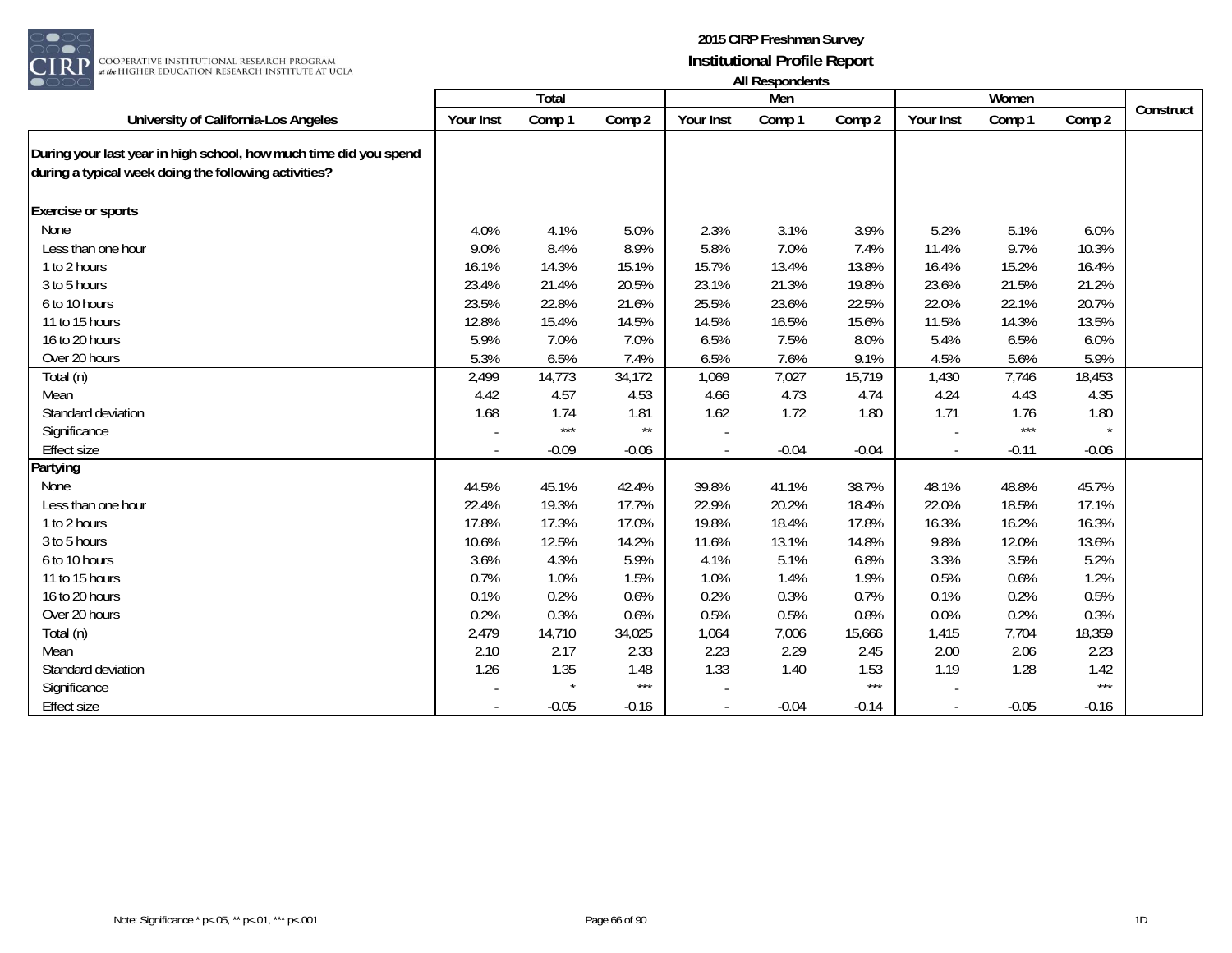

RP GOOPERATIVE INSTITUTIONAL RESEARCH PROGRAM<br>at the HIGHER EDUCATION RESEARCH INSTITUTE AT UCLA

| $\smash{\smash{\cup}}\smash{\smash{\cup}}$                                                                                 |           | Total   |         |           | All nusponuurius<br>Men |         |           |         |         |           |
|----------------------------------------------------------------------------------------------------------------------------|-----------|---------|---------|-----------|-------------------------|---------|-----------|---------|---------|-----------|
|                                                                                                                            |           |         |         |           |                         |         |           | Women   |         | Construct |
| University of California-Los Angeles                                                                                       | Your Inst | Comp 1  | Comp 2  | Your Inst | Comp 1                  | Comp 2  | Your Inst | Comp 1  | Comp 2  |           |
| During your last year in high school, how much time did you spend<br>during a typical week doing the following activities? |           |         |         |           |                         |         |           |         |         |           |
| Working (for pay)                                                                                                          |           |         |         |           |                         |         |           |         |         |           |
| None                                                                                                                       | 61.0%     | 54.2%   | 42.9%   | 64.0%     | 58.0%                   | 46.6%   | 58.8%     | 50.7%   | 39.5%   |           |
| Less than one hour                                                                                                         | 4.2%      | 4.0%    | 3.4%    | 5.6%      | 4.4%                    | 3.8%    | 3.1%      | 3.6%    | 2.9%    |           |
| 1 to 2 hours                                                                                                               | 6.5%      | 6.7%    | 5.2%    | 5.8%      | 6.1%                    | 5.1%    | 6.9%      | 7.2%    | 5.4%    |           |
| 3 to 5 hours                                                                                                               | 8.8%      | 9.2%    | 8.7%    | 8.0%      | 8.1%                    | 7.8%    | 9.4%      | 10.2%   | 9.4%    |           |
| 6 to 10 hours                                                                                                              | 8.1%      | 9.6%    | 11.8%   | 6.5%      | 8.3%                    | 10.2%   | 9.3%      | 10.9%   | 13.3%   |           |
| 11 to 15 hours                                                                                                             | 4.6%      | 7.3%    | 10.9%   | 3.9%      | 6.8%                    | 9.9%    | 5.2%      | 7.9%    | 11.9%   |           |
| 16 to 20 hours                                                                                                             | 3.7%      | 5.1%    | 8.5%    | 3.0%      | 4.3%                    | 7.6%    | 4.2%      | 5.9%    | 9.3%    |           |
| Over 20 hours                                                                                                              | 3.1%      | 3.9%    | 8.7%    | 3.2%      | 4.1%                    | 9.1%    | 3.0%      | 3.7%    | 8.3%    |           |
| Total (n)                                                                                                                  | 2,474     | 14,723  | 34,015  | 1,062     | 7,003                   | 15,642  | 1,412     | 7,720   | 18,373  |           |
| Mean                                                                                                                       | 2.43      | 2.78    | 3.53    | 2.27      | 2.62                    | 3.36    | 2.55      | 2.93    | 3.68    |           |
| Standard deviation                                                                                                         | 2.09      | 2.25    | 2.56    | 2.01      | 2.22                    | 2.57    | 2.13      | 2.27    | 2.53    |           |
| Significance                                                                                                               |           | $***$   | $***$   |           | ***                     | $***$   |           | $***$   | $***$   |           |
| <b>Effect size</b>                                                                                                         |           | $-0.16$ | $-0.43$ | $\sim$    | $-0.16$                 | $-0.42$ |           | $-0.17$ | $-0.45$ |           |
| Volunteer work                                                                                                             |           |         |         |           |                         |         |           |         |         |           |
| None                                                                                                                       | 13.5%     | 15.6%   | 23.1%   | 15.7%     | 19.7%                   | 28.5%   | 11.8%     | 11.7%   | 18.3%   |           |
| Less than one hour                                                                                                         | 15.7%     | 20.2%   | 20.4%   | 17.9%     | 23.1%                   | 22.6%   | 14.0%     | 17.5%   | 18.4%   |           |
| 1 to 2 hours                                                                                                               | 33.5%     | 33.3%   | 28.5%   | 33.0%     | 31.9%                   | 26.4%   | 33.9%     | 34.7%   | 30.4%   |           |
| 3 to 5 hours                                                                                                               | 23.3%     | 20.0%   | 16.9%   | 20.7%     | 16.7%                   | 13.9%   | 25.3%     | 23.0%   | 19.6%   |           |
| 6 to 10 hours                                                                                                              | 7.9%      | 6.5%    | 6.3%    | 7.0%      | 5.2%                    | 5.1%    | 8.6%      | 7.6%    | 7.3%    |           |
| 11 to 15 hours                                                                                                             | 3.0%      | 2.1%    | 2.2%    | 2.8%      | 1.5%                    | 1.5%    | 3.1%      | 2.6%    | 2.8%    |           |
| 16 to 20 hours                                                                                                             | 1.3%      | 0.8%    | 1.0%    | 1.3%      | 0.7%                    | 0.7%    | 1.2%      | 1.0%    | 1.2%    |           |
| Over 20 hours                                                                                                              | 1.9%      | 1.5%    | 1.7%    | 1.4%      | 1.2%                    | 1.2%    | 2.2%      | 1.8%    | 2.1%    |           |
| Total (n)                                                                                                                  | 2,459     | 14,698  | 33,889  | 1,056     | 6,996                   | 15,607  | 1,403     | 7,702   | 18,282  |           |
| Mean                                                                                                                       | 3.20      | 2.99    | 2.82    | 3.06      | 2.78                    | 2.58    | 3.30      | 3.18    | 3.03    |           |
| Standard deviation                                                                                                         | 1.46      | 1.41    | 1.51    | 1.45      | 1.38                    | 1.45    | 1.46      | 1.41    | 1.54    |           |
| Significance                                                                                                               |           | $***$   | $***$   |           | $***$                   | $***$   |           | $**$    | $***$   |           |
| <b>Effect size</b>                                                                                                         |           | 0.15    | 0.25    |           | 0.20                    | 0.33    |           | 0.09    | 0.18    |           |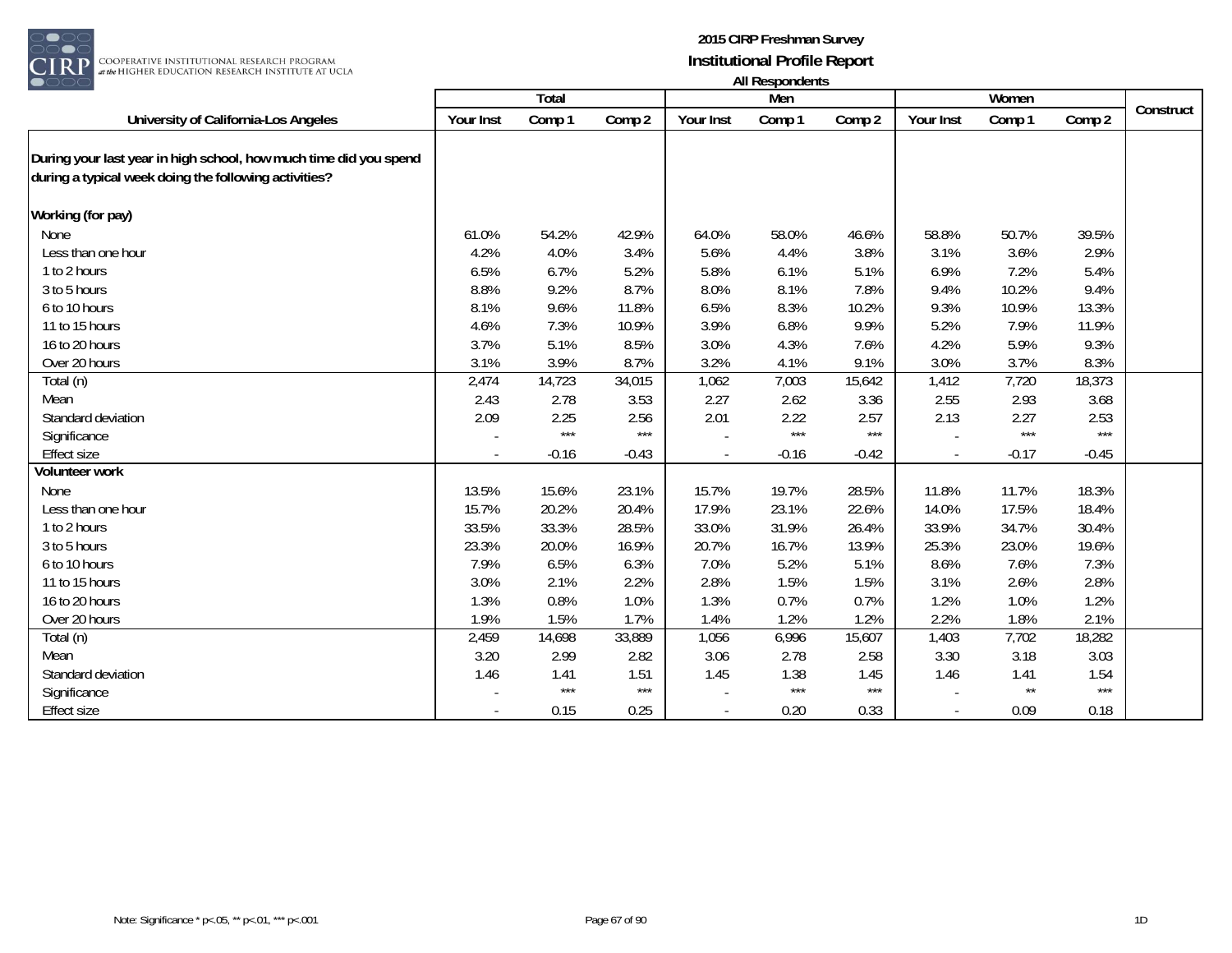

|                                                                                                                            |           | Total   |         |           | Men     |         |           | Women   |                   | Construct |
|----------------------------------------------------------------------------------------------------------------------------|-----------|---------|---------|-----------|---------|---------|-----------|---------|-------------------|-----------|
| University of California-Los Angeles                                                                                       | Your Inst | Comp 1  | Comp 2  | Your Inst | Comp 1  | Comp 2  | Your Inst | Comp 1  | Comp 2            |           |
| During your last year in high school, how much time did you spend<br>during a typical week doing the following activities? |           |         |         |           |         |         |           |         |                   |           |
| Student clubs/groups                                                                                                       |           |         |         |           |         |         |           |         |                   |           |
| None                                                                                                                       | 10.2%     | 11.2%   | 21.0%   | 12.9%     | 14.5%   | 25.5%   | 8.1%      | 8.1%    | 16.9%             |           |
| Less than one hour                                                                                                         | 12.3%     | 12.7%   | 13.3%   | 12.4%     | 13.2%   | 13.9%   | 12.2%     | 12.3%   | 12.8%             |           |
| 1 to 2 hours                                                                                                               | 30.4%     | 32.7%   | 27.7%   | 30.8%     | 31.8%   | 26.3%   | 30.1%     | 33.6%   | 29.1%             |           |
| 3 to 5 hours                                                                                                               | 27.6%     | 25.2%   | 20.9%   | 26.2%     | 23.3%   | 19.0%   | 28.6%     | 27.1%   | 22.7%             |           |
| 6 to 10 hours                                                                                                              | 11.2%     | 10.2%   | 9.2%    | 9.7%      | 9.5%    | 8.1%    | 12.3%     | 10.9%   | 10.2%             |           |
| 11 to 15 hours                                                                                                             | 4.6%      | 4.1%    | 3.9%    | 4.4%      | 3.9%    | 3.6%    | 4.7%      | 4.4%    | 4.0%              |           |
| 16 to 20 hours                                                                                                             | 1.6%      | 1.6%    | 1.7%    | 1.4%      | 1.5%    | 1.4%    | 1.8%      | 1.7%    | 1.9%              |           |
| Over 20 hours                                                                                                              | 2.2%      | 2.1%    | 2.3%    | 2.3%      | 2.3%    | 2.3%    | 2.1%      | 2.0%    | 2.4%              |           |
| Total (n)                                                                                                                  | 2,457     | 14,688  | 33,859  | 1,056     | 6,994   | 15,577  | 1,401     | 7,694   | 18,282            |           |
| Mean                                                                                                                       | 3.48      | 3.40    | 3.14    | 3.38      | 3.29    | 2.98    | 3.57      | 3.50    | 3.28              |           |
| Standard deviation                                                                                                         | 1.50      | 1.50    | 1.65    | 1.53      | 1.55    | 1.67    | 1.47      | 1.44    | 1.62              |           |
| Significance                                                                                                               |           |         | $***$   |           |         | $***$   |           |         | $***$             |           |
| <b>Effect size</b>                                                                                                         |           | 0.05    | 0.21    |           | 0.06    | 0.24    |           | 0.05    | 0.18              |           |
| <b>Watching TV</b>                                                                                                         |           |         |         |           |         |         |           |         |                   |           |
| None                                                                                                                       | 18.1%     | 15.0%   | 13.6%   | 21.5%     | 17.6%   | 15.7%   | 15.5%     | 12.6%   | 11.7%             |           |
| Less than one hour                                                                                                         | 19.5%     | 18.6%   | 18.6%   | 19.5%     | 17.6%   | 17.6%   | 19.4%     | 19.6%   | 19.6%             |           |
| 1 to 2 hours                                                                                                               | 24.8%     | 24.6%   | 25.0%   | 21.7%     | 23.5%   | 24.1%   | 27.1%     | 25.6%   | 25.8%             |           |
| 3 to 5 hours                                                                                                               | 24.3%     | 25.1%   | 24.2%   | 23.9%     | 24.5%   | 23.9%   | 24.6%     | 25.8%   | 24.6%             |           |
| 6 to 10 hours                                                                                                              | 9.0%      | 11.4%   | 11.9%   | 8.8%      | 11.4%   | 11.7%   | 9.2%      | 11.5%   | 12.0%             |           |
| 11 to 15 hours                                                                                                             | 2.6%      | 3.1%    | 3.8%    | 2.5%      | 3.2%    | 4.0%    | 2.7%      | 3.0%    | 3.7%              |           |
| 16 to 20 hours                                                                                                             | 0.7%      | 1.1%    | 1.5%    | 0.8%      | 1.2%    | 1.5%    | 0.7%      | 1.0%    | 1.4%              |           |
| Over 20 hours                                                                                                              | 1.0%      | 1.0%    | 1.4%    | 1.3%      | 1.1%    | 1.6%    | 0.8%      | 1.0%    | 1.3%              |           |
| Total (n)                                                                                                                  | 2,456     | 14,694  | 33,845  | 1,060     | 6,996   | 15,568  | 1,396     | 7,698   | 18,277            |           |
| Mean                                                                                                                       | 3.03      | 3.18    | 3.27    | 2.96      | 3.14    | 3.24    | 3.08      | 3.22    | 3.29              |           |
| Standard deviation                                                                                                         | 1.46      | 1.47    | 1.52    | 1.53      | 1.52    | 1.56    | 1.41      | 1.43    | 1.48              |           |
| Significance                                                                                                               |           | $***$   | $***$   |           | $***$   | $***$   |           | $***$   | $\star\star\star$ |           |
| Effect size                                                                                                                |           | $-0.10$ | $-0.16$ |           | $-0.12$ | $-0.18$ |           | $-0.10$ | $-0.14$           |           |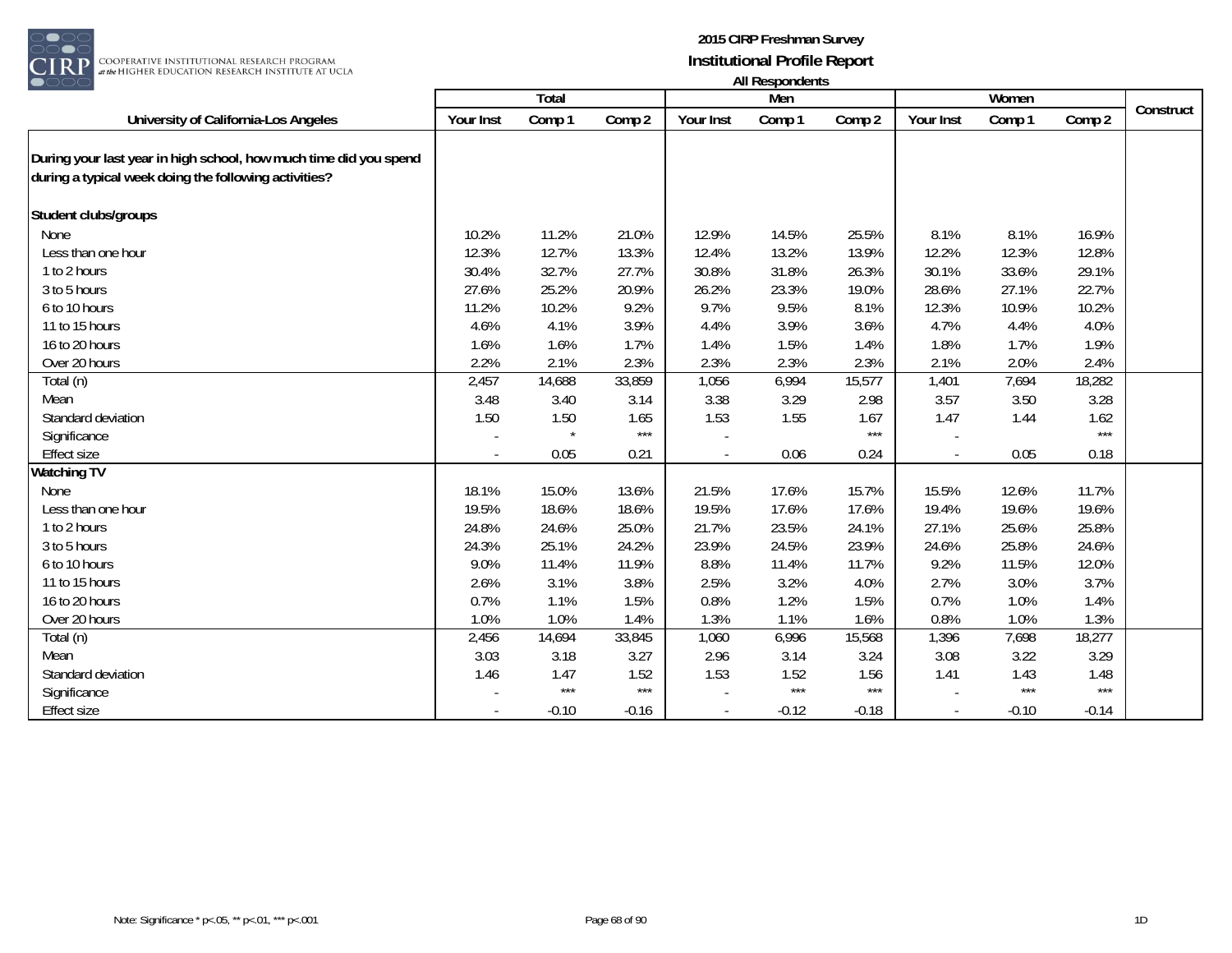

| $\cup$ $\cup$ $\sim$                                                                                                       |           | Total        |         |                          | AIL RESPUTNENTS<br>Men |              |           | Women   |         |           |
|----------------------------------------------------------------------------------------------------------------------------|-----------|--------------|---------|--------------------------|------------------------|--------------|-----------|---------|---------|-----------|
| University of California-Los Angeles                                                                                       | Your Inst | Comp 1       | Comp 2  | Your Inst                | Comp 1                 | Comp 2       | Your Inst | Comp 1  | Comp 2  | Construct |
| During your last year in high school, how much time did you spend<br>during a typical week doing the following activities? |           |              |         |                          |                        |              |           |         |         |           |
| Household/childcare duties                                                                                                 |           |              |         |                          |                        |              |           |         |         |           |
| None                                                                                                                       | 25.1%     | 23.2%        | 22.2%   | 29.2%                    | 26.4%                  | 26.3%        | 22.0%     | 20.3%   | 18.4%   |           |
| Less than one hour                                                                                                         | 25.6%     | 25.3%        | 23.3%   | 24.1%                    | 24.7%                  | 23.3%        | 26.8%     | 25.9%   | 23.3%   |           |
| 1 to 2 hours                                                                                                               | 30.3%     | 32.0%        | 31.2%   | 29.7%                    | 30.9%                  | 30.0%        | 30.8%     | 32.9%   | 32.3%   |           |
| 3 to 5 hours                                                                                                               | 14.3%     | 14.4%        | 16.1%   | 12.9%                    | 13.6%                  | 14.7%        | 15.3%     | 15.1%   | 17.4%   |           |
| 6 to 10 hours                                                                                                              | 2.7%      | 3.4%         | 4.7%    | 2.2%                     | 3.1%                   | 3.8%         | 3.0%      | 3.7%    | 5.4%    |           |
| 11 to 15 hours                                                                                                             | 0.9%      | 0.8%         | 1.4%    | 0.9%                     | 0.5%                   | 1.0%         | 0.9%      | 1.1%    | 1.7%    |           |
| 16 to 20 hours                                                                                                             | 0.5%      | 0.3%         | 0.5%    | 0.6%                     | 0.3%                   | 0.4%         | 0.5%      | 0.4%    | 0.6%    |           |
| Over 20 hours                                                                                                              | 0.6%      | 0.5%         | 0.8%    | 0.4%                     | 0.4%                   | 0.5%         | 0.7%      | 0.6%    | 0.9%    |           |
| Total (n)                                                                                                                  | 2,446     | 14,646       | 33,749  | 1,054                    | 6,971                  | 15,522       | 1,392     | 7,675   | 18,227  |           |
| Mean                                                                                                                       | 2.51      | 2.56         | 2.68    | 2.42                     | 2.47                   | 2.54         | 2.59      | 2.64    | 2.80    |           |
| Standard deviation                                                                                                         | 1.26      | 1.23         | 1.32    | 1.25                     | 1.22                   | 1.29         | 1.26      | 1.24    | 1.34    |           |
| Significance                                                                                                               |           |              | $***$   |                          |                        | $\star\star$ |           |         | $***$   |           |
| <b>Effect size</b>                                                                                                         |           | $-0.04$      | $-0.13$ | $\sim$                   | $-0.04$                | $-0.09$      |           | $-0.04$ | $-0.16$ |           |
| Reading for pleasure                                                                                                       |           |              |         |                          |                        |              |           |         |         |           |
| None                                                                                                                       | 22.9%     | 25.5%        | 30.2%   | 26.8%                    | 28.7%                  | 35.1%        | 20.0%     | 22.4%   | 25.9%   |           |
| Less than one hour                                                                                                         | 28.3%     | 29.6%        | 27.0%   | 28.3%                    | 30.2%                  | 27.3%        | 28.4%     | 29.0%   | 26.7%   |           |
| 1 to 2 hours                                                                                                               | 27.1%     | 25.5%        | 22.9%   | 24.9%                    | 23.4%                  | 20.8%        | 28.7%     | 27.4%   | 24.7%   |           |
| 3 to 5 hours                                                                                                               | 14.5%     | 12.5%        | 12.1%   | 13.1%                    | 11.4%                  | 10.3%        | 15.5%     | 13.6%   | 13.7%   |           |
| 6 to 10 hours                                                                                                              | 4.9%      | 4.5%         | 4.8%    | 4.4%                     | 4.2%                   | 4.2%         | 5.4%      | 4.9%    | 5.3%    |           |
| 11 to 15 hours                                                                                                             | 1.2%      | 1.4%         | 1.7%    | 1.2%                     | 1.1%                   | 1.2%         | 1.1%      | 1.6%    | 2.2%    |           |
| 16 to 20 hours                                                                                                             | 0.4%      | 0.5%         | 0.6%    | 0.4%                     | 0.4%                   | 0.5%         | 0.4%      | 0.6%    | 0.7%    |           |
| Over 20 hours                                                                                                              | 0.7%      | 0.6%         | 0.7%    | 0.9%                     | 0.6%                   | 0.7%         | 0.4%      | 0.5%    | 0.8%    |           |
| Total (n)                                                                                                                  | 2,445     | 14,655       | 33,750  | 1,053                    | 6,974                  | 15,532       | 1,392     | 7,681   | 18,218  |           |
| Mean                                                                                                                       | 2.58      | 2.50         | 2.45    | 2.50                     | 2.40                   | 2.30         | 2.65      | 2.59    | 2.59    |           |
| Standard deviation                                                                                                         | 1.30      | 1.31         | 1.39    | 1.35                     | 1.30                   | 1.34         | 1.27      | 1.31    | 1.41    |           |
| Significance                                                                                                               |           | $\star\star$ | $***$   |                          |                        | $***$        |           |         |         |           |
| <b>Effect size</b>                                                                                                         |           | 0.06         | 0.09    | $\overline{\phantom{a}}$ | 0.08                   | 0.15         | $\sim$    | 0.05    | 0.04    |           |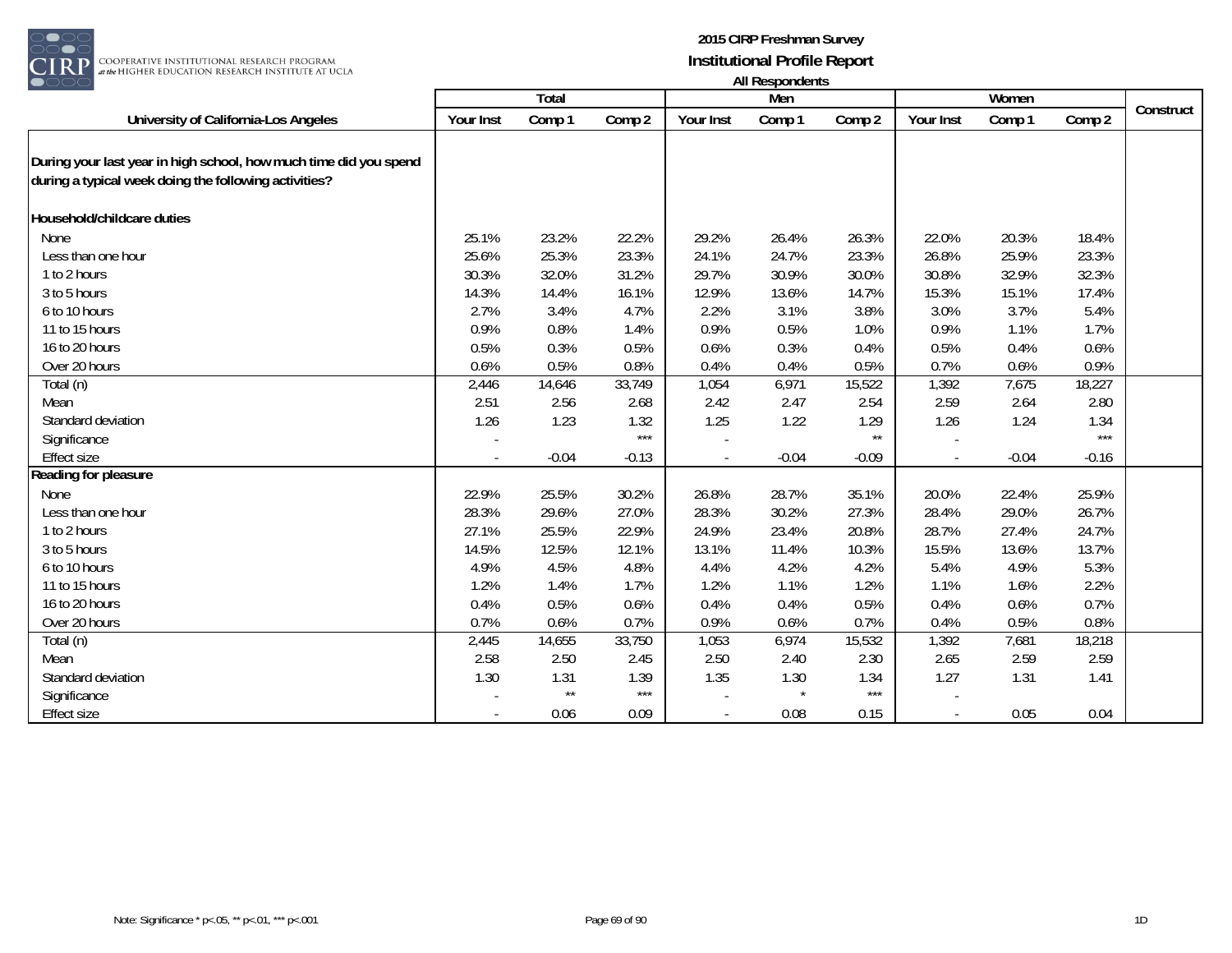

|                                                                        |           |         |         |                          | All nusponuurius |         |           |        |              |           |
|------------------------------------------------------------------------|-----------|---------|---------|--------------------------|------------------|---------|-----------|--------|--------------|-----------|
|                                                                        |           | Total   |         |                          | Men              |         |           | Women  |              | Construct |
| University of California-Los Angeles                                   | Your Inst | Comp 1  | Comp 2  | Your Inst                | Comp 1           | Comp 2  | Your Inst | Comp 1 | Comp 2       |           |
|                                                                        |           |         |         |                          |                  |         |           |        |              |           |
| During your last year in high school, how much time did you spend      |           |         |         |                          |                  |         |           |        |              |           |
| during a typical week doing the following activities?                  |           |         |         |                          |                  |         |           |        |              |           |
|                                                                        |           |         |         |                          |                  |         |           |        |              |           |
| Playing video/computer games                                           |           |         |         |                          |                  |         |           |        |              |           |
| None                                                                   | 50.6%     | 46.5%   | 44.4%   | 23.0%                    | 20.0%            | 18.1%   | 71.4%     | 71.3%  | 68.2%        |           |
| Less than one hour                                                     | 15.8%     | 15.9%   | 16.0%   | 18.7%                    | 17.9%            | 17.1%   | 13.6%     | 14.0%  | 15.0%        |           |
| 1 to 2 hours                                                           | 12.5%     | 13.7%   | 13.6%   | 18.9%                    | 20.5%            | 19.8%   | 7.6%      | 7.3%   | 7.9%         |           |
| 3 to 5 hours                                                           | 12.1%     | 12.1%   | 12.3%   | 21.4%                    | 20.1%            | 20.2%   | 5.0%      | 4.5%   | 5.1%         |           |
| 6 to 10 hours                                                          | 5.2%      | 6.7%    | 7.2%    | 10.4%                    | 11.8%            | 12.7%   | 1.2%      | 1.8%   | 2.1%         |           |
| 11 to 15 hours                                                         | 2.1%      | 2.6%    | 3.2%    | 4.1%                     | 4.8%             | 5.7%    | 0.6%      | 0.6%   | 1.0%         |           |
| 16 to 20 hours                                                         | 0.8%      | 1.1%    | 1.4%    | 1.5%                     | 2.0%             | 2.5%    | 0.2%      | 0.2%   | 0.3%         |           |
| Over 20 hours                                                          | 1.0%      | 1.4%    | 2.1%    | 2.0%                     | 2.7%             | 3.9%    | 0.3%      | 0.2%   | 0.4%         |           |
| Total (n)                                                              | 2,435     | 14,650  | 33,726  | 1,048                    | 6,980            | 15,529  | 1,387     | 7,670  | 18,197       |           |
| Mean                                                                   | 2.20      | 2.36    | 2.47    | 3.06                     | 3.22             | 3.39    | 1.55      | 1.55   | 1.64         |           |
| Standard deviation                                                     | 1.56      | 1.66    | 1.76    | 1.69                     | 1.74             | 1.83    | 1.07      | 1.07   | 1.19         |           |
| Significance                                                           |           | $***$   | $***$   | ÷.                       | $\star\star$     | $***$   |           |        | $\star\star$ |           |
| <b>Effect size</b>                                                     |           | $-0.10$ | $-0.15$ | $\overline{\phantom{a}}$ | $-0.09$          | $-0.18$ |           | 0.00   | $-0.08$      |           |
|                                                                        |           |         |         |                          |                  |         |           |        |              |           |
| Online social networks (Facebook, Twitter, etc.)                       |           |         |         |                          |                  |         |           |        |              |           |
| None                                                                   | 4.1%      | 6.2%    | 6.3%    | 5.8%                     | 8.8%             | 9.3%    | 2.7%      | 3.7%   | 3.5%         |           |
| Less than one hour                                                     | 15.6%     | 16.9%   | 15.8%   | 16.4%                    | 19.5%            | 19.2%   | 15.0%     | 14.4%  | 12.7%        |           |
| 1 to 2 hours                                                           | 28.4%     | 29.5%   | 27.7%   | 27.5%                    | 29.3%            | 28.3%   | 29.0%     | 29.7%  | 27.2%        |           |
| 3 to 5 hours                                                           | 30.9%     | 27.3%   | 26.6%   | 28.9%                    | 24.2%            | 23.6%   | 32.4%     | 30.3%  | 29.3%        |           |
| 6 to 10 hours                                                          | 12.1%     | 12.0%   | 12.8%   | 12.0%                    | 10.9%            | 10.9%   | 12.1%     | 13.1%  | 14.4%        |           |
| 11 to 15 hours                                                         | 4.1%      | 4.2%    | 5.1%    | 3.8%                     | 3.8%             | 4.0%    | 4.3%      | 4.6%   | 6.0%         |           |
| 16 to 20 hours                                                         | 2.7%      | 1.7%    | 2.4%    | 3.2%                     | 1.5%             | 1.9%    | 2.3%      | 1.9%   | 2.8%         |           |
| Over 20 hours                                                          | 2.2%      | 2.1%    | 3.4%    | 2.3%                     | 1.9%             | 2.7%    | 2.2%      | 2.3%   | 4.0%         |           |
| Total (n)                                                              | 2,430     | 14,620  | 33,655  | 1,048                    | 6,971            | 15,513  | 1,382     | 7,649  | 18,142       |           |
| Mean                                                                   | 3.65      | 3.52    | 3.65    | 3.61                     | 3.36             | 3.41    | 3.69      | 3.68   | 3.88         |           |
| Standard deviation                                                     | 1.43      | 1.44    | 1.56    | 1.49                     | 1.47             | 1.55    | 1.37      | 1.40   | 1.54         |           |
| Significance                                                           |           | $***$   |         |                          | $***$            | $***$   |           |        | $***$        |           |
| Effect size                                                            |           | 0.09    | 0.00    |                          | 0.17             | 0.13    |           |        |              |           |
| <b>Military Status:</b>                                                |           |         |         |                          |                  |         |           | 0.01   | $-0.12$      |           |
|                                                                        |           |         |         |                          |                  |         |           |        |              |           |
| None                                                                   | 98.8%     | 99.1%   | 99.0%   | 97.9%                    | 98.5%            | 98.4%   | 99.5%     | 99.7%  | 99.5%        |           |
| ROTC, cadet, or midshipman at a service academy                        | 0.9%      | 0.7%    | 0.8%    | 1.6%                     | 1.2%             | 1.2%    | 0.4%      | 0.3%   | 0.4%         |           |
| In Active Duty, Reserves, or National Guard                            | 0.1%      | 0.1%    | 0.1%    | 0.3%                     | 0.1%             | 0.2%    | 0.0%      | 0.0%   | 0.1%         |           |
| A discharged veteran NOT serving in Active Duty, Reserves, or National |           |         |         |                          |                  |         |           |        |              |           |
| Guard                                                                  | 0.2%      | 0.1%    | 0.1%    | 0.2%                     | 0.1%             | 0.2%    | 0.1%      | 0.1%   | 0.0%         |           |
| Total (n)                                                              | 2,445     | 14,735  | 34,073  | 1,048                    | 7,019            | 15,679  | 1,397     | 7,716  | 18,394       |           |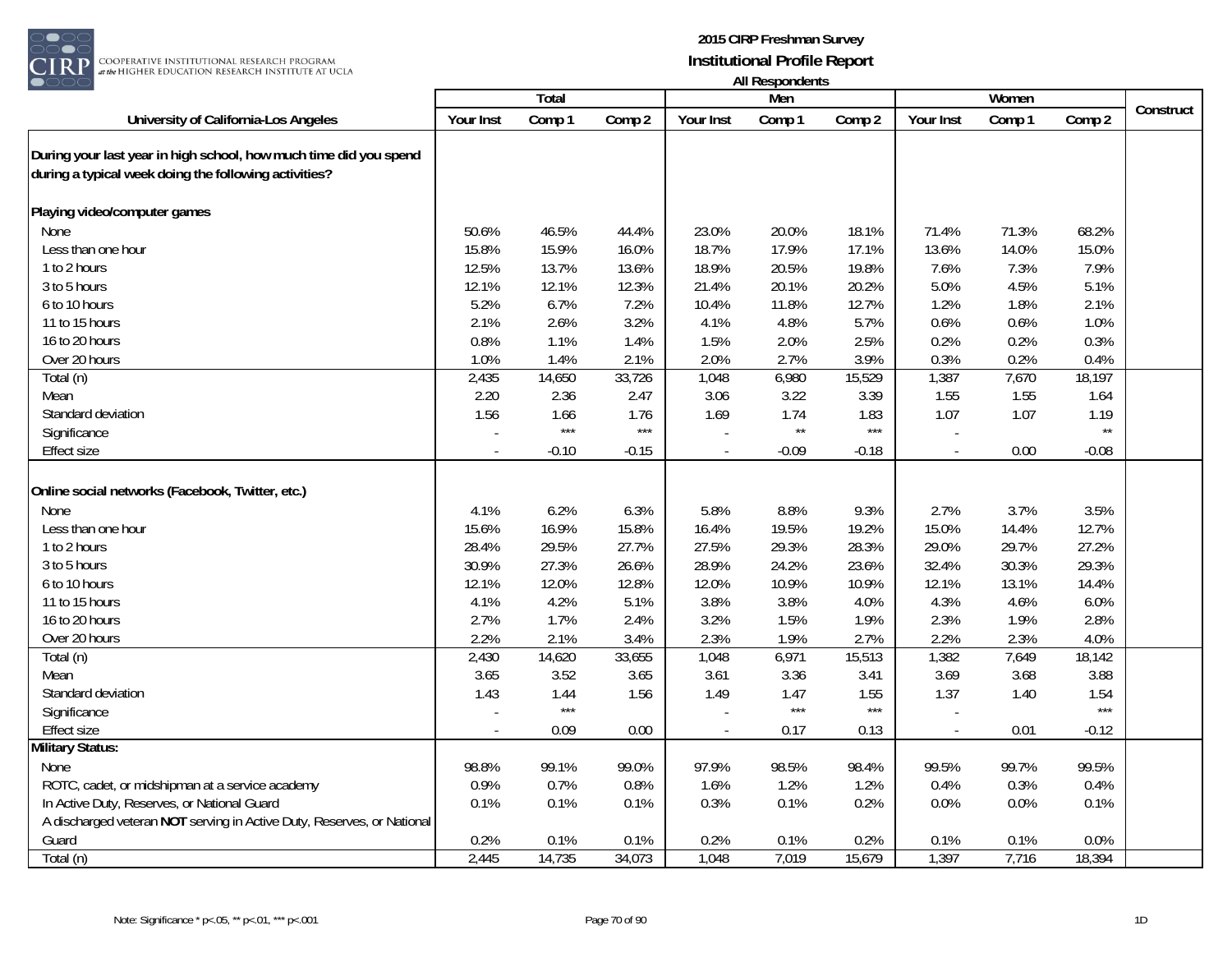

COOPERATIVE INSTITUTIONAL RESEARCH PROGRAM at the HIGHER EDUCATION RESEARCH INSTITUTE AT UCLA

|                                                                     |           | Total  |        |           | Men    |        |           | Women  |        |           |
|---------------------------------------------------------------------|-----------|--------|--------|-----------|--------|--------|-----------|--------|--------|-----------|
| University of California-Los Angeles                                | Your Inst | Comp 1 | Comp 2 | Your Inst | Comp 1 | Comp 2 | Your Inst | Comp 1 | Comp 2 | Construct |
| How would you describe the racial composition of the high school    |           |        |        |           |        |        |           |        |        |           |
| you last attended?                                                  |           |        |        |           |        |        |           |        |        |           |
| Completely White                                                    | 2.8%      | 5.3%   | 6.7%   | 2.4%      | 5.5%   | 6.9%   | 3.1%      | 5.1%   | 6.6%   |           |
| Mostly White                                                        | 28.8%     | 44.4%  | 49.5%  | 27.6%     | 44.3%  | 50.0%  | 29.7%     | 44.5%  | 49.2%  |           |
| Roughly half non-White                                              | 25.9%     | 27.6%  | 24.9%  | 28.9%     | 28.1%  | 24.6%  | 23.6%     | 27.0%  | 25.2%  |           |
| Mostly non-White                                                    | 30.4%     | 17.6%  | 15.6%  | 30.1%     | 17.4%  | 15.6%  | 30.7%     | 17.8%  | 15.6%  |           |
| Completely non-White                                                | 12.0%     | 5.1%   | 3.2%   | 11.0%     | 4.7%   | 2.9%   | 12.9%     | 5.5%   | 3.5%   |           |
| Total (n)                                                           | 2,415     | 14,622 | 33,719 | 1,039     | 6,965  | 15,504 | 1,376     | 7,657  | 18,215 |           |
| How would you describe the racial composition of the neighborhood   |           |        |        |           |        |        |           |        |        |           |
| where you grew up?                                                  |           |        |        |           |        |        |           |        |        |           |
| Completely White                                                    | 6.1%      | 13.2%  | 16.8%  | 7.4%      | 13.4%  | 17.3%  | 5.1%      | 13.0%  | 16.3%  |           |
| Mostly White                                                        | 36.5%     | 53.6%  | 52.1%  | 35.1%     | 53.8%  | 51.7%  | 37.5%     | 53.4%  | 52.5%  |           |
| Roughly half non-White                                              | 18.8%     | 14.1%  | 13.9%  | 21.0%     | 14.6%  | 14.0%  | 17.2%     | 13.5%  | 13.7%  |           |
| Mostly non-White                                                    | 25.0%     | 12.8%  | 12.5%  | 24.8%     | 12.3%  | 12.5%  | 25.1%     | 13.3%  | 12.5%  |           |
| Completely non-White                                                | 13.6%     | 6.4%   | 4.7%   | 11.7%     | 5.9%   | 4.5%   | 15.0%     | 6.8%   | 4.9%   |           |
| Total (n)                                                           | 2,356     | 14,296 | 32,968 | 1,015     | 6,812  | 15,151 | 1,341     | 7,484  | 17,817 |           |
| How many years do you expect it will take you to graduate from this |           |        |        |           |        |        |           |        |        |           |
| college?                                                            |           |        |        |           |        |        |           |        |        |           |
| Do not plan to graduate from this college                           | 0.1%      | 0.1%   | 0.7%   | 0.1%      | 0.2%   | 0.8%   | 0.1%      | 0.1%   | 0.7%   |           |
| 6 or more                                                           | 0.6%      | 1.0%   | 2.5%   | 0.8%      | 1.1%   | 2.0%   | 0.4%      | 1.0%   | 2.9%   |           |
| 5                                                                   | 3.0%      | 8.8%   | 8.4%   | 2.5%      | 9.9%   | 9.0%   | 3.4%      | 7.8%   | 7.9%   |           |
|                                                                     | 93.2%     | 87.0%  | 84.8%  | 92.8%     | 85.6%  | 84.6%  | 93.5%     | 88.3%  | 84.9%  |           |
| 3                                                                   | 2.9%      | 2.7%   | 3.1%   | 3.6%      | 2.9%   | 3.0%   | 2.4%      | 2.5%   | 3.2%   |           |
| $\overline{2}$                                                      | 0.2%      | 0.3%   | 0.5%   | 0.2%      | 0.3%   | 0.5%   | 0.1%      | 0.4%   | 0.4%   |           |
|                                                                     | 0.0%      | 0.1%   | 0.0%   | 0.1%      | 0.1%   | 0.0%   | 0.0%      | 0.0%   | 0.0%   |           |
| Total (n)                                                           | 2,419     | 14,718 | 33,840 | 1,041     | 7,008  | 15,558 | 1,378     | 7,710  | 18,282 |           |
| What is your sexual orientation?                                    |           |        |        |           |        |        |           |        |        |           |
| Heterosexual/Straight                                               | 94.1%     | 94.0%  | 93.4%  | 94.8%     | 94.9%  | 94.6%  | 93.7%     | 93.2%  | 92.3%  |           |
| Gay                                                                 | 1.3%      | 1.3%   | 1.3%   | 3.1%      | 2.7%   | 2.6%   | 0.0%      | 0.0%   | 0.0%   |           |
| Lesbian                                                             | 0.3%      | 0.4%   | 0.5%   | 0.0%      | 0.0%   | 0.1%   | 0.5%      | 0.7%   | 0.8%   |           |
| <b>Bisexual</b>                                                     | 2.5%      | 2.5%   | 2.9%   | 1.4%      | 1.6%   | 1.8%   | 3.3%      | 3.3%   | 4.0%   |           |
| Queer                                                               | 0.6%      | 0.6%   | 0.6%   | 0.4%      | 0.2%   | 0.2%   | 0.7%      | 0.9%   | 0.9%   |           |
| Other                                                               | 1.2%      | 1.3%   | 1.3%   | 0.4%      | 0.6%   | 0.7%   | 1.8%      | 2.0%   | 1.9%   |           |
| $\overline{T}$ otal (n)                                             | 2,405     | 14,640 | 33,903 | 1,031     | 6,983  | 15,641 | 1,374     | 7,657  | 18,262 |           |
| Do you identify as transgender?                                     |           |        |        |           |        |        |           |        |        |           |
| Yes                                                                 | 0.2%      | 0.2%   | 0.3%   | 0.1%      | 0.3%   | 0.3%   | 0.3%      | 0.2%   | 0.3%   |           |
| No                                                                  | 99.8%     | 99.8%  | 99.7%  | 99.9%     | 99.7%  | 99.7%  | 99.7%     | 99.8%  | 99.7%  |           |
| Total (n)                                                           | 2,408     | 14,635 | 33,807 | 1,034     | 6,968  | 15,541 | 1,374     | 7,667  | 18,266 |           |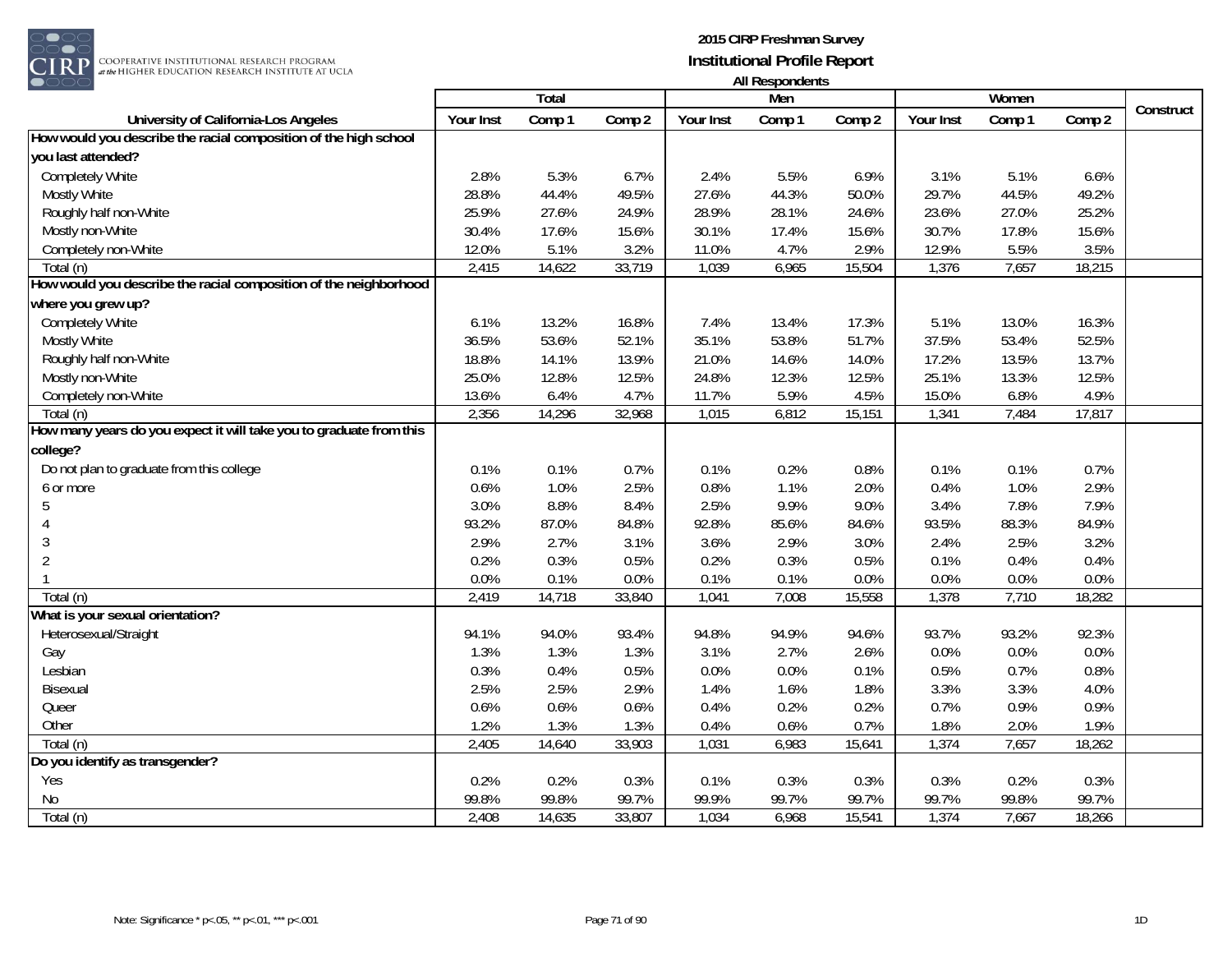

| $\sim$ $\sim$ $\sim$                                             |           |              |         |                | AIL INGSPORTUNING |         |           |         |         |           |
|------------------------------------------------------------------|-----------|--------------|---------|----------------|-------------------|---------|-----------|---------|---------|-----------|
|                                                                  |           | <b>Total</b> |         |                | Men               |         |           | Women   |         | Construct |
| University of California-Los Angeles                             | Your Inst | Comp 1       | Comp 2  | Your Inst      | Comp 1            | Comp 2  | Your Inst | Comp 1  | Comp 2  |           |
| Please indicate the importance to you personally of each of the  |           |              |         |                |                   |         |           |         |         |           |
| following:                                                       |           |              |         |                |                   |         |           |         |         |           |
|                                                                  |           |              |         |                |                   |         |           |         |         |           |
| Becoming accomplished in one of the performing arts (acting,     |           |              |         |                |                   |         |           |         |         |           |
| dancing, etc.)                                                   |           |              |         |                |                   |         |           |         |         |           |
| Essential                                                        | 5.5%      | 5.5%         | 6.7%    | 4.3%           | 5.3%              | 6.4%    | 6.5%      | 5.8%    | 6.9%    |           |
| Very Important                                                   | 7.9%      | 7.6%         | 7.5%    | 7.2%           | 6.9%              | 7.2%    | 8.5%      | 8.2%    | 7.8%    |           |
| Somewhat Important                                               | 24.0%     | 22.2%        | 20.3%   | 22.4%          | 20.4%             | 19.3%   | 25.2%     | 23.8%   | 21.1%   |           |
| Not Important                                                    | 62.6%     | 64.7%        | 65.5%   | 66.2%          | 67.4%             | 67.0%   | 59.8%     | 62.2%   | 64.1%   |           |
| Total (n)                                                        | 2,329     | 14,391       | 32,703  | 1,005          | 6,851             | 15,038  | 1,324     | 7,540   | 17,665  |           |
| Mean                                                             | 1.56      | 1.54         | 1.55    | 1.50           | 1.50              | 1.53    | 1.62      | 1.58    | 1.58    |           |
| Standard deviation                                               | 0.86      | 0.86         | 0.89    | 0.81           | 0.84              | 0.88    | 0.89      | 0.87    | 0.90    |           |
| Significance                                                     |           |              |         |                |                   |         |           |         |         |           |
| <b>Effect size</b>                                               |           | 0.02         | 0.01    | $\blacksquare$ | 0.00              | $-0.03$ |           | 0.05    | 0.04    |           |
| Becoming an authority in my field                                |           |              |         |                |                   |         |           |         |         |           |
| Essential                                                        | 18.7%     | 19.1%        | 19.4%   | 21.0%          | 21.4%             | 21.2%   | 16.9%     | 16.9%   | 17.8%   |           |
| Very Important                                                   | 39.6%     | 41.3%        | 38.4%   | 40.1%          | 41.2%             | 39.1%   | 39.2%     | 41.4%   | 37.7%   |           |
| Somewhat Important                                               | 34.3%     | 33.2%        | 33.3%   | 31.9%          | 31.3%             | 31.5%   | 36.2%     | 34.9%   | 34.9%   |           |
| Not Important                                                    | 7.4%      | 6.4%         | 8.9%    | 7.1%           | 6.0%              | 8.2%    | 7.7%      | 6.8%    | 9.6%    |           |
| Total (n)                                                        | 2,317     | 14,354       | 32,606  | 1,001          | 6,839             | 15,001  | 1,316     | 7,515   | 17,605  |           |
| Mean                                                             | 2.70      | 2.73         | 2.68    | 2.75           | 2.78              | 2.73    | 2.65      | 2.68    | 2.64    |           |
| Standard deviation                                               | 0.86      | 0.84         | 0.89    | 0.87           | 0.85              | 0.89    | 0.85      | 0.83    | 0.88    |           |
| Significance                                                     |           |              |         |                |                   |         |           |         |         |           |
| <b>Effect size</b>                                               |           | $-0.04$      | 0.02    |                | $-0.04$           | 0.02    |           | $-0.04$ | 0.01    |           |
| Obtaining recognition from my colleagues for contributions to my |           |              |         |                |                   |         |           |         |         |           |
| special field                                                    |           |              |         |                |                   |         |           |         |         |           |
| Essential                                                        | 15.5%     | 16.2%        | 18.0%   | 17.3%          | 17.9%             | 18.8%   | 14.1%     | 14.7%   | 17.3%   |           |
| Very Important                                                   | 41.4%     | 40.9%        | 39.7%   | 40.0%          | 39.9%             | 38.9%   | 42.4%     | 41.8%   | 40.4%   |           |
| Somewhat Important                                               | 35.9%     | 36.6%        | 35.1%   | 34.8%          | 35.4%             | 34.5%   | 36.7%     | 37.8%   | 35.6%   |           |
| Not Important                                                    | 7.3%      | 6.3%         | 7.2%    | 7.9%           | 6.8%              | 7.8%    | 6.8%      | 5.8%    | 6.7%    |           |
| Total (n)                                                        | 2,301     | 14,317       | 32,489  | 993            | 6,825             | 14,948  | 1,308     | 7,492   | 17,541  |           |
| Mean                                                             | 2.65      | 2.67         | 2.68    | 2.67           | 2.69              | 2.69    | 2.64      | 2.65    | 2.68    |           |
| Standard deviation                                               | 0.83      | 0.82         | 0.85    | 0.85           | 0.84              | 0.86    | 0.81      | 0.80    | 0.83    |           |
| Significance                                                     |           |              |         |                |                   |         |           |         |         |           |
| <b>Effect size</b>                                               |           | $-0.02$      | $-0.04$ | $\sim$         | $-0.02$           | $-0.02$ |           | $-0.01$ | $-0.05$ |           |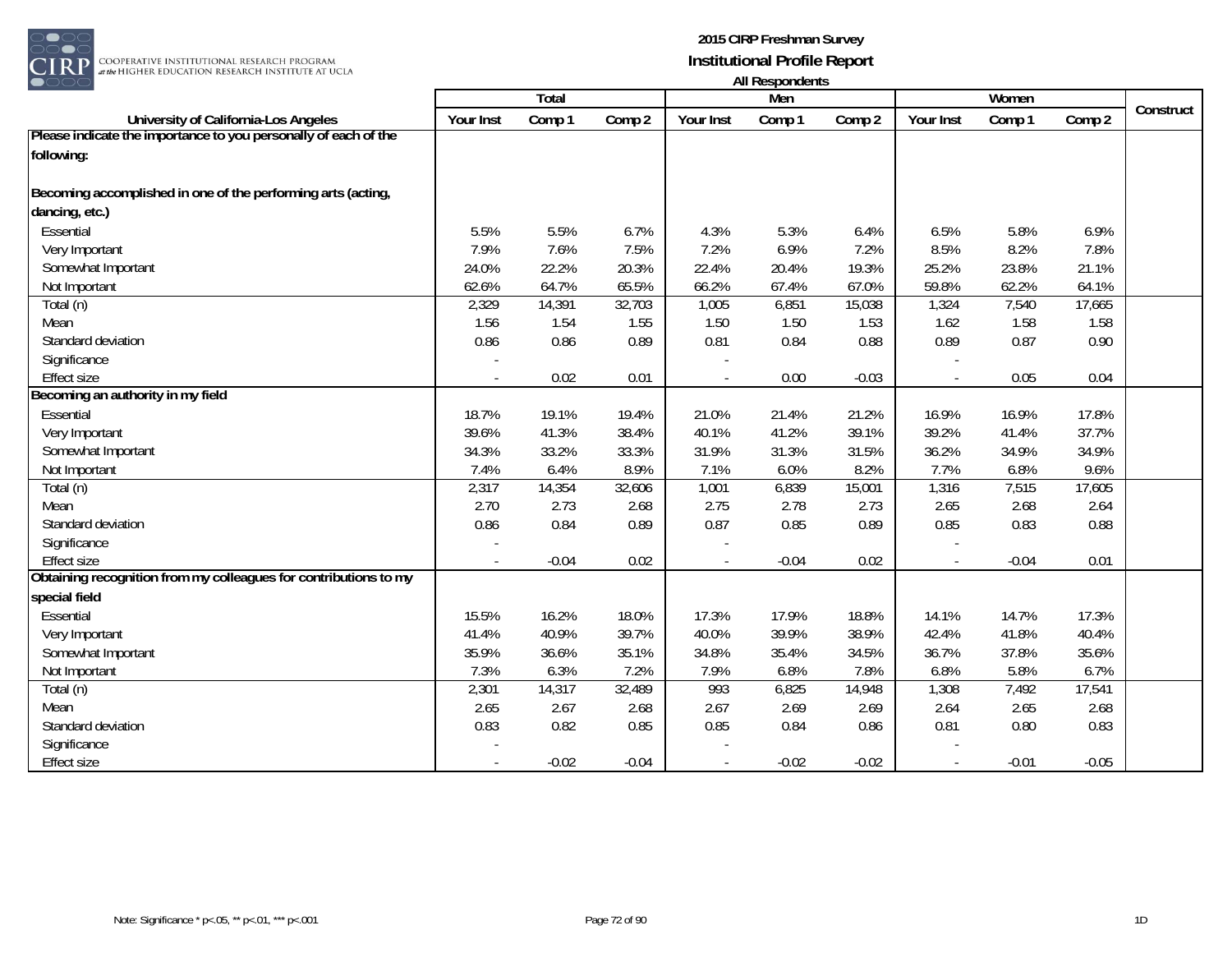

|                                                                 |           | Total   |         |                          | 1.00<br>Men |         |           | Women   |              |           |
|-----------------------------------------------------------------|-----------|---------|---------|--------------------------|-------------|---------|-----------|---------|--------------|-----------|
| University of California-Los Angeles                            | Your Inst | Comp 1  | Comp 2  | Your Inst                | Comp 1      | Comp 2  | Your Inst | Comp 1  | Comp 2       | Construct |
| Please indicate the importance to you personally of each of the |           |         |         |                          |             |         |           |         |              |           |
| following:                                                      |           |         |         |                          |             |         |           |         |              |           |
| Influencing the political structure                             |           |         |         |                          |             |         |           |         |              |           |
| Essential                                                       | 5.9%      | 6.1%    | 6.7%    | 6.9%                     | 6.7%        | 7.7%    | 5.1%      | 5.5%    | 5.9%         |           |
| Very Important                                                  | 12.0%     | 13.5%   | 13.6%   | 11.1%                    | 14.0%       | 14.5%   | 12.7%     | 13.1%   | 12.7%        |           |
| Somewhat Important                                              | 40.0%     | 40.7%   | 38.6%   | 41.9%                    | 41.9%       | 40.1%   | 38.5%     | 39.5%   | 37.3%        |           |
| Not Important                                                   | 42.1%     | 39.7%   | 41.1%   | 40.0%                    | 37.4%       | 37.7%   | 43.6%     | 41.9%   | 44.1%        |           |
| Total (n)                                                       | 2,293     | 14,283  | 32,386  | 987                      | 6,807       | 14,905  | 1,306     | 7,476   | 17,481       |           |
| Mean                                                            | 1.82      | 1.86    | 1.86    | 1.85                     | 1.90        | 1.92    | 1.79      | 1.82    | 1.80         |           |
| Standard deviation                                              | 0.86      | 0.87    | 0.89    | 0.87                     | 0.88        | 0.91    | 0.85      | 0.86    | 0.87         |           |
| Significance                                                    |           | $\star$ |         |                          |             |         |           |         |              |           |
| <b>Effect size</b>                                              |           | $-0.05$ | $-0.04$ | $\sim$                   | $-0.06$     | $-0.08$ | $\sim$    | $-0.03$ | $-0.01$      |           |
| Influencing social values                                       |           |         |         |                          |             |         |           |         |              |           |
| Essential                                                       | 9.9%      | 9.8%    | 11.6%   | 9.4%                     | 9.1%        | 10.9%   | 10.3%     | 10.5%   | 12.2%        |           |
| Very Important                                                  | 25.9%     | 28.7%   | 29.5%   | 21.4%                    | 24.7%       | 26.3%   | 29.2%     | 32.5%   | 32.4%        |           |
| Somewhat Important                                              | 45.2%     | 43.7%   | 40.6%   | 45.4%                    | 44.1%       | 40.9%   | 45.1%     | 43.3%   | 40.5%        | Social    |
| Not Important                                                   | 19.0%     | 17.8%   | 18.3%   | 23.9%                    | 22.1%       | 22.0%   | 15.3%     | 13.8%   | 14.9%        |           |
| Total (n)                                                       | 2,284     | 14,275  | 32,357  | 981                      | 6,803       | 14,890  | 1,303     | 7,472   | 17,467       | Agency    |
| Mean                                                            | 2.27      | 2.31    | 2.34    | 2.16                     | 2.21        | 2.26    | 2.34      | 2.40    | 2.42         |           |
| Standard deviation                                              | 0.88      | 0.87    | 0.91    | 0.90                     | 0.89        | 0.92    | 0.86      | 0.85    | 0.89         |           |
| Significance                                                    |           | $\star$ | $***$   |                          |             | $***$   |           |         | $\star\star$ |           |
| <b>Effect size</b>                                              |           | $-0.05$ | $-0.08$ | $\overline{\phantom{a}}$ | $-0.06$     | $-0.11$ | $\sim$    | $-0.07$ | $-0.09$      |           |
| Raising a family                                                |           |         |         |                          |             |         |           |         |              |           |
| Essential                                                       | 30.4%     | 35.4%   | 38.9%   | 33.7%                    | 35.8%       | 37.3%   | 28.0%     | 35.1%   | 40.3%        |           |
| Very Important                                                  | 34.0%     | 32.3%   | 31.1%   | 34.6%                    | 33.5%       | 33.5%   | 33.5%     | 31.3%   | 29.0%        |           |
| Somewhat Important                                              | 23.8%     | 21.4%   | 19.8%   | 22.9%                    | 21.8%       | 20.4%   | 24.4%     | 21.1%   | 19.3%        |           |
| Not Important                                                   | 11.8%     | 10.8%   | 10.2%   | 8.7%                     | 9.0%        | 8.8%    | 14.1%     | 12.4%   | 11.4%        |           |
| Total (n)                                                       | 2,290     | 14,298  | 32,441  | 985                      | 6,808       | 14,915  | 1,305     | 7,490   | 17,526       |           |
| Mean                                                            | 2.83      | 2.92    | 2.99    | 2.93                     | 2.96        | 2.99    | 2.75      | 2.89    | 2.98         |           |
| Standard deviation                                              | 0.99      | 1.00    | 1.00    | 0.96                     | 0.97        | 0.96    | 1.01      | 1.02    | 1.03         |           |
| Significance                                                    |           | $***$   | $***$   |                          |             |         |           | $***$   | $***$        |           |
| <b>Effect size</b>                                              |           | $-0.09$ | $-0.16$ | $\overline{\phantom{a}}$ | $-0.03$     | $-0.06$ |           | $-0.14$ | $-0.22$      |           |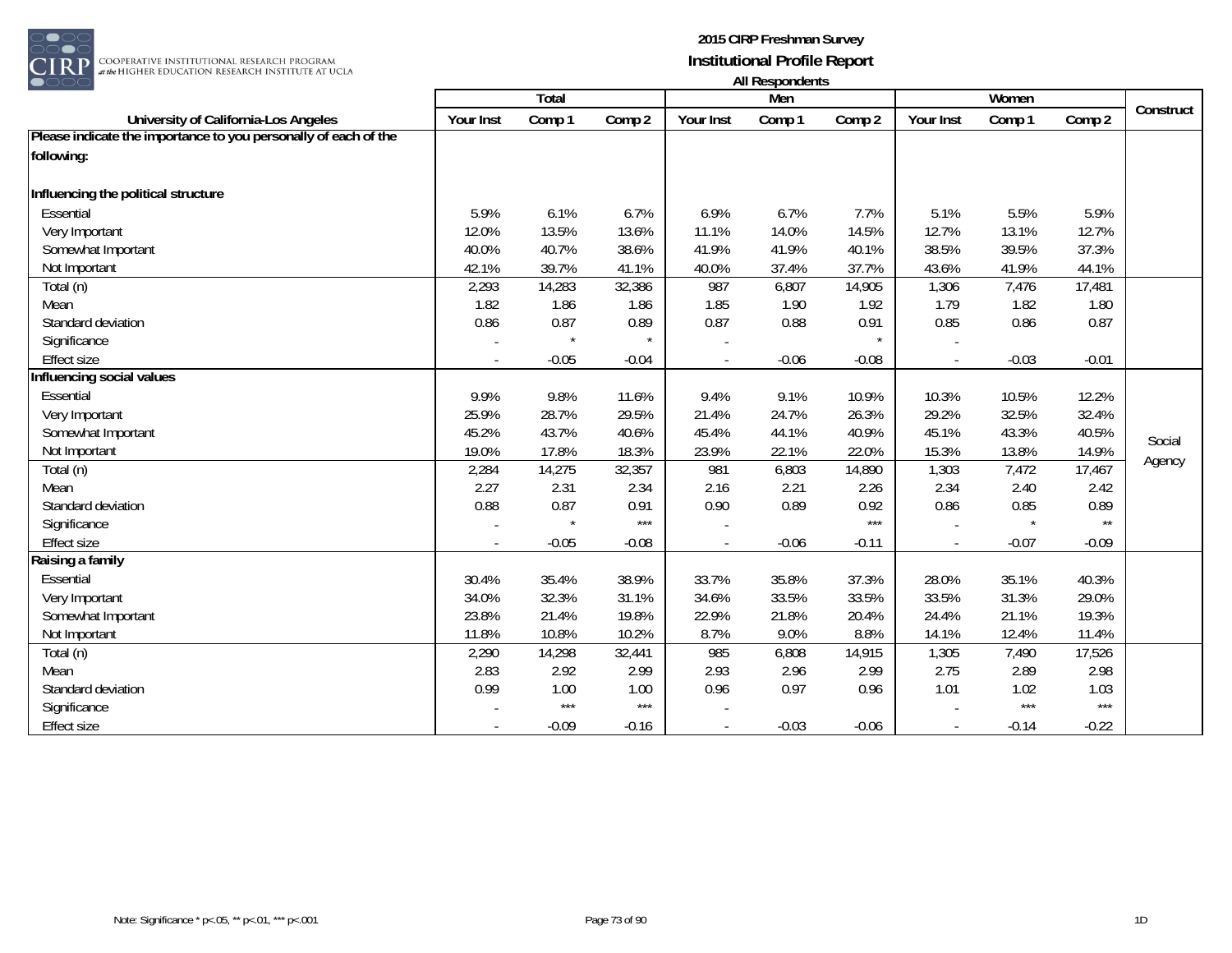

|                                                                 |           |              |         |                          | <b>THE INVOIDUATION</b> |         |           |         |          |           |
|-----------------------------------------------------------------|-----------|--------------|---------|--------------------------|-------------------------|---------|-----------|---------|----------|-----------|
|                                                                 |           | <b>Total</b> |         |                          | Men                     |         |           | Women   |          | Construct |
| University of California-Los Angeles                            | Your Inst | Comp 1       | Comp 2  | Your Inst                | Comp 1                  | Comp 2  | Your Inst | Comp 1  | Comp 2   |           |
| Please indicate the importance to you personally of each of the |           |              |         |                          |                         |         |           |         |          |           |
| following:                                                      |           |              |         |                          |                         |         |           |         |          |           |
|                                                                 |           |              |         |                          |                         |         |           |         |          |           |
| Being very well off financially                                 |           |              |         |                          |                         |         |           |         |          |           |
| Essential                                                       | 42.6%     | 41.4%        | 47.6%   | 46.0%                    | 44.5%                   | 48.9%   | 40.0%     | 38.5%   | 46.3%    |           |
| Very Important                                                  | 39.0%     | 38.4%        | 34.7%   | 36.9%                    | 36.8%                   | 34.4%   | 40.6%     | 39.8%   | 35.0%    |           |
| Somewhat Important                                              | 16.6%     | 18.0%        | 15.6%   | 15.6%                    | 16.4%                   | 14.4%   | 17.3%     | 19.5%   | 16.6%    |           |
| Not Important                                                   | 1.8%      | 2.2%         | 2.1%    | 1.4%                     | 2.2%                    | 2.2%    | 2.1%      | 2.3%    | 2.0%     |           |
| Total (n)                                                       | 2,275     | 14,279       | 32,389  | 980                      | 6,801                   | 14,891  | 1,295     | 7,478   | 17,498   |           |
| Mean                                                            | 3.22      | 3.19         | 3.28    | 3.28                     | 3.24                    | 3.30    | 3.19      | 3.15    | 3.26     |           |
| Standard deviation                                              | 0.78      | 0.80         | 0.80    | 0.77                     | 0.80                    | 0.80    | 0.79      | 0.81    | $0.80\,$ |           |
| Significance                                                    |           |              | $***$   |                          |                         |         |           |         | $**$     |           |
| <b>Effect size</b>                                              |           | 0.04         | $-0.07$ | $\overline{\phantom{a}}$ | 0.05                    | $-0.03$ |           | 0.05    | $-0.09$  |           |
| Helping others who are in difficulty                            |           |              |         |                          |                         |         |           |         |          |           |
| Essential                                                       | 29.5%     | 29.1%        | 30.8%   | 26.1%                    | 24.9%                   | 25.4%   | 32.1%     | 33.1%   | 35.6%    |           |
| Very Important                                                  | 45.1%     | 45.2%        | 42.8%   | 44.8%                    | 43.7%                   | 42.3%   | 45.3%     | 46.6%   | 43.3%    |           |
| Somewhat Important                                              | 23.9%     | 23.9%        | 24.1%   | 26.8%                    | 28.9%                   | 29.1%   | 21.7%     | 19.1%   | 19.5%    |           |
| Not Important                                                   | 1.5%      | 1.8%         | 2.3%    | 2.4%                     | 2.5%                    | 3.2%    | 0.9%      | 1.2%    | 1.5%     | Social    |
| Total (n)                                                       | 2,262     | 14,258       | 32,347  | 975                      | 6,791                   | 14,861  | 1,287     | 7,467   | 17,486   | Agency    |
| Mean                                                            | 3.03      | 3.02         | 3.02    | 2.95                     | 2.91                    | 2.90    | 3.09      | 3.12    | 3.13     |           |
| Standard deviation                                              | 0.77      | 0.78         | 0.80    | 0.79                     | 0.79                    | 0.81    | 0.75      | 0.75    | 0.77     |           |
| Significance                                                    |           |              |         |                          |                         |         |           |         |          |           |
| <b>Effect size</b>                                              |           | 0.01         | 0.01    | $\sim$                   | 0.05                    | 0.06    | $\sim$    | $-0.04$ | $-0.05$  |           |
| Making a theoretical contribution to science                    |           |              |         |                          |                         |         |           |         |          |           |
| Essential                                                       | 9.6%      | 10.7%        | 10.4%   | 11.4%                    | 12.6%                   | 11.8%   | 8.2%      | 8.9%    | 9.2%     |           |
| Very Important                                                  | 21.9%     | 21.5%        | 19.9%   | 24.9%                    | 23.4%                   | 21.5%   | 19.7%     | 19.7%   | 18.6%    |           |
| Somewhat Important                                              | 35.2%     | 36.0%        | 34.5%   | 36.9%                    | 37.1%                   | 36.5%   | 34.0%     | 34.9%   | 32.7%    |           |
| Not Important                                                   | 33.2%     | 31.8%        | 35.1%   | 26.7%                    | 26.8%                   | 30.2%   | 38.2%     | 36.5%   | 39.6%    |           |
| Total (n)                                                       | 2,253     | 14,231       | 32,232  | 972                      | 6,785                   | 14,830  | 1,281     | 7,446   | 17,402   |           |
| Mean                                                            | 2.08      | 2.11         | 2.06    | 2.21                     | 2.22                    | 2.15    | 1.98      | 2.01    | 1.97     |           |
| Standard deviation                                              | 0.96      | 0.97         | 0.98    | 0.96                     | 0.98                    | 0.98    | 0.95      | 0.96    | 0.97     |           |
| Significance                                                    |           |              |         |                          |                         |         |           |         |          |           |
| <b>Effect size</b>                                              |           | $-0.03$      | 0.02    | $\blacksquare$           | $-0.01$                 | 0.06    | $\sim$    | $-0.03$ | 0.01     |           |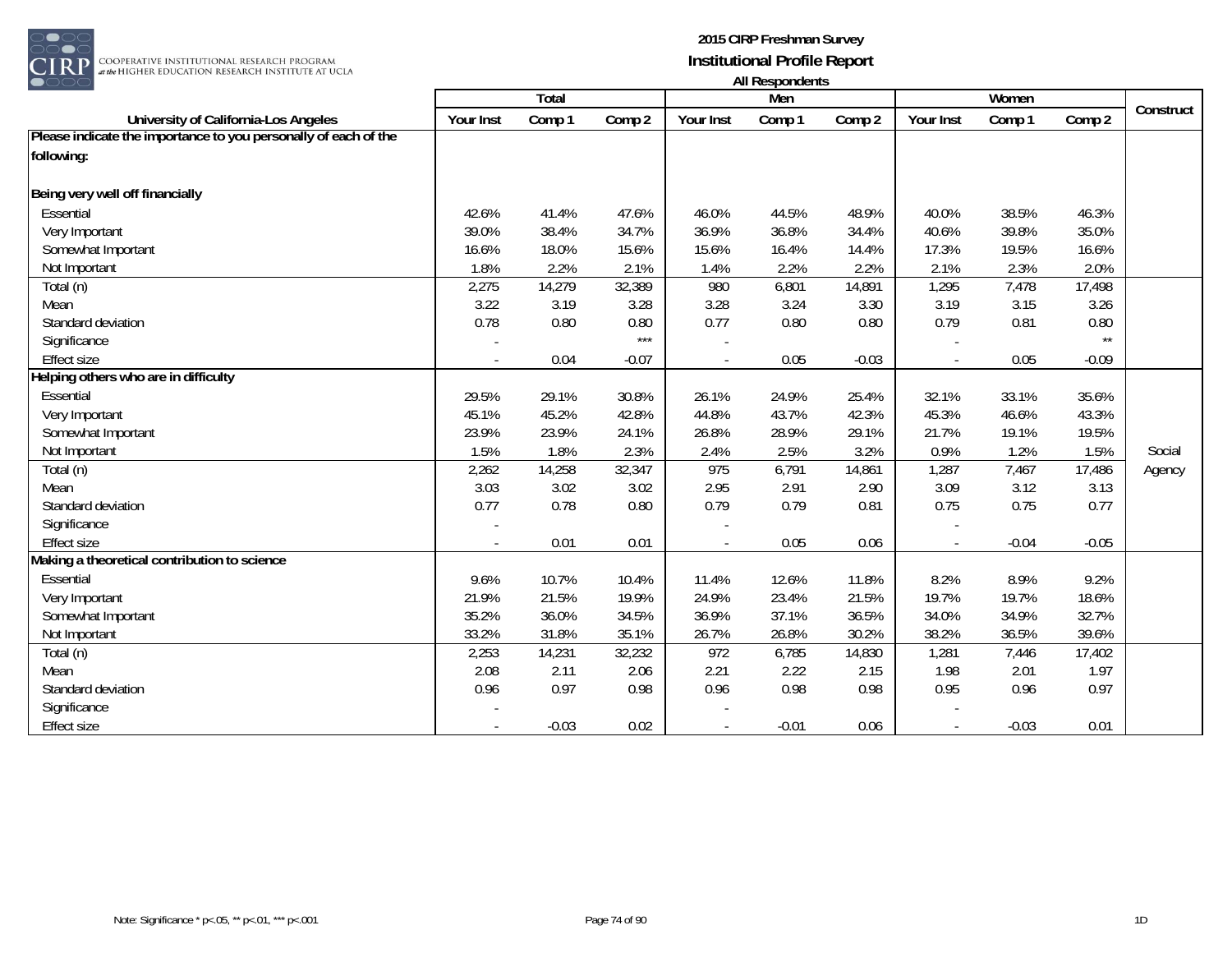

| ----                                                            |           |        |                      |                          | AII RESPUTACITIS |         |           |                      |         |           |
|-----------------------------------------------------------------|-----------|--------|----------------------|--------------------------|------------------|---------|-----------|----------------------|---------|-----------|
|                                                                 |           | Total  |                      |                          | Men              |         |           | Women                |         | Construct |
| University of California-Los Angeles                            | Your Inst | Comp 1 | Comp 2               | Your Inst                | Comp 1           | Comp 2  | Your Inst | Comp 1               | Comp 2  |           |
| Please indicate the importance to you personally of each of the |           |        |                      |                          |                  |         |           |                      |         |           |
| following:                                                      |           |        |                      |                          |                  |         |           |                      |         |           |
|                                                                 |           |        |                      |                          |                  |         |           |                      |         |           |
| Writing original works (poems, novels, etc.)                    |           |        |                      |                          |                  |         |           |                      |         |           |
| Essential                                                       | 4.8%      | 4.9%   | 5.8%                 | 4.9%                     | 4.6%             | 5.8%    | 4.8%      | 5.1%                 | 5.8%    |           |
| Very Important                                                  | 8.3%      | 8.0%   | 8.6%                 | 7.5%                     | 7.9%             | 8.7%    | 8.9%      | 8.1%                 | 8.5%    |           |
| Somewhat Important                                              | 25.1%     | 23.6%  | 22.8%                | 24.1%                    | 23.0%            | 22.8%   | 25.8%     | 24.1%                | 22.8%   |           |
| Not Important                                                   | 61.8%     | 63.5%  | 62.9%                | 63.5%                    | 64.5%            | 62.8%   | 60.5%     | 62.7%                | 63.0%   |           |
| Total (n)                                                       | 2,249     | 14,231 | 32,218               | 967                      | 6,780            | 14,813  | 1,282     | 7,451                | 17,405  |           |
| Mean                                                            | 1.56      | 1.54   | 1.57                 | 1.54                     | 1.53             | 1.58    | 1.58      | 1.56                 | 1.57    |           |
| Standard deviation                                              | 0.84      | 0.84   | 0.87                 | 0.83                     | 0.83             | 0.87    | 0.84      | 0.85                 | 0.87    |           |
| Significance                                                    |           |        |                      |                          |                  |         |           |                      |         |           |
| Effect size                                                     |           | 0.02   | $-0.01$              |                          | 0.01             | $-0.05$ |           | 0.02                 | 0.01    |           |
| Creating artistic works (painting, sculpture, etc.)             |           |        |                      |                          |                  |         |           |                      |         |           |
|                                                                 |           |        |                      | 4.0%                     |                  | 4.9%    |           |                      |         |           |
| Essential                                                       | 5.2%      | 4.4%   | 5.6%                 |                          | 3.7%             |         | 6.2%      | 5.0%                 | 6.2%    |           |
| Very Important                                                  | 6.7%      | 7.1%   | 8.0%                 | 7.0%                     | 6.5%             | 7.3%    | 6.6%      | 7.6%                 | 8.6%    |           |
| Somewhat Important                                              | 17.9%     | 18.2%  | 19.7%                | 16.0%                    | 16.7%            | 18.6%   | 19.3%     | 19.5%                | 20.7%   |           |
| Not Important                                                   | 70.1%     | 70.4%  | 66.8%                | 73.1%                    | 73.1%            | 69.3%   | 67.9%     | 67.8%                | 64.5%   |           |
| Total (n)                                                       | 2,239     | 14,198 | 32,135               | 962                      | 6,759            | 14,772  | 1,277     | 7,439                | 17,363  |           |
| Mean                                                            | 1.47      | 1.45   | 1.52                 | 1.42                     | 1.41             | 1.48    | 1.51      | 1.50                 | 1.57    |           |
| Standard deviation                                              | 0.84      | 0.81   | 0.86<br>$\star\star$ | 0.79                     | 0.77             | 0.83    | 0.87      | 0.84                 | 0.89    |           |
| Significance                                                    |           |        |                      |                          |                  |         |           |                      |         |           |
| <b>Effect size</b>                                              | $\bar{a}$ | 0.02   | $-0.06$              | $\overline{\phantom{a}}$ | 0.01             | $-0.07$ |           | 0.01                 | $-0.07$ |           |
| Becoming successful in a business of my own                     |           |        |                      |                          |                  |         |           |                      |         |           |
| Essential                                                       | 14.0%     | 13.8%  | 15.7%                | 16.8%                    | 17.5%            | 18.8%   | 11.9%     | 10.3%                | 12.9%   |           |
|                                                                 |           |        | 21.0%                | 27.5%                    |                  |         |           | 19.3%                |         |           |
| Very Important                                                  | 23.6%     | 22.2%  |                      |                          | 25.2%            | 23.9%   | 20.8%     |                      | 18.4%   |           |
| Somewhat Important                                              | 34.4%     | 33.9%  | 32.3%                | 31.9%                    | 33.5%            | 32.2%   | 36.2%     | 34.3%                | 32.3%   |           |
| Not Important                                                   | 28.0%     | 30.1%  | 31.0%                | 23.8%                    | 23.9%            | 25.0%   | 31.1%     | 36.1%                | 36.4%   |           |
| Total (n)                                                       | 2,220     | 14,159 | 32,060               | 950                      | 6,746            | 14,747  | 1,270     | 7,413                | 17,313  |           |
| Mean                                                            | 2.24      | 2.20   | 2.21                 | 2.37                     | 2.36             | 2.37    | 2.13      | 2.04                 | 2.08    |           |
| Standard deviation                                              | 1.01      | 1.02   | 1.05                 | 1.02                     | 1.03             | 1.05    | 0.99      | 0.98<br>$\star\star$ | 1.03    |           |
| Significance                                                    |           |        |                      |                          |                  |         |           |                      |         |           |
| <b>Effect size</b>                                              |           | 0.04   | 0.03                 | $\overline{\phantom{a}}$ | 0.01             | 0.00    |           | 0.09                 | 0.05    |           |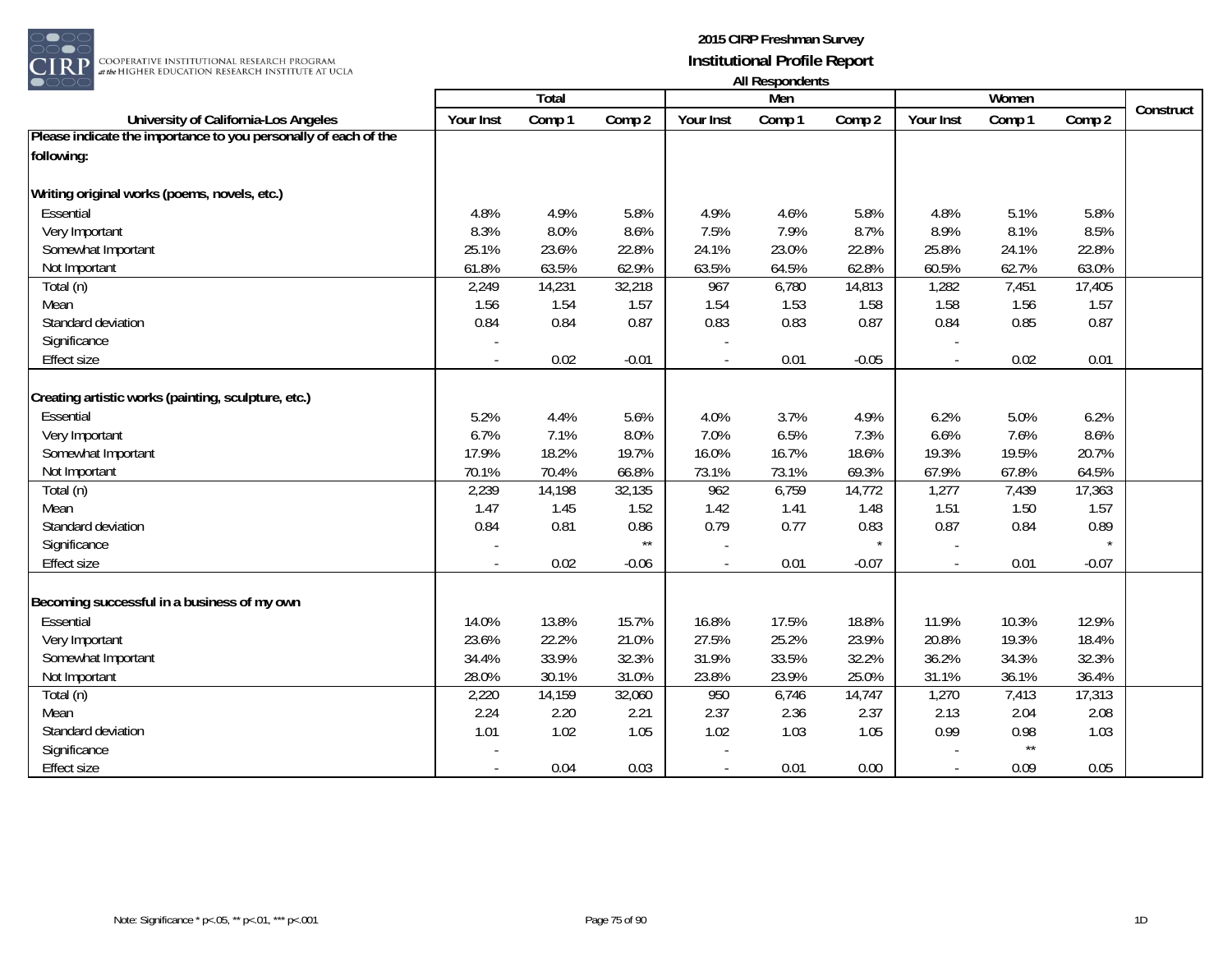

|                                                                 |           |         |        |           | All Respondents |        |           |         |         |           |
|-----------------------------------------------------------------|-----------|---------|--------|-----------|-----------------|--------|-----------|---------|---------|-----------|
|                                                                 |           | Total   |        |           | Men             |        |           | Women   |         | Construct |
| University of California-Los Angeles                            | Your Inst | Comp 1  | Comp 2 | Your Inst | Comp 1          | Comp 2 | Your Inst | Comp 1  | Comp 2  |           |
| Please indicate the importance to you personally of each of the |           |         |        |           |                 |        |           |         |         |           |
| following:                                                      |           |         |        |           |                 |        |           |         |         |           |
| Becoming involved in programs to clean up the environment       |           |         |        |           |                 |        |           |         |         |           |
| Essential                                                       | 7.8%      | 8.2%    | 8.8%   | 7.0%      | 7.4%            | 8.0%   | 8.5%      | 8.9%    | 9.5%    |           |
| Very Important                                                  | 21.6%     | 21.6%   | 20.8%  | 22.7%     | 21.1%           | 20.8%  | 20.7%     | 22.0%   | 20.8%   |           |
| Somewhat Important                                              | 47.6%     | 47.4%   | 45.7%  | 47.1%     | 48.1%           | 45.5%  | 48.0%     | 46.8%   | 45.9%   |           |
| Not Important                                                   | 22.9%     | 22.8%   | 24.7%  | 23.2%     | 23.3%           | 25.7%  | 22.8%     | 22.3%   | 23.8%   |           |
| Total (n)                                                       | 2,210     | 14,141  | 32,013 | 946       | 6,735           | 14,716 | 1,264     | 7,406   | 17,297  |           |
| Mean                                                            | 2.14      | 2.15    | 2.14   | 2.14      | 2.13            | 2.11   | 2.15      | 2.17    | 2.16    |           |
| Standard deviation                                              | 0.86      | 0.86    | 0.89   | 0.85      | 0.85            | 0.88   | 0.87      | 0.88    | 0.90    |           |
| Significance                                                    |           |         |        |           |                 |        |           |         |         |           |
| <b>Effect size</b>                                              |           | $-0.01$ | 0.00   |           | 0.01            | 0.03   |           | $-0.02$ | $-0.01$ |           |
| Developing a meaningful philosophy of life                      |           |         |        |           |                 |        |           |         |         |           |
| Essential                                                       | 19.4%     | 19.9%   | 18.9%  | 21.4%     | 21.2%           | 20.1%  | 17.9%     | 18.6%   | 17.8%   |           |
| Very Important                                                  | 30.7%     | 30.6%   | 28.7%  | 30.0%     | 30.5%           | 28.9%  | 31.2%     | 30.7%   | 28.6%   |           |
| Somewhat Important                                              | 31.8%     | 32.7%   | 32.2%  | 31.0%     | 32.4%           | 31.5%  | 32.5%     | 32.9%   | 32.8%   |           |
| Not Important                                                   | 18.1%     | 16.9%   | 20.2%  | 17.7%     | 15.9%           | 19.5%  | 18.4%     | 17.8%   | 20.8%   |           |
| Total (n)                                                       | 2,215     | 14,160  | 32,013 | 946       | 6,747           | 14,727 | 1,269     | 7,413   | 17,286  |           |
| Mean                                                            | 2.51      | 2.53    | 2.46   | 2.55      | 2.57            | 2.50   | 2.49      | 2.50    | 2.43    |           |
| Standard deviation                                              | 1.00      | 0.99    | 1.01   | 1.01      | 0.99            | 1.02   | 0.99      | 0.99    | 1.01    |           |
| Significance                                                    |           |         |        |           |                 |        |           |         |         |           |
| <b>Effect size</b>                                              |           | $-0.02$ | 0.05   |           | $-0.02$         | 0.05   |           | $-0.01$ | 0.06    |           |
| Participating in a community action program                     |           |         |        |           |                 |        |           |         |         |           |
| Essential                                                       | 8.0%      | 8.0%    | 8.0%   | 5.6%      | 5.7%            | 6.1%   | 9.7%      | 10.1%   | 9.7%    |           |
| Very Important                                                  | 26.3%     | 25.5%   | 22.8%  | 21.8%     | 20.9%           | 19.1%  | 29.7%     | 29.8%   | 26.2%   |           |
| Somewhat Important                                              | 45.7%     | 45.9%   | 44.7%  | 48.4%     | 48.3%           | 45.8%  | 43.7%     | 43.5%   | 43.8%   |           |
| Not Important                                                   | 20.0%     | 20.7%   | 24.4%  | 24.2%     | 25.1%           | 29.0%  | 16.9%     | 16.5%   | 20.3%   | Social    |
| Total (n)                                                       | 2,205     | 14,102  | 31,855 | 941       | 6,719           | 14,653 | 1,264     | 7,383   | 17,202  | Agency    |
| Mean                                                            | 2.22      | 2.21    | 2.14   | 2.09      | 2.07            | 2.02   | 2.32      | 2.34    | 2.25    |           |
| Standard deviation                                              | 0.86      | 0.86    | 0.88   | 0.82      | 0.83            | 0.85   | 0.87      | 0.87    | 0.89    |           |
| Significance                                                    |           |         | $***$  |           |                 |        |           |         | $**$    |           |
| <b>Effect size</b>                                              |           | 0.01    | 0.09   |           | 0.02            | 0.08   |           | $-0.02$ | 0.08    |           |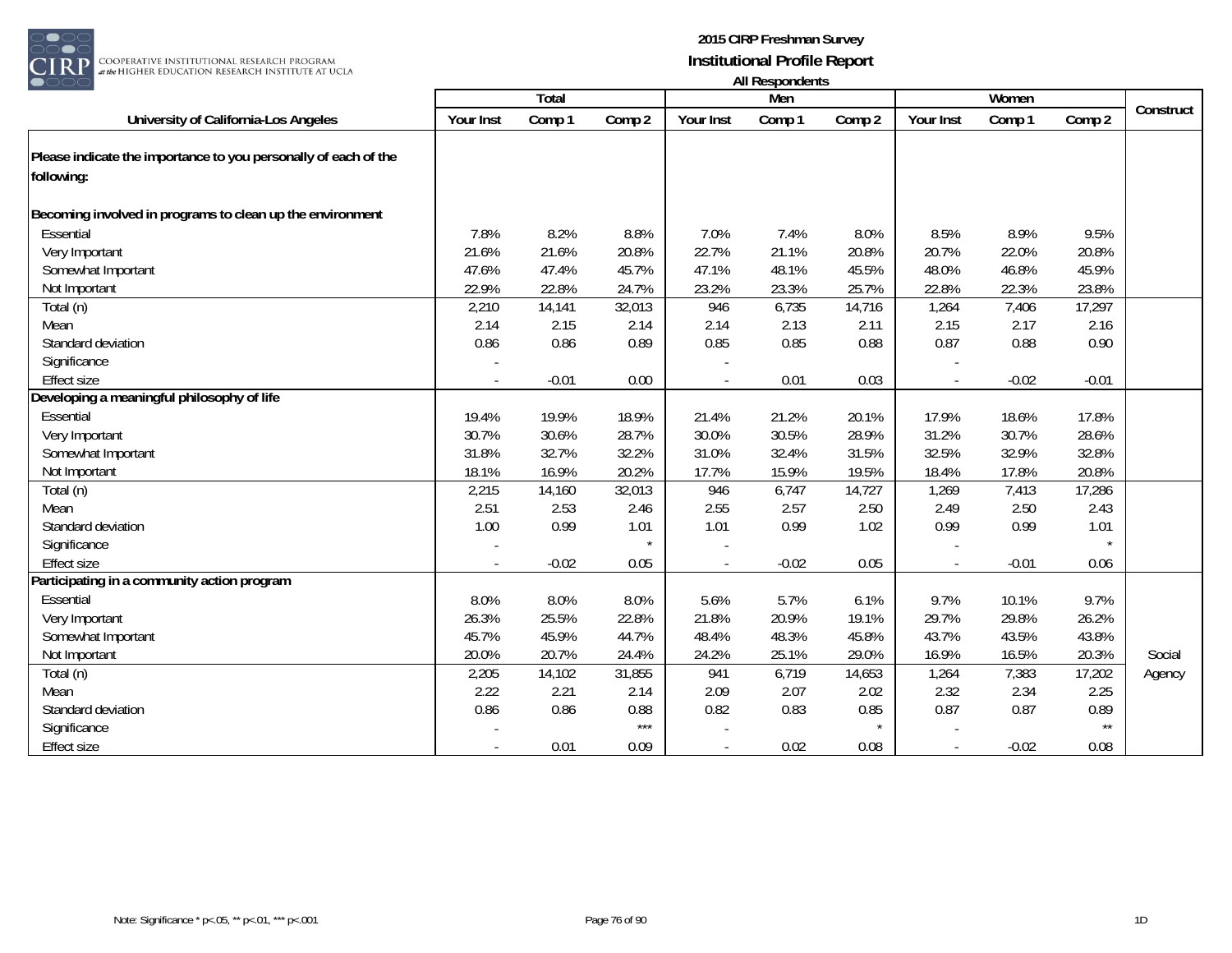

| ----                                                            |           |              |        |           | All INCOPUTACITIO |        |           |         |        |            |
|-----------------------------------------------------------------|-----------|--------------|--------|-----------|-------------------|--------|-----------|---------|--------|------------|
|                                                                 |           | <b>Total</b> |        |           | Men               |        |           | Women   |        | Construct  |
| University of California-Los Angeles                            | Your Inst | Comp 1       | Comp 2 | Your Inst | Comp 1            | Comp 2 | Your Inst | Comp 1  | Comp 2 |            |
| Please indicate the importance to you personally of each of the |           |              |        |           |                   |        |           |         |        |            |
| following:                                                      |           |              |        |           |                   |        |           |         |        |            |
|                                                                 |           |              |        |           |                   |        |           |         |        |            |
| Helping to promote racial understanding                         |           |              |        |           |                   |        |           |         |        |            |
| Essential                                                       | 11.8%     | 13.1%        | 13.2%  | 9.0%      | 10.0%             | 10.6%  | 13.9%     | 16.0%   | 15.5%  |            |
| Very Important                                                  | 31.4%     | 29.0%        | 27.3%  | 29.1%     | 26.6%             | 25.4%  | 33.1%     | 31.2%   | 29.1%  | Social     |
| Somewhat Important                                              | 42.1%     | 41.5%        | 40.0%  | 43.4%     | 42.9%             | 41.0%  | 41.1%     | 40.2%   | 39.1%  |            |
| Not Important                                                   | 14.7%     | 16.5%        | 19.5%  | 18.6%     | 20.5%             | 23.0%  | 11.8%     | 12.7%   | 16.3%  | Agency     |
| Total $(n)$                                                     | 2,200     | 14,132       | 31,931 | 938       | 6,728             | 14,683 | 1,262     | 7,404   | 17,248 |            |
| Mean                                                            | 2.40      | 2.39         | 2.34   | 2.28      | 2.26              | 2.24   | 2.49      | 2.51    | 2.44   |            |
| Standard deviation                                              | 0.88      | 0.91         | 0.94   | 0.87      | 0.90              | 0.92   | 0.87      | 0.91    | 0.94   |            |
| Significance                                                    |           |              | $**$   |           |                   |        |           |         |        |            |
| <b>Effect size</b>                                              |           | 0.01         | 0.06   | $\sim$    | 0.02              | 0.04   | $\sim$    | $-0.02$ | 0.05   |            |
| Keeping up to date with political affairs                       |           |              |        |           |                   |        |           |         |        |            |
| Essential                                                       | 13.1%     | 14.7%        | 13.2%  | 14.8%     | 15.0%             | 14.0%  | 11.9%     | 14.5%   | 12.6%  | Social     |
| Very Important                                                  | 30.8%     | 32.8%        | 28.1%  | 28.9%     | 33.2%             | 29.6%  | 32.2%     | 32.4%   | 26.8%  |            |
| Somewhat Important                                              | 42.1%     | 38.3%        | 37.7%  | 44.5%     | 37.8%             | 37.5%  | 40.4%     | 38.7%   | 37.9%  | Agency     |
| Not Important                                                   | 13.9%     | 14.2%        | 21.0%  | 11.8%     | 14.0%             | 18.9%  | 15.5%     | 14.4%   | 22.8%  |            |
| Total (n)                                                       | 2,202     | 14,129       | 31,923 | 940       | 6,730             | 14,682 | 1,262     | 7,399   | 17,241 |            |
| Mean                                                            | 2.43      | 2.48         | 2.34   | 2.47      | 2.49              | 2.39   | 2.40      | 2.47    | 2.29   | Civic      |
| Standard deviation                                              | 0.89      | 0.91         | 0.95   | 0.88      | 0.91              | 0.95   | 0.89      | 0.91    | 0.96   |            |
| Significance                                                    |           |              | $***$  |           |                   |        |           |         | $***$  | Engagement |
| <b>Effect size</b>                                              |           | $-0.05$      | 0.09   | $\sim$    | $-0.02$           | 0.08   |           | $-0.08$ | 0.11   |            |
| Becoming a community leader                                     |           |              |        |           |                   |        |           |         |        |            |
| Essential                                                       | 10.9%     | 12.8%        | 12.3%  | 10.5%     | 12.5%             | 12.1%  | 11.3%     | 13.1%   | 12.6%  |            |
| Very Important                                                  | 26.3%     | 29.3%        | 26.1%  | 24.2%     | 27.6%             | 25.1%  | 27.8%     | 31.0%   | 27.1%  |            |
| Somewhat Important                                              | 45.4%     | 40.3%        | 39.4%  | 46.6%     | 40.5%             | 39.5%  | 44.6%     | 40.2%   | 39.3%  |            |
| Not Important                                                   | 17.3%     | 17.5%        | 22.1%  | 18.6%     | 19.3%             | 23.3%  | 16.4%     | 15.8%   | 21.1%  | Social     |
| Total (n)                                                       | 2,185     | 14,075       | 31,799 | 933       | 6,706             | 14,641 | 1,252     | 7,369   | 17,158 | Agency     |
| Mean                                                            | 2.31      | 2.37         | 2.29   | 2.27      | 2.33              | 2.26   | 2.34      | 2.41    | 2.31   |            |
| Standard deviation                                              | 0.88      | 0.92         | 0.95   | 0.88      | 0.93              | 0.95   | 0.88      | 0.91    | 0.94   |            |
| Significance                                                    |           | $\star\star$ |        |           |                   |        |           |         |        |            |
| <b>Effect size</b>                                              |           | $-0.07$      | 0.02   | $\sim$    | $-0.06$           | 0.01   |           | $-0.08$ | 0.03   |            |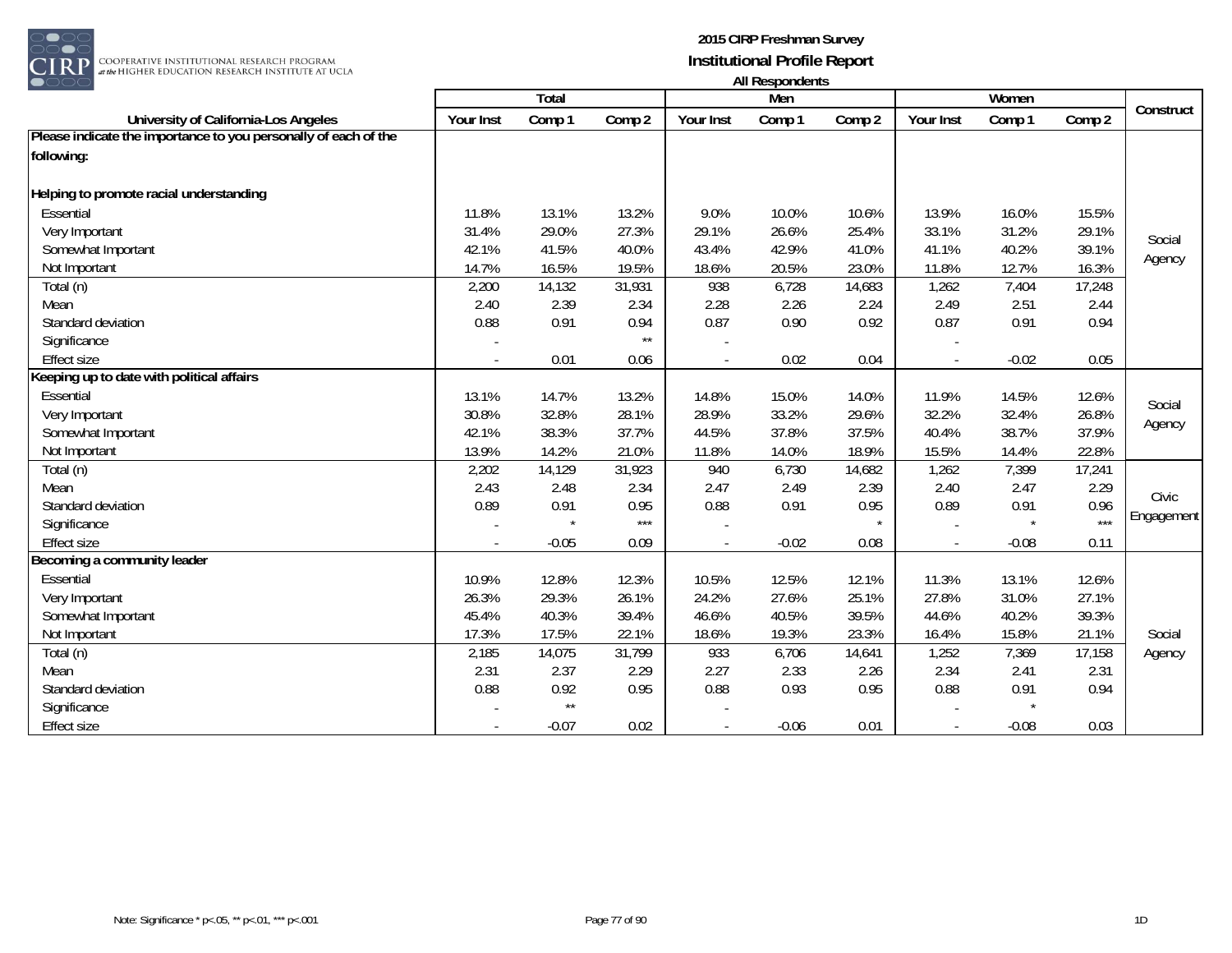

|                                                                                |           | Total   |                      |                          | 1.0011<br>Men |        |           | Women                |        |           |
|--------------------------------------------------------------------------------|-----------|---------|----------------------|--------------------------|---------------|--------|-----------|----------------------|--------|-----------|
| University of California-Los Angeles                                           | Your Inst | Comp 1  | Comp 2               | Your Inst                | Comp 1        | Comp 2 | Your Inst | Comp 1               | Comp 2 | Construct |
| Please indicate the importance to you personally of each of the                |           |         |                      |                          |               |        |           |                      |        |           |
| following:                                                                     |           |         |                      |                          |               |        |           |                      |        |           |
| Improving my understanding of other countries and cultures                     |           |         |                      |                          |               |        |           |                      |        |           |
| Essential                                                                      | 24.7%     | 27.2%   | 25.8%                | 17.8%                    | 21.1%         | 20.6%  | 29.8%     | 33.0%                | 30.4%  |           |
| Very Important                                                                 | 40.5%     | 39.1%   | 35.2%                | 40.0%                    | 38.0%         | 34.4%  | 40.9%     | 40.2%                | 35.9%  |           |
| Somewhat Important                                                             | 29.2%     | 28.3%   | 30.2%                | 34.6%                    | 33.6%         | 34.0%  | 25.2%     | 23.4%                | 26.7%  |           |
| Not Important                                                                  | 5.6%      | 5.3%    | 8.9%                 | 7.6%                     | 7.4%          | 11.0%  | 4.1%      | 3.4%                 | 7.0%   |           |
| Total (n)                                                                      | 2,195     | 14,081  | 31,775               | 937                      | 6,705         | 14,605 | 1,258     | 7,376                | 17,170 |           |
| Mean                                                                           | 2.84      | 2.88    | 2.78                 | 2.68                     | 2.73          | 2.65   | 2.96      | 3.03                 | 2.90   |           |
| Standard deviation                                                             |           |         |                      |                          |               |        |           |                      |        |           |
|                                                                                | 0.86      | 0.87    | 0.93<br>$\star\star$ | 0.85                     | 0.88          | 0.93   | 0.85      | 0.84<br>$\star\star$ | 0.92   |           |
| Significance                                                                   |           |         |                      |                          |               |        |           |                      |        |           |
| <b>Effect size</b><br>What is your best guess as to the chances that you will: |           | $-0.05$ | 0.06                 | $\overline{\phantom{a}}$ | $-0.06$       | 0.03   |           | $-0.08$              | 0.07   |           |
|                                                                                |           |         |                      |                          |               |        |           |                      |        |           |
| Change major field                                                             |           |         |                      |                          |               |        |           |                      |        |           |
| Very Good Chance                                                               | 21.3%     | 17.7%   | 15.0%                | 17.4%                    | 14.3%         | 13.0%  | 24.2%     | 20.9%                | 16.8%  |           |
| Some Chance                                                                    | 42.6%     | 42.0%   | 37.1%                | 42.9%                    | 41.8%         | 37.3%  | 42.4%     | 42.3%                | 36.8%  |           |
| Very Little Chance                                                             | 28.4%     | 32.2%   | 36.1%                | 31.8%                    | 34.8%         | 37.7%  | 25.9%     | 29.8%                | 34.7%  |           |
| No Chance                                                                      | 7.7%      | 8.1%    | 11.8%                | 7.9%                     | 9.2%          | 12.0%  | 7.5%      | 7.0%                 | 11.7%  |           |
| Total (n)                                                                      | 2,169     | 14,137  | 31,982               | 927                      | 6,730         | 14,686 | 1,242     | 7,407                | 17,296 |           |
| Mean                                                                           | 2.78      | 2.69    | 2.55                 | 2.70                     | 2.61          | 2.51   | 2.83      | 2.77                 | 2.59   |           |
| Standard deviation                                                             | 0.87      | 0.85    | 0.89                 | 0.85                     | 0.84          | 0.87   | 0.88      | 0.86                 | 0.90   |           |
| Significance                                                                   |           | $***$   | $***$                |                          | $\star\star$  | $***$  |           |                      | $***$  |           |
| <b>Effect size</b>                                                             |           | 0.11    | 0.26                 | $\sim$                   | 0.11          | 0.22   |           | 0.07                 | 0.27   |           |
| Change career choice                                                           |           |         |                      |                          |               |        |           |                      |        |           |
| Very Good Chance                                                               | 17.7%     | 17.6%   | 15.0%                | 15.1%                    | 14.4%         | 12.8%  | 19.6%     | 20.7%                | 17.0%  |           |
| Some Chance                                                                    | 46.2%     | 46.2%   | 41.4%                | 44.6%                    | 45.5%         | 41.5%  | 47.4%     | 46.8%                | 41.3%  |           |
| Very Little Chance                                                             | 27.9%     | 28.8%   | 32.4%                | 30.8%                    | 31.8%         | 34.5%  | 25.8%     | 26.0%                | 30.4%  |           |
| No Chance                                                                      | 8.2%      | 7.4%    | 11.2%                | 9.5%                     | 8.3%          | 11.1%  | 7.3%      | 6.5%                 | 11.2%  |           |
| Total (n)                                                                      | 2,163     | 14,120  | 31,913               | 926                      | 6,721         | 14,652 | 1,237     | 7,399                | 17,261 |           |
| Mean                                                                           | 2.73      | 2.74    | 2.60                 | 2.65                     | 2.66          | 2.56   | 2.79      | 2.82                 | 2.64   |           |
| Standard deviation                                                             | 0.84      | 0.83    | 0.87                 | 0.85                     | 0.82          | 0.85   | 0.84      | 0.83                 | 0.89   |           |
| Significance                                                                   |           |         | $***$                |                          |               | $**$   |           |                      | $***$  |           |
| <b>Effect size</b>                                                             |           | $-0.01$ | 0.15                 | $\blacksquare$           | $-0.01$       | 0.11   | $\sim$    | $-0.04$              | 0.17   |           |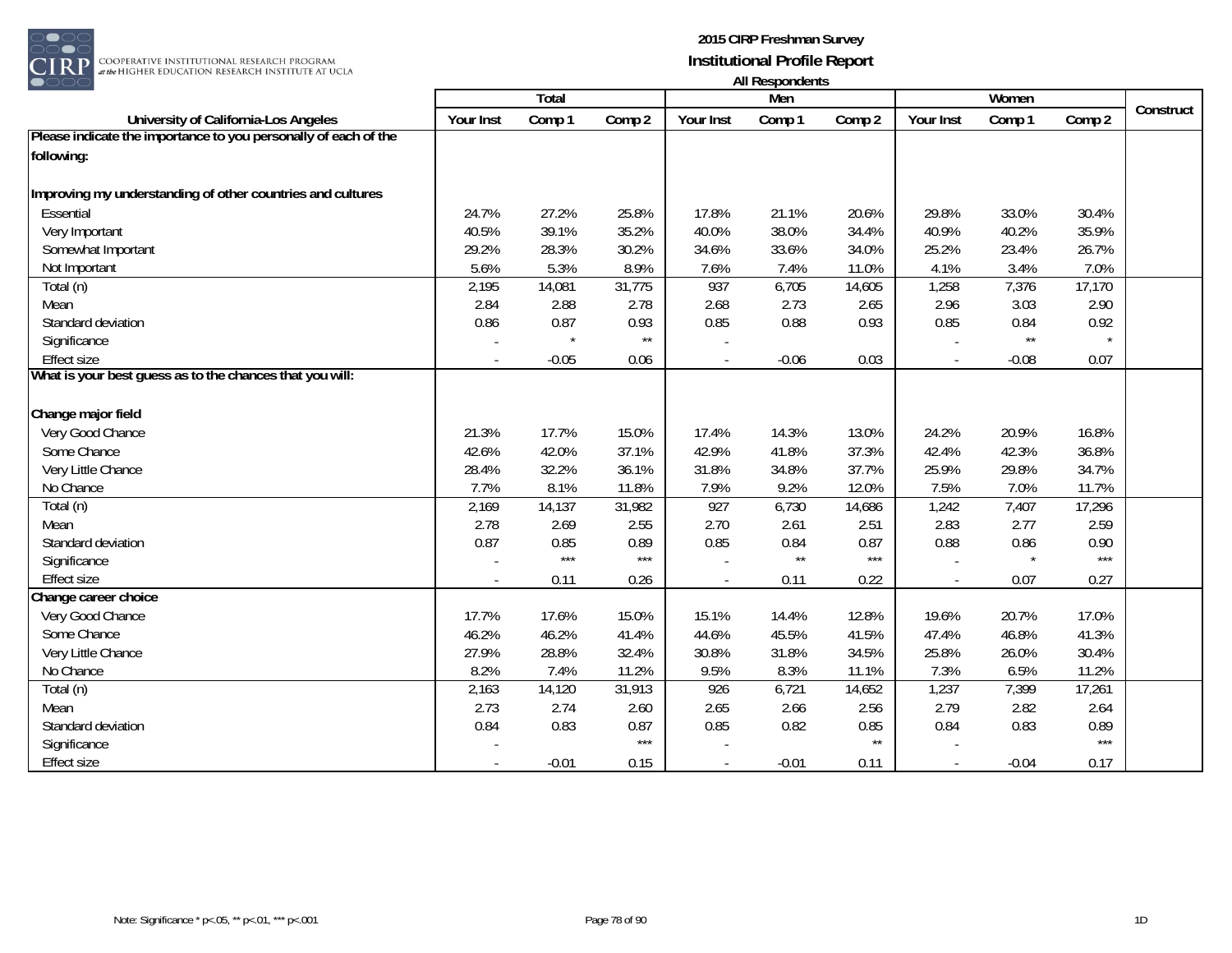

|                                                          |           |        |         |                          | n in nooponuomo |         |           |        |                   |             |
|----------------------------------------------------------|-----------|--------|---------|--------------------------|-----------------|---------|-----------|--------|-------------------|-------------|
|                                                          |           | Total  |         |                          | Men             |         |           | Women  |                   | Construct   |
| University of California-Los Angeles                     | Your Inst | Comp 1 | Comp 2  | Your Inst                | Comp 1          | Comp 2  | Your Inst | Comp 1 | Comp 2            |             |
| What is your best guess as to the chances that you will: |           |        |         |                          |                 |         |           |        |                   |             |
|                                                          |           |        |         |                          |                 |         |           |        |                   |             |
| Participate in student government                        |           |        |         |                          |                 |         |           |        |                   |             |
| Very Good Chance                                         | 6.7%      | 7.0%   | 6.5%    | 6.5%                     | 6.5%            | 5.8%    | 6.9%      | 7.5%   | 7.2%              | Likelihood  |
| Some Chance                                              | 32.4%     | 29.4%  | 25.4%   | 27.9%                    | 27.3%           | 24.1%   | 35.7%     | 31.4%  | 26.7%             | 0f          |
| Very Little Chance                                       | 42.0%     | 43.0%  | 41.5%   | 45.0%                    | 45.0%           | 43.9%   | 39.8%     | 41.0%  | 39.3%             | College     |
| No Chance                                                | 18.9%     | 20.6%  | 26.5%   | 20.6%                    | 21.3%           | 26.3%   | 17.6%     | 20.0%  | 26.8%             |             |
| Total (n)                                                | 2,151     | 14,069 | 31,782  | 922                      | 6,696           | 14,599  | 1,229     | 7,373  | 17,183            | Involvement |
| Mean                                                     | 2.27      | 2.23   | 2.12    | 2.20                     | 2.19            | 2.09    | 2.32      | 2.26   | 2.14              |             |
| Standard deviation                                       | 0.84      | 0.85   | 0.88    | 0.84                     | 0.84            | 0.85    | 0.84      | 0.86   | 0.90              |             |
| Significance                                             |           |        | $***$   |                          |                 | $***$   |           |        | $\star\star\star$ |             |
| <b>Effect size</b>                                       |           | 0.05   | 0.17    | $\overline{\phantom{a}}$ | 0.01            | 0.13    |           | 0.07   | 0.20              |             |
| Get a job to help pay for college expenses               |           |        |         |                          |                 |         |           |        |                   |             |
| Very Good Chance                                         | 39.1%     | 39.7%  | 48.4%   | 30.0%                    | 34.2%           | 41.9%   | 45.8%     | 44.9%  | 54.2%             |             |
| Some Chance                                              | 36.8%     | 36.4%  | 33.4%   | 39.8%                    | 38.2%           | 36.4%   | 34.6%     | 34.7%  | 30.7%             |             |
| Very Little Chance                                       | 18.8%     | 17.9%  | 13.5%   | 23.5%                    | 20.3%           | 15.8%   | 15.4%     | 15.7%  | 11.4%             |             |
| No Chance                                                | 5.2%      | 6.0%   | 4.7%    | 6.7%                     | 7.3%            | 5.8%    | 4.2%      | 4.8%   | 3.7%              |             |
| Total (n)                                                | 2,134     | 14,049 | 31,723  | 912                      | 6,689           | 14,575  | 1,222     | 7,360  | 17,148            |             |
| Mean                                                     | 3.10      | 3.10   | 3.25    | 2.93                     | 2.99            | 3.14    | 3.22      | 3.20   | 3.35              |             |
| Standard deviation                                       | 0.88      | 0.90   | 0.86    | 0.89                     | 0.91            | 0.89    | 0.85      | 0.87   | 0.82              |             |
| Significance                                             |           |        | $***$   |                          |                 | $***$   |           |        | $***$             |             |
| <b>Effect size</b>                                       |           | 0.00   | $-0.17$ | $\sim$                   | $-0.07$         | $-0.24$ |           | 0.02   | $-0.16$           |             |
| Work full-time while attending college                   |           |        |         |                          |                 |         |           |        |                   |             |
| Very Good Chance                                         | 3.3%      | 2.8%   | 6.1%    | 2.3%                     | 2.4%            | 4.7%    | 4.1%      | 3.2%   | 7.3%              |             |
| Some Chance                                              | 15.7%     | 16.6%  | 22.2%   | 15.7%                    | 17.0%           | 21.3%   | 15.7%     | 16.2%  | 23.1%             |             |
| Very Little Chance                                       | 45.3%     | 43.4%  | 42.0%   | 45.8%                    | 44.2%           | 43.8%   | 44.9%     | 42.7%  | 40.3%             |             |
| No Chance                                                | 35.7%     | 37.1%  | 29.8%   | 36.3%                    | 36.3%           | 30.2%   | 35.4%     | 37.9%  | 29.3%             |             |
| Total (n)                                                | 2,132     | 14,027 | 31,654  | 913                      | 6,678           | 14,541  | 1,219     | 7,349  | 17,113            |             |
| Mean                                                     | 1.87      | 1.85   | 2.05    | 1.84                     | 1.86            | 2.00    | 1.89      | 1.85   | 2.08              |             |
| Standard deviation                                       | 0.79      | 0.79   | 0.87    | 0.77                     | 0.78            | 0.84    | 0.81      | 0.80   | 0.90              |             |
| Significance                                             |           |        | $***$   |                          |                 | $***$   |           |        | $***$             |             |
| <b>Effect size</b>                                       |           | 0.03   | $-0.21$ | L,                       | $-0.03$         | $-0.19$ |           | 0.05   | $-0.21$           |             |
| Join a social fraternity or sorority                     |           |        |         |                          |                 |         |           |        |                   |             |
| Very Good Chance                                         | 11.9%     | 15.7%  | 13.1%   | 8.9%                     | 12.6%           | 10.5%   | 14.1%     | 18.6%  | 15.5%             |             |
| Some Chance                                              | 24.6%     | 25.3%  | 23.8%   | 27.1%                    | 27.3%           | 25.1%   | 22.6%     | 23.4%  | 22.7%             |             |
| Very Little Chance                                       | 36.5%     | 32.9%  | 32.7%   | 40.5%                    | 35.7%           | 35.7%   | 33.4%     | 30.2%  | 29.9%             |             |
| No Chance                                                | 27.1%     | 26.2%  | 30.4%   | 23.4%                    | 24.5%           | 28.8%   | 29.9%     | 27.8%  | 31.8%             |             |
| Total (n)                                                | 2,126     | 14,015 | 31,632  | 910                      | 6,670           | 14,526  | 1,216     | 7,345  | 17,106            |             |
| Mean                                                     | 2.21      | 2.30   | 2.20    | 2.22                     | 2.28            | 2.17    | 2.21      | 2.33   | 2.22              |             |
| Standard deviation                                       | 0.97      | 1.02   | 1.01    | 0.90                     | 0.97            | 0.96    | 1.02      | 1.07   | 1.06              |             |
| Significance                                             |           | $***$  |         |                          |                 |         |           | $***$  |                   |             |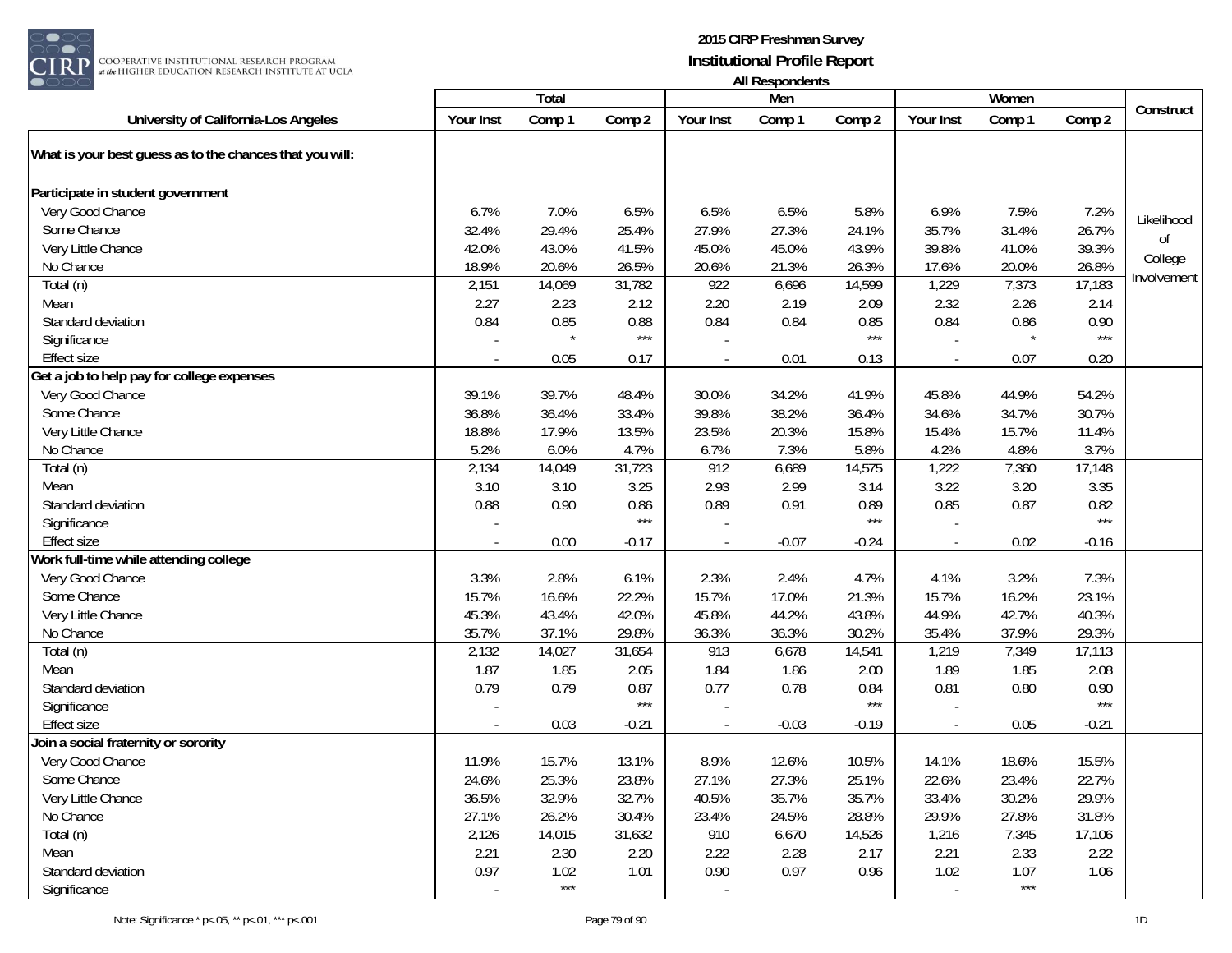

| $\sim$<br>---                        |           |         |        |           |         |        |           |       |         |           |
|--------------------------------------|-----------|---------|--------|-----------|---------|--------|-----------|-------|---------|-----------|
|                                      |           | Total   |        |           | Mer     |        |           | Women |         |           |
| University of California-Los Angeles | Your Inst | Comp    | Comp 2 | Your Inst | Comp    | Comp 2 | Your Inst | Comp  | Comp 2  | Construct |
| Effect size                          |           | $-0.09$ | 0.01   |           | $-0.06$ | 0.05   |           |       | $-0.01$ |           |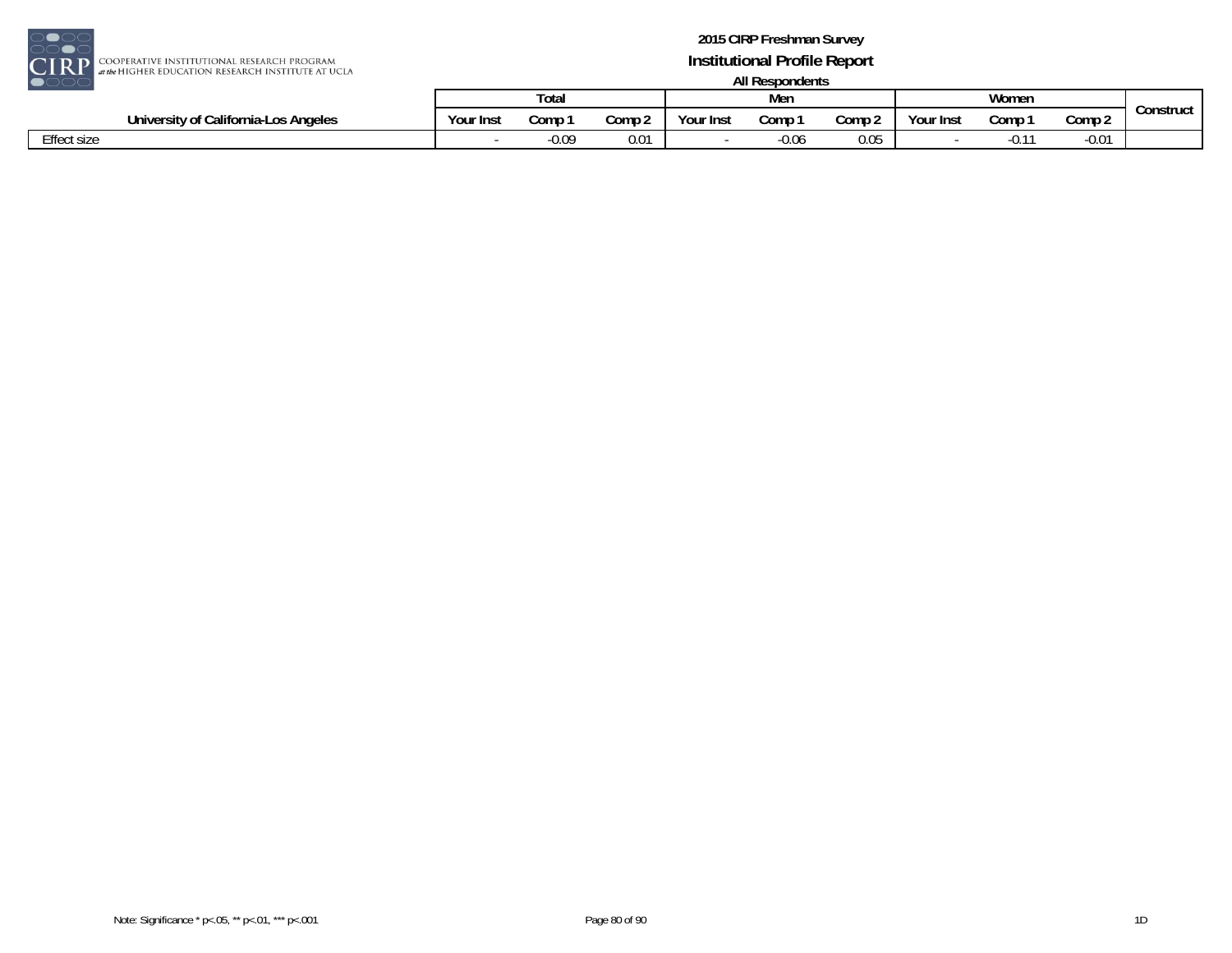

|                                                               |           | Total   |         |           | Men     |         |           | Women   |         |           |
|---------------------------------------------------------------|-----------|---------|---------|-----------|---------|---------|-----------|---------|---------|-----------|
| University of California-Los Angeles                          | Your Inst | Comp 1  | Comp 2  | Your Inst | Comp 1  | Comp 2  | Your Inst | Comp 1  | Comp 2  | Construct |
| What is your best guess as to the chances that you will:      |           |         |         |           |         |         |           |         |         |           |
|                                                               |           |         |         |           |         |         |           |         |         |           |
| Play club, intramural, or recreational sports                 |           |         |         |           |         |         |           |         |         |           |
| Very Good Chance                                              | 28.2%     | 34.7%   | 32.6%   | 36.4%     | 42.0%   | 39.5%   | 22.2%     | 27.8%   | 26.4%   |           |
| Some Chance                                                   | 38.0%     | 34.9%   | 34.1%   | 40.0%     | 35.4%   | 35.2%   | 36.5%     | 34.4%   | 33.0%   |           |
| Very Little Chance                                            | 22.2%     | 19.5%   | 20.0%   | 17.4%     | 16.1%   | 16.7%   | 25.7%     | 22.8%   | 22.9%   |           |
| No Chance                                                     | 11.6%     | 10.9%   | 13.4%   | 6.2%      | 6.6%    | 8.6%    | 15.6%     | 15.0%   | 17.6%   |           |
| Total (n)                                                     | 2,110     | 13,998  | 31,585  | 902       | 6,665   | 14,506  | 1,208     | 7,333   | 17,079  |           |
| Mean                                                          | 2.83      | 2.93    | 2.86    | 3.07      | 3.13    | 3.06    | 2.65      | 2.75    | 2.68    |           |
| Standard deviation                                            | 0.97      | 0.99    | 1.02    | 0.88      | 0.91    | 0.95    | 0.99      | 1.02    | 1.05    |           |
| Significance                                                  |           | $***$   |         |           |         |         |           | $**$    |         |           |
| <b>Effect size</b>                                            |           | $-0.10$ | $-0.03$ |           | $-0.07$ | 0.01    |           | $-0.10$ | $-0.03$ |           |
|                                                               |           |         |         |           |         |         |           |         |         |           |
| Play intercollegiate athletics (e.g., NCAA or NAIA-sponsored) |           |         |         |           |         |         |           |         |         |           |
| Very Good Chance                                              | 2.6%      | 4.5%    | 5.6%    | 2.0%      | 4.6%    | 6.2%    | 3.0%      | 4.4%    | 5.0%    |           |
| Some Chance                                                   | 6.1%      | 7.1%    | 8.7%    | 7.7%      | 8.9%    | 11.0%   | 4.9%      | 5.4%    | 6.6%    |           |
| Very Little Chance                                            | 23.4%     | 21.7%   | 23.0%   | 28.5%     | 25.4%   | 26.3%   | 19.6%     | 18.2%   | 20.0%   |           |
| No Chance                                                     | 68.0%     | 66.7%   | 62.7%   | 61.8%     | 61.1%   | 56.5%   | 72.6%     | 72.0%   | 68.3%   |           |
| Total (n)                                                     | 2,108     | 13,949  | 31,443  | 901       | 6,649   | 14,469  | 1,207     | 7,300   | 16,974  |           |
| Mean                                                          | 1.43      | 1.49    | 1.57    | 1.50      | 1.57    | 1.67    | 1.38      | 1.42    | 1.48    |           |
| Standard deviation                                            | 0.72      | 0.81    | 0.87    | 0.72      | 0.84    | 0.90    | 0.72      | 0.78    | 0.83    |           |
| Significance                                                  |           | $**$    | $***$   |           | $\star$ | $***$   |           |         | $***$   |           |
| <b>Effect size</b>                                            |           | $-0.07$ | $-0.16$ | $\sim$    | $-0.08$ | $-0.19$ |           | $-0.05$ | $-0.12$ |           |
| Make at least a "B" average                                   |           |         |         |           |         |         |           |         |         |           |
| Very Good Chance                                              | 66.9%     | 69.8%   | 70.6%   | 73.3%     | 74.1%   | 72.6%   | 62.1%     | 65.7%   | 68.9%   |           |
| Some Chance                                                   | 31.4%     | 28.3%   | 27.0%   | 25.9%     | 24.3%   | 25.1%   | 35.6%     | 32.1%   | 28.8%   |           |
| Very Little Chance                                            | 1.3%      | 1.5%    | 1.8%    | 0.7%      | 1.3%    | 1.8%    | 1.7%      | 1.7%    | 1.8%    |           |
| No Chance                                                     | 0.4%      | 0.4%    | 0.6%    | 0.2%      | 0.4%    | 0.5%    | 0.5%      | 0.4%    | 0.6%    |           |
| Total (n)                                                     | 2,102     | 13,950  | 31,490  | 901       | 6,648   | 14,471  | 1,201     | 7,302   | 17,019  |           |
| Mean                                                          | 3.65      | 3.67    | 3.68    | 3.72      | 3.72    | 3.70    | 3.59      | 3.63    | 3.66    |           |
| Standard deviation                                            | 0.53      | 0.52    | 0.54    | 0.48      | 0.50    | 0.53    | 0.55      | 0.54    | 0.54    |           |
| Significance                                                  |           |         |         |           |         |         |           |         | $***$   |           |
| <b>Effect size</b>                                            |           | $-0.04$ | $-0.06$ | $\sim$    | 0.00    | 0.04    |           | $-0.07$ | $-0.13$ |           |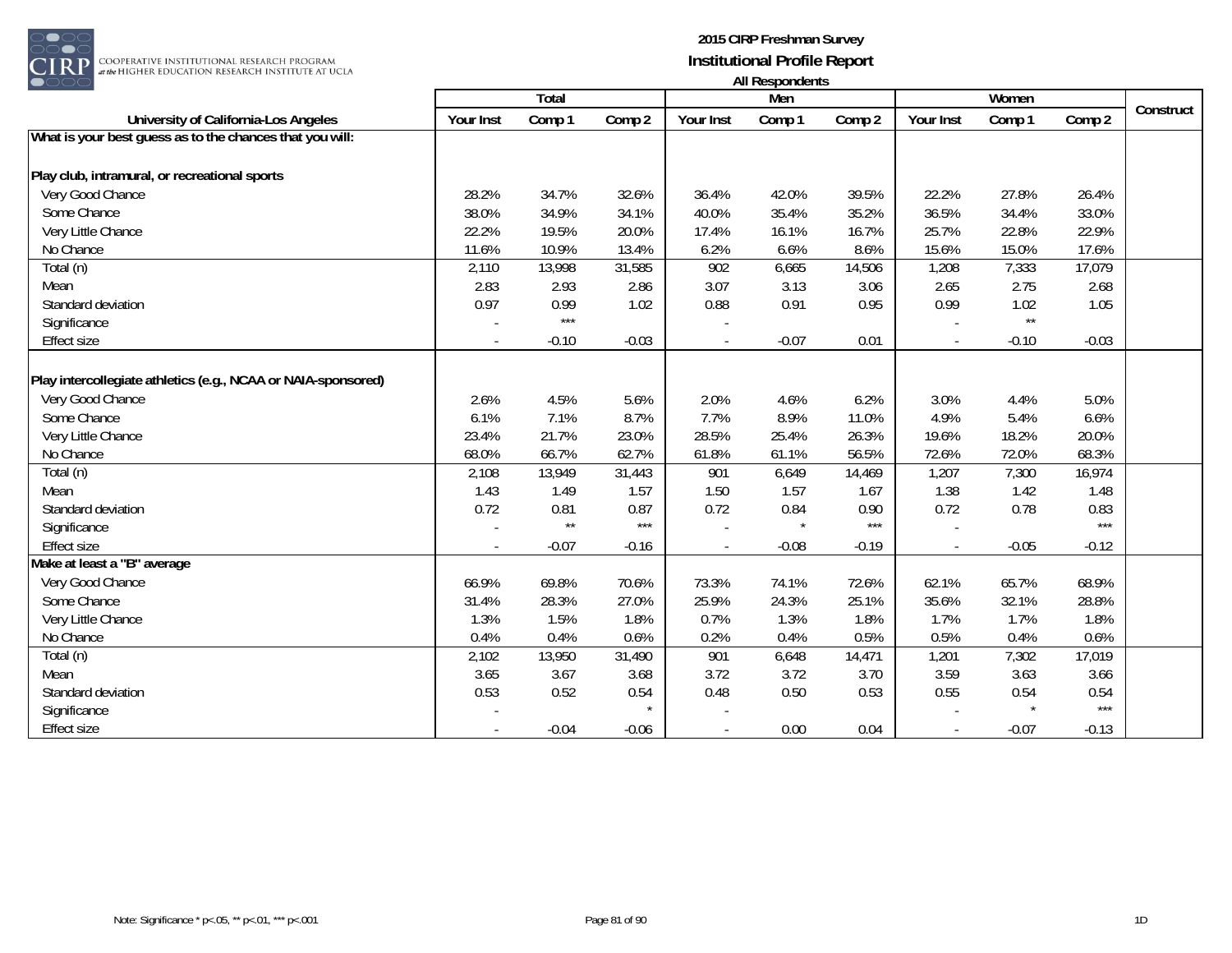

|                                                          |           | Total        |                       |           | All <i>Nesportation</i><br>Men |              |           | Women   |         |           |
|----------------------------------------------------------|-----------|--------------|-----------------------|-----------|--------------------------------|--------------|-----------|---------|---------|-----------|
| University of California-Los Angeles                     | Your Inst | Comp 1       | Comp 2                | Your Inst | Comp 1                         | Comp 2       | Your Inst | Comp 1  | Comp 2  | Construct |
|                                                          |           |              |                       |           |                                |              |           |         |         |           |
|                                                          |           |              |                       |           |                                |              |           |         |         |           |
| What is your best guess as to the chances that you will: |           |              |                       |           |                                |              |           |         |         |           |
|                                                          |           |              |                       |           |                                |              |           |         |         |           |
| Participate in student protests or demonstrations        |           |              |                       |           |                                |              |           |         |         |           |
| Very Good Chance                                         | 7.6%      | 9.0%         | 8.6%                  | 5.2%      | 6.6%                           | 6.6%         | 9.5%      | 11.3%   | 10.4%   |           |
| Some Chance                                              | 31.3%     | 30.5%        | 26.3%                 | 28.7%     | 27.9%                          | 24.3%        | 33.3%     | 32.8%   | 28.2%   |           |
| Very Little Chance                                       | 45.2%     | 43.3%        | 41.9%                 | 49.3%     | 46.9%                          | 45.5%        | 42.2%     | 39.9%   | 38.7%   |           |
| No Chance                                                | 15.8%     | 17.2%        | 23.2%                 | 16.8%     | 18.6%                          | 23.6%        | 15.0%     | 15.9%   | 22.7%   |           |
| Total (n)                                                | 2,082     | 13,929       | 31,386                | 892       | 6,639                          | 14,427       | 1,190     | 7,290   | 16,959  |           |
| Mean                                                     | 2.31      | 2.31         | 2.20                  | 2.22      | 2.22                           | 2.14         | 2.37      | 2.40    | 2.26    |           |
| Standard deviation                                       | 0.83      | 0.86         | 0.89                  | 0.78      | 0.82                           | 0.85         | 0.85      | 0.89    | 0.93    |           |
| Significance                                             |           |              | $***$                 |           |                                | $\star\star$ |           |         | $***$   |           |
| <b>Effect size</b>                                       |           | 0.00         | 0.12                  | $\sim$    | 0.00                           | 0.09         | $\sim$    | $-0.03$ | 0.12    |           |
| Transfer to another college before graduating            |           |              |                       |           |                                |              |           |         |         |           |
| Very Good Chance                                         | 1.4%      | 1.7%         | 3.7%                  | 1.6%      | 1.7%                           | 3.7%         | 1.3%      | 1.6%    | 3.7%    |           |
| Some Chance                                              | 6.7%      | 8.4%         | 13.1%                 | 7.4%      | 9.4%                           | 13.8%        | 6.1%      | 7.5%    | 12.4%   |           |
| Very Little Chance                                       | 42.3%     | 43.0%        | 42.5%                 | 45.1%     | 45.5%                          | 44.3%        | 40.1%     | 40.6%   | 40.8%   |           |
| No Chance                                                | 49.6%     | 46.9%        | 40.8%                 | 45.9%     | 43.3%                          | 38.1%        | 52.4%     | 50.3%   | 43.2%   |           |
| Total (n)                                                | 2,080     | 13,918       | 31,356                | 891       | 6,625                          | 14,410       | 1,189     | 7,293   | 16,946  |           |
| Mean                                                     | 1.60      | 1.65         | 1.80                  | 1.65      | 1.70                           | 1.83         | 1.56      | 1.60    | 1.77    |           |
| Standard deviation                                       | 0.68      | 0.70         | 0.80                  | 0.69      | 0.71                           | 0.80         | 0.67      | 0.70    | 0.81    |           |
| Significance                                             |           | $\star\star$ | $***$                 |           | $\star$                        | $***$        |           |         | $***$   |           |
| <b>Effect size</b>                                       |           | $-0.07$      | $-0.25$               | $\sim$    | $-0.07$                        | $-0.23$      | $\sim$    | $-0.06$ | $-0.26$ |           |
| Be satisfied with your college                           |           |              |                       |           |                                |              |           |         |         |           |
| Very Good Chance                                         | 73.1%     | 70.7%        | 63.1%                 | 72.0%     | 68.5%                          | 60.3%        | 74.0%     | 72.7%   | 65.8%   |           |
| Some Chance                                              | 25.5%     | 27.3%        | 33.6%                 | 26.4%     | 29.1%                          | 35.8%        | 24.9%     | 25.6%   | 31.7%   |           |
| Very Little Chance                                       | 1.0%      | 1.6%         | 2.6%                  | 1.4%      | 1.9%                           | 3.1%         | 0.7%      | 1.3%    | 2.1%    |           |
| No Chance                                                | 0.3%      | 0.4%         | 0.6%                  | 0.2%      | 0.5%                           | 0.8%         | 0.4%      | 0.4%    | 0.5%    |           |
| Total (n)                                                | 2,067     | 13,904       | 31,339                | 883       | 6,631                          | 14,406       | 1,184     | 7,273   | 16,933  |           |
| Mean                                                     | 3.72      | 3.68         | 3.59                  | 3.70      | 3.66                           | 3.56         | 3.72      | 3.71    | 3.63    |           |
| Standard deviation                                       | 0.49      | 0.52         | 0.57                  | 0.50      | 0.54                           | 0.60         | 0.49      | 0.50    | 0.55    |           |
| Significance                                             |           | $**$         | $\star\!\star\!\star$ |           |                                | $***$        |           |         | $***$   |           |
| <b>Effect size</b>                                       |           | 0.08         | 0.23                  |           | 0.07                           | 0.23         |           | 0.02    | 0.16    |           |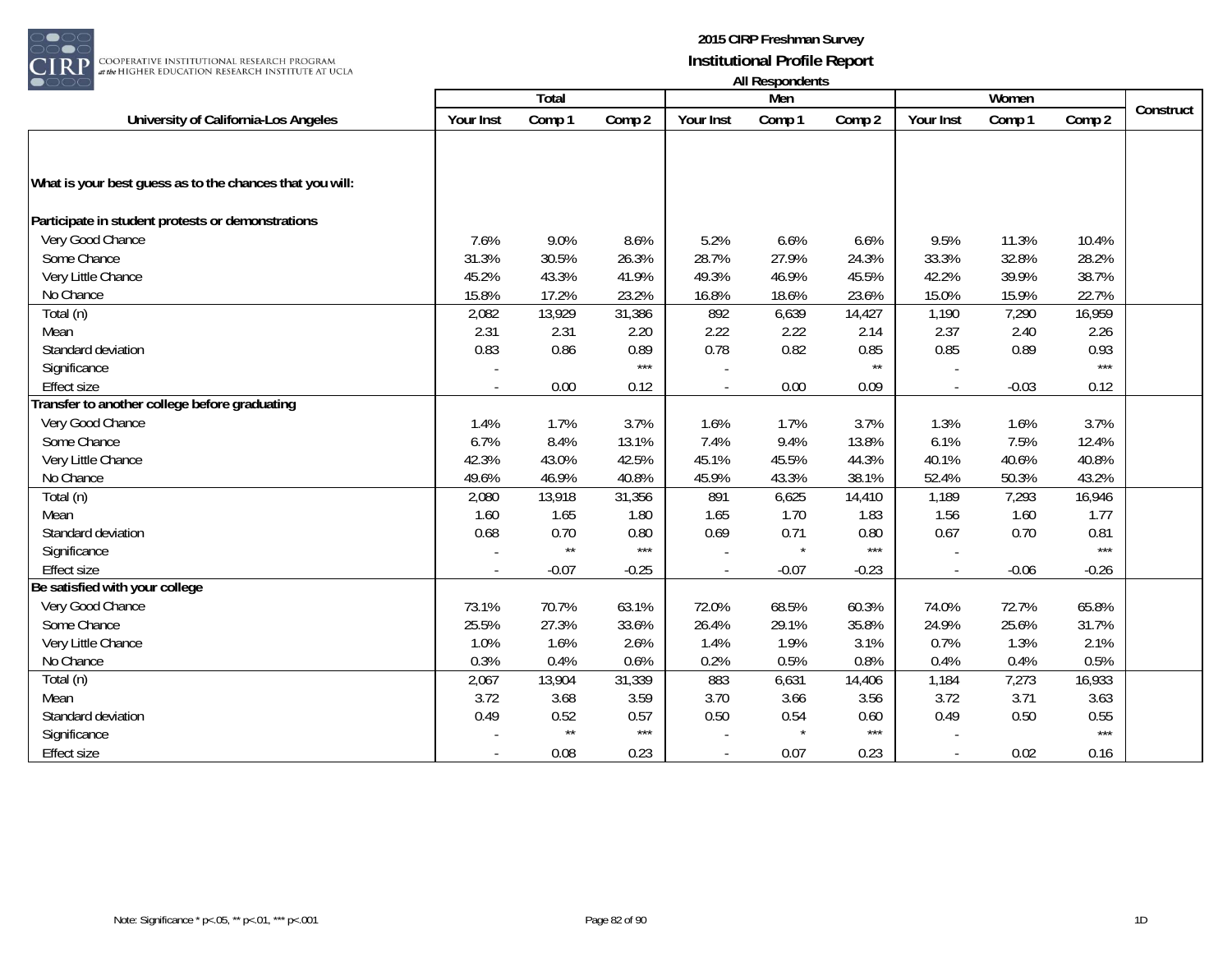

| $\smash{\cup\!\cup\!\cup}$                               |           |        |        |                | AII RESPUNDENTS |        |           |         |              |             |
|----------------------------------------------------------|-----------|--------|--------|----------------|-----------------|--------|-----------|---------|--------------|-------------|
|                                                          |           | Total  |        |                | Men             |        |           | Women   |              | Construct   |
| University of California-Los Angeles                     | Your Inst | Comp 1 | Comp 2 | Your Inst      | Comp 1          | Comp 2 | Your Inst | Comp 1  | Comp 2       |             |
|                                                          |           |        |        |                |                 |        |           |         |              |             |
|                                                          |           |        |        |                |                 |        |           |         |              |             |
| What is your best guess as to the chances that you will: |           |        |        |                |                 |        |           |         |              |             |
| Participate in volunteer or community service work       |           |        |        |                |                 |        |           |         |              |             |
| Very Good Chance                                         | 46.7%     | 46.6%  | 39.0%  | 33.5%          | 33.7%           | 27.4%  | 56.5%     | 58.8%   | 49.4%        | Likelihood  |
| Some Chance                                              | 41.3%     | 40.3%  | 40.8%  | 48.7%          | 46.9%           | 44.4%  | 35.7%     | 34.0%   | 37.6%        | Οf          |
| Very Little Chance                                       | 10.9%     | 11.2%  | 16.2%  | 16.1%          | 16.6%           | 22.6%  | 7.0%      | 6.1%    | 10.5%        | College     |
| No Chance                                                | 1.2%      | 1.9%   | 4.0%   | 1.7%           | 2.8%            | 5.6%   | 0.8%      | 1.0%    | 2.5%         | Involvement |
| Total (n)                                                | 2,059     | 13,890 | 31,299 | 881            | 6,615           | 14,370 | 1,178     | 7,275   | 16,929       |             |
| Mean                                                     | 3.33      | 3.32   | 3.15   | 3.14           | 3.11            | 2.94   | 3.48      | 3.51    | 3.34         |             |
| Standard deviation                                       | 0.71      | 0.74   | 0.83   | 0.74           | 0.78            | 0.85   | 0.66      | 0.66    | 0.77         |             |
| Significance                                             |           |        | $***$  |                |                 | $***$  |           |         | $***$        |             |
| <b>Effect size</b>                                       |           | 0.01   | 0.22   |                | 0.04            | 0.24   |           | $-0.05$ | 0.18         |             |
| Seek personal counseling                                 |           |        |        |                |                 |        |           |         |              |             |
| Very Good Chance                                         | 18.5%     | 14.4%  | 14.0%  | 13.8%          | 11.2%           | 11.2%  | 22.0%     | 17.3%   | 16.6%        |             |
| Some Chance                                              | 38.7%     | 37.1%  | 35.0%  | 40.0%          | 37.0%           | 35.1%  | 37.8%     | 37.3%   | 34.9%        |             |
| Very Little Chance                                       | 36.2%     | 40.4%  | 40.1%  | 39.2%          | 43.0%           | 41.9%  | 34.0%     | 38.0%   | 38.4%        |             |
| No Chance                                                | 6.6%      | 8.1%   | 10.9%  | 6.9%           | 8.8%            | 11.8%  | 6.3%      | 7.4%    | 10.1%        |             |
| Total (n)                                                | 2,057     | 13,879 | 31,265 | 879            | 6,614           | 14,364 | 1,178     | 7,265   | 16,901       |             |
| Mean                                                     | 2.69      | 2.58   | 2.52   | 2.61           | 2.51            | 2.46   | 2.75      | 2.65    | 2.58         |             |
| Standard deviation                                       | 0.85      | 0.83   | 0.87   | 0.81           | 0.81            | 0.84   | 0.87      | 0.85    | 0.88         |             |
| Significance                                             |           | $***$  | $***$  |                | $***$           | $***$  |           | $***$   | $***$        |             |
| <b>Effect size</b>                                       |           | 0.13   | 0.20   | $\blacksquare$ | 0.12            | 0.18   |           | 0.12    | 0.19         |             |
| Communicate regularly with your professors               |           |        |        |                |                 |        |           |         |              |             |
| Very Good Chance                                         | 48.1%     | 48.5%  | 43.4%  | 46.8%          | 45.4%           | 40.0%  | 49.2%     | 51.5%   | 46.6%        |             |
| Some Chance                                              | 47.0%     | 46.0%  | 47.8%  | 48.3%          | 48.0%           | 49.9%  | 46.0%     | 44.1%   | 45.8%        |             |
| Very Little Chance                                       | 4.6%      | 5.0%   | 7.8%   | 4.6%           | 5.9%            | 8.9%   | 4.7%      | 4.0%    | 6.9%         |             |
| No Chance                                                | 0.2%      | 0.5%   | 1.0%   | 0.3%           | 0.6%            | 1.3%   | 0.1%      | 0.3%    | 0.7%         |             |
| Total (n)                                                | 2,054     | 13,865 | 31,221 | 877            | 6,604           | 14,338 | 1,177     | 7,261   | 16,883       |             |
| Mean                                                     | 3.43      | 3.43   | 3.34   | 3.42           | 3.38            | 3.28   | 3.44      | 3.47    | 3.38         |             |
| Standard deviation                                       | 0.59      | 0.61   | 0.66   | 0.60           | 0.63            | 0.68   | 0.59      | 0.59    | 0.65         |             |
| Significance                                             |           |        | $***$  |                |                 | $***$  |           |         | $\star\star$ |             |
| <b>Effect size</b>                                       |           | 0.00   | 0.14   |                | 0.06            | 0.21   |           | $-0.05$ | 0.09         |             |
|                                                          |           |        |        |                |                 |        |           |         |              |             |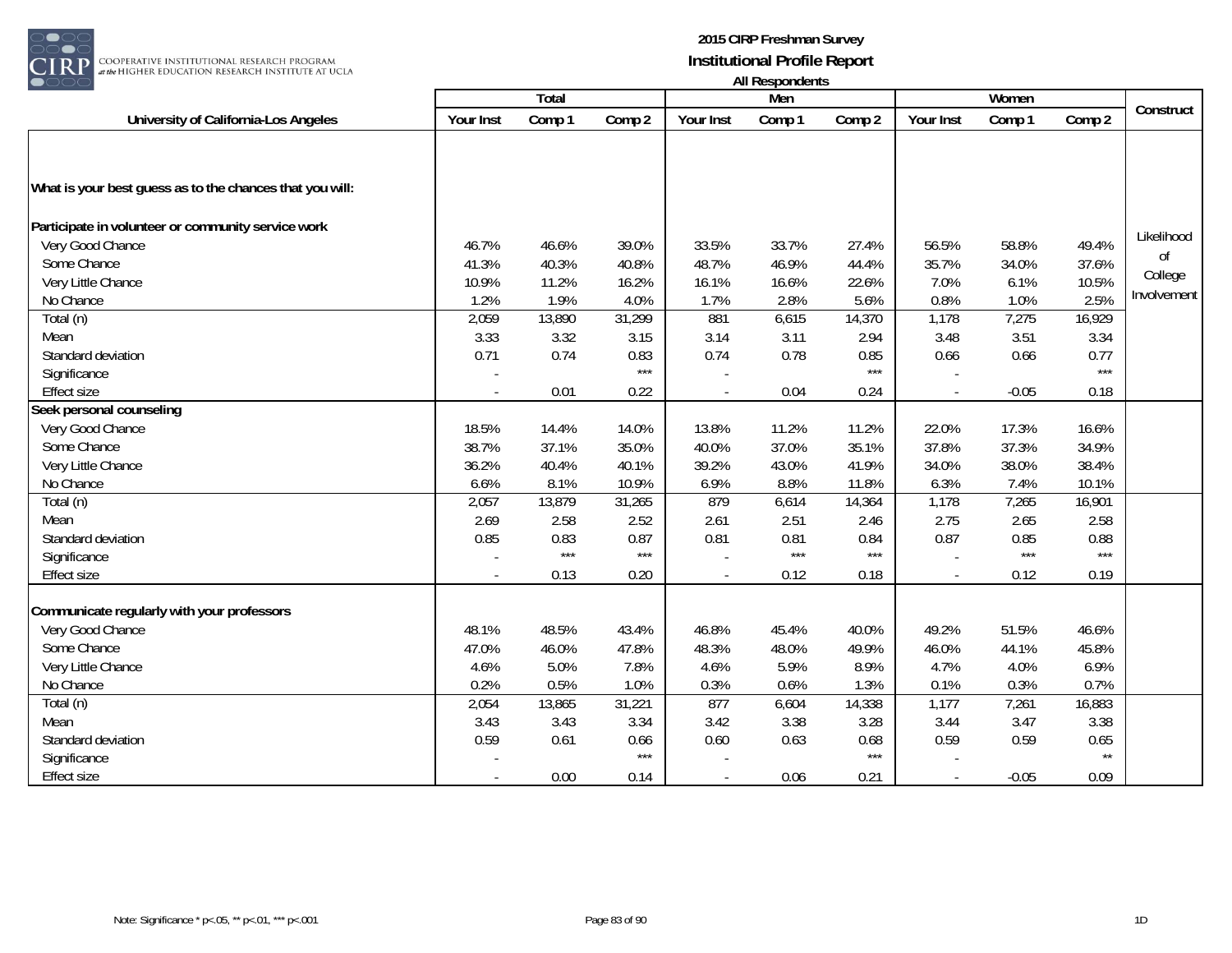

|                                                          | Total     |         |        |                | , ,,, ,,,,,,,,,,,,,,,,,<br>Men |              |           |                 |        |             |
|----------------------------------------------------------|-----------|---------|--------|----------------|--------------------------------|--------------|-----------|-----------------|--------|-------------|
| University of California-Los Angeles                     | Your Inst | Comp 1  | Comp 2 | Your Inst      | Comp 1                         | Comp 2       | Your Inst | Women<br>Comp 1 | Comp 2 | Construct   |
|                                                          |           |         |        |                |                                |              |           |                 |        |             |
|                                                          |           |         |        |                |                                |              |           |                 |        |             |
| What is your best guess as to the chances that you will: |           |         |        |                |                                |              |           |                 |        |             |
| Socialize with someone of another racial/ethnic group    |           |         |        |                |                                |              |           |                 |        |             |
| Very Good Chance                                         | 81.2%     | 80.9%   | 72.6%  | 79.1%          | 78.2%                          | 69.8%        | 82.8%     | 83.4%           | 75.2%  | Likelihood  |
| Some Chance                                              | 16.6%     | 16.4%   | 22.5%  | 18.4%          | 18.4%                          | 24.6%        | 15.3%     | 14.5%           | 20.7%  | Οf          |
| Very Little Chance                                       | 1.7%      | 2.1%    | 3.8%   | 2.1%           | 2.6%                           | 4.4%         | 1.4%      | 1.6%            | 3.2%   | College     |
| No Chance                                                | 0.4%      | 0.6%    | 1.1%   | 0.5%           | 0.7%                           | 1.3%         | 0.4%      | 0.5%            | 0.9%   | Involvement |
| Total (n)                                                | 2,053     | 13,862  | 31,197 | 876            | 6,603                          | 14,333       | 1,177     | 7,259           | 16,864 |             |
| Mean                                                     | 3.79      | 3.78    | 3.67   | 3.76           | 3.74                           | 3.63         | 3.81      | 3.81            | 3.70   |             |
| Standard deviation                                       | 0.48      | 0.50    | 0.60   | 0.50           | 0.54                           | 0.63         | 0.46      | 0.46            | 0.57   |             |
| Significance                                             |           |         | $***$  |                |                                | $***$        |           |                 | $***$  |             |
| <b>Effect size</b>                                       |           | 0.02    | 0.20   | $\blacksquare$ | 0.04                           | 0.21         |           | 0.00            | 0.19   |             |
| Participate in student clubs/groups                      |           |         |        |                |                                |              |           |                 |        |             |
| Very Good Chance                                         | 68.1%     | 69.0%   | 58.8%  | 62.3%          | 62.6%                          | 52.8%        | 72.5%     | 75.0%           | 64.3%  |             |
| Some Chance                                              | 26.9%     | 25.8%   | 30.9%  | 31.6%          | 30.3%                          | 34.5%        | 23.3%     | 21.4%           | 27.6%  |             |
| Very Little Chance                                       | 4.3%      | 4.4%    | 8.2%   | 5.1%           | 6.0%                           | 10.2%        | 3.7%      | 2.9%            | 6.4%   | Likelihood  |
| No Chance                                                | 0.7%      | 0.8%    | 2.1%   | 0.9%           | 1.0%                           | 2.6%         | 0.5%      | 0.6%            | 1.7%   | Οf          |
| Total (n)                                                | 2,053     | 13,880  | 31,233 | 879            | 6,610                          | 14,337       | 1,174     | 7,270           | 16,896 | College     |
| Mean                                                     | 3.62      | 3.63    | 3.46   | 3.55           | 3.55                           | 3.37         | 3.68      | 3.71            | 3.55   | Involvement |
| Standard deviation                                       | 0.60      | 0.61    | 0.73   | 0.64           | 0.65                           | 0.77         | 0.57      | 0.55            | 0.69   |             |
| Significance                                             |           |         | $***$  |                |                                | $***$        |           |                 | $***$  |             |
| <b>Effect size</b>                                       |           | $-0.02$ | 0.22   | $\blacksquare$ | 0.00                           | 0.23         |           | $-0.05$         | 0.19   |             |
| Participate in a study abroad program                    |           |         |        |                |                                |              |           |                 |        |             |
| Very Good Chance                                         | 41.1%     | 47.4%   | 38.6%  | 29.1%          | 35.7%                          | 27.7%        | 50.0%     | 58.5%           | 48.4%  |             |
| Some Chance                                              | 35.6%     | 33.4%   | 32.6%  | 39.4%          | 38.4%                          | 35.6%        | 32.7%     | 28.7%           | 30.0%  |             |
| Very Little Chance                                       | 18.6%     | 14.9%   | 20.1%  | 24.7%          | 20.0%                          | 25.6%        | 14.0%     | 10.0%           | 15.0%  | Likelihood  |
| No Chance                                                | 4.7%      | 4.3%    | 8.7%   | 6.7%           | 5.9%                           | 11.1%        | 3.2%      | 2.7%            | 6.5%   | Οf          |
| Total (n)                                                | 2,048     | 13,867  | 31,187 | 875            | 6,606                          | 14,327       | 1,173     | 7,261           | 16,860 | College     |
| Mean                                                     | 3.13      | 3.24    | 3.01   | 2.91           | 3.04                           | 2.80         | 3.30      | 3.43            | 3.20   | Involvement |
| Standard deviation                                       | 0.88      | 0.86    | 0.97   | 0.89           | 0.89                           | 0.97         | 0.83      | 0.78            | 0.92   |             |
| Significance                                             |           | $***$   | $***$  |                | $***$                          | $\star\star$ |           | $***$           | $***$  |             |
| <b>Effect size</b>                                       |           | $-0.13$ | 0.12   |                | $-0.15$                        | 0.11         |           | $-0.17$         | 0.11   |             |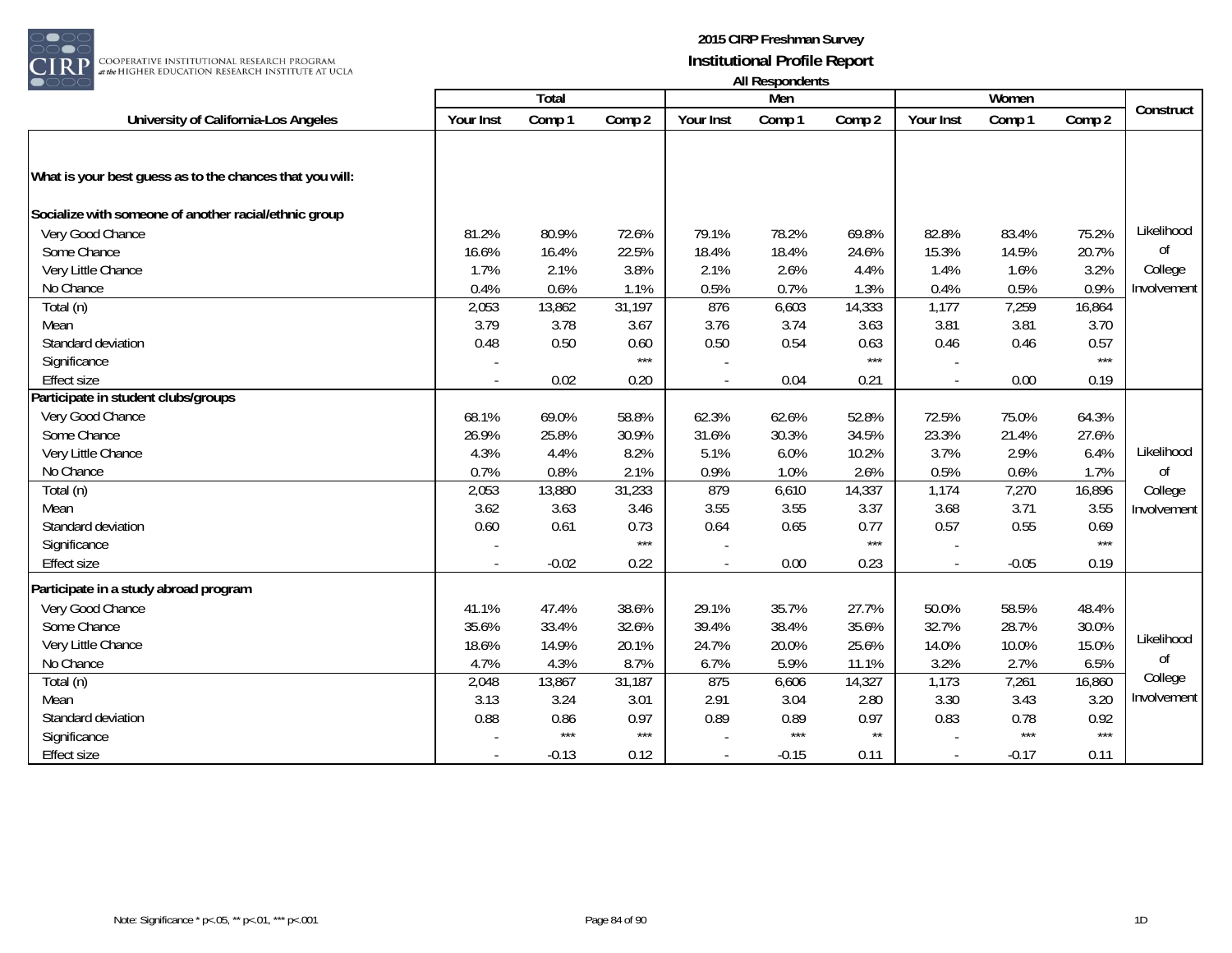

|                                                          |           |              |        |           | AII RESPUNDENTS |        |                          |        |        |           |
|----------------------------------------------------------|-----------|--------------|--------|-----------|-----------------|--------|--------------------------|--------|--------|-----------|
|                                                          |           | Total        |        |           | Men             |        |                          | Women  |        | Construct |
| University of California-Los Angeles                     | Your Inst | Comp 1       | Comp 2 | Your Inst | Comp 1          | Comp 2 | Your Inst                | Comp 1 | Comp 2 |           |
| What is your best guess as to the chances that you will: |           |              |        |           |                 |        |                          |        |        |           |
| Have a roommate of a different race/ethnicity            |           |              |        |           |                 |        |                          |        |        |           |
| Very Good Chance                                         | 55.3%     | 42.4%        | 34.4%  | 54.1%     | 40.1%           | 31.2%  | 56.2%                    | 44.5%  | 37.2%  |           |
| Some Chance                                              | 36.6%     | 43.0%        | 42.9%  | 37.4%     | 44.7%           | 44.6%  | 36.0%                    | 41.3%  | 41.3%  |           |
| Very Little Chance                                       | 6.0%      | 11.0%        | 14.9%  | 6.1%      | 11.6%           | 16.2%  | 5.9%                     | 10.4%  | 13.7%  |           |
| No Chance                                                | 2.2%      | 3.7%         | 7.9%   | 2.4%      | 3.6%            | 7.9%   | 2.0%                     | 3.7%   | 7.8%   |           |
| Total (n)                                                | 2,043     | 13,818       | 31,067 | 872       | 6,575           | 14,270 | 1,171                    | 7,243  | 16,797 |           |
| Mean                                                     | 3.45      | 3.24         | 3.04   | 3.43      | 3.21            | 2.99   | 3.46                     | 3.27   | 3.08   |           |
| Standard deviation                                       | 0.70      | 0.79         | 0.90   | 0.72      | 0.78            | 0.89   | 0.70                     | 0.79   | 0.90   |           |
| Significance                                             |           | $***$        | $***$  |           | $***$           | $***$  |                          | $***$  | $***$  |           |
| <b>Effect size</b>                                       |           | 0.27         | 0.46   |           | 0.28            | 0.49   |                          | 0.24   | 0.42   |           |
| Discuss course content with students outside of class    |           |              |        |           |                 |        |                          |        |        |           |
| Very Good Chance                                         | 68.8%     | 67.4%        | 58.7%  | 65.7%     | 64.6%           | 55.1%  | 71.2%                    | 70.1%  | 61.9%  |           |
| Some Chance                                              | 28.3%     | 28.3%        | 33.7%  | 31.0%     | 30.4%           | 36.3%  | 26.2%                    | 26.3%  | 31.4%  |           |
| Very Little Chance                                       | 2.6%      | 3.4%         | 6.0%   | 2.9%      | 4.0%            | 6.9%   | 2.3%                     | 2.9%   | 5.2%   |           |
| No Chance                                                | 0.3%      | 0.9%         | 1.6%   | 0.5%      | 0.9%            | 1.7%   | 0.3%                     | 0.8%   | 1.4%   |           |
| Total (n)                                                | 2,035     | 13,809       | 31,063 | 871       | 6,569           | 14,269 | 1,164                    | 7,240  | 16,794 |           |
| Mean                                                     | 3.66      | 3.62         | 3.50   | 3.62      | 3.59            | 3.45   | 3.68                     | 3.66   | 3.54   |           |
| Standard deviation                                       | 0.55      | 0.60         | 0.68   | 0.57      | 0.62            | 0.70   | 0.53                     | 0.57   | 0.66   |           |
| Significance                                             |           | $**$         | $***$  |           |                 | $***$  |                          |        | $***$  |           |
| <b>Effect size</b>                                       | $\sim$    | 0.07         | 0.24   | $\sim$    | 0.05            | 0.24   | $\overline{\phantom{a}}$ | 0.04   | 0.21   |           |
| Work on a professor's research project                   |           |              |        |           |                 |        |                          |        |        |           |
| Very Good Chance                                         | 39.5%     | 36.3%        | 32.1%  | 40.0%     | 35.3%           | 30.3%  | 39.2%                    | 37.3%  | 33.8%  |           |
| Some Chance                                              | 48.6%     | 49.9%        | 47.7%  | 47.9%     | 51.2%           | 50.0%  | 49.2%                    | 48.7%  | 45.7%  |           |
| Very Little Chance                                       | 10.7%     | 12.3%        | 16.7%  | 11.2%     | 12.1%           | 16.6%  | 10.4%                    | 12.4%  | 16.7%  |           |
| No Chance                                                | 1.1%      | 1.5%         | 3.5%   | 0.9%      | 1.5%            | 3.1%   | 1.3%                     | 1.5%   | 3.7%   |           |
| Total (n)                                                | 2,023     | 13,800       | 31,023 | 866       | 6,570           | 14,264 | 1,157                    | 7,230  | 16,759 |           |
| Mean                                                     | 3.26      | 3.21         | 3.09   | 3.27      | 3.20            | 3.07   | 3.26                     | 3.22   | 3.10   |           |
| Standard deviation                                       | 0.69      | 0.71         | 0.79   | 0.69      | 0.70            | 0.77   | 0.69                     | 0.71   | 0.80   |           |
| Significance                                             |           | $\star\star$ | $***$  |           | $\star\star$    | $***$  |                          |        | $***$  |           |
| <b>Effect size</b>                                       |           | 0.07         | 0.22   | $\sim$    | 0.10            | 0.26   |                          | 0.06   | 0.20   |           |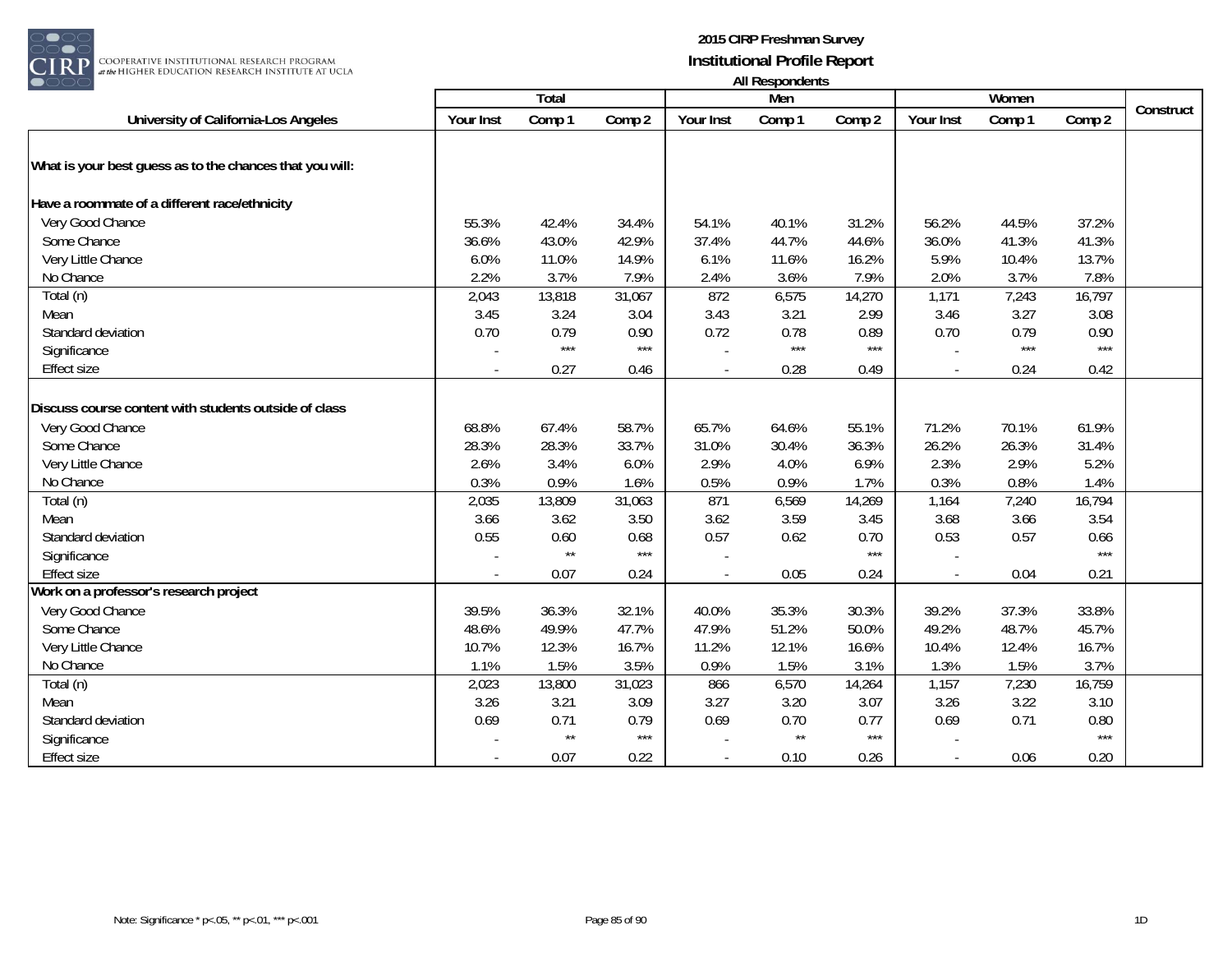

| $\bullet$ ooc                                            | <b>All Respondents</b><br>Women |                   |         |           |         |         |           |           |         |  |  |
|----------------------------------------------------------|---------------------------------|-------------------|---------|-----------|---------|---------|-----------|-----------|---------|--|--|
|                                                          |                                 | <b>Total</b>      |         |           | Men     |         |           | Construct |         |  |  |
| University of California-Los Angeles                     | Your Inst                       | Comp 1            | Comp 2  | Your Inst | Comp 1  | Comp 2  | Your Inst | Comp 1    | Comp 2  |  |  |
|                                                          |                                 |                   |         |           |         |         |           |           |         |  |  |
| What is your best guess as to the chances that you will: |                                 |                   |         |           |         |         |           |           |         |  |  |
| Take courses from more than one college simultaneously   |                                 |                   |         |           |         |         |           |           |         |  |  |
| Very Good Chance                                         | 4.9%                            | 5.8%              | 6.3%    | 5.0%      | 5.8%    | 6.0%    | 4.9%      | 5.9%      | 6.7%    |  |  |
| Some Chance                                              | 14.6%                           | 16.2%             | 17.6%   | 15.3%     | 16.6%   | 17.4%   | 14.1%     | 15.7%     | 17.7%   |  |  |
| Very Little Chance                                       | 50.4%                           | 46.6%             | 42.9%   | 50.7%     | 47.3%   | 44.2%   | 50.2%     | 46.0%     | 41.7%   |  |  |
| No Chance                                                | 30.0%                           | 31.4%             | 33.2%   | 29.0%     | 30.2%   | 32.4%   | 30.8%     | 32.4%     | 34.0%   |  |  |
| Total (n)                                                | 2,021                           | 13,769            | 30,962  | 862       | 6,548   | 14,224  | 1,159     | 7,221     | 16,738  |  |  |
| Mean                                                     | 1.94                            | 1.96              | 1.97    | 1.96      | 1.98    | 1.97    | 1.93      | 1.95      | 1.97    |  |  |
| Standard deviation                                       | 0.80                            | 0.84              | 0.87    | 0.80      | 0.84    | 0.86    | 0.80      | 0.84      | 0.88    |  |  |
| Significance                                             |                                 |                   |         |           |         |         |           |           |         |  |  |
| Effect size                                              |                                 | $-0.02$           | $-0.03$ | $\sim$    | $-0.02$ | $-0.01$ |           | $-0.02$   | $-0.05$ |  |  |
| Take a leave of absence from this college temporarily    |                                 |                   |         |           |         |         |           |           |         |  |  |
| Very Good Chance                                         | 1.6%                            | 1.3%              | 2.0%    | 2.4%      | 1.7%    | 2.4%    | 0.9%      | 0.9%      | 1.5%    |  |  |
| Some Chance                                              | 4.7%                            | 4.8%              | 6.5%    | 5.3%      | 5.6%    | 7.6%    | 4.3%      | 4.0%      | 5.5%    |  |  |
| Very Little Chance                                       | 43.1%                           | 43.0%             | 40.9%   | 46.8%     | 46.9%   | 44.3%   | 40.4%     | 39.2%     | 37.8%   |  |  |
| No Chance                                                | 50.5%                           | 51.0%             | 50.6%   | 45.4%     | 45.8%   | 45.6%   | 54.4%     | 55.9%     | 55.2%   |  |  |
| Total (n)                                                | 2,022                           | 13,758            | 30,936  | 863       | 6,550   | 14,219  | 1,159     | 7,208     | 16,717  |  |  |
| Mean                                                     | 1.57                            | 1.56              | 1.60    | 1.65      | 1.63    | 1.67    | 1.52      | 1.50      | 1.53    |  |  |
| Standard deviation                                       | 0.66                            | 0.65              | 0.70    | 0.69      | 0.67    | 0.72    | 0.63      | 0.62      | 0.67    |  |  |
| Significance                                             |                                 |                   |         |           |         |         |           |           |         |  |  |
| <b>Effect size</b>                                       |                                 | 0.02              | $-0.04$ |           | 0.03    | $-0.03$ |           | 0.03      | $-0.01$ |  |  |
|                                                          |                                 |                   |         |           |         |         |           |           |         |  |  |
| Take a course exclusively online at this institution     |                                 |                   |         |           |         |         |           |           |         |  |  |
| Very Good Chance                                         | 4.8%                            | 4.4%              | 6.3%    | 4.3%      | 4.0%    | 5.3%    | 5.3%      | 4.7%      | 7.2%    |  |  |
| Some Chance                                              | 24.9%                           | 21.4%             | 22.2%   | 22.4%     | 20.3%   | 20.9%   | 26.8%     | 22.5%     | 23.4%   |  |  |
| Very Little Chance                                       | 39.3%                           | 39.3%             | 35.8%   | 42.2%     | 40.9%   | 38.0%   | 37.2%     | 37.8%     | 33.8%   |  |  |
| No Chance                                                | 30.9%                           | 35.0%             | 35.7%   | 31.1%     | 34.9%   | 35.8%   | 30.8%     | 35.0%     | 35.6%   |  |  |
| Total (n)                                                | 2,022                           | 13,743            | 30,900  | 865       | 6,541   | 14,200  | 1,157     | 7,202     | 16,700  |  |  |
| Mean                                                     | 2.04                            | 1.95              | 1.99    | 2.00      | 1.93    | 1.96    | 2.07      | 1.97      | 2.02    |  |  |
| Standard deviation                                       | 0.87                            | 0.86              | 0.91    | 0.84      | 0.84    | 0.88    | 0.88      | 0.87      | 0.94    |  |  |
| Significance                                             |                                 | $\star\star\star$ |         |           |         |         |           | $***$     |         |  |  |
| <b>Effect size</b>                                       |                                 | 0.10              | 0.05    |           | 0.08    | 0.05    |           | 0.11      | 0.05    |  |  |